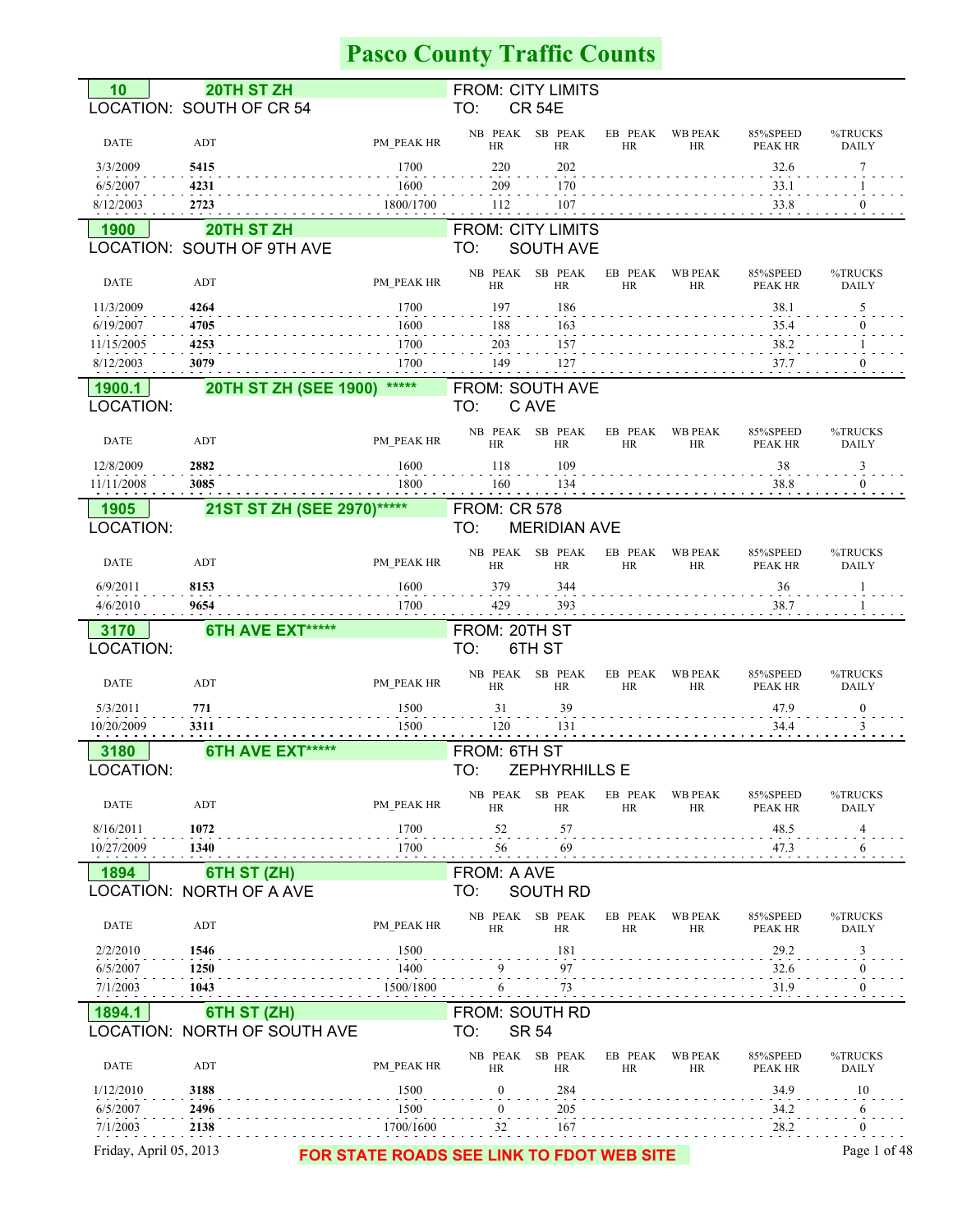| LOCATION: NORTH OF SR 54<br>TO:<br>12TH AVE<br>NB PEAK SB PEAK<br><b>WB PEAK</b><br>85%SPEED<br>%TRUCKS<br>EB PEAK<br><b>DATE</b><br>PM_PEAK HR<br>ADT<br><b>HR</b><br><b>HR</b><br><b>HR</b><br><b>HR</b><br>PEAK HR<br><b>DAILY</b><br>5007<br>1500<br>65<br>429<br>$\boldsymbol{0}$<br>1/12/2010<br>37.7<br>1400<br>6/5/2007<br>3784<br>$\Omega$<br>309<br>34.9<br>3<br>1700/1600<br>7/1/2003<br>3431<br>245<br>32<br>36.4<br>6TH ST (ZH)<br>FROM: 12TH AVE<br>1894.3<br>LOCATION: NORTH OF 12TH AVE<br><b>US 301</b><br>TO:<br>NB PEAK SB PEAK<br>EB PEAK<br><b>WB PEAK</b><br>85%SPEED<br>%TRUCKS<br>PM PEAK HR<br><b>DATE</b><br>ADT<br><b>HR</b><br><b>HR</b><br><b>HR</b><br><b>HR</b><br><b>PEAK HR</b><br><b>DAILY</b><br>1/12/2010<br>4777<br>1400<br>447<br>69<br>36.7<br>$\boldsymbol{0}$<br>7/1/2003<br>38.3<br>3314<br>1600<br>33<br>238<br>7TH ST (A AVE)(ZH)<br><b>FROM: US 301</b><br>1895.2<br>LOCATION: NORTH OF US 301<br>TO:<br>7TH ST EXT<br>NB PEAK SB PEAK<br>EB PEAK<br><b>WB PEAK</b><br>85%SPEED<br>%TRUCKS<br><b>DATE</b><br>ADT<br>PM PEAK HR<br><b>HR</b><br><b>HR</b><br>HR<br>HR<br><b>PEAK HR</b><br><b>DAILY</b><br>881<br>1700<br>29<br>8<br>1/12/2010<br>51<br>43<br>1700<br>6/5/2007<br>3345<br>345<br>51<br>$\overline{0}$<br>36.5<br>1700<br>3170<br>317<br>52<br>34.2<br>7/15/2003<br>$\mathbf{0}$<br>FROM: SOUTH RD<br>1895.4<br>7TH ST (ZH)<br>LOCATION: SOUTH OF 5TH AVE (SR 54)<br>TO:<br><b>SR 54</b><br>NB PEAK SB PEAK<br>EB PEAK<br><b>WB PEAK</b><br>85%SPEED<br>%TRUCKS<br><b>DATE</b><br>ADT<br>PM PEAK HR<br><b>HR</b><br><b>HR</b><br><b>HR</b><br>HR<br>PEAK HR<br><b>DAILY</b><br>3833<br>1700<br>11/3/2009<br>367<br>$\boldsymbol{0}$<br>28.3<br>$\overline{c}$<br>6/5/2007<br>3594<br>1700<br>304<br>26<br>34.6<br>$\mathbf{0}$<br>7/22/2003<br>1299<br>1100/1200<br>206<br>14<br>34.3<br>$\theta$<br>7TH ST (ZH)<br>FROM: SR 54<br>1895.5<br>LOCATION: SOUTH OF 12TH AVE<br>TO:<br>12TH AV<br>SB PEAK<br>NB PEAK<br>EB PEAK<br><b>WB PEAK</b><br>85%SPEED<br>%TRUCKS<br><b>DATE</b><br>ADT<br>PM PEAK HR<br><b>HR</b><br><b>HR</b><br><b>HR</b><br>HR<br>PEAK HR<br>DAILY<br>3924<br>1400<br>358<br>11/3/2009<br>$\boldsymbol{0}$<br>28.6<br>$\overline{2}$<br>1400<br>6/5/2007<br>4463<br>365<br>$\boldsymbol{0}$<br>34.6<br>3<br>207<br>7/15/2003<br>2542<br>13<br>37.1<br>1895.6<br>7TH ST (ZH)<br>FROM: 12TH AV<br>LOCATION: SOUTH OF NORTH AVE<br>TO:<br><b>NORTH AV</b><br>NB PEAK SB PEAK<br><b>WB PEAK</b><br>EB PEAK<br>85%SPEED<br>%TRUCKS<br>DATE<br>ADT<br>PM PEAK HR<br><b>HR</b><br>HR<br>HR<br>HR<br>PEAK HR<br><b>DAILY</b><br>402<br>11/3/2009<br>4846<br>1500<br>33.8<br>0<br>$\overline{c}$<br>1500<br>6/5/2007<br>4153<br>331<br>0<br>35.5<br>39.6<br>3839<br>1300/1700<br>305<br>29<br>$\mathbf{0}$<br>7/15/2003<br>FROM: NORTH AVE<br>7TH ST (ZH)<br>1896<br>LOCATION: NORTH OF NORTH AVE<br>TO:<br><b>US 301</b><br>NB PEAK SB PEAK<br>EB PEAK<br><b>WB PEAK</b><br>85%SPEED<br>%TRUCKS<br>DATE<br>ADT<br>PM PEAK HR<br>HR<br>HR<br><b>HR</b><br>HR<br>PEAK HR<br>DAILY<br>7027<br>1400<br>385<br>190<br>11/3/2009<br>32.8<br>1300<br>355<br>142<br>33.4<br>6/5/2007<br>6457<br>6<br>98<br>1589<br>1600/1700<br>43.6<br>7/15/2003<br>46<br>7TH ST EXT (ZH)******<br><b>FROM: US 301</b><br>1895<br>LOCATION: SOUTH OF C AVE<br>TO:<br>C AVE<br>NB PEAK SB PEAK<br>EB PEAK<br><b>WB PEAK</b><br>85%SPEED<br>%TRUCKS<br>DATE<br>ADT<br>PM_PEAK HR<br>HR<br>HR<br><b>HR</b><br>HR<br>PEAK HR<br>DAILY<br>9<br>4<br>22.2<br>1/12/2010<br>102<br>1500<br>$\bf{0}$ | 1894.2 | 6TH ST (ZH) | FROM: SR 54 |  |  |  |
|------------------------------------------------------------------------------------------------------------------------------------------------------------------------------------------------------------------------------------------------------------------------------------------------------------------------------------------------------------------------------------------------------------------------------------------------------------------------------------------------------------------------------------------------------------------------------------------------------------------------------------------------------------------------------------------------------------------------------------------------------------------------------------------------------------------------------------------------------------------------------------------------------------------------------------------------------------------------------------------------------------------------------------------------------------------------------------------------------------------------------------------------------------------------------------------------------------------------------------------------------------------------------------------------------------------------------------------------------------------------------------------------------------------------------------------------------------------------------------------------------------------------------------------------------------------------------------------------------------------------------------------------------------------------------------------------------------------------------------------------------------------------------------------------------------------------------------------------------------------------------------------------------------------------------------------------------------------------------------------------------------------------------------------------------------------------------------------------------------------------------------------------------------------------------------------------------------------------------------------------------------------------------------------------------------------------------------------------------------------------------------------------------------------------------------------------------------------------------------------------------------------------------------------------------------------------------------------------------------------------------------------------------------------------------------------------------------------------------------------------------------------------------------------------------------------------------------------------------------------------------------------------------------------------------------------------------------------------------------------------------------------------------------------------------------------------------------------------------------------------------------------------------------------------------------------------------------------------------------------------------------------------------------------------------------------------------------------------------------------------------------------------------------------------------------------------------------------------------------------------------------------------------------------------|--------|-------------|-------------|--|--|--|
|                                                                                                                                                                                                                                                                                                                                                                                                                                                                                                                                                                                                                                                                                                                                                                                                                                                                                                                                                                                                                                                                                                                                                                                                                                                                                                                                                                                                                                                                                                                                                                                                                                                                                                                                                                                                                                                                                                                                                                                                                                                                                                                                                                                                                                                                                                                                                                                                                                                                                                                                                                                                                                                                                                                                                                                                                                                                                                                                                                                                                                                                                                                                                                                                                                                                                                                                                                                                                                                                                                                                                |        |             |             |  |  |  |
|                                                                                                                                                                                                                                                                                                                                                                                                                                                                                                                                                                                                                                                                                                                                                                                                                                                                                                                                                                                                                                                                                                                                                                                                                                                                                                                                                                                                                                                                                                                                                                                                                                                                                                                                                                                                                                                                                                                                                                                                                                                                                                                                                                                                                                                                                                                                                                                                                                                                                                                                                                                                                                                                                                                                                                                                                                                                                                                                                                                                                                                                                                                                                                                                                                                                                                                                                                                                                                                                                                                                                |        |             |             |  |  |  |
|                                                                                                                                                                                                                                                                                                                                                                                                                                                                                                                                                                                                                                                                                                                                                                                                                                                                                                                                                                                                                                                                                                                                                                                                                                                                                                                                                                                                                                                                                                                                                                                                                                                                                                                                                                                                                                                                                                                                                                                                                                                                                                                                                                                                                                                                                                                                                                                                                                                                                                                                                                                                                                                                                                                                                                                                                                                                                                                                                                                                                                                                                                                                                                                                                                                                                                                                                                                                                                                                                                                                                |        |             |             |  |  |  |
|                                                                                                                                                                                                                                                                                                                                                                                                                                                                                                                                                                                                                                                                                                                                                                                                                                                                                                                                                                                                                                                                                                                                                                                                                                                                                                                                                                                                                                                                                                                                                                                                                                                                                                                                                                                                                                                                                                                                                                                                                                                                                                                                                                                                                                                                                                                                                                                                                                                                                                                                                                                                                                                                                                                                                                                                                                                                                                                                                                                                                                                                                                                                                                                                                                                                                                                                                                                                                                                                                                                                                |        |             |             |  |  |  |
|                                                                                                                                                                                                                                                                                                                                                                                                                                                                                                                                                                                                                                                                                                                                                                                                                                                                                                                                                                                                                                                                                                                                                                                                                                                                                                                                                                                                                                                                                                                                                                                                                                                                                                                                                                                                                                                                                                                                                                                                                                                                                                                                                                                                                                                                                                                                                                                                                                                                                                                                                                                                                                                                                                                                                                                                                                                                                                                                                                                                                                                                                                                                                                                                                                                                                                                                                                                                                                                                                                                                                |        |             |             |  |  |  |
|                                                                                                                                                                                                                                                                                                                                                                                                                                                                                                                                                                                                                                                                                                                                                                                                                                                                                                                                                                                                                                                                                                                                                                                                                                                                                                                                                                                                                                                                                                                                                                                                                                                                                                                                                                                                                                                                                                                                                                                                                                                                                                                                                                                                                                                                                                                                                                                                                                                                                                                                                                                                                                                                                                                                                                                                                                                                                                                                                                                                                                                                                                                                                                                                                                                                                                                                                                                                                                                                                                                                                |        |             |             |  |  |  |
|                                                                                                                                                                                                                                                                                                                                                                                                                                                                                                                                                                                                                                                                                                                                                                                                                                                                                                                                                                                                                                                                                                                                                                                                                                                                                                                                                                                                                                                                                                                                                                                                                                                                                                                                                                                                                                                                                                                                                                                                                                                                                                                                                                                                                                                                                                                                                                                                                                                                                                                                                                                                                                                                                                                                                                                                                                                                                                                                                                                                                                                                                                                                                                                                                                                                                                                                                                                                                                                                                                                                                |        |             |             |  |  |  |
|                                                                                                                                                                                                                                                                                                                                                                                                                                                                                                                                                                                                                                                                                                                                                                                                                                                                                                                                                                                                                                                                                                                                                                                                                                                                                                                                                                                                                                                                                                                                                                                                                                                                                                                                                                                                                                                                                                                                                                                                                                                                                                                                                                                                                                                                                                                                                                                                                                                                                                                                                                                                                                                                                                                                                                                                                                                                                                                                                                                                                                                                                                                                                                                                                                                                                                                                                                                                                                                                                                                                                |        |             |             |  |  |  |
|                                                                                                                                                                                                                                                                                                                                                                                                                                                                                                                                                                                                                                                                                                                                                                                                                                                                                                                                                                                                                                                                                                                                                                                                                                                                                                                                                                                                                                                                                                                                                                                                                                                                                                                                                                                                                                                                                                                                                                                                                                                                                                                                                                                                                                                                                                                                                                                                                                                                                                                                                                                                                                                                                                                                                                                                                                                                                                                                                                                                                                                                                                                                                                                                                                                                                                                                                                                                                                                                                                                                                |        |             |             |  |  |  |
|                                                                                                                                                                                                                                                                                                                                                                                                                                                                                                                                                                                                                                                                                                                                                                                                                                                                                                                                                                                                                                                                                                                                                                                                                                                                                                                                                                                                                                                                                                                                                                                                                                                                                                                                                                                                                                                                                                                                                                                                                                                                                                                                                                                                                                                                                                                                                                                                                                                                                                                                                                                                                                                                                                                                                                                                                                                                                                                                                                                                                                                                                                                                                                                                                                                                                                                                                                                                                                                                                                                                                |        |             |             |  |  |  |
|                                                                                                                                                                                                                                                                                                                                                                                                                                                                                                                                                                                                                                                                                                                                                                                                                                                                                                                                                                                                                                                                                                                                                                                                                                                                                                                                                                                                                                                                                                                                                                                                                                                                                                                                                                                                                                                                                                                                                                                                                                                                                                                                                                                                                                                                                                                                                                                                                                                                                                                                                                                                                                                                                                                                                                                                                                                                                                                                                                                                                                                                                                                                                                                                                                                                                                                                                                                                                                                                                                                                                |        |             |             |  |  |  |
|                                                                                                                                                                                                                                                                                                                                                                                                                                                                                                                                                                                                                                                                                                                                                                                                                                                                                                                                                                                                                                                                                                                                                                                                                                                                                                                                                                                                                                                                                                                                                                                                                                                                                                                                                                                                                                                                                                                                                                                                                                                                                                                                                                                                                                                                                                                                                                                                                                                                                                                                                                                                                                                                                                                                                                                                                                                                                                                                                                                                                                                                                                                                                                                                                                                                                                                                                                                                                                                                                                                                                |        |             |             |  |  |  |
|                                                                                                                                                                                                                                                                                                                                                                                                                                                                                                                                                                                                                                                                                                                                                                                                                                                                                                                                                                                                                                                                                                                                                                                                                                                                                                                                                                                                                                                                                                                                                                                                                                                                                                                                                                                                                                                                                                                                                                                                                                                                                                                                                                                                                                                                                                                                                                                                                                                                                                                                                                                                                                                                                                                                                                                                                                                                                                                                                                                                                                                                                                                                                                                                                                                                                                                                                                                                                                                                                                                                                |        |             |             |  |  |  |
|                                                                                                                                                                                                                                                                                                                                                                                                                                                                                                                                                                                                                                                                                                                                                                                                                                                                                                                                                                                                                                                                                                                                                                                                                                                                                                                                                                                                                                                                                                                                                                                                                                                                                                                                                                                                                                                                                                                                                                                                                                                                                                                                                                                                                                                                                                                                                                                                                                                                                                                                                                                                                                                                                                                                                                                                                                                                                                                                                                                                                                                                                                                                                                                                                                                                                                                                                                                                                                                                                                                                                |        |             |             |  |  |  |
|                                                                                                                                                                                                                                                                                                                                                                                                                                                                                                                                                                                                                                                                                                                                                                                                                                                                                                                                                                                                                                                                                                                                                                                                                                                                                                                                                                                                                                                                                                                                                                                                                                                                                                                                                                                                                                                                                                                                                                                                                                                                                                                                                                                                                                                                                                                                                                                                                                                                                                                                                                                                                                                                                                                                                                                                                                                                                                                                                                                                                                                                                                                                                                                                                                                                                                                                                                                                                                                                                                                                                |        |             |             |  |  |  |
|                                                                                                                                                                                                                                                                                                                                                                                                                                                                                                                                                                                                                                                                                                                                                                                                                                                                                                                                                                                                                                                                                                                                                                                                                                                                                                                                                                                                                                                                                                                                                                                                                                                                                                                                                                                                                                                                                                                                                                                                                                                                                                                                                                                                                                                                                                                                                                                                                                                                                                                                                                                                                                                                                                                                                                                                                                                                                                                                                                                                                                                                                                                                                                                                                                                                                                                                                                                                                                                                                                                                                |        |             |             |  |  |  |
|                                                                                                                                                                                                                                                                                                                                                                                                                                                                                                                                                                                                                                                                                                                                                                                                                                                                                                                                                                                                                                                                                                                                                                                                                                                                                                                                                                                                                                                                                                                                                                                                                                                                                                                                                                                                                                                                                                                                                                                                                                                                                                                                                                                                                                                                                                                                                                                                                                                                                                                                                                                                                                                                                                                                                                                                                                                                                                                                                                                                                                                                                                                                                                                                                                                                                                                                                                                                                                                                                                                                                |        |             |             |  |  |  |
|                                                                                                                                                                                                                                                                                                                                                                                                                                                                                                                                                                                                                                                                                                                                                                                                                                                                                                                                                                                                                                                                                                                                                                                                                                                                                                                                                                                                                                                                                                                                                                                                                                                                                                                                                                                                                                                                                                                                                                                                                                                                                                                                                                                                                                                                                                                                                                                                                                                                                                                                                                                                                                                                                                                                                                                                                                                                                                                                                                                                                                                                                                                                                                                                                                                                                                                                                                                                                                                                                                                                                |        |             |             |  |  |  |
|                                                                                                                                                                                                                                                                                                                                                                                                                                                                                                                                                                                                                                                                                                                                                                                                                                                                                                                                                                                                                                                                                                                                                                                                                                                                                                                                                                                                                                                                                                                                                                                                                                                                                                                                                                                                                                                                                                                                                                                                                                                                                                                                                                                                                                                                                                                                                                                                                                                                                                                                                                                                                                                                                                                                                                                                                                                                                                                                                                                                                                                                                                                                                                                                                                                                                                                                                                                                                                                                                                                                                |        |             |             |  |  |  |
|                                                                                                                                                                                                                                                                                                                                                                                                                                                                                                                                                                                                                                                                                                                                                                                                                                                                                                                                                                                                                                                                                                                                                                                                                                                                                                                                                                                                                                                                                                                                                                                                                                                                                                                                                                                                                                                                                                                                                                                                                                                                                                                                                                                                                                                                                                                                                                                                                                                                                                                                                                                                                                                                                                                                                                                                                                                                                                                                                                                                                                                                                                                                                                                                                                                                                                                                                                                                                                                                                                                                                |        |             |             |  |  |  |
|                                                                                                                                                                                                                                                                                                                                                                                                                                                                                                                                                                                                                                                                                                                                                                                                                                                                                                                                                                                                                                                                                                                                                                                                                                                                                                                                                                                                                                                                                                                                                                                                                                                                                                                                                                                                                                                                                                                                                                                                                                                                                                                                                                                                                                                                                                                                                                                                                                                                                                                                                                                                                                                                                                                                                                                                                                                                                                                                                                                                                                                                                                                                                                                                                                                                                                                                                                                                                                                                                                                                                |        |             |             |  |  |  |
|                                                                                                                                                                                                                                                                                                                                                                                                                                                                                                                                                                                                                                                                                                                                                                                                                                                                                                                                                                                                                                                                                                                                                                                                                                                                                                                                                                                                                                                                                                                                                                                                                                                                                                                                                                                                                                                                                                                                                                                                                                                                                                                                                                                                                                                                                                                                                                                                                                                                                                                                                                                                                                                                                                                                                                                                                                                                                                                                                                                                                                                                                                                                                                                                                                                                                                                                                                                                                                                                                                                                                |        |             |             |  |  |  |
|                                                                                                                                                                                                                                                                                                                                                                                                                                                                                                                                                                                                                                                                                                                                                                                                                                                                                                                                                                                                                                                                                                                                                                                                                                                                                                                                                                                                                                                                                                                                                                                                                                                                                                                                                                                                                                                                                                                                                                                                                                                                                                                                                                                                                                                                                                                                                                                                                                                                                                                                                                                                                                                                                                                                                                                                                                                                                                                                                                                                                                                                                                                                                                                                                                                                                                                                                                                                                                                                                                                                                |        |             |             |  |  |  |
|                                                                                                                                                                                                                                                                                                                                                                                                                                                                                                                                                                                                                                                                                                                                                                                                                                                                                                                                                                                                                                                                                                                                                                                                                                                                                                                                                                                                                                                                                                                                                                                                                                                                                                                                                                                                                                                                                                                                                                                                                                                                                                                                                                                                                                                                                                                                                                                                                                                                                                                                                                                                                                                                                                                                                                                                                                                                                                                                                                                                                                                                                                                                                                                                                                                                                                                                                                                                                                                                                                                                                |        |             |             |  |  |  |
|                                                                                                                                                                                                                                                                                                                                                                                                                                                                                                                                                                                                                                                                                                                                                                                                                                                                                                                                                                                                                                                                                                                                                                                                                                                                                                                                                                                                                                                                                                                                                                                                                                                                                                                                                                                                                                                                                                                                                                                                                                                                                                                                                                                                                                                                                                                                                                                                                                                                                                                                                                                                                                                                                                                                                                                                                                                                                                                                                                                                                                                                                                                                                                                                                                                                                                                                                                                                                                                                                                                                                |        |             |             |  |  |  |
|                                                                                                                                                                                                                                                                                                                                                                                                                                                                                                                                                                                                                                                                                                                                                                                                                                                                                                                                                                                                                                                                                                                                                                                                                                                                                                                                                                                                                                                                                                                                                                                                                                                                                                                                                                                                                                                                                                                                                                                                                                                                                                                                                                                                                                                                                                                                                                                                                                                                                                                                                                                                                                                                                                                                                                                                                                                                                                                                                                                                                                                                                                                                                                                                                                                                                                                                                                                                                                                                                                                                                |        |             |             |  |  |  |
|                                                                                                                                                                                                                                                                                                                                                                                                                                                                                                                                                                                                                                                                                                                                                                                                                                                                                                                                                                                                                                                                                                                                                                                                                                                                                                                                                                                                                                                                                                                                                                                                                                                                                                                                                                                                                                                                                                                                                                                                                                                                                                                                                                                                                                                                                                                                                                                                                                                                                                                                                                                                                                                                                                                                                                                                                                                                                                                                                                                                                                                                                                                                                                                                                                                                                                                                                                                                                                                                                                                                                |        |             |             |  |  |  |
|                                                                                                                                                                                                                                                                                                                                                                                                                                                                                                                                                                                                                                                                                                                                                                                                                                                                                                                                                                                                                                                                                                                                                                                                                                                                                                                                                                                                                                                                                                                                                                                                                                                                                                                                                                                                                                                                                                                                                                                                                                                                                                                                                                                                                                                                                                                                                                                                                                                                                                                                                                                                                                                                                                                                                                                                                                                                                                                                                                                                                                                                                                                                                                                                                                                                                                                                                                                                                                                                                                                                                |        |             |             |  |  |  |
|                                                                                                                                                                                                                                                                                                                                                                                                                                                                                                                                                                                                                                                                                                                                                                                                                                                                                                                                                                                                                                                                                                                                                                                                                                                                                                                                                                                                                                                                                                                                                                                                                                                                                                                                                                                                                                                                                                                                                                                                                                                                                                                                                                                                                                                                                                                                                                                                                                                                                                                                                                                                                                                                                                                                                                                                                                                                                                                                                                                                                                                                                                                                                                                                                                                                                                                                                                                                                                                                                                                                                |        |             |             |  |  |  |
|                                                                                                                                                                                                                                                                                                                                                                                                                                                                                                                                                                                                                                                                                                                                                                                                                                                                                                                                                                                                                                                                                                                                                                                                                                                                                                                                                                                                                                                                                                                                                                                                                                                                                                                                                                                                                                                                                                                                                                                                                                                                                                                                                                                                                                                                                                                                                                                                                                                                                                                                                                                                                                                                                                                                                                                                                                                                                                                                                                                                                                                                                                                                                                                                                                                                                                                                                                                                                                                                                                                                                |        |             |             |  |  |  |
|                                                                                                                                                                                                                                                                                                                                                                                                                                                                                                                                                                                                                                                                                                                                                                                                                                                                                                                                                                                                                                                                                                                                                                                                                                                                                                                                                                                                                                                                                                                                                                                                                                                                                                                                                                                                                                                                                                                                                                                                                                                                                                                                                                                                                                                                                                                                                                                                                                                                                                                                                                                                                                                                                                                                                                                                                                                                                                                                                                                                                                                                                                                                                                                                                                                                                                                                                                                                                                                                                                                                                |        |             |             |  |  |  |
|                                                                                                                                                                                                                                                                                                                                                                                                                                                                                                                                                                                                                                                                                                                                                                                                                                                                                                                                                                                                                                                                                                                                                                                                                                                                                                                                                                                                                                                                                                                                                                                                                                                                                                                                                                                                                                                                                                                                                                                                                                                                                                                                                                                                                                                                                                                                                                                                                                                                                                                                                                                                                                                                                                                                                                                                                                                                                                                                                                                                                                                                                                                                                                                                                                                                                                                                                                                                                                                                                                                                                |        |             |             |  |  |  |
|                                                                                                                                                                                                                                                                                                                                                                                                                                                                                                                                                                                                                                                                                                                                                                                                                                                                                                                                                                                                                                                                                                                                                                                                                                                                                                                                                                                                                                                                                                                                                                                                                                                                                                                                                                                                                                                                                                                                                                                                                                                                                                                                                                                                                                                                                                                                                                                                                                                                                                                                                                                                                                                                                                                                                                                                                                                                                                                                                                                                                                                                                                                                                                                                                                                                                                                                                                                                                                                                                                                                                |        |             |             |  |  |  |
|                                                                                                                                                                                                                                                                                                                                                                                                                                                                                                                                                                                                                                                                                                                                                                                                                                                                                                                                                                                                                                                                                                                                                                                                                                                                                                                                                                                                                                                                                                                                                                                                                                                                                                                                                                                                                                                                                                                                                                                                                                                                                                                                                                                                                                                                                                                                                                                                                                                                                                                                                                                                                                                                                                                                                                                                                                                                                                                                                                                                                                                                                                                                                                                                                                                                                                                                                                                                                                                                                                                                                |        |             |             |  |  |  |
|                                                                                                                                                                                                                                                                                                                                                                                                                                                                                                                                                                                                                                                                                                                                                                                                                                                                                                                                                                                                                                                                                                                                                                                                                                                                                                                                                                                                                                                                                                                                                                                                                                                                                                                                                                                                                                                                                                                                                                                                                                                                                                                                                                                                                                                                                                                                                                                                                                                                                                                                                                                                                                                                                                                                                                                                                                                                                                                                                                                                                                                                                                                                                                                                                                                                                                                                                                                                                                                                                                                                                |        |             |             |  |  |  |
|                                                                                                                                                                                                                                                                                                                                                                                                                                                                                                                                                                                                                                                                                                                                                                                                                                                                                                                                                                                                                                                                                                                                                                                                                                                                                                                                                                                                                                                                                                                                                                                                                                                                                                                                                                                                                                                                                                                                                                                                                                                                                                                                                                                                                                                                                                                                                                                                                                                                                                                                                                                                                                                                                                                                                                                                                                                                                                                                                                                                                                                                                                                                                                                                                                                                                                                                                                                                                                                                                                                                                |        |             |             |  |  |  |
|                                                                                                                                                                                                                                                                                                                                                                                                                                                                                                                                                                                                                                                                                                                                                                                                                                                                                                                                                                                                                                                                                                                                                                                                                                                                                                                                                                                                                                                                                                                                                                                                                                                                                                                                                                                                                                                                                                                                                                                                                                                                                                                                                                                                                                                                                                                                                                                                                                                                                                                                                                                                                                                                                                                                                                                                                                                                                                                                                                                                                                                                                                                                                                                                                                                                                                                                                                                                                                                                                                                                                |        |             |             |  |  |  |
|                                                                                                                                                                                                                                                                                                                                                                                                                                                                                                                                                                                                                                                                                                                                                                                                                                                                                                                                                                                                                                                                                                                                                                                                                                                                                                                                                                                                                                                                                                                                                                                                                                                                                                                                                                                                                                                                                                                                                                                                                                                                                                                                                                                                                                                                                                                                                                                                                                                                                                                                                                                                                                                                                                                                                                                                                                                                                                                                                                                                                                                                                                                                                                                                                                                                                                                                                                                                                                                                                                                                                |        |             |             |  |  |  |
|                                                                                                                                                                                                                                                                                                                                                                                                                                                                                                                                                                                                                                                                                                                                                                                                                                                                                                                                                                                                                                                                                                                                                                                                                                                                                                                                                                                                                                                                                                                                                                                                                                                                                                                                                                                                                                                                                                                                                                                                                                                                                                                                                                                                                                                                                                                                                                                                                                                                                                                                                                                                                                                                                                                                                                                                                                                                                                                                                                                                                                                                                                                                                                                                                                                                                                                                                                                                                                                                                                                                                |        |             |             |  |  |  |
|                                                                                                                                                                                                                                                                                                                                                                                                                                                                                                                                                                                                                                                                                                                                                                                                                                                                                                                                                                                                                                                                                                                                                                                                                                                                                                                                                                                                                                                                                                                                                                                                                                                                                                                                                                                                                                                                                                                                                                                                                                                                                                                                                                                                                                                                                                                                                                                                                                                                                                                                                                                                                                                                                                                                                                                                                                                                                                                                                                                                                                                                                                                                                                                                                                                                                                                                                                                                                                                                                                                                                |        |             |             |  |  |  |
|                                                                                                                                                                                                                                                                                                                                                                                                                                                                                                                                                                                                                                                                                                                                                                                                                                                                                                                                                                                                                                                                                                                                                                                                                                                                                                                                                                                                                                                                                                                                                                                                                                                                                                                                                                                                                                                                                                                                                                                                                                                                                                                                                                                                                                                                                                                                                                                                                                                                                                                                                                                                                                                                                                                                                                                                                                                                                                                                                                                                                                                                                                                                                                                                                                                                                                                                                                                                                                                                                                                                                |        |             |             |  |  |  |
|                                                                                                                                                                                                                                                                                                                                                                                                                                                                                                                                                                                                                                                                                                                                                                                                                                                                                                                                                                                                                                                                                                                                                                                                                                                                                                                                                                                                                                                                                                                                                                                                                                                                                                                                                                                                                                                                                                                                                                                                                                                                                                                                                                                                                                                                                                                                                                                                                                                                                                                                                                                                                                                                                                                                                                                                                                                                                                                                                                                                                                                                                                                                                                                                                                                                                                                                                                                                                                                                                                                                                |        |             |             |  |  |  |
|                                                                                                                                                                                                                                                                                                                                                                                                                                                                                                                                                                                                                                                                                                                                                                                                                                                                                                                                                                                                                                                                                                                                                                                                                                                                                                                                                                                                                                                                                                                                                                                                                                                                                                                                                                                                                                                                                                                                                                                                                                                                                                                                                                                                                                                                                                                                                                                                                                                                                                                                                                                                                                                                                                                                                                                                                                                                                                                                                                                                                                                                                                                                                                                                                                                                                                                                                                                                                                                                                                                                                |        |             |             |  |  |  |
|                                                                                                                                                                                                                                                                                                                                                                                                                                                                                                                                                                                                                                                                                                                                                                                                                                                                                                                                                                                                                                                                                                                                                                                                                                                                                                                                                                                                                                                                                                                                                                                                                                                                                                                                                                                                                                                                                                                                                                                                                                                                                                                                                                                                                                                                                                                                                                                                                                                                                                                                                                                                                                                                                                                                                                                                                                                                                                                                                                                                                                                                                                                                                                                                                                                                                                                                                                                                                                                                                                                                                |        |             |             |  |  |  |
|                                                                                                                                                                                                                                                                                                                                                                                                                                                                                                                                                                                                                                                                                                                                                                                                                                                                                                                                                                                                                                                                                                                                                                                                                                                                                                                                                                                                                                                                                                                                                                                                                                                                                                                                                                                                                                                                                                                                                                                                                                                                                                                                                                                                                                                                                                                                                                                                                                                                                                                                                                                                                                                                                                                                                                                                                                                                                                                                                                                                                                                                                                                                                                                                                                                                                                                                                                                                                                                                                                                                                |        |             |             |  |  |  |

#### Friday, April 05, 2013 **FOR STATE ROADS SEE LINK TO FDOT WEB SITE** Page 2 of 48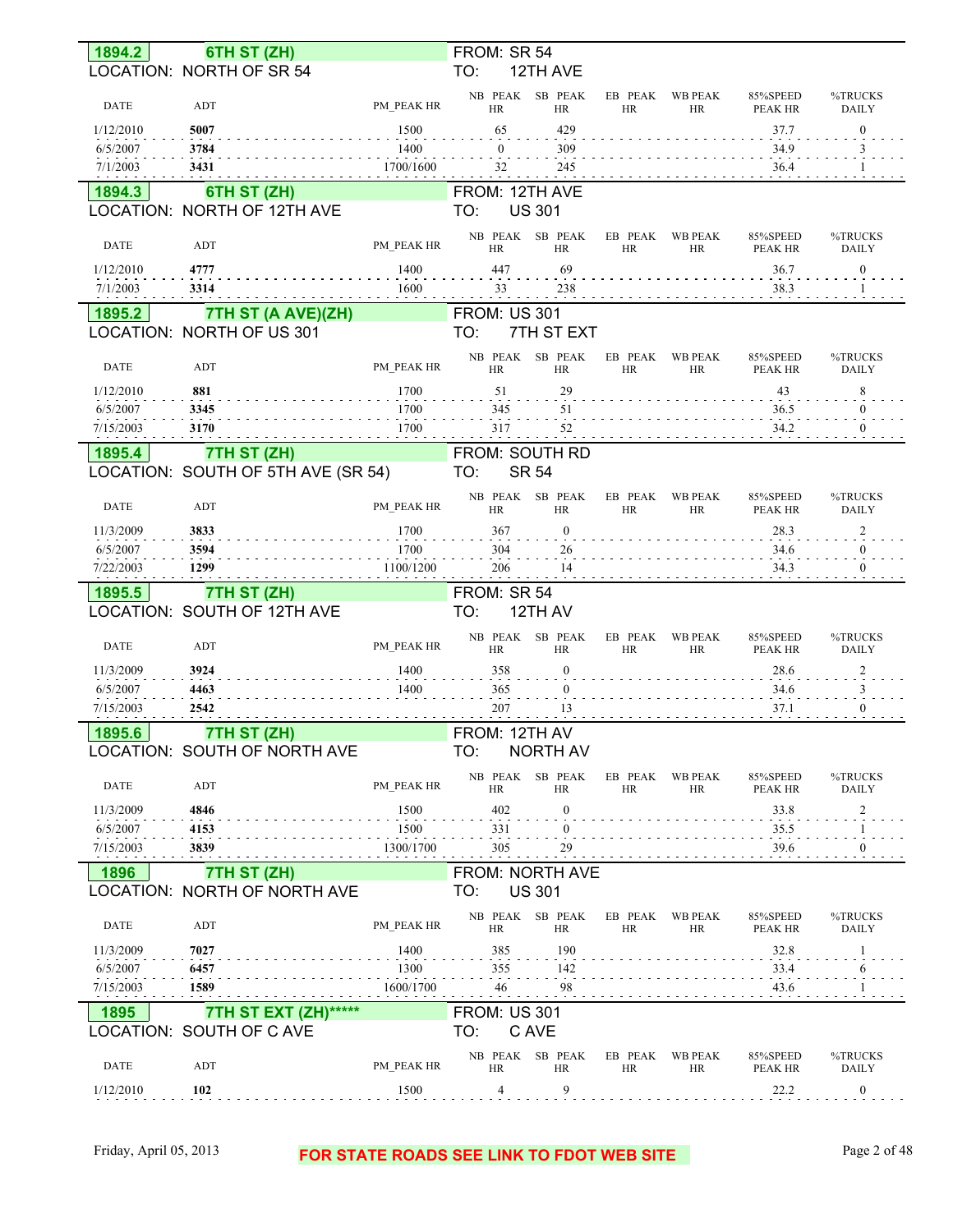| 1915                   | A AVE (ZH)                                             |                   | <b>FROM: US 301</b>          |                              |                                       |                             |                            |                         |
|------------------------|--------------------------------------------------------|-------------------|------------------------------|------------------------------|---------------------------------------|-----------------------------|----------------------------|-------------------------|
|                        | LOCATION: WEST OF US 301                               |                   | TO:                          | 6TH ST                       |                                       |                             |                            |                         |
| <b>DATE</b>            | ADT                                                    | PM_PEAK HR        | NB PEAK SB PEAK<br>HR        | <b>HR</b>                    | EB PEAK<br><b>HR</b>                  | WB PEAK<br>HR               | 85%SPEED<br>PEAK HR        | %TRUCKS<br><b>DAILY</b> |
| 5/12/2009              | 606                                                    | 1700              |                              |                              | 32                                    | 19                          | 29.3                       | $\mathbf{0}$            |
| 6/5/2007               | 386                                                    | 1600              |                              |                              |                                       |                             |                            |                         |
| 8/6/2003               | 634                                                    | 1500              |                              |                              |                                       | 17                          | 27.1                       |                         |
| 80                     | <b>ALICO PASS</b>                                      |                   | FROM: RIVER CROSSING BLVD    |                              |                                       |                             |                            |                         |
| LOCATION:              |                                                        |                   | TO:                          | <b>STARKEY RD</b>            |                                       |                             |                            |                         |
| <b>DATE</b>            | ADT                                                    | PM PEAK HR        | HR                           | NB PEAK SB PEAK<br><b>HR</b> | EB PEAK WB PEAK<br><b>HR</b>          | <b>HR</b>                   | 85%SPEED<br><b>PEAK HR</b> | %TRUCKS<br><b>DAILY</b> |
| 8/16/2012              | 2853                                                   | 1700              |                              |                              | 138                                   | 105                         | 40.2                       |                         |
| 6/30/2009              | 2583                                                   | 1700              |                              |                              | 104                                   | 139                         | 40.9                       |                         |
| 30                     | <b>ALSTON AVE (ZH)*****</b>                            |                   | <b>FROM: US 301</b>          |                              |                                       |                             |                            |                         |
|                        | LOCATION: EAST OF US 301                               |                   | TO:                          | 20TH ST ZH                   |                                       |                             |                            |                         |
| <b>DATE</b>            | ADT                                                    | PM PEAK HR        | NB PEAK SB PEAK<br>HR        | <b>HR</b>                    | EB PEAK<br><b>HR</b>                  | <b>WB PEAK</b><br>HR        | 85%SPEED<br>PEAK HR        | %TRUCKS<br>DAILY        |
| 8/6/2003               | 1229                                                   | 1600/1700         |                              |                              | 55                                    | 43                          | 32.2                       | $\overline{0}$          |
| 9003                   | <b>ALTAMONT LN</b>                                     |                   | FROM: HILLSBOROUGH CTY LINE  |                              |                                       |                             |                            |                         |
| LOCATION:              |                                                        |                   | TO:                          | <b>SR 54</b>                 |                                       |                             |                            |                         |
| <b>DATE</b>            | ADT                                                    | PM PEAK HR        | HR                           | NB PEAK SB PEAK<br><b>HR</b> | EB PEAK<br><b>HR</b>                  | <b>WB PEAK</b><br><b>HR</b> | 85%SPEED<br><b>PEAK HR</b> | %TRUCKS<br>DAILY        |
| 6/16/2009              | 2193                                                   | 1700              | 110                          | 106                          |                                       |                             | 38.8                       | $\boldsymbol{0}$        |
| 10/7/2008              | 2339                                                   | 1800              | 130                          | 80                           |                                       |                             | 37.5                       |                         |
| 20                     | <b>ANCLOTE BLVD</b>                                    |                   | FROM: CR 595A                |                              |                                       |                             |                            |                         |
|                        | LOCATION: EAST OF CR 595A                              |                   | TO:                          | <b>IRISH</b>                 |                                       |                             |                            |                         |
| <b>DATE</b>            | ADT                                                    | PM PEAK HR        | NB PEAK SB PEAK<br>HR        | <b>HR</b>                    | EB PEAK<br><b>HR</b>                  | <b>WB PEAK</b><br>HR        | 85%SPEED<br>PEAK HR        | %TRUCKS<br>DAILY        |
| 7/26/2011              | 2386                                                   | 1700              |                              |                              | 78                                    | 117                         | 44.3                       | 3                       |
| 6/2/2009               | 3578                                                   | 1500              |                              |                              | 148                                   | 179                         | 45.5                       |                         |
| 6/12/2007              | 6715                                                   | 1600<br>1600      |                              |                              | 302                                   | 212<br>98                   | 45.2                       |                         |
| 6/24/2003              | 2719                                                   |                   |                              |                              | 120                                   |                             | 52.9                       |                         |
| 20.1                   | <b>ANCLOTE BLVD</b><br><b>LOCATION: WEST OF ALT 19</b> |                   | <b>FROM: IRISH</b><br>TO:    | <b>US 19A</b>                |                                       |                             |                            |                         |
|                        |                                                        |                   |                              |                              |                                       |                             |                            |                         |
| <b>DATE</b>            | ADT                                                    | PM_PEAK HR        | HR                           | HR                           | NB PEAK SB PEAK EB PEAK WB PEAK<br>HR | HR                          | 85%SPEED<br>PEAK HR        | %TRUCKS<br>DAILY        |
| 6/2/2009               | 4786                                                   | 1500              |                              |                              | 223                                   | 231                         | 49.9                       | 1                       |
| 12/6/2005<br>6/24/2003 | 4624<br>8555                                           | 1600<br>1600/1700 |                              |                              | 250<br>287                            | 59<br>209                   | 49.2<br>57.5               | 24                      |
|                        |                                                        |                   |                              |                              |                                       |                             |                            |                         |
| 730.1<br>LOCATION:     | <b>ARIPEKA RD</b>                                      |                   | FROM: OLD DIXIE HW<br>TO:    | <b>US 19</b>                 |                                       |                             |                            |                         |
| <b>DATE</b>            | ADT                                                    | PM PEAK HR        | HR                           | NB PEAK SB PEAK<br>HR        | EB PEAK WB PEAK<br>HR                 | HR                          | 85%SPEED<br>PEAK HR        | %TRUCKS<br>DAILY        |
| 5/16/2011              | 1261                                                   | 1600              |                              |                              | 75                                    | 41                          | 53.9                       | -1                      |
| 7/14/2009              | 1588                                                   | 1800              |                              |                              | 58                                    | 68                          | 56                         | $\theta$                |
| 130                    | <b>AUTUMN PALM DR*****</b>                             |                   | FROM: PALM GROVE             |                              |                                       |                             |                            |                         |
|                        | LOCATION: NORTH OF CHANCEY RD                          |                   | TO:                          | <b>TUCKER</b>                |                                       |                             |                            |                         |
| <b>DATE</b>            | ADT                                                    | PM PEAK HR        | NB PEAK SB PEAK<br><b>HR</b> | HR                           | EB PEAK<br><b>HR</b>                  | <b>WB PEAK</b><br>HR        | 85%SPEED<br>PEAK HR        | %TRUCKS<br>DAILY        |
| 3/3/2009               | 1533                                                   | 1600              | 73                           | 77                           |                                       |                             | 40.5                       | $\bf{0}$                |
| 11/11/2008             | 1177                                                   | 1400              | 57                           | 43                           |                                       |                             | 41.9                       | $\mathbf{0}$            |
| 7/22/2003              | 663                                                    | 1800              | 33                           | $27\,$                       |                                       |                             | 38.7                       | $\theta$                |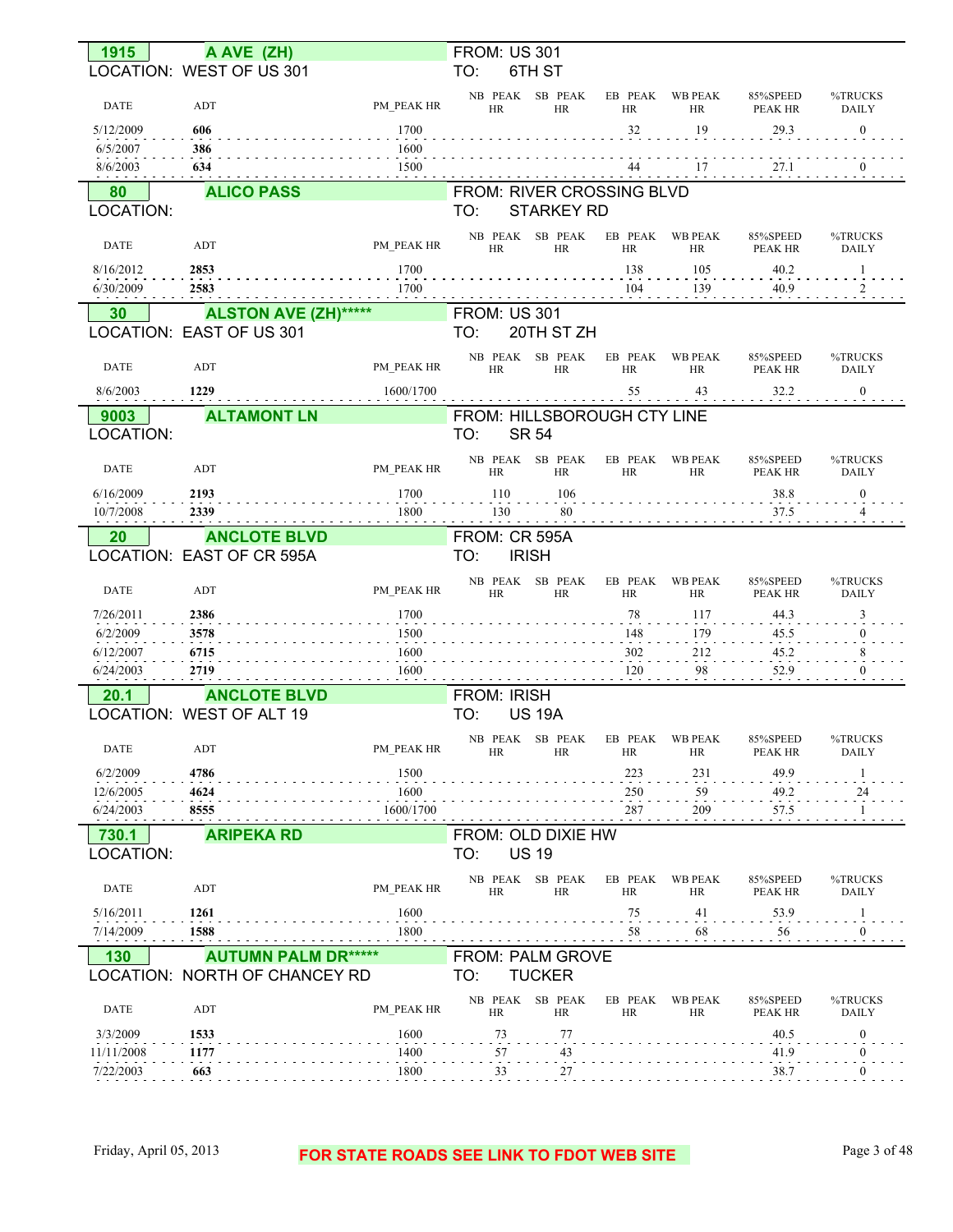| 130.1                  | <b>AUTUMN PALM DR*****</b>          |                          | <b>FROM: TUCKER</b>             |                              |                      |                             |                            |                         |
|------------------------|-------------------------------------|--------------------------|---------------------------------|------------------------------|----------------------|-----------------------------|----------------------------|-------------------------|
| LOCATION:              |                                     |                          | TO:                             | <b>CHANCEY RD</b>            |                      |                             |                            |                         |
| DATE                   | ADT                                 | PM PEAK HR               | NB PEAK<br><b>HR</b>            | SB PEAK<br><b>HR</b>         | EB PEAK<br><b>HR</b> | <b>WB PEAK</b><br><b>HR</b> | 85%SPEED<br><b>PEAK HR</b> | %TRUCKS<br><b>DAILY</b> |
| 3/3/2009               | 1731                                | 1700                     | 92                              | 76                           |                      |                             | 38.5                       | $\boldsymbol{0}$        |
| 11/11/2008             | 1242                                | 1700                     | 75                              | 37                           |                      |                             | 37.9                       | 2                       |
| 50                     | <b>BAILEY HILL RD</b>               | *****                    | FROM: CR 41                     |                              |                      |                             |                            |                         |
|                        | LOCATION: EAST OF FORT KING HWY     |                          | TO:                             | <b>US 301</b>                |                      |                             |                            |                         |
| <b>DATE</b>            | ADT                                 | PM_PEAK HR               | NB PEAK<br><b>HR</b>            | SB PEAK<br><b>HR</b>         | EB PEAK<br><b>HR</b> | <b>WB PEAK</b><br><b>HR</b> | 85%SPEED<br><b>PEAK HR</b> | %TRUCKS<br><b>DAILY</b> |
| 2/24/2009              | 380                                 | 1500                     |                                 |                              | 18                   | 15                          | 38.3                       | $\bf{0}$                |
| 1960.3                 | <b>BAILLIE DR</b>                   |                          | <b>FROM: CECELIA DR</b>         |                              |                      |                             |                            |                         |
|                        | LOCATION: WEST OF CR 77             |                          | TO:                             | <b>CR 77</b>                 |                      |                             |                            |                         |
| <b>DATE</b>            | ADT                                 | PM_PEAK HR               | NB PEAK<br><b>HR</b>            | SB PEAK<br><b>HR</b>         | EB PEAK<br><b>HR</b> | <b>WB PEAK</b><br><b>HR</b> | 85%SPEED<br><b>PEAK HR</b> | %TRUCKS<br><b>DAILY</b> |
| 3/5/2013               | 5076                                | 1500                     |                                 |                              | 225                  | 212                         | 44.9                       | 4                       |
| 8/25/2009<br>12/7/2005 | 4773<br>4933                        | 1500<br>1600             |                                 |                              | 195<br>215           | 205<br>236                  | 41.9<br>39.2               | 0                       |
| 8/27/2002              | 4902                                | 1700/1500                |                                 |                              | 178                  | 223                         | 40.6                       |                         |
| 770                    | <b>BAILLIES BLUFF RD</b>            |                          | <b>FROM: PINELLAS CNTY LINE</b> |                              |                      |                             |                            |                         |
|                        | LOCATION: NORTH OF ANCLOTE BLVD     |                          | TO:                             | <b>IRISH AV</b>              |                      |                             |                            |                         |
| <b>DATE</b>            | <b>ADT</b>                          | PM PEAK HR               | NB PEAK<br><b>HR</b>            | SB PEAK<br><b>HR</b>         | EB PEAK<br>HR        | <b>WB PEAK</b><br><b>HR</b> | 85%SPEED<br>PEAK HR        | %TRUCKS<br><b>DAILY</b> |
| 8/14/2012              | 2652                                | 1600                     | 165                             | 66                           |                      |                             | 44.8                       | 2                       |
| 6/30/2009<br>6/7/2005  | 1950<br>3419                        | 1700<br>1800             | 144                             | 67<br>114                    |                      |                             | 45.6<br>40.1               |                         |
| 8/13/2003              | 2554                                | 1600/1500                | 246<br>128                      | 118                          |                      |                             | 49.2                       | $\Omega$                |
| 5010.1                 | <b>BALLANTRAE BLVD</b>              |                          | FROM: SR 54                     |                              |                      |                             |                            |                         |
| LOCATION:              |                                     |                          | TO:                             | <b>MENTMORE BLVD</b>         |                      |                             |                            |                         |
| <b>DATE</b>            | ADT                                 | PM PEAK HR               | NB PEAK<br><b>HR</b>            | SB PEAK<br><b>HR</b>         | EB PEAK<br><b>HR</b> | <b>WB PEAK</b><br><b>HR</b> | 85%SPEED<br>PEAK HR        | %TRUCKS<br><b>DAILY</b> |
| 7/22/2010              | 3729                                | 1700                     | 222                             | 111                          |                      |                             | 38.6                       | 2                       |
| 1920                   | <b>BAY BLVD*****</b>                |                          | FROM: US 19                     |                              |                      |                             |                            |                         |
|                        | <b>LOCATION: EAST OF WILKINS ST</b> |                          | TO:                             | OLD POST RD                  |                      |                             |                            |                         |
| DATE                   | <b>ADT</b>                          | PM PEAK HR               | HR                              | NB PEAK SB PEAK<br><b>HR</b> | EB PEAK<br>HR        | WB PEAK<br>HR               | 85%SPEED<br>PEAK HR        | %TRUCKS<br>DAILY        |
| 6/24/2003              | 2347                                | 1400/1700                |                                 |                              | 98                   | 116                         | 33.5                       | $\bf{0}$                |
| 9001                   | <b>BELL LAKE RD</b>                 |                          | FROM: US 41                     |                              |                      |                             |                            |                         |
| LOCATION:              |                                     |                          | TO:                             | COX RD                       |                      |                             |                            |                         |
| DATE                   | ADT                                 | PM PEAK HR               | HR                              | NB PEAK SB PEAK<br><b>HR</b> | EB PEAK<br><b>HR</b> | <b>WB PEAK</b><br>HR        | 85%SPEED<br>PEAK HR        | %TRUCKS<br>DAILY        |
| 2/12/2013              | 6562                                | 1700                     |                                 |                              | 395                  | 191                         | 40.5                       | 5                       |
| 7/27/2010<br>10/7/2008 | 6410<br>5210                        | 1700<br>1700             |                                 |                              | 320<br>285           | 227<br>166                  | 42.5<br>39.1               | 0<br>$\Omega$           |
| .<br>90                | <b>BOYETTE RD</b>                   | <b>Contract Contract</b> | FROM: SR 54                     |                              | $\sim$ 100 $\sim$    |                             |                            |                         |
|                        | LOCATION: NORTH OF SR 54            |                          | TO:                             | <b>OVERPASS RD</b>           |                      |                             |                            |                         |
| DATE                   | ADT                                 | PM PEAK HR               | HR                              | NB PEAK SB PEAK<br><b>HR</b> | EB PEAK<br>HR        | <b>WB PEAK</b><br><b>HR</b> | 85%SPEED<br>PEAK HR        | %TRUCKS<br>DAILY        |
| 11/27/2012             | 1872                                | 1700                     | 59                              | 38                           |                      |                             | 43.6                       | 10                      |
| 2/24/2009              | 6719                                | 1700                     | 320                             | 190                          |                      |                             | 39.7                       | 5                       |
| 6/19/2007<br>3/31/2004 | 5761<br>4660                        | 1500                     | 269                             | 231                          |                      |                             |                            |                         |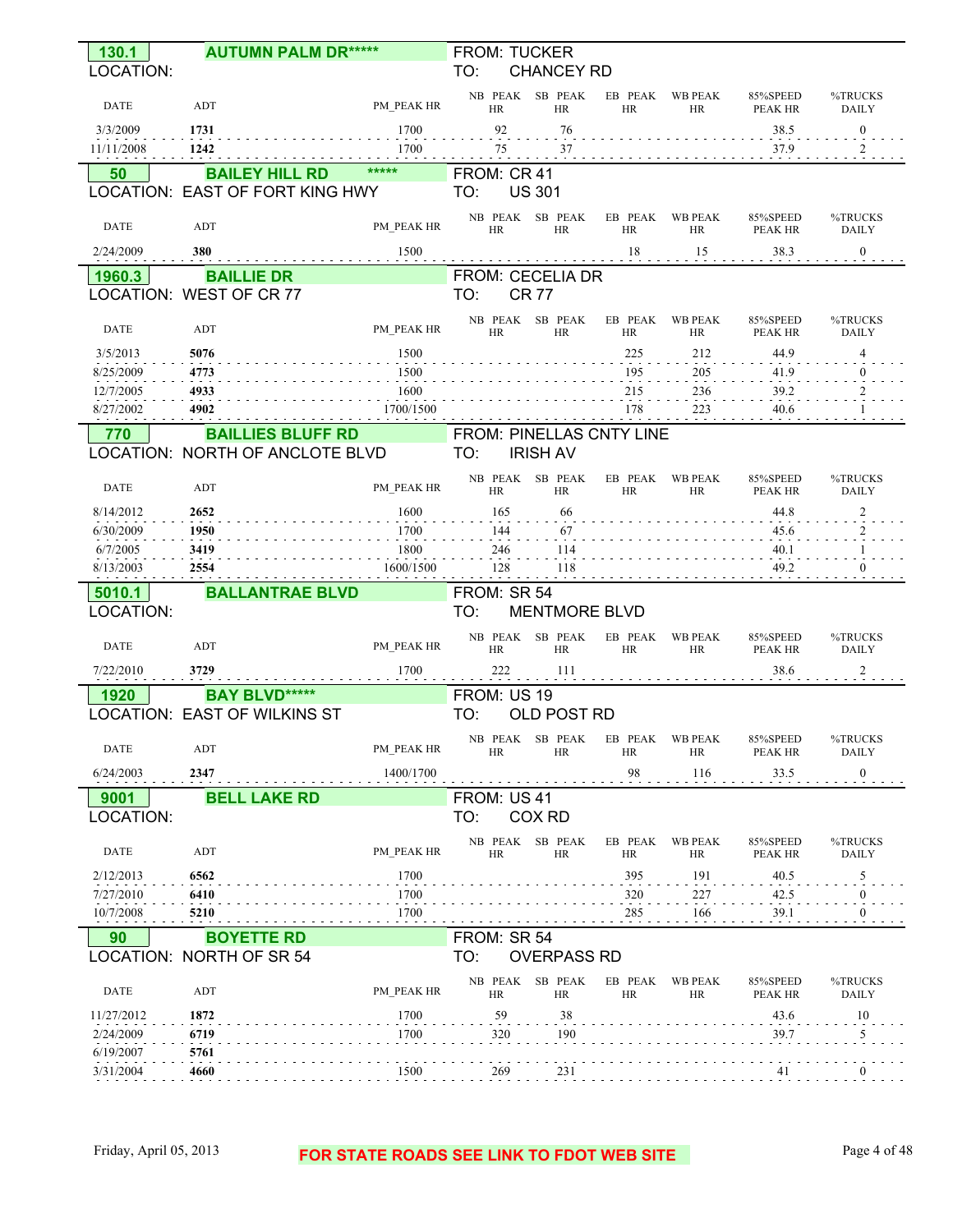| 90.1<br>LOCATION:       | <b>BOYETTE RD</b>                        |              | TO:                  | FROM: WELLS RD<br><b>OVERPASS RD</b>   |                      |                      |                            |                            |
|-------------------------|------------------------------------------|--------------|----------------------|----------------------------------------|----------------------|----------------------|----------------------------|----------------------------|
|                         |                                          |              | NB PEAK              | SB PEAK                                | EB PEAK              | <b>WB PEAK</b>       | 85%SPEED                   | %TRUCKS                    |
| <b>DATE</b>             | ADT                                      | PM_PEAK HR   | HR                   | <b>HR</b>                              | HR                   | HR                   | <b>PEAK HR</b>             | <b>DAILY</b>               |
| 11/27/2012              | 1020                                     | 1500         | 61                   | 28                                     |                      |                      | 47.3                       | 20                         |
| 2/24/2009               | 5943                                     | 1800         | 310                  | 303                                    |                      |                      | 52                         |                            |
| 100                     | <b>BOYETTE RD.</b>                       |              |                      | FROM: OVERPASS RD                      |                      |                      |                            |                            |
|                         | LOCATION: SOUTH OF ELAM RD               |              | TO:                  | <b>SR 52</b>                           |                      |                      |                            |                            |
| DATE                    | ADT                                      | PM_PEAK HR   | NB PEAK<br>HR        | SB PEAK<br><b>HR</b>                   | EB PEAK<br><b>HR</b> | <b>WB PEAK</b><br>HR | 85%SPEED<br>PEAK HR        | %TRUCKS<br><b>DAILY</b>    |
| 12/11/2012              | 109                                      | 1400         | 5                    | 6                                      |                      |                      | 44.2                       | 19                         |
| 5/19/2009<br>6/19/2007  | 109<br>668                               | 1600<br>1800 | 6<br>34              | 5<br>17                                |                      |                      | 27.8<br>41.7               | 7                          |
| 3/31/2004               | 796                                      | 1800         | 43                   | 25                                     |                      |                      | 48.5                       | $\theta$                   |
| 40                      | <b>CAVE</b>                              |              |                      | FROM: COURT ST ZH                      |                      |                      |                            |                            |
|                         | <b>LOCATION: EAST OF COURT ST</b>        |              | TO:                  | <b>CITY LIMITS</b>                     |                      |                      |                            |                            |
| DATE                    | ADT                                      | PM PEAK HR   | NB PEAK<br>HR        | SB PEAK<br><b>HR</b>                   | EB PEAK<br>HR        | <b>WB PEAK</b><br>HR | 85%SPEED<br>PEAK HR        | %TRUCKS<br><b>DAILY</b>    |
| 8/9/2011                | 1234                                     | 1800         |                      |                                        | 45                   | 56                   | 29.6                       | $\bf{0}$                   |
| 2/24/2009               | 1598                                     | 1600         |                      |                                        | 82                   | 69                   | 32.6                       |                            |
| 11/4/2008               | 1671                                     | 1700         |                      |                                        | 69                   | 90                   | 33                         | $\bf{0}$                   |
| 3/31/2004               | 2204                                     | 1600         |                      |                                        | 82                   | 108                  | 37.8                       | $\theta$                   |
| 1930                    | <b>C AVE</b><br>LOCATION: WEST OF 5TH ST |              | TO:                  | <b>FROM: CITY LIMITS</b><br>6TH ST EXT |                      |                      |                            |                            |
| <b>DATE</b>             | ADT                                      | PM PEAK HR   | NB PEAK<br><b>HR</b> | SB PEAK<br><b>HR</b>                   | EB PEAK<br>HR        | <b>WB PEAK</b><br>HR | 85%SPEED<br>PEAK HR        | %TRUCKS<br><b>DAILY</b>    |
| 5/12/2009               | 2142                                     | 1600         |                      |                                        | 71                   | 104                  | 34.8                       | 2                          |
| 6/19/2007               | 2523                                     | 1700         |                      |                                        | 86                   | 95                   | 36.5                       | 1                          |
| 8/6/2003                | 2170                                     | 1800/1700    |                      |                                        | 80                   | 79                   | 39.9                       | $\theta$                   |
| 1940                    | <b>CAVE</b>                              |              | <b>FROM: US 301</b>  |                                        |                      |                      |                            |                            |
|                         | LOCATION: WEST OF 17TH ST                |              | TO:                  | 7TH ST                                 |                      |                      |                            |                            |
| <b>DATE</b>             | ADT                                      | PM PEAK HR   | NB PEAK<br><b>HR</b> | SB PEAK<br><b>HR</b>                   | EB PEAK<br><b>HR</b> | <b>WB PEAK</b><br>HR | 85%SPEED<br><b>PEAK HR</b> | %TRUCKS<br><b>DAILY</b>    |
| 5/12/2009               | 813<br>883                               | 1700<br>1500 |                      |                                        | 35<br>51             | 24<br>16             | 36<br>34.5                 | $\boldsymbol{0}$<br>-1     |
| 6/19/2007<br>8/6/2003   | 1361                                     | 1600/1700    |                      |                                        | 64                   | 41                   | 35.2                       |                            |
| 1930.1                  | <b>C AVE (SEE 1930)</b>                  |              |                      | FROM: 6TH ST EXT                       |                      |                      |                            |                            |
| LOCATION:               |                                          |              | TO:                  | <b>US 301</b>                          |                      |                      |                            |                            |
| <b>DATE</b>             | ADT                                      | PM PEAK HR   | HR                   | NB PEAK SB PEAK<br>HR                  | EB PEAK<br>HR        | <b>WB PEAK</b><br>HR | 85%SPEED<br>PEAK HR        | %TRUCKS<br>DAILY           |
| 5/12/2009<br>11/11/2008 | 1365<br>1635                             | 1700<br>1700 |                      |                                        | 50<br>63             | 65<br>74             | 27.4<br>27.5               | $\overline{0}$<br>$\bf{0}$ |
|                         |                                          |              | FROM: 7TH ST         |                                        |                      |                      |                            |                            |
| 1940.1<br>LOCATION:     | <b>C AVE (SEE 1940)</b>                  |              | TO:                  | 20TH ST                                |                      |                      |                            |                            |
| DATE                    | ADT                                      | PM PEAK HR   | <b>HR</b>            | NB PEAK SB PEAK<br>HR                  | EB PEAK<br>HR        | <b>WB PEAK</b><br>HR | 85%SPEED<br>PEAK HR        | %TRUCKS<br>DAILY           |
| 5/12/2009<br>11/11/2008 | 571<br>647                               | 1800<br>1800 |                      |                                        | 30<br>$\frac{36}{1}$ | 17<br>$^{22}$        | 32.8<br>32.3               | $\boldsymbol{0}$<br>3      |
| 140                     | <b>CECELIA DR</b>                        |              | <b>FROM: CR 595</b>  |                                        |                      |                      |                            |                            |
|                         | LOCATION: EAST OF OVERLOOK DR            |              | TO:                  | <b>CITY LIMITS</b><br>NB PEAK SB PEAK  | EB PEAK              | <b>WB PEAK</b>       | 85%SPEED                   | %TRUCKS                    |
| DATE                    | ADT                                      | PM PEAK HR   | HR                   | HR                                     | HR                   | HR                   | PEAK HR                    | DAILY                      |
| 6/12/2007               | 2368                                     | 1400         |                      |                                        | 90                   | 97                   | 41.9                       | $\mathbf{1}$               |
| 3/30/2004               | 3449                                     | 1700         |                      |                                        | 161                  | 217                  | 38.6                       | $\bf{0}$                   |
|                         |                                          |              |                      |                                        |                      |                      |                            |                            |

## Friday, April 05, 2013 **FOR STATE ROADS SEE LINK TO FDOT WEB SITE** Page 5 of 48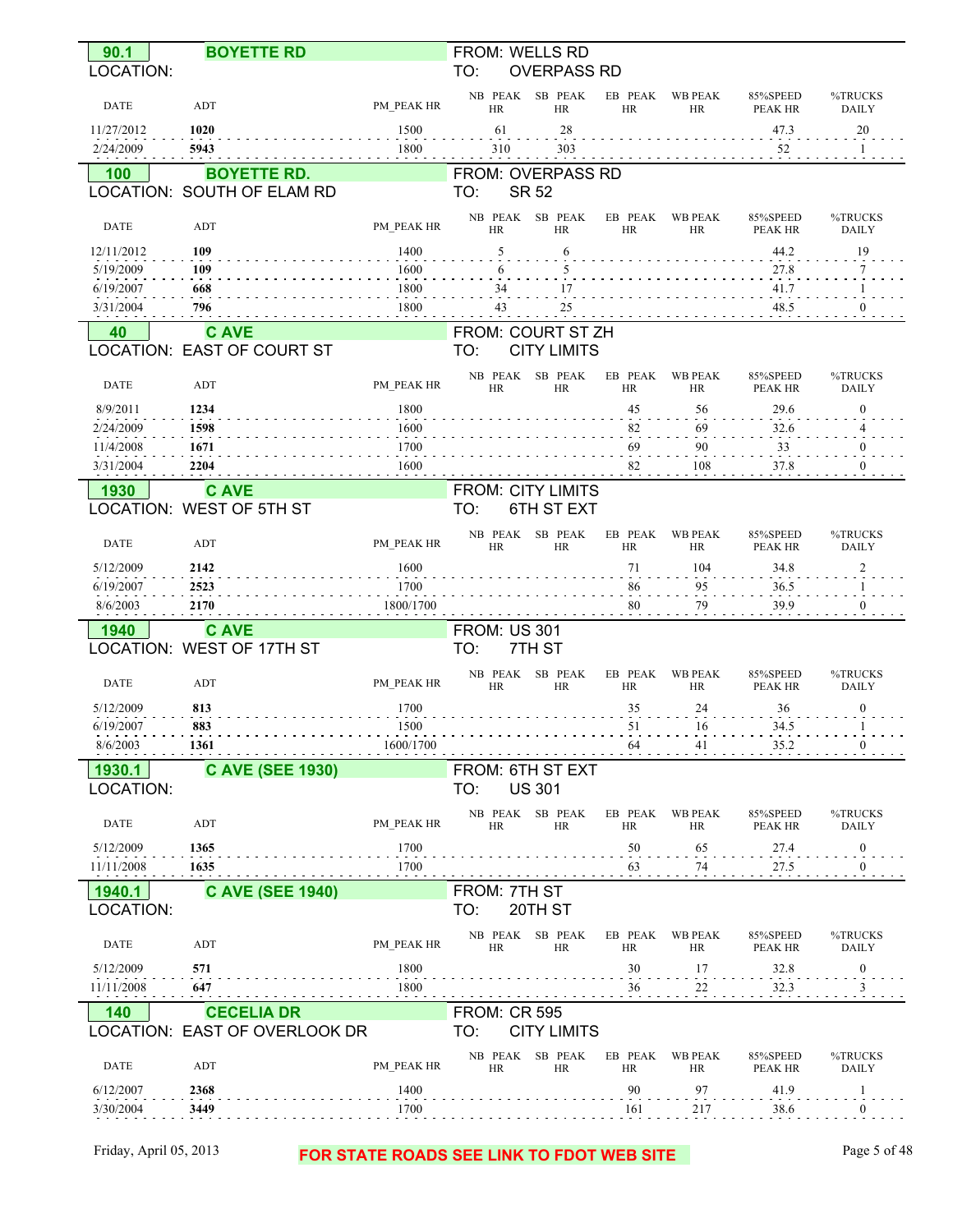| 145                    | <b>CECELIA DR</b>                                      |                     | FROM: CR 77                     |                              |                                           |                             |                            |                         |
|------------------------|--------------------------------------------------------|---------------------|---------------------------------|------------------------------|-------------------------------------------|-----------------------------|----------------------------|-------------------------|
| <b>LOCATION:</b>       |                                                        |                     | TO:                             | <b>CR 518</b>                |                                           |                             |                            |                         |
| <b>DATE</b>            | ADT                                                    | PM PEAK HR          | NB PEAK<br><b>HR</b>            | SB PEAK<br><b>HR</b>         | EB PEAK<br><b>HR</b>                      | <b>WB PEAK</b><br>HR        | 85%SPEED<br>PEAK HR        | %TRUCKS<br><b>DAILY</b> |
| 5/25/2011              | 1834                                                   | 1700                |                                 |                              | 80                                        | 7                           | 45                         | 3                       |
| 6/30/2009              | 1566                                                   | 1400                |                                 |                              | 61                                        | 57                          | 44.5                       | $\bf{0}$                |
| 9/30/2008              | 1896                                                   | 1700                |                                 |                              | 90                                        | 76                          | 44.4                       | 2                       |
| 1960.1                 | <b>CECELIA DR</b><br>LOCATION: WEST OF VOORHEES        |                     | FROM: MADISON ST<br>TO:         | <b>VOORHEES</b>              |                                           |                             |                            |                         |
|                        |                                                        |                     |                                 |                              |                                           |                             |                            |                         |
| <b>DATE</b>            | ADT                                                    | PM PEAK HR          | NB PEAK<br>HR                   | SB PEAK<br><b>HR</b>         | EB PEAK<br><b>HR</b>                      | <b>WB PEAK</b><br><b>HR</b> | 85%SPEED<br><b>PEAK HR</b> | %TRUCKS<br><b>DAILY</b> |
| 5/25/2011<br>6/2/2009  | 4832<br>4834                                           | 1700<br>1400        |                                 |                              | 144<br>175                                | 210<br>203                  | 40.4<br>39.3               | $\boldsymbol{0}$        |
| 6/12/2007              | 4815                                                   | 1600                |                                 |                              | 173                                       | 214                         | 39.1                       |                         |
| 3/30/2004              | 5635                                                   | 1600                |                                 |                              | 215                                       | 260                         | 40.8                       |                         |
| 8/27/2002              | 5629                                                   | 1700/1500           |                                 |                              | 228                                       | 244                         | 40.7                       |                         |
| 1960<br>LOCATION:      | <b>CECELIA DR (SEE 140)******</b>                      |                     | <b>FROM: CITY LIMITS</b><br>TO: | <b>MADISON ST</b>            |                                           |                             |                            |                         |
| <b>DATE</b>            | ADT                                                    | PM PEAK HR          | NB PEAK<br><b>HR</b>            | SB PEAK<br><b>HR</b>         | EB PEAK<br><b>HR</b>                      | <b>WB PEAK</b><br><b>HR</b> | 85%SPEED<br><b>PEAK HR</b> | %TRUCKS<br><b>DAILY</b> |
| 5/25/2011              | 4832                                                   | 1700                |                                 |                              | 144                                       | 210                         | 40.4                       | $\boldsymbol{0}$        |
| 8/25/2009              | 3049                                                   | 1500                |                                 |                              | 160                                       | 14                          | 37.7                       | $\boldsymbol{0}$        |
| 150                    | <b>CENTRAL AVE</b><br><b>OCATION: EAST OF HENNA ST</b> |                     | FROM: CRYSTAL SPRINGS<br>TO:    | <b>SR 39</b>                 |                                           |                             |                            |                         |
|                        |                                                        |                     |                                 |                              |                                           |                             |                            |                         |
| <b>DATE</b>            | ADT                                                    | PM PEAK HR          | NB PEAK<br><b>HR</b>            | SB PEAK<br><b>HR</b>         | EB PEAK<br><b>HR</b>                      | <b>WB PEAK</b><br><b>HR</b> | 85%SPEED<br><b>PEAK HR</b> | %TRUCKS<br><b>DAILY</b> |
| 3/12/2013              | 656                                                    | 1700                |                                 |                              | 27                                        | 31                          | 41.7                       | 3                       |
| 9/29/2009              | 623                                                    | 1700                |                                 |                              | 20                                        | 37                          | 41.4                       |                         |
| 6/19/2007<br>4/20/2004 | 777<br>1286                                            | 1700<br>1800        |                                 |                              | 32<br>69                                  | 29<br>74                    | 41.9<br>41                 | $\theta$                |
| 160                    | <b>CHANCEY RD</b>                                      |                     | <b>FROM: CR 579</b>             |                              |                                           |                             |                            |                         |
|                        | LOCATION: WEST OF COATES RD                            |                     | TO:                             | <b>COATES RD</b>             |                                           |                             |                            |                         |
|                        |                                                        |                     | NB PEAK                         | SB PEAK                      | EB PEAK                                   | <b>WB PEAK</b>              | 85%SPEED                   | %TRUCKS                 |
| <b>DATE</b>            | ADT                                                    | PM PEAK HR          | <b>HR</b>                       | <b>HR</b>                    | <b>HR</b>                                 | <b>HR</b>                   | PEAK HR                    | <b>DAILY</b>            |
| 9/29/2009              | 7717                                                   | 1700                |                                 |                              | 258                                       | 372                         | 49.9                       |                         |
| 11/6/2008<br>8/17/2005 | 7319<br>7389                                           | 1800<br>1600        |                                 |                              | 271<br>232                                | 340<br>313                  | 48.8<br>51.6               | 9                       |
| 170                    | <b>CHANCEY RD</b>                                      |                     | <b>FROM: COATES RD</b>          |                              |                                           |                             |                            |                         |
|                        | <b>OCATION: WEST OF ALLEN RD</b>                       |                     | TO:                             | <b>AUTUMN PALM DR</b>        |                                           |                             |                            |                         |
|                        |                                                        |                     | NB PEAK                         | SB PEAK                      | EB PEAK                                   | <b>WB PEAK</b>              | 85%SPEED                   | %TRUCKS                 |
| DATE                   | ADT                                                    | PM_PEAK HR          | <b>HR</b>                       | <b>HR</b>                    | <b>HR</b>                                 | <b>HR</b>                   | <b>PEAK HR</b>             | <b>DAILY</b>            |
| 9/27/2011<br>11/4/2008 | 7179<br>7928                                           | 1700<br><b>1800</b> |                                 |                              | 202<br>259                                | 457<br>459                  | 51.1<br>49.2               | 8<br>8                  |
|                        |                                                        |                     |                                 |                              |                                           |                             |                            |                         |
| 180                    | <b>CHANCEY RD</b><br>LOCATION: WEST OF US 301          |                     | FROM: AUTUMN PALM DR<br>TO:     | <b>US 301</b>                |                                           |                             |                            |                         |
| <b>DATE</b>            | ADT                                                    | PM_PEAK HR          | HR                              | NB PEAK SB PEAK<br><b>HR</b> | EB PEAK<br>HR                             | <b>WB PEAK</b><br>HR        | 85%SPEED<br><b>PEAK HR</b> | %TRUCKS<br><b>DAILY</b> |
| 3/3/2009               | 11370                                                  | 1700                |                                 |                              | 345                                       | 631                         | 47.2                       | 10                      |
| 11/11/2008             | 9182                                                   | 1700                |                                 |                              | 482                                       | 317                         | 49.3                       |                         |
| 8/17/2005              | 8927                                                   | 1700                |                                 |                              | 382                                       | 373                         | 49.3                       |                         |
| 200.2<br>LOCATION:     | <b>CHANCEY RD</b>                                      |                     | FROM: NEW RIVER RD<br>TO:       | <b>MORRIS BRIDGE RD</b>      |                                           |                             |                            |                         |
| <b>DATE</b>            | ADT                                                    | PM_PEAK HR          | NB PEAK<br>HR                   | SB PEAK<br><b>HR</b>         | EB PEAK<br>HR                             | <b>WB PEAK</b><br><b>HR</b> | 85%SPEED<br>PEAK HR        | %TRUCKS<br><b>DAILY</b> |
| 3/3/2009               | 1497                                                   | 1700                |                                 |                              | 84                                        | 65                          | 41                         | 5                       |
| Friday, April 05, 2013 |                                                        |                     |                                 |                              | FOR STATE ROADS SEE LINK TO FDOT WEB SITE |                             |                            | Page 6 of 48            |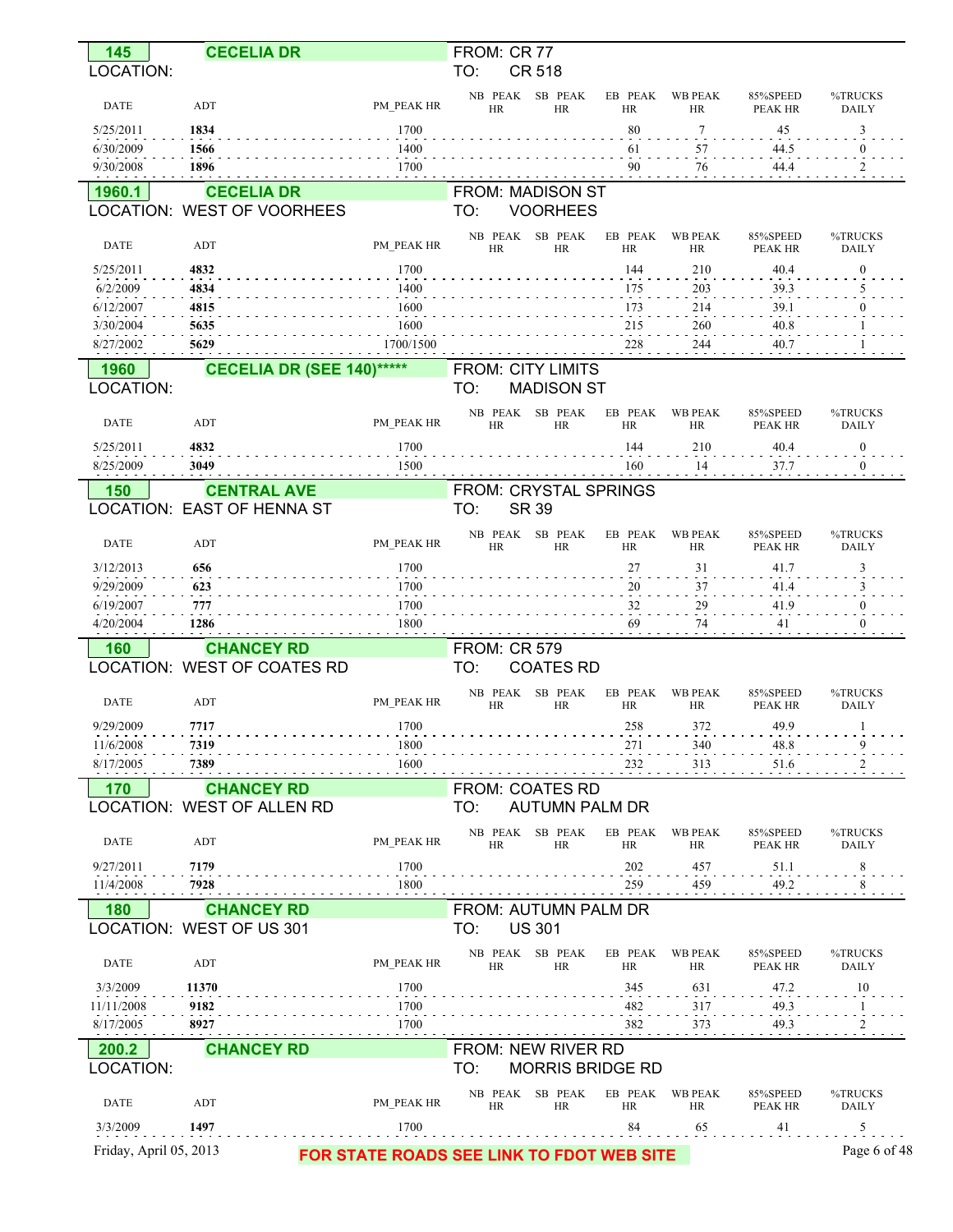| 200                   | <b>CHANCEY RD EXT</b>                               |              | FROM: WESLEY LAKE                               |                      |                             |                            |                         |
|-----------------------|-----------------------------------------------------|--------------|-------------------------------------------------|----------------------|-----------------------------|----------------------------|-------------------------|
|                       | LOCATION: EAST OF MILDRED DR                        |              | TO:<br>CR 579                                   |                      |                             |                            |                         |
| <b>DATE</b>           | ADT                                                 | PM PEAK HR   | SB PEAK<br>NB PEAK<br><b>HR</b><br><b>HR</b>    | EB PEAK<br><b>HR</b> | <b>WB PEAK</b><br><b>HR</b> | 85%SPEED<br><b>PEAK HR</b> | %TRUCKS<br><b>DAILY</b> |
| 9/29/2009             | 1536                                                | 1700         |                                                 | 74                   | 86                          | 44.3                       | $\mathbf{0}$            |
| 6/19/2007             | 2133                                                | 1700         |                                                 | 76                   | 107                         | 47.6                       | $\overline{0}$          |
| 4/20/2004             | 2509                                                | 1700         |                                                 | 119                  | 140                         | 43.5                       | $\overline{0}$          |
| 205<br>LOCATION:      | <b>CHRISTIAN RD*****</b>                            |              | FROM: POWERLINE RD<br><b>US 301</b><br>TO:      |                      |                             |                            |                         |
|                       |                                                     |              |                                                 |                      | <b>WB PEAK</b>              |                            |                         |
| <b>DATE</b>           | ADT                                                 | PM PEAK HR   | NB PEAK SB PEAK<br><b>HR</b><br><b>HR</b>       | EB PEAK<br>HR        | <b>HR</b>                   | 85%SPEED<br><b>PEAK HR</b> | %TRUCKS<br><b>DAILY</b> |
| 4/7/2011              | 786                                                 | 1700         |                                                 | 34                   | 40                          | 43.6                       | $\overline{\mathbf{c}}$ |
| 4/14/2009             | 744                                                 | 1600         |                                                 | 36                   | 38                          | 43.6                       | 3                       |
| 210                   | <b>CLARK ST</b><br>LOCATION: WEST OF US 19          |              | FROM: OLD DIXIE HIGHWAY<br><b>US 19</b><br>TO:  |                      |                             |                            |                         |
| <b>DATE</b>           | ADT                                                 | PM PEAK HR   | SB PEAK<br>NB PEAK<br>HR<br><b>HR</b>           | EB PEAK<br><b>HR</b> | <b>WB PEAK</b><br><b>HR</b> | 85%SPEED<br><b>PEAK HR</b> | %TRUCKS<br><b>DAILY</b> |
| 5/17/2011             | 2630                                                | 1700         |                                                 | 76                   | 129                         | 34.9                       | $\overline{0}$          |
| 7/21/2009             | 3534                                                | 1700         |                                                 | 113                  | 145                         | 36.4                       | $\overline{0}$          |
| 6/12/2007             | 3596                                                | 1500         |                                                 | 126                  | 137                         | 37.5                       | $\bf{0}$                |
| 8/13/2003             | 3689                                                | 1500/1800    |                                                 | 129                  | 160                         | 35.2                       | $\mathbf{0}$            |
| 220                   | <b>CLAYHILL RD*****</b><br>LOCATION: NORTH OF CR 41 |              | FROM: HERNANDO CNTY LINE<br>TO:<br><b>CR 41</b> |                      |                             |                            |                         |
|                       |                                                     |              |                                                 |                      |                             |                            |                         |
| <b>DATE</b>           | ADT                                                 | PM PEAK HR   | SB PEAK<br>NB PEAK<br>HR<br><b>HR</b>           | EB PEAK<br><b>HR</b> | <b>WB PEAK</b><br><b>HR</b> | 85%SPEED<br>PEAK HR        | %TRUCKS<br><b>DAILY</b> |
| 4/7/2009              | 616                                                 | 1600         | 18<br>37                                        |                      |                             | 38.4                       | $\mathbf{0}$            |
| 470.2                 | <b>CLINTON AV</b>                                   |              | FROM: PROSPECT RD                               |                      |                             |                            |                         |
| LOCATION:             |                                                     |              | TO:<br>PASADENA AV                              |                      |                             |                            |                         |
| <b>DATE</b>           | ADT                                                 | PM_PEAK HR   | SB PEAK<br>NB PEAK<br><b>HR</b><br><b>HR</b>    | EB PEAK<br><b>HR</b> | <b>WB PEAK</b><br><b>HR</b> | 85%SPEED<br>PEAK HR        | %TRUCKS<br><b>DAILY</b> |
| 9/27/2011             | 7227                                                | 1700         |                                                 | 285                  | 308                         | 53                         | -1                      |
| 240                   | <b>COATES RD</b>                                    |              | FROM: CHANCEY RD                                |                      |                             |                            |                         |
|                       | LOCATION: NORTH OF CHANCEY RD                       |              | <b>SR 54</b><br>TO:                             |                      |                             |                            |                         |
|                       |                                                     |              | NB PEAK SB PEAK                                 |                      | EB PEAK WB PEAK             | 85%SPEED                   | %TRUCKS                 |
| DATE                  | ADT                                                 | PM_PEAK HR   | HR<br>HR                                        | HK                   | HK                          | PEAK HR                    | DAIL Y                  |
| 3/9/2010<br>11/4/2008 | 5347<br>4559                                        | 1700<br>1800 | 191<br>240<br>201                               |                      |                             | 34.4<br>35.8               | 0                       |
| 11/16/2005            | 3438                                                | 2000         | 225<br>218<br>96                                |                      |                             | 56.7                       | 0                       |
| 7/22/2003             | 2317                                                | 1700         | 109<br>79                                       |                      |                             | 34.9                       | $\boldsymbol{0}$        |
| 250                   | <b>COLLIER PARKWAY</b>                              |              | FROM: SR 54                                     |                      |                             |                            |                         |
|                       | LOCATION: NORTH OF SR 54                            |              | TO:<br><b>WEEKS BLVD</b>                        |                      |                             |                            |                         |
| <b>DATE</b>           | ADT                                                 | PM PEAK HR   | NB PEAK<br>SB PEAK<br><b>HR</b><br>HR           | EB PEAK<br>HR        | <b>WB PEAK</b><br>HR        | 85%SPEED<br>PEAK HR        | %TRUCKS<br><b>DAILY</b> |
| 3/17/2010             | 25833                                               | 1700         | 1541<br>839                                     |                      |                             | 53.9                       | 1                       |
| 7/24/2002             | 16966                                               | 1800         | 667<br>557                                      |                      |                             | 54                         | 2                       |
| 250.1                 | <b>COLLIER PARKWAY</b>                              |              | FROM: WEEKS BLVD                                |                      |                             |                            |                         |
|                       | LOCATION: NORTH OF SR 54                            |              | TO:<br>PARKWAY BLVD                             |                      |                             |                            |                         |
| DATE                  | ADT                                                 | PM PEAK HR   | NB PEAK<br>SB PEAK<br>HR<br>HR                  | EB PEAK<br>HR        | <b>WB PEAK</b><br>HR        | 85%SPEED<br>PEAK HR        | %TRUCKS<br>DAILY        |
| 7/13/2010             | 17538                                               | 1700         | 587<br>1013                                     |                      |                             | 53.4                       | $\bf{0}$                |
| 8/11/2009             | 17691                                               | 1700         | 958<br>574                                      |                      |                             | 53.3                       | $\mathbf{0}$            |
| 8/31/2004             | 16374                                               | 1800         | 609<br>684                                      |                      |                             | 54.6                       | 2                       |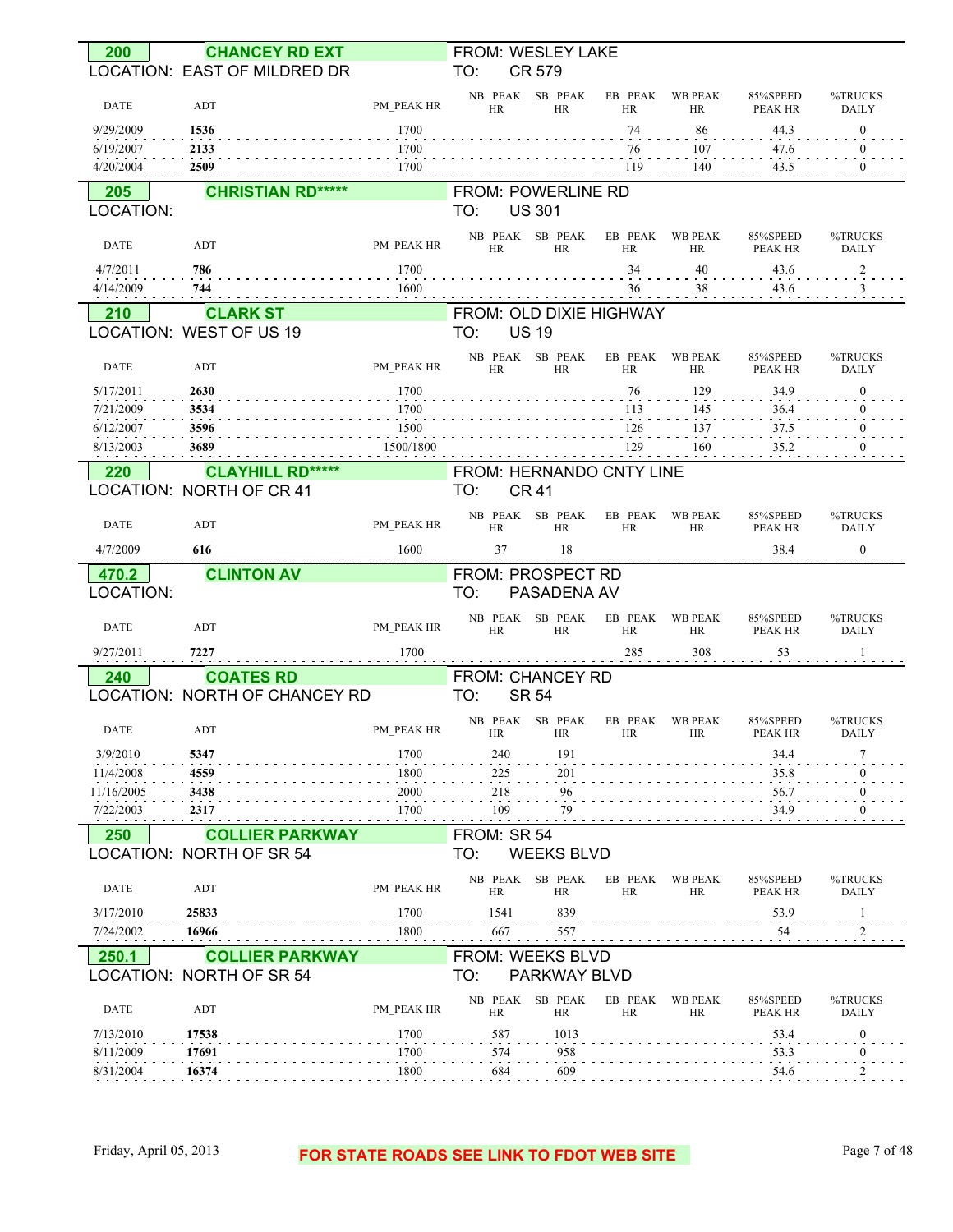| 250.3       | <b>COLLIER PARKWAY</b>                                     |                                                      | FROM: BELL LAKE RD                 |                              |                      |                             |                     |                         |
|-------------|------------------------------------------------------------|------------------------------------------------------|------------------------------------|------------------------------|----------------------|-----------------------------|---------------------|-------------------------|
|             | LOCATION: SOUTH OF HALE RD                                 |                                                      | TO:                                | <b>HALE RD</b>               |                      |                             |                     |                         |
| <b>DATE</b> | ADT                                                        | PM PEAK HR                                           | <b>HR</b>                          | NB PEAK SB PEAK<br><b>HR</b> | EB PEAK<br><b>HR</b> | <b>WB PEAK</b><br><b>HR</b> | 85%SPEED<br>PEAK HR | %TRUCKS<br><b>DAILY</b> |
| 1/11/2013   | 7090                                                       | 1700                                                 | 326                                | 252                          |                      |                             | 47.6                | 15                      |
| 2/9/2010    | 4926                                                       | 1600                                                 | 229                                | 222                          |                      |                             | 38.1                | $\theta$                |
| 6/12/2007   | 5941                                                       | 1500                                                 | 282                                | 218                          |                      |                             | 39.3                | 5                       |
| 4/20/2004   | 6276                                                       | 1600                                                 | 333                                | 270                          |                      |                             | 40.3                |                         |
| 7/23/2002   | 4616                                                       | 1700                                                 | 220                                | 175                          |                      |                             | 43.4                |                         |
|             |                                                            |                                                      |                                    |                              |                      |                             |                     |                         |
| 1060        | <b>COLLIER PARKWAY</b><br>LOCATION: WEST OF LIVINGSTON AVE |                                                      | FROM: COLLIER PARKWAY SOUTH<br>TO: | <b>LIVINGSTON AVE</b>        |                      |                             |                     |                         |
| <b>DATE</b> | ADT                                                        | PM PEAK HR                                           | <b>HR</b>                          | NB PEAK SB PEAK<br><b>HR</b> | EB PEAK<br><b>HR</b> | WB PEAK<br>HR               | 85%SPEED<br>PEAK HR | %TRUCKS<br><b>DAILY</b> |
| 4/20/2004   | 10322                                                      | 1700                                                 | 383                                | 496                          |                      |                             | 47.5                | 2                       |
| 250.2       |                                                            | <b>COLLIER PARKWAY (SEE 250.3 FROM: PARKWAY BLVD</b> |                                    |                              |                      |                             |                     |                         |
| LOCATION:   |                                                            |                                                      | TO:                                | <b>BELL LAKE RD</b>          |                      |                             |                     |                         |
| <b>DATE</b> | ADT                                                        | PM PEAK HR                                           | <b>HR</b>                          | NB PEAK SB PEAK<br><b>HR</b> | EB PEAK<br><b>HR</b> | <b>WB PEAK</b><br>HR        | 85%SPEED<br>PEAK HR | %TRUCKS<br><b>DAILY</b> |
| 7/27/2010   | 8838                                                       | 1700                                                 | 460                                | 310                          |                      |                             | 47                  | 5                       |
|             |                                                            |                                                      |                                    |                              |                      |                             |                     |                         |
| <b>280</b>  | <b>COLLIER PARKWAY EXT</b><br>LOCATION: SOUTH OF SR 54     |                                                      | FROM: SR 54<br>TO:                 |                              |                      |                             |                     |                         |
|             |                                                            |                                                      |                                    | <b>COUNTY LINE RD</b>        |                      |                             |                     |                         |
| <b>DATE</b> | ADT                                                        | PM PEAK HR                                           | HR                                 | NB PEAK SB PEAK<br><b>HR</b> | EB PEAK<br><b>HR</b> | <b>WB PEAK</b><br>HR        | 85%SPEED<br>PEAK HR | %TRUCKS<br><b>DAILY</b> |
| 7/28/2011   | 16794                                                      | 1700                                                 | 913                                | 652                          |                      |                             | 48.3                | $\boldsymbol{0}$        |
| 3/17/2010   | 17692                                                      | 1700                                                 | 1018                               | 714                          |                      |                             | 48.2                |                         |
| 280.1       | <b>COLLIER PKWY</b>                                        |                                                      | FROM: WILLOWBEND PKWY              |                              |                      |                             |                     |                         |
| LOCATION:   |                                                            |                                                      | TO:                                | <b>LIVINGSTON RD</b>         |                      |                             |                     |                         |
| <b>DATE</b> | ADT                                                        | PM PEAK HR                                           | <b>HR</b>                          | NB PEAK SB PEAK<br><b>HR</b> | EB PEAK<br>HR        | WB PEAK<br>HR               | 85%SPEED<br>PEAK HR | %TRUCKS<br><b>DAILY</b> |
| 8/9/2010    | 11890                                                      | 1700                                                 | 582                                | 504                          |                      |                             | 50.3                | 6                       |
| <b>290</b>  | <b>COLONY ROAD</b>                                         |                                                      | FROM: SR 52                        |                              |                      |                             |                     |                         |
|             | LOCATION: NORTH OF SR 52                                   |                                                      | TO:                                | <b>HUDSON AVE</b>            |                      |                             |                     |                         |
| <b>DATE</b> | ADT                                                        | PM PEAK HR                                           | HR                                 | NB PEAK SB PEAK<br>HR        | EB PEAK<br><b>HR</b> | <b>WB PEAK</b><br>HR        | 85%SPEED<br>PEAK HR | %TRUCKS<br><b>DAILY</b> |
| 5/17/2011   | 2432                                                       | 1600                                                 | 106                                | 101                          |                      |                             | 45.9                | 4                       |
| 7/21/2009   | 2183                                                       | 1700                                                 | 107                                | 79                           |                      |                             | 42.8                |                         |
| 6/12/2007   | 2576                                                       |                                                      |                                    |                              |                      |                             |                     |                         |
| 3/30/2004   | 2521                                                       | 1600                                                 | 151                                | 104                          |                      |                             | 45.9                |                         |
| 8/13/2002   | 2201                                                       | 1700                                                 | 126                                | 75                           |                      |                             | 43.6                |                         |
| 330         | <b>CONGRESS ST</b>                                         |                                                      | FROM: MASSACHUSETTS AVE            |                              |                      |                             |                     |                         |
|             | LOCATION: SOUTH OF ORCHID LAKE RD                          |                                                      | TO:                                | <b>RIDGE RD</b>              |                      |                             |                     |                         |
| <b>DATE</b> | ADT                                                        | PM PEAK HR                                           | HR                                 | NB PEAK SB PEAK<br>HR        | EB PEAK<br>HR        | <b>WB PEAK</b><br>HR        | 85%SPEED<br>PEAK HR | %TRUCKS<br>DAILY        |
| 5/13/2010   | 11561                                                      | 1600                                                 | 497                                | 427                          |                      |                             | 40.1                |                         |
| 1/24/2006   | 12422                                                      | 1700                                                 | 583                                | 483                          |                      |                             | 39.1                |                         |
| 12/6/2005   |                                                            |                                                      | 443                                | 441                          |                      |                             | 39.7                |                         |
|             | 9731                                                       | 1700                                                 |                                    |                              |                      |                             |                     |                         |
| 8/19/2003   | 11892                                                      | 1600                                                 | 494                                | 450                          |                      |                             | 39.8                |                         |
| 330.1       | <b>CONGRESS ST</b>                                         |                                                      | <b>FROM: ORCHID LAKE RD</b>        |                              |                      |                             |                     |                         |
| LOCATION:   |                                                            |                                                      | TO:                                | PINE HILL RD                 |                      |                             |                     |                         |
| <b>DATE</b> | ADT                                                        | PM PEAK HR                                           | NB PEAK<br><b>HR</b>               | SB PEAK<br>HR                | EB PEAK<br><b>HR</b> | <b>WB PEAK</b><br>HR        | 85%SPEED<br>PEAK HR | %TRUCKS<br>DAILY        |

#### Friday, April 05, 2013 **FOR STATE ROADS SEE LINK TO FDOT WEB SITE** Page 8 of 48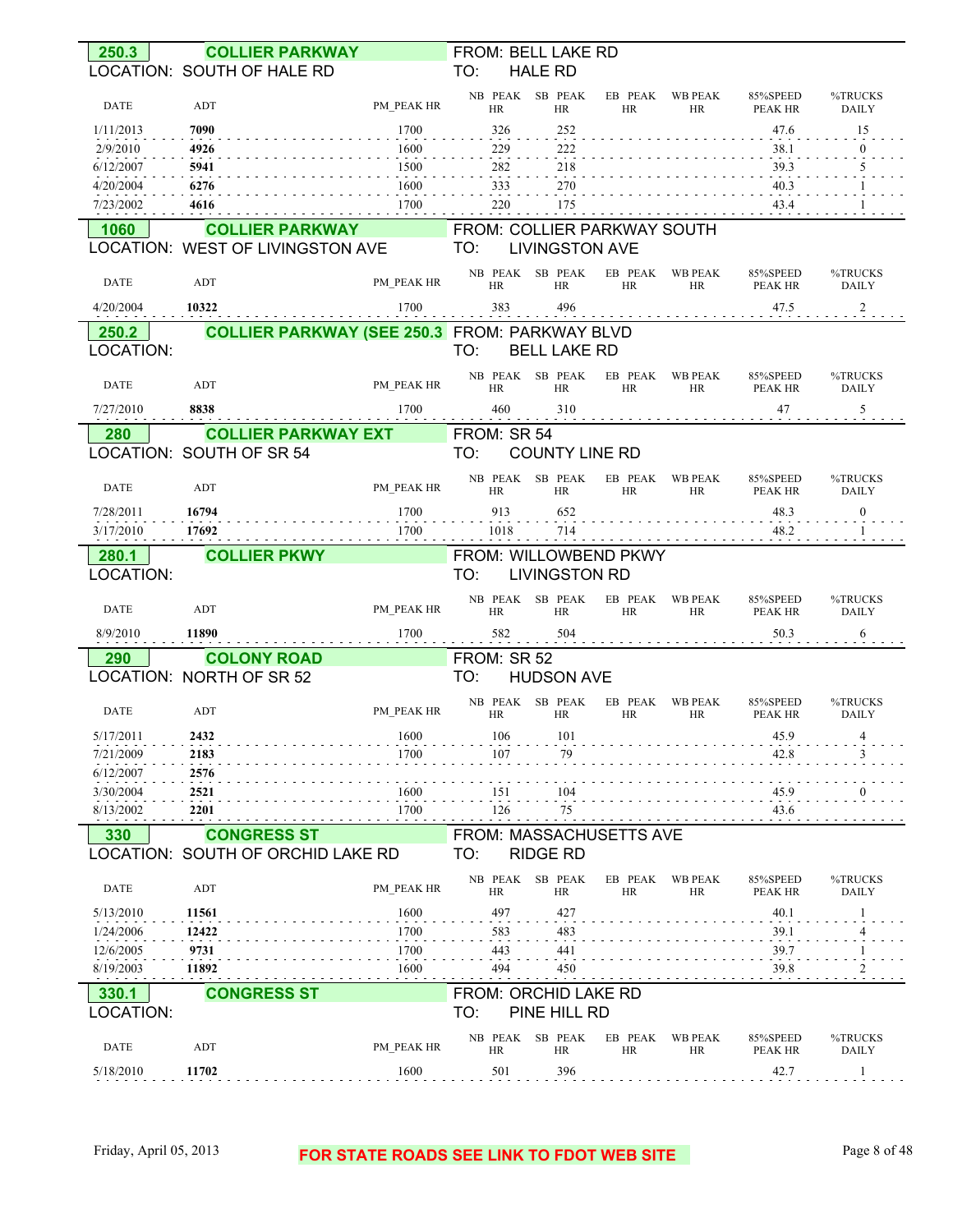| 1970        | <b>CONGRESS ST</b>                                   |            | <b>FROM: LOUISIANA AVE</b> |                        |                   |                      |                            |                         |
|-------------|------------------------------------------------------|------------|----------------------------|------------------------|-------------------|----------------------|----------------------------|-------------------------|
|             | LOCATION: SOUTH OF ILLINOIS AVE                      |            | TO:                        | <b>MAIN ST</b>         |                   |                      |                            |                         |
|             |                                                      |            | NB PEAK SB PEAK            |                        | EB PEAK           | <b>WB PEAK</b>       | 85%SPEED                   | %TRUCKS                 |
| DATE        | ADT                                                  | PM PEAK HR | <b>HR</b>                  | <b>HR</b>              | HR                | HR                   | <b>PEAK HR</b>             | DAILY                   |
| 6/9/2009    | 3415                                                 | 1700       | 103                        | 177                    |                   |                      | 37.3                       | 3                       |
| 6/12/2007   | 3896                                                 | 1700       | 186                        | 148                    |                   |                      | 37                         | 5                       |
| 3/30/2004   | 4987                                                 | 1600       | 233                        | 216                    |                   |                      | 38.7                       |                         |
| 8/27/2002   | 4402                                                 | 1600/1700  | 190                        | 180                    |                   |                      | 39.4                       |                         |
| 1980        |                                                      |            | FROM: MAIN ST              |                        |                   |                      |                            |                         |
|             | <b>CONGRESS ST</b><br>LOCATION: NORTH OF INDIANA AVE |            | TO:                        |                        | MASSACHUSETTS AVE |                      |                            |                         |
|             |                                                      |            |                            |                        |                   |                      |                            |                         |
| <b>DATE</b> | <b>ADT</b>                                           | PM PEAK HR | NB PEAK<br>HR              | SB PEAK<br>HR          | EB PEAK<br>HR     | <b>WB PEAK</b><br>HR | 85%SPEED<br><b>PEAK HR</b> | %TRUCKS<br><b>DAILY</b> |
|             |                                                      |            |                            |                        |                   |                      |                            |                         |
| 8/25/2009   | 7724                                                 | 1500       | 318                        | 307                    |                   |                      | 35.7                       | 8                       |
| 6/12/2007   | 8642                                                 | 1600       | 330                        | 351                    |                   |                      | 36.2                       | 9                       |
| 3/30/2004   | 10498                                                | 1600       | 452                        | 404                    |                   |                      | 37.9                       |                         |
| 10/8/2002   | 10222                                                | 1500/1700  | 440                        | 397                    |                   |                      | 38.2                       |                         |
| 1070.1      | <b>County Line Rd</b>                                |            | FROM: Cypress Creek Rd     |                        |                   |                      |                            |                         |
| LOCATION:   |                                                      |            | TO:<br>175                 |                        |                   |                      |                            |                         |
|             |                                                      |            | NB PEAK                    | SB PEAK                | EB PEAK           | <b>WB PEAK</b>       | 85%SPEED                   | %TRUCKS                 |
| <b>DATE</b> | ADT                                                  | PM PEAK HR | <b>HR</b>                  | <b>HR</b>              | <b>HR</b>         | HR                   | PEAK HR                    | <b>DAILY</b>            |
| 2/24/2009   | 11705                                                | 1700       |                            |                        | 602               | 470                  | 62.7                       | 7                       |
| 340         | <b>COUNTY LINE RD S</b>                              |            | FROM: DALE MABRY HW        |                        |                   |                      |                            |                         |
|             | LOCATION: EAST OF DALE MABRY HW                      |            | TO:<br><b>US41</b>         |                        |                   |                      |                            |                         |
|             |                                                      |            | NB PEAK                    | SB PEAK                | EB PEAK           | <b>WB PEAK</b>       | 85%SPEED                   | %TRUCKS                 |
| <b>DATE</b> | ADT                                                  | PM PEAK HR | <b>HR</b>                  | <b>HR</b>              | HR                | HR                   | PEAK HR                    | <b>DAILY</b>            |
| 2/9/2010    | 8391                                                 | 1700       |                            |                        | 548               | 303                  | 44.1                       | 7                       |
| 11/4/2008   | 8190                                                 | 1800       |                            |                        | 507               | 338                  | 43.5                       |                         |
| 6/12/2007   | 8057                                                 | 1700       |                            |                        | 462               | 317                  | 44.7                       |                         |
| 4/20/2004   | 7303                                                 | 1700       |                            |                        | 416               | 340                  | 39.6                       |                         |
|             |                                                      |            |                            |                        |                   |                      |                            |                         |
| 350         | <b>COUNTY LINE RD S*****</b>                         |            | FROM: US 41                |                        |                   |                      |                            |                         |
| LOCATION:   |                                                      |            | TO:                        | <b>COLLIER PARKWAY</b> |                   |                      |                            |                         |
| <b>DATE</b> | ADT                                                  | PM PEAK HR | NB PEAK<br><b>HR</b>       | SB PEAK<br><b>HR</b>   | EB PEAK<br>HR     | <b>WB PEAK</b><br>HR | 85%SPEED                   | %TRUCKS<br><b>DAILY</b> |
|             |                                                      |            |                            |                        |                   |                      | PEAK HR                    |                         |
| 2/9/2010    | 10350                                                | 1700       |                            |                        | 698               | 314                  | 46.8                       | 6                       |
| 360         | <b>COURT ST</b>                                      |            | FROM: SR 54                |                        |                   |                      |                            |                         |
|             | LOCATION: NORTH OF C AVE ZH                          |            | TO:                        | C AVE ZH               |                   |                      |                            |                         |
|             |                                                      |            | NB PEAK                    | SB PEAK                | EB PEAK           | <b>WB PEAK</b>       | 85%SPEED                   | %TRUCKS                 |
| DATE        | ADT                                                  | PM PEAK HR | <b>HR</b>                  | <b>HR</b>              | HR                | HR                   | PEAK HR                    | <b>DAILY</b>            |
| 8/9/2011    | 1842                                                 | 1700       | 64                         | 79                     |                   |                      | 35                         | 0                       |
| 9/29/2009   | 2018                                                 | 1600       | 73                         | 98                     |                   |                      | 35.1                       | 0                       |
| 6/19/2007   | 1844                                                 | 1300       | 65                         | 73                     |                   |                      | 38.6                       |                         |
| 8/6/2003    | 1692                                                 | 1600/1700  | 58                         | 92                     |                   |                      | 43.7                       | $\boldsymbol{0}$        |
| 380         | <b>CR 1 (LITTLE RD)</b>                              |            | FROM: FIVAY RD             |                        |                   |                      |                            |                         |
|             | LOCATION: SOUTH OF FIVAY RD                          |            | <b>SR 52</b><br>TO:        |                        |                   |                      |                            |                         |
|             |                                                      |            | NB PEAK                    | SB PEAK                | EB PEAK           | <b>WB PEAK</b>       | 85%SPEED                   | %TRUCKS                 |
| DATE        | ADT                                                  | PM PEAK HR | HR                         | <b>HR</b>              | HR                | HR                   | <b>PEAK HR</b>             | DAILY                   |
| 6/30/2010   | 25368                                                | 1700       | 1202                       | 879                    |                   |                      | 52.8                       | 0                       |
| 12/3/2009   | 28143                                                | 1600       | 1338                       | 1022                   |                   |                      | 52.9                       |                         |
| 3/8/2007    | 32479                                                | 1700       | 1652                       | 1132                   |                   |                      | $\sim$<br>54               |                         |
| 12/13/2006  | 27108                                                | 1600       | 954                        | 1172                   |                   |                      | $\sim$<br>53.7             |                         |
| 5/14/2002   | 25984                                                | 1700       | 1066                       | 1083                   |                   |                      | 54.2                       | 13                      |
|             |                                                      |            |                            |                        |                   |                      |                            |                         |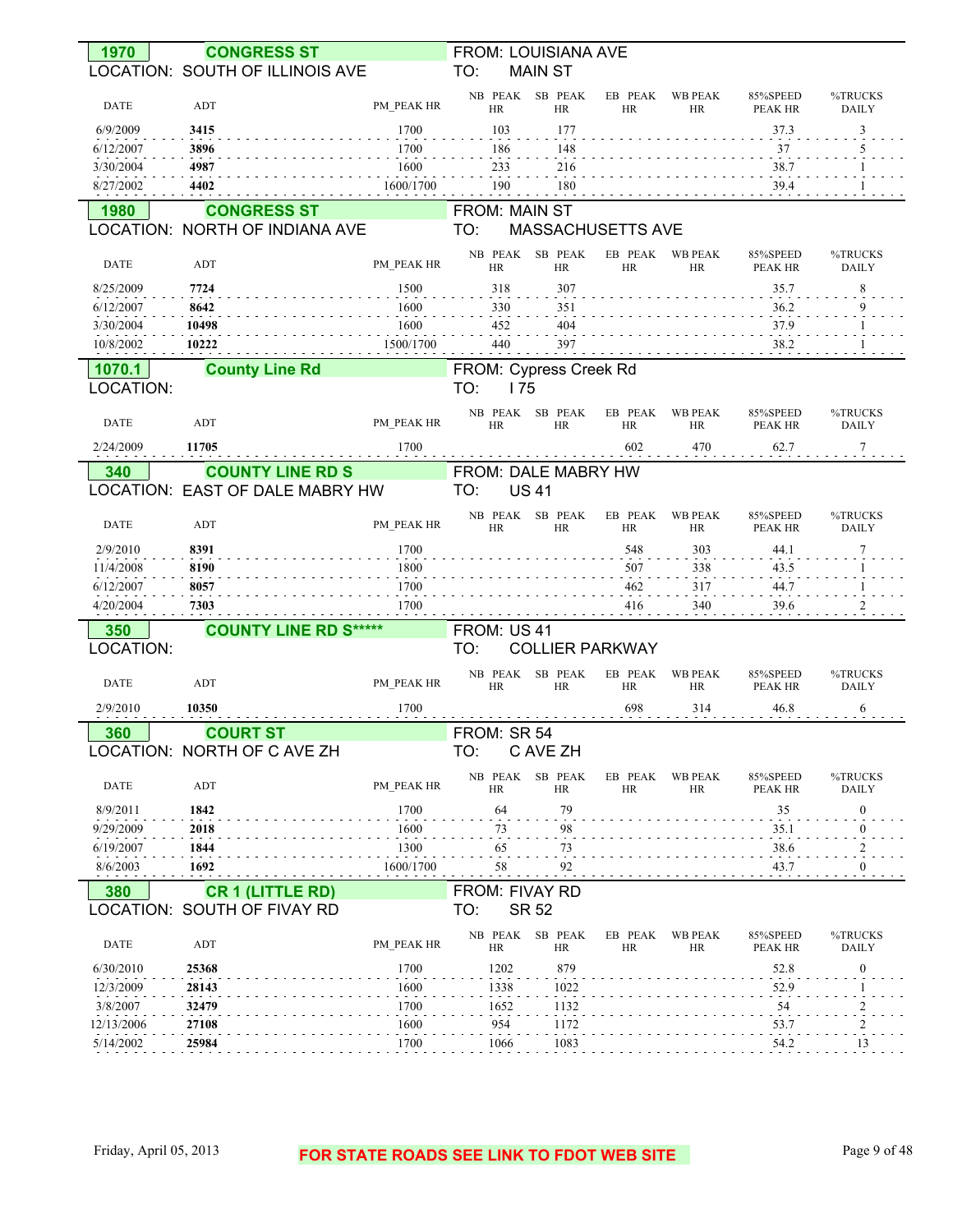| 380.1                   |                | <b>CR 1 (LITTLE RD)</b>           |              | FROM: SR 52          |                                |                      |                             |                            |                          |
|-------------------------|----------------|-----------------------------------|--------------|----------------------|--------------------------------|----------------------|-----------------------------|----------------------------|--------------------------|
|                         |                | LOCATION: NORTH OF STAR TRAIL     |              | TO:                  | <b>STAR TRAIL</b>              |                      |                             |                            |                          |
| <b>DATE</b>             | ADT            |                                   | PM PEAK HR   | NB PEAK<br><b>HR</b> | SB PEAK<br><b>HR</b>           | EB PEAK<br>HR        | <b>WB PEAK</b><br><b>HR</b> | 85%SPEED<br><b>PEAK HR</b> | %TRUCKS<br><b>DAILY</b>  |
| 5/19/2011               | 35752          |                                   | 1700         | 1237                 | 1663                           |                      |                             | 54.7                       | $\boldsymbol{0}$         |
| 3/27/2007               | 39486          |                                   | 1700         | 1560                 | 1737                           |                      |                             | 57                         |                          |
| 12/13/2006              | 35546          |                                   | 1700         | 1524                 | 1830                           |                      |                             | 56.7                       | 0                        |
| 9/24/2002               | 39755          |                                   | 1600         | 1753                 | 1560                           |                      |                             | 57.4                       | 2                        |
| 390.2                   |                | <b>CR 1 (LITTLE RD)</b>           |              |                      | <b>FROM: FOX HOLLOW</b>        |                      |                             |                            |                          |
|                         |                | LOCATION: SOUTH OF FOX HOLLOW     |              | TO:                  | <b>EMBASSY BLVD</b>            |                      |                             |                            |                          |
| <b>DATE</b>             | ADT            |                                   | PM PEAK HR   | NB PEAK<br><b>HR</b> | SB PEAK<br><b>HR</b>           | EB PEAK<br><b>HR</b> | <b>WB PEAK</b><br><b>HR</b> | 85%SPEED<br>PEAK HR        | %TRUCKS<br><b>DAILY</b>  |
| 3/27/2007               | 43611          |                                   | 1700         | 1213                 | 2298                           |                      |                             | 54.7                       | 3                        |
| 4/25/2006               | 45021          |                                   | 1500         | 1681                 | 2163                           |                      |                             | 55.4                       | 2                        |
| 1/29/2004               | 43978          |                                   | 1700         | 1925                 | 2012                           |                      |                             | 55.8                       | $\overline{\phantom{a}}$ |
| 6/18/2002               | 36398          |                                   | 1700         | 1625                 | 1289                           |                      |                             | 57.7                       | $\overline{\mathbf{c}}$  |
| 400.2                   |                | <b>CR 1 (LITTLE RD)</b>           |              |                      | FROM: ORCHID LAKE              |                      |                             |                            |                          |
|                         |                | <b>LOCATION: NORTH OF CITIZEN</b> |              | TO:                  | <b>CITIZEN DR</b>              |                      |                             |                            |                          |
| <b>DATE</b>             | ADT            |                                   | PM PEAK HR   | NB PEAK<br><b>HR</b> | SB PEAK<br><b>HR</b>           | EB PEAK<br>HR        | <b>WB PEAK</b><br><b>HR</b> | 85%SPEED<br>PEAK HR        | %TRUCKS<br><b>DAILY</b>  |
| 5/13/2010               | 42302          |                                   | 1600         | 1976                 | 1258                           |                      |                             | 54.5                       | $\boldsymbol{0}$         |
| 4/28/2009               | 41246          |                                   | 1700         | 2232                 | 1261                           |                      |                             | 54.6                       |                          |
| 3/27/2007               | 45300          |                                   | 1700         | 2474                 | 1247                           |                      |                             | 54.1                       |                          |
| 11/10/2005              | 33752          |                                   | 1700         | 1684                 | 1397                           |                      |                             | 54.4                       |                          |
| 7/9/2002                | 38324          |                                   | 1700         | 1892                 | 1202                           |                      |                             | 55                         |                          |
|                         |                |                                   |              |                      |                                |                      |                             |                            |                          |
| 400.4                   |                | <b>CR 1 (LITTLE RD)</b>           |              |                      | FROM: GOVERNMENT DR            |                      |                             |                            |                          |
| LOCATION: SOUTH OF GOVT |                |                                   |              | TO:                  | <b>MASS AVE</b>                |                      |                             |                            |                          |
| <b>DATE</b>             | ADT            |                                   | PM PEAK HR   | NB PEAK<br><b>HR</b> | SB PEAK<br><b>HR</b>           | EB PEAK<br>HR        | <b>WB PEAK</b><br><b>HR</b> | 85%SPEED<br>PEAK HR        | %TRUCKS<br><b>DAILY</b>  |
| 3/4/2011                | 45626          |                                   | 1600         | 1910                 | 1659                           |                      |                             | 53.5                       | $\boldsymbol{0}$         |
| 5/13/2010               | 43258          |                                   | 1600         | 1881                 | 1618                           |                      |                             | 53.9                       |                          |
| 12/2/2009               | 41843          |                                   | 1600         | 1775                 | 1767                           |                      |                             | 53.7                       | $\mathbf{0}$             |
| 8/12/2004               | 45163          |                                   | 1600         | 2036                 | 1703                           |                      |                             | 54.7                       | 2                        |
| 7/9/2002                | 37120          |                                   | 1700         | 1596                 | 1466                           |                      |                             | 55.4                       |                          |
| 410                     |                | <b>CR 1 (LITTLE RD)</b>           |              |                      | <b>FROM: MASSACHUSETTS AVE</b> |                      |                             |                            |                          |
|                         |                | LOCATION: NORTH OF PLATHE RD      |              | TO:                  | <b>PLATHE RD</b>               |                      |                             |                            |                          |
| <b>DATE</b>             | ADT            |                                   | PM PEAK HR   | NB PEAK<br>HR        | SB PEAK<br>HR                  | EB PEAK<br>HR        | <b>WB PEAK</b><br>HR        | 85%SPEED<br>PEAK HR        | %TRUCKS<br>DAILY         |
| 3/27/2007               | 32824          |                                   | 1700         | 1803                 | 840                            |                      |                             | 62.8                       | $\boldsymbol{0}$         |
| 6/8/2006                | 30330          |                                   | 1700         | 1587                 | 817                            |                      |                             | 63.8                       | $\boldsymbol{0}$         |
| 3/26/2003               | 29042          |                                   | 1600         | 1533                 | 766                            |                      |                             | 64.1                       | $\overline{c}$           |
| 420.2                   |                | <b>CR 1 (LITTLE RD)</b>           |              |                      | FROM: RANCHO DEL RIO           |                      |                             |                            |                          |
|                         |                | LOCATION: NORTH OF HERITAGE LK    |              | TO:                  | <b>HERITAGE LAKE RD</b>        |                      |                             |                            |                          |
| <b>DATE</b>             | ADT            |                                   | PM PEAK HR   | NB PEAK<br>HR        | SB PEAK<br>HR                  | EB PEAK<br>HR        | <b>WB PEAK</b><br><b>HR</b> | 85%SPEED<br>PEAK HR        | %TRUCKS<br><b>DAILY</b>  |
| 5/13/2010               | 36755          |                                   | 1700         | 1382                 | 1579                           |                      |                             | 53.9                       | $\boldsymbol{0}$         |
| 2/18/2009               | 37730          |                                   | 1700         | 1350                 | 1724                           |                      |                             | 53.1                       | $\boldsymbol{0}$         |
| 8/14/2007               | 37886          |                                   | 1700         | 1331                 | 1602                           |                      |                             | 54.4                       | $\boldsymbol{0}$         |
| 3/16/2004<br>6/11/2002  | 39198<br>33285 |                                   | 1700<br>1700 | 1514<br>1373         | 1722<br>1080                   |                      |                             | 53.6<br>56.4               | 2<br>3                   |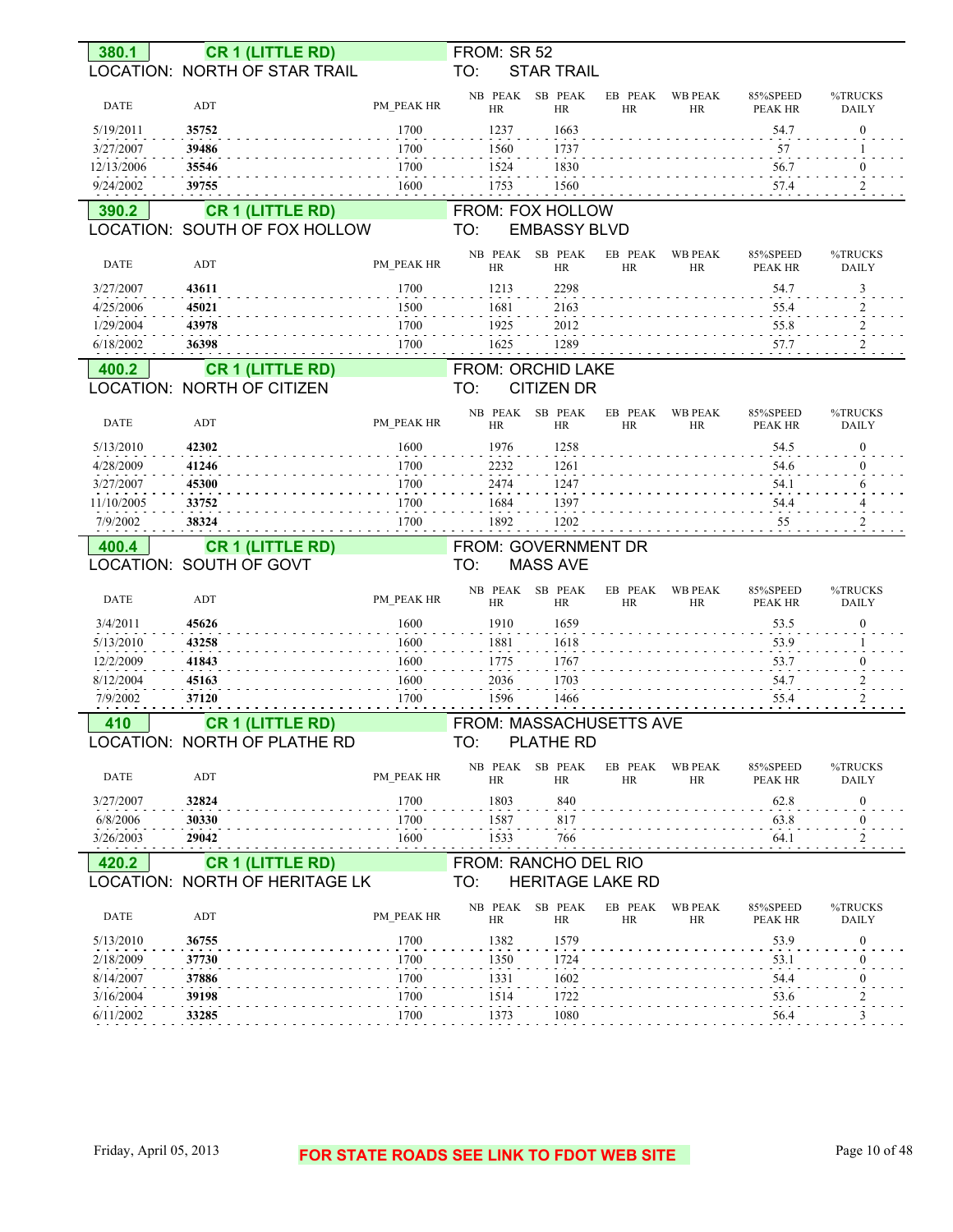| 420.3                  | <b>CR 1 (LITTLE RD)</b>                                |              | FROM: HERITAGE LAKE RD                                                                                                               |
|------------------------|--------------------------------------------------------|--------------|--------------------------------------------------------------------------------------------------------------------------------------|
|                        | LOCATION: SOUTH OF GOLF VIEW DR                        |              | TO:<br><b>SR 54</b>                                                                                                                  |
| <b>DATE</b>            | ADT                                                    | PM PEAK HR   | NB PEAK SB PEAK<br>EB PEAK<br>WB PEAK<br>85%SPEED<br>%TRUCKS<br>HR<br><b>HR</b><br>HR<br>PEAK HR<br><b>DAILY</b><br><b>HR</b>        |
| 3/27/2007              | 38185                                                  | 1700         | 1855<br>1333<br>55.5<br>2                                                                                                            |
| 3/11/2004              | 36007                                                  | 1700         | 1677<br>1160<br>56.3<br>18                                                                                                           |
| 425                    | <b>CR 1 (LITTLE RD)</b>                                |              | FROM: SR 54                                                                                                                          |
|                        | LOCATION: SOUTH OF SR 54                               |              | TO:<br>MITCHELL BLVD                                                                                                                 |
| DATE                   | ADT                                                    | PM PEAK HR   | NB PEAK SB PEAK<br>EB PEAK<br><b>WB PEAK</b><br>85%SPEED<br>%TRUCKS<br><b>HR</b><br><b>HR</b><br>HR<br>HR<br>PEAK HR<br><b>DAILY</b> |
| 3/15/2005              | 21043                                                  | 1700         | 578<br>1030<br>10<br>57                                                                                                              |
| 425.1                  | <b>CR 1 (LITTLE RD)</b>                                |              | FROM: MITCHELL BLVD                                                                                                                  |
|                        | LOCATION: SOUTH OF MITCHELL BYPASS                     |              | TO:<br><b>TRINITY BLVD</b>                                                                                                           |
| <b>DATE</b>            | ADT                                                    | PM PEAK HR   | NB PEAK SB PEAK<br>EB PEAK<br>%TRUCKS<br>WB PEAK<br>85%SPEED<br><b>HR</b><br><b>HR</b><br>HR<br>HR<br>PEAK HR<br><b>DAILY</b>        |
| 6/15/2005              | 11782                                                  | 1700         | 611<br>349<br>55<br>5                                                                                                                |
| 6/3/2002               | 8033                                                   | 1700         | 304<br>270<br>57.9<br>$\overline{2}$                                                                                                 |
| 1240.1                 | <b>CR 1 (LITTLE RD)</b>                                |              | FROM: DENTON                                                                                                                         |
|                        | LOCATION: SOUTH OF DENTON AV                           |              | TO:<br><b>NEW YORK AVE</b>                                                                                                           |
| <b>DATE</b>            | ADT                                                    | PM PEAK HR   | NB PEAK SB PEAK<br>EB PEAK<br><b>WB PEAK</b><br>85%SPEED<br>%TRUCKS<br>HR<br>HR<br><b>HR</b><br>HR<br><b>PEAK HR</b><br><b>DAILY</b> |
| 6/2/2009               | 13216                                                  | 1700         | 681<br>485<br>54.8                                                                                                                   |
| 4/20/2004              | 15638                                                  | 1600         | 819<br>766<br>54.5                                                                                                                   |
| 3/26/2003              | 14270                                                  | 1600         | 549<br>726<br>56.5                                                                                                                   |
| 1250.1                 | <b>CR 1 (LITTLE RD)</b>                                |              | FROM: HUDSON AVE                                                                                                                     |
|                        | LOCATION: SOUTH OF HUDSON AVE                          |              | TO:<br><b>FIVAY RD</b>                                                                                                               |
| <b>DATE</b>            | ADT                                                    | PM PEAK HR   | NB PEAK SB PEAK<br>EB PEAK<br><b>WB PEAK</b><br>85%SPEED<br>%TRUCKS<br><b>HR</b><br>HR<br>HR<br>HR<br><b>PEAK HR</b><br><b>DAILY</b> |
| 5/13/2010              | 18996                                                  | 1600         | 878<br>699<br>54.4                                                                                                                   |
| 6/2/2009               | 19170                                                  | 1700         | 916<br>628<br>54<br>3                                                                                                                |
| 3/6/2007               | 22478                                                  | 1600         | 816<br>1110<br>55.5                                                                                                                  |
| 12/13/2006             | 22230                                                  | 1700         | 728<br>54.9<br>1128                                                                                                                  |
| 3/23/2005<br>9/24/2002 | 22719<br>18951                                         | 1600<br>1600 | 1096<br>865<br>55.5<br>738<br>867<br>54.6                                                                                            |
|                        |                                                        |              |                                                                                                                                      |
| 430.1                  | <b>CR 35A</b>                                          |              | FROM: ZHILLS EAST EXT                                                                                                                |
|                        | LOCATION: SOUTH OF US 98                               |              | <b>US 98</b><br>TO:                                                                                                                  |
| <b>DATE</b>            | ADT                                                    | PM PEAK HR   | NB PEAK SB PEAK<br>EB PEAK WB PEAK<br>85%SPEED<br>%TRUCKS<br>HR<br><b>HR</b><br>HR<br>PEAK HR<br>HR.<br>DAILY                        |
| 3/23/2010              | 6098                                                   | 1700         | 252<br>280<br>57.5<br>11                                                                                                             |
| 6/19/2007<br>9/23/2003 | $\begin{smallmatrix} 0 \\ -1 \end{smallmatrix}$<br>333 |              | 52.4                                                                                                                                 |
| 430.2                  | CR 35A (SEE 430.1)******                               |              | FROM: US 98                                                                                                                          |
|                        | LOCATION: SOUTH OF US 98                               |              | TO:<br><b>CLINTON AVE</b>                                                                                                            |
| DATE                   | ADT                                                    | PM PEAK HR   | NB PEAK SB PEAK<br>%TRUCKS<br>EB PEAK WB PEAK<br>85%SPEED<br>HR<br>HR<br><b>HR</b><br>HR<br>PEAK HR<br>DAILY                         |
| 3/9/2010               | 6372                                                   | 1700         | 268<br>281<br>63.8<br>15<br>.                                                                                                        |
| 430.3                  | CR 35A (SEE 430.1)******                               |              | FROM: CLINTON AVE                                                                                                                    |
|                        | LOCATION: SOUTH OF US 98                               |              | <b>CITY LIMITS</b><br>TO:                                                                                                            |
| DATE                   | ADT                                                    | PM PEAK HR   | NB PEAK SB PEAK<br>EB PEAK<br>WB PEAK<br>85%SPEED<br>%TRUCKS                                                                         |
| 3/10/2010              | 6428                                                   | 1700         | HR<br>HR<br>HR<br>HR<br>PEAK HR<br>DAILY<br>248<br>288<br>62.9<br>13                                                                 |
|                        |                                                        |              |                                                                                                                                      |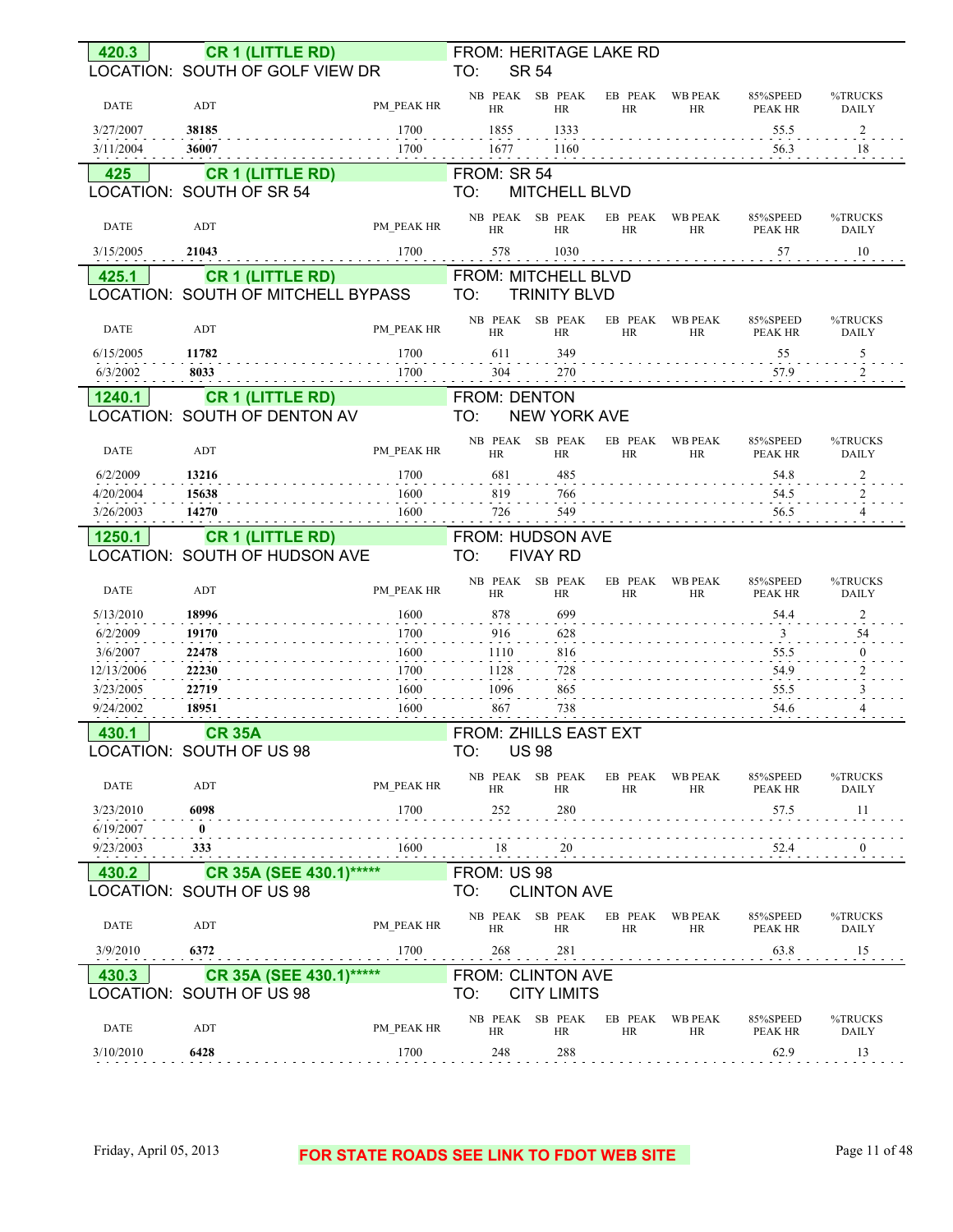| 440.1       | <b>CR 41</b>                  |            | <b>FROM: CR 577</b>                          |                      |                             |                            |                         |
|-------------|-------------------------------|------------|----------------------------------------------|----------------------|-----------------------------|----------------------------|-------------------------|
|             | LOCATION: EAST OF CR 577      |            | TO:<br>175                                   |                      |                             |                            |                         |
| <b>DATE</b> | ADT                           | PM PEAK HR | SB PEAK<br>NB PEAK<br><b>HR</b><br><b>HR</b> | EB PEAK<br><b>HR</b> | <b>WB PEAK</b><br><b>HR</b> | 85%SPEED<br>PEAK HR        | %TRUCKS<br><b>DAILY</b> |
| 3/11/2009   | 4683                          | 1700       |                                              | 271                  | 200                         | 63.9                       | $\mathbf{0}$            |
| 6/18/2007   | 4401                          | 1600       |                                              | 115                  | 271                         |                            | 24                      |
| 8/26/2003   | 4857                          | 1600/1700  |                                              | 159                  | 281                         | 63.8                       |                         |
| 440.3       | <b>CR 41</b>                  |            | FROM: JESSAMINE                              |                      |                             |                            |                         |
|             | LOCATION: WEST OF CLAYHILL RD |            | TO:<br><b>CLAY HILL</b>                      |                      |                             |                            |                         |
| DATE        | ADT                           | PM PEAK HR | NB PEAK<br>SB PEAK<br><b>HR</b><br><b>HR</b> | EB PEAK<br><b>HR</b> | <b>WB PEAK</b><br><b>HR</b> | 85%SPEED<br>PEAK HR        | %TRUCKS<br><b>DAILY</b> |
| 4/28/2009   | 4059                          | 1700       |                                              | 229                  | 174                         | 64.2                       | 4                       |
| 6/19/2007   | 4607                          | 1700       |                                              | 206                  | 194                         | 64.3                       | $\mathbf{0}$            |
| 9/17/2002   | 4219                          | 1700       |                                              | 218                  | 182                         | 65.4                       |                         |
| 450         | <b>CR 41</b>                  |            | FROM: CITY LIMITS (DC)                       |                      |                             |                            |                         |
|             | LOCATION: NORTH OF CR 52A     |            | TO:<br><b>MORNINGSIDE</b>                    |                      |                             |                            |                         |
|             |                               |            | NB PEAK<br>SB PEAK                           | EB PEAK              | <b>WB PEAK</b>              | 85%SPEED                   | %TRUCKS                 |
| <b>DATE</b> | ADT                           | PM PEAK HR | <b>HR</b><br><b>HR</b>                       | <b>HR</b>            | HR                          | <b>PEAK HR</b>             | <b>DAILY</b>            |
| 3/2/2010    | 6563                          | 1700       | 271<br>252                                   |                      |                             | $47\,$                     |                         |
| 6/21/2005   | 6193                          | 514        | 272<br>242                                   |                      |                             | 46.9                       | 5                       |
| 9/17/2002   | 6079                          | 1700       | 272<br>247                                   |                      |                             | 46.3                       |                         |
| 460         | <b>CR 41</b>                  |            | FROM: CR 52A                                 |                      |                             |                            |                         |
|             | LOCATION: SOUTH OF CR 52A     |            | TO:<br><b>BAILEY HILL RD</b>                 |                      |                             |                            |                         |
| <b>DATE</b> | ADT                           | PM PEAK HR | NB PEAK<br>SB PEAK<br><b>HR</b><br><b>HR</b> | EB PEAK<br><b>HR</b> | <b>WB PEAK</b><br>HR        | 85%SPEED<br>PEAK HR        | %TRUCKS<br><b>DAILY</b> |
| 4/28/2009   | 4284                          | 1700       | 197<br>190                                   |                      |                             | 44.9                       | $\overline{4}$          |
|             |                               |            |                                              |                      |                             |                            |                         |
| 6/21/2005   | 4351                          | 1700       | 169<br>204                                   |                      |                             | 47.5                       | $\mathbf{0}$            |
| 9/17/2002   | 4481                          | 1600/1700  | 196<br>204                                   |                      |                             | 47.8                       |                         |
| 2000.1      | <b>CR 41</b>                  |            | FROM: RAMSEY RD                              |                      |                             |                            |                         |
|             | LOCATION: WEST OF LOCK ST     |            | <b>LOCK ST</b><br>TO:                        |                      |                             |                            |                         |
| <b>DATE</b> | ADT                           | PM PEAK HR | NB PEAK<br>SB PEAK<br>HR<br><b>HR</b>        | EB PEAK<br><b>HR</b> | <b>WB PEAK</b><br>HR        | 85%SPEED<br><b>PEAK HR</b> | %TRUCKS<br><b>DAILY</b> |
| 6/8/2011    | 5295                          | 1700       |                                              | 192                  | 248                         | 46.4                       |                         |
| 3/2/2010    | 4995                          | 1500       |                                              | 177                  | 223                         | 45                         | $\theta$                |
| 6/21/2005   | 5366                          | 1600       |                                              | 199                  | 221                         | 44                         |                         |
| 11/26/2002  | 5816                          | 1700       |                                              | 291                  | 214                         | 54.8                       |                         |
| 2010        | <b>CR 41</b>                  |            | FROM: LOCK ST                                |                      |                             |                            |                         |
|             | LOCATION: SOUTH OF LOCK ST    |            | <b>CR 578</b><br>TO:                         |                      |                             |                            |                         |
| <b>DATE</b> | ADT                           | PM PEAK HR | NB PEAK SB PEAK<br><b>HR</b><br>HR           | EB PEAK<br><b>HR</b> | <b>WB PEAK</b><br>HR        | 85%SPEED<br>PEAK HR        | %TRUCKS<br><b>DAILY</b> |
| 3/2/2010    | 6661                          | 1700       | 308<br>270                                   |                      |                             | 46.6                       | 7                       |
| 6/20/2005   | 7017                          | 1700       | 327<br>273                                   |                      |                             | 38.3                       |                         |
| 11/26/2002  | 8016                          | 1700/1600  | 356<br>322                                   |                      |                             | 38.1                       |                         |
| 2020        | <b>CR 41</b>                  |            | FROM: 17TH ST                                |                      |                             |                            |                         |
|             | LOCATION: NORTH OF STADIUM DR |            | TO:<br><b>CITY LIMITS</b>                    |                      |                             |                            |                         |
| <b>DATE</b> | ADT                           | PM PEAK HR | SB PEAK<br>NB PEAK<br><b>HR</b><br>HR        | EB PEAK<br><b>HR</b> | <b>WB PEAK</b><br>HR        | 85%SPEED<br>PEAK HR        | %TRUCKS<br><b>DAILY</b> |
| 6/7/2011    | 3928                          | 1700       | 163<br>154                                   |                      |                             | 43.2                       | 4                       |
| 12/15/2009  | 4959                          | 1400       | 263<br>196                                   |                      |                             | 44.1                       | 7                       |
| 6/21/2005   | 3065                          | 1600       | 109<br>141                                   |                      |                             | 45.4                       | 4                       |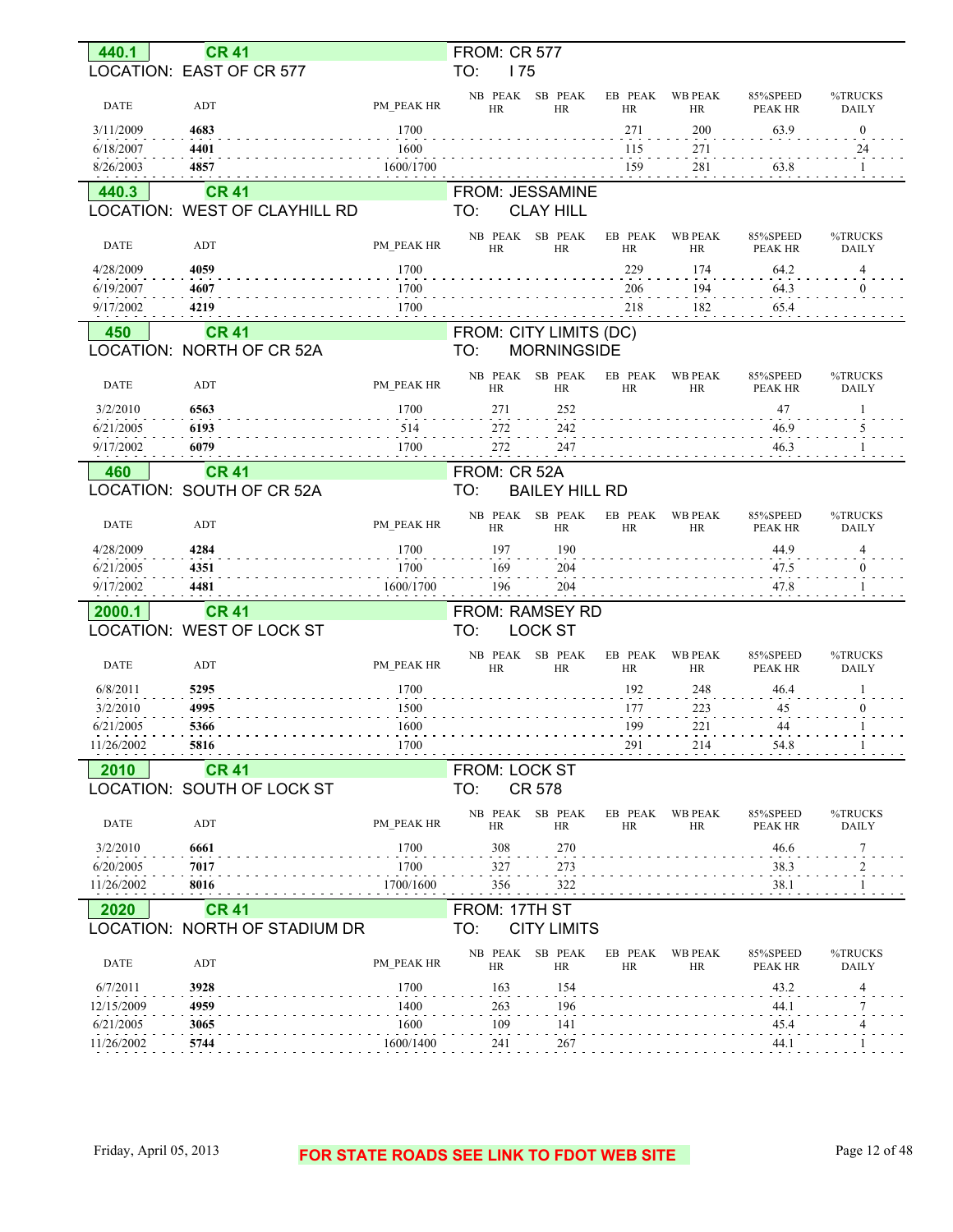| LOCATION: SOUTH OF CR 52A<br>TO:<br><b>CITY LIMITS</b><br>NB PEAK SB PEAK EB PEAK WB PEAK<br>85%SPEED<br>%TRUCKS<br>PM_PEAK HR<br><b>DATE</b><br>ADT<br>HR<br>HR<br>HR<br>HR<br>PEAK HR<br><b>DAILY</b><br>$1700$ 238 323 43 43 5<br>3/17/2009<br>6303<br>460.1 CR 41 (SEE 460)***** FROM: BAILEY HILL RD<br>LOCATION: SOUTH OF CR 52A<br>TO:<br><b>CR 530 EXT</b><br>NB PEAK SB PEAK EB PEAK WB PEAK<br>85%SPEED<br>%TRUCKS<br>PM_PEAK HR<br>DATE<br>ADT<br>HR<br>HR<br>HR<br>HR<br>PEAK HR<br><b>DAILY</b><br>$3/17/2009$ 5092 1700 215 199<br>$60.9$ $3$<br>2000 CR 41 (SEE 2000.1)***** FROM: CITY LIMITS<br>LOCATION:<br><b>RAMSEY RD</b><br>TO:<br>NB PEAK SB PEAK EB PEAK WB PEAK<br>85%SPEED<br>%TRUCKS<br>ADT<br>PM_PEAK HR<br>DATE<br>HR<br>HR<br>HR<br>HR PEAK HR<br><b>DAILY</b><br>440.6 CR 41 (SEE 440.3) FROM: FRAZEE HILL RD<br>LOCATION: WEST OF CLAYHILL RD<br><b>TO:</b><br><b>CITY LIMITS</b><br>NB PEAK SB PEAK EB PEAK WB PEAK<br>85%SPEED<br>%TRUCKS<br>PM_PEAK HR<br><b>DATE</b><br>ADT<br>HR<br>HR<br><b>HR</b><br>HR PEAK HR<br><b>DAILY</b> |
|------------------------------------------------------------------------------------------------------------------------------------------------------------------------------------------------------------------------------------------------------------------------------------------------------------------------------------------------------------------------------------------------------------------------------------------------------------------------------------------------------------------------------------------------------------------------------------------------------------------------------------------------------------------------------------------------------------------------------------------------------------------------------------------------------------------------------------------------------------------------------------------------------------------------------------------------------------------------------------------------------------------------------------------------------------------------|
|                                                                                                                                                                                                                                                                                                                                                                                                                                                                                                                                                                                                                                                                                                                                                                                                                                                                                                                                                                                                                                                                        |
|                                                                                                                                                                                                                                                                                                                                                                                                                                                                                                                                                                                                                                                                                                                                                                                                                                                                                                                                                                                                                                                                        |
|                                                                                                                                                                                                                                                                                                                                                                                                                                                                                                                                                                                                                                                                                                                                                                                                                                                                                                                                                                                                                                                                        |
|                                                                                                                                                                                                                                                                                                                                                                                                                                                                                                                                                                                                                                                                                                                                                                                                                                                                                                                                                                                                                                                                        |
|                                                                                                                                                                                                                                                                                                                                                                                                                                                                                                                                                                                                                                                                                                                                                                                                                                                                                                                                                                                                                                                                        |
|                                                                                                                                                                                                                                                                                                                                                                                                                                                                                                                                                                                                                                                                                                                                                                                                                                                                                                                                                                                                                                                                        |
|                                                                                                                                                                                                                                                                                                                                                                                                                                                                                                                                                                                                                                                                                                                                                                                                                                                                                                                                                                                                                                                                        |
|                                                                                                                                                                                                                                                                                                                                                                                                                                                                                                                                                                                                                                                                                                                                                                                                                                                                                                                                                                                                                                                                        |
|                                                                                                                                                                                                                                                                                                                                                                                                                                                                                                                                                                                                                                                                                                                                                                                                                                                                                                                                                                                                                                                                        |
|                                                                                                                                                                                                                                                                                                                                                                                                                                                                                                                                                                                                                                                                                                                                                                                                                                                                                                                                                                                                                                                                        |
|                                                                                                                                                                                                                                                                                                                                                                                                                                                                                                                                                                                                                                                                                                                                                                                                                                                                                                                                                                                                                                                                        |
|                                                                                                                                                                                                                                                                                                                                                                                                                                                                                                                                                                                                                                                                                                                                                                                                                                                                                                                                                                                                                                                                        |
|                                                                                                                                                                                                                                                                                                                                                                                                                                                                                                                                                                                                                                                                                                                                                                                                                                                                                                                                                                                                                                                                        |
|                                                                                                                                                                                                                                                                                                                                                                                                                                                                                                                                                                                                                                                                                                                                                                                                                                                                                                                                                                                                                                                                        |
|                                                                                                                                                                                                                                                                                                                                                                                                                                                                                                                                                                                                                                                                                                                                                                                                                                                                                                                                                                                                                                                                        |
| <b>CR 41 (SEE 440.3)*****</b> FROM: HERNANDO CNTY LINE<br><b>440</b>                                                                                                                                                                                                                                                                                                                                                                                                                                                                                                                                                                                                                                                                                                                                                                                                                                                                                                                                                                                                   |
| LOCATION: WEST OF CLAYHILL RD TO:<br><b>CR 577</b>                                                                                                                                                                                                                                                                                                                                                                                                                                                                                                                                                                                                                                                                                                                                                                                                                                                                                                                                                                                                                     |
| $\begin{tabular}{lllllll} \bf PM\_PEAK & \bf RB & \bf PEAK & \bf SB & \bf PEAK & \bf EB & \bf PEAK & \bf WB & \bf PEAK \\ & \bf HR & \bf HR & \bf FP & \bf FP & \bf \end{tabular}$<br>85%SPEED<br>%TRUCKS<br>DATE<br>ADT<br>HR PEAK HR<br><b>DAILY</b>                                                                                                                                                                                                                                                                                                                                                                                                                                                                                                                                                                                                                                                                                                                                                                                                                 |
| 8/23/2011 4283<br>. 1700<br>$142$ $262$ $60.5$ $0$                                                                                                                                                                                                                                                                                                                                                                                                                                                                                                                                                                                                                                                                                                                                                                                                                                                                                                                                                                                                                     |
| $4/28/2009$ $4232$ $4232$ $1700$ $1700$ $239$ $123$ $123$ $62.7$ $123$                                                                                                                                                                                                                                                                                                                                                                                                                                                                                                                                                                                                                                                                                                                                                                                                                                                                                                                                                                                                 |
| 440.2 CR 41 (SEE 440.3)***** FROM: 175                                                                                                                                                                                                                                                                                                                                                                                                                                                                                                                                                                                                                                                                                                                                                                                                                                                                                                                                                                                                                                 |
| LOCATION: WEST OF CLAYHILL RD<br>TO:<br><b>JESSAMINE</b>                                                                                                                                                                                                                                                                                                                                                                                                                                                                                                                                                                                                                                                                                                                                                                                                                                                                                                                                                                                                               |
| NB PEAK SB PEAK EB PEAK WB PEAK<br>85%SPEED<br>%TRUCKS<br>PM_PEAK HR<br><b>DATE</b><br>ADT<br>HR<br>HR<br>HR<br>HR PEAK HR<br><b>DAILY</b>                                                                                                                                                                                                                                                                                                                                                                                                                                                                                                                                                                                                                                                                                                                                                                                                                                                                                                                             |
| $3/11/2009$ 4919 1700 140 333 63.4 3                                                                                                                                                                                                                                                                                                                                                                                                                                                                                                                                                                                                                                                                                                                                                                                                                                                                                                                                                                                                                                   |
| <b>440.4</b> CR 41 (SEE 440.3)***** FROM: CLAY HILL<br>LOCATION: WEST OF CLAYHILL RD TO: CR 575                                                                                                                                                                                                                                                                                                                                                                                                                                                                                                                                                                                                                                                                                                                                                                                                                                                                                                                                                                        |
|                                                                                                                                                                                                                                                                                                                                                                                                                                                                                                                                                                                                                                                                                                                                                                                                                                                                                                                                                                                                                                                                        |
| NB PEAK SB PEAK EB PEAK WB PEAK<br>85%SPEED<br>%TRUCKS<br><b>PM_PEAK HR</b><br>DATE<br>ADT<br>HR<br>HR<br>HR<br>HR<br>PEAK HR<br>DAILY                                                                                                                                                                                                                                                                                                                                                                                                                                                                                                                                                                                                                                                                                                                                                                                                                                                                                                                                 |
| 214<br>199<br>3/24/2009<br>4385<br>1700<br>64.4<br>$5 \frac{5}{5}$                                                                                                                                                                                                                                                                                                                                                                                                                                                                                                                                                                                                                                                                                                                                                                                                                                                                                                                                                                                                     |
| CR 41 (SEE 440.3)******<br><b>FROM: CR 575</b><br>440.5                                                                                                                                                                                                                                                                                                                                                                                                                                                                                                                                                                                                                                                                                                                                                                                                                                                                                                                                                                                                                |
| LOCATION: WEST OF CLAYHILL RD<br>TO:<br>FRAZEE HILL RD                                                                                                                                                                                                                                                                                                                                                                                                                                                                                                                                                                                                                                                                                                                                                                                                                                                                                                                                                                                                                 |
| NB PEAK<br>SB PEAK<br>EB PEAK<br>WB PEAK<br>85%SPEED<br>%TRUCKS<br>DATE<br>ADT<br>PM PEAK HR<br>PEAK HR<br><b>HR</b><br><b>HR</b><br>HR<br>HR<br><b>DAILY</b>                                                                                                                                                                                                                                                                                                                                                                                                                                                                                                                                                                                                                                                                                                                                                                                                                                                                                                          |
| 4213<br>1700<br>194<br>$\overline{5}$<br>3/11/2009<br>244<br>62.4                                                                                                                                                                                                                                                                                                                                                                                                                                                                                                                                                                                                                                                                                                                                                                                                                                                                                                                                                                                                      |
| <b>CR 518 (TROUBLE CREEK RD)</b> FROM: VOORHEES RD<br>1700                                                                                                                                                                                                                                                                                                                                                                                                                                                                                                                                                                                                                                                                                                                                                                                                                                                                                                                                                                                                             |
| LOCATION: EAST OF VOORHEES RD<br>TO:<br><b>CR 77</b>                                                                                                                                                                                                                                                                                                                                                                                                                                                                                                                                                                                                                                                                                                                                                                                                                                                                                                                                                                                                                   |
| NB PEAK SB PEAK<br><b>WB PEAK</b><br>EB PEAK<br>85%SPEED<br>%TRUCKS<br>DATE<br>ADT<br>PM PEAK HR<br><b>HR</b><br><b>HR</b><br>HR<br>HR<br>PEAK HR<br>DAILY                                                                                                                                                                                                                                                                                                                                                                                                                                                                                                                                                                                                                                                                                                                                                                                                                                                                                                             |
| 382<br>7/17/2007<br>10033<br>1400<br>300<br>52.4<br>10                                                                                                                                                                                                                                                                                                                                                                                                                                                                                                                                                                                                                                                                                                                                                                                                                                                                                                                                                                                                                 |
| 4/6/2004<br>10569<br>1800<br>412<br>439<br>43.9<br>3<br>1700<br>6/11/2002<br>10705<br>411<br>401<br>43.8                                                                                                                                                                                                                                                                                                                                                                                                                                                                                                                                                                                                                                                                                                                                                                                                                                                                                                                                                               |
| $\overline{\phantom{0}2}$<br><b>CR 518 (TROUBLE CREEK RD)</b><br>FROM: CR 77                                                                                                                                                                                                                                                                                                                                                                                                                                                                                                                                                                                                                                                                                                                                                                                                                                                                                                                                                                                           |
| 1710<br>CR <sub>1</sub><br>LOCATION: WEST OF CR 1<br>TO:                                                                                                                                                                                                                                                                                                                                                                                                                                                                                                                                                                                                                                                                                                                                                                                                                                                                                                                                                                                                               |
| 85%SPEED<br>NB PEAK<br>SB PEAK<br>EB PEAK<br><b>WB PEAK</b><br>%TRUCKS<br>DATE<br>ADT<br>PM PEAK HR<br><b>HR</b><br><b>HR</b><br>HR<br>HR<br>PEAK HR<br><b>DAILY</b>                                                                                                                                                                                                                                                                                                                                                                                                                                                                                                                                                                                                                                                                                                                                                                                                                                                                                                   |
| 9600<br>1600<br>478<br>1/27/2009<br>355<br>47.5<br>-1<br>7/2/2002<br>1700<br>379<br>310<br>49.3<br>8214<br>-1                                                                                                                                                                                                                                                                                                                                                                                                                                                                                                                                                                                                                                                                                                                                                                                                                                                                                                                                                          |
| Friday, April 05, 2013<br>Page 13 of 48<br>FOR STATE ROADS SEE LINK TO FDOT WEB SITE                                                                                                                                                                                                                                                                                                                                                                                                                                                                                                                                                                                                                                                                                                                                                                                                                                                                                                                                                                                   |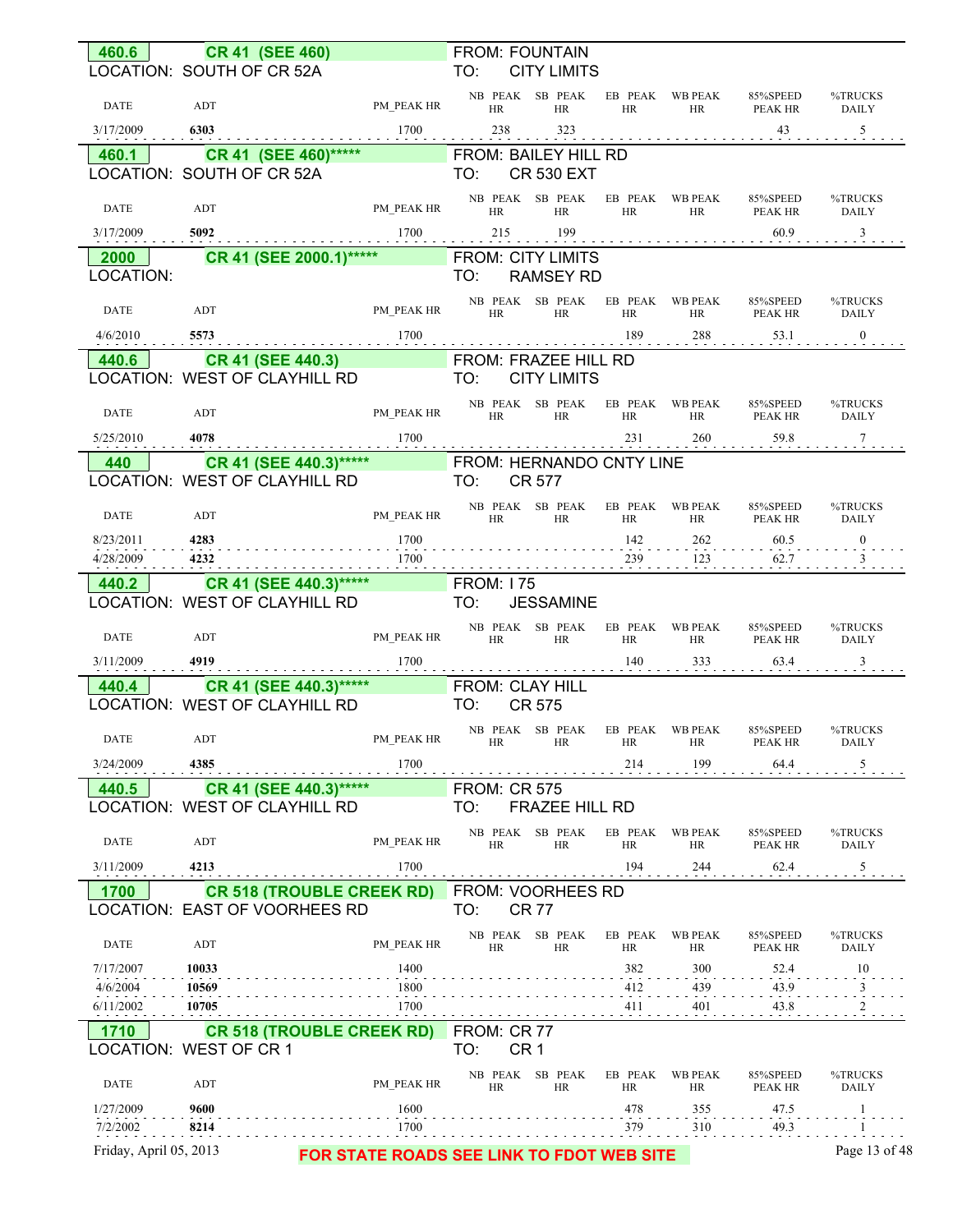| 1720                  |                                  | <b>CR 518 (TROUBLE CREEK RD)</b><br>LOCATION: WEST OF EASTHAVEN CT | FROM: CR 1<br>TO:          | <b>BOYCE RD</b>      |                      |                      |                     |                         |
|-----------------------|----------------------------------|--------------------------------------------------------------------|----------------------------|----------------------|----------------------|----------------------|---------------------|-------------------------|
| <b>DATE</b>           | ADT                              | PM PEAK HR                                                         | NB PEAK<br><b>HR</b>       | SB PEAK<br><b>HR</b> | EB PEAK<br><b>HR</b> | <b>WB PEAK</b><br>HR | 85%SPEED<br>PEAK HR | %TRUCKS<br><b>DAILY</b> |
| 11/17/2009            | 6774                             | 1700                                                               |                            |                      | 365                  | 229                  | 38.9                | 5                       |
| 7/17/2007             | 8177                             | 1700                                                               |                            |                      | 388                  | 279                  | 39.1                |                         |
| 4/6/2004              | 9119                             | 1800                                                               |                            |                      | 429                  | 323                  | 38.8                |                         |
| 7/2/2002              | 8424                             | 1700                                                               |                            |                      | 359                  | 337                  | 35.8                |                         |
| 1730                  |                                  | <b>CR 518 (TROUBLE CREEK RD)</b><br>LOCATION: WEST OF WILTON ROW   | <b>FROM: CR 595</b><br>TO: | <b>US 19</b>         |                      |                      |                     |                         |
| <b>DATE</b>           | ADT                              | PM PEAK HR                                                         | NB PEAK<br><b>HR</b>       | SB PEAK<br><b>HR</b> | EB PEAK<br><b>HR</b> | <b>WB PEAK</b><br>HR | 85%SPEED<br>PEAK HR | %TRUCKS<br><b>DAILY</b> |
| 4/13/2010             | 3679                             | 1600                                                               |                            |                      | 199                  | 132                  | 39.6                | 4                       |
| 7/17/2007             | 3552                             | 1800                                                               |                            |                      | 143                  | 125                  | 42.9                | $\mathbf{0}$            |
| 4/6/2004<br>6/11/2002 | 3403<br>2930                     | 1700<br>1400                                                       |                            |                      | 182<br>153           | 133<br>110           | 42.8<br>43.5        | $\mathbf{0}$            |
|                       |                                  |                                                                    |                            |                      |                      |                      |                     |                         |
| 1740                  |                                  | <b>CR 518 (TROUBLE CREEK RD)</b><br>LOCATION: WEST OF POOLE DR     | FROM: US 19<br>TO:         | <b>CR 595</b>        |                      |                      |                     |                         |
| <b>DATE</b>           | ADT                              | PM PEAK HR                                                         | NB PEAK<br><b>HR</b>       | SB PEAK<br><b>HR</b> | EB PEAK<br><b>HR</b> | <b>WB PEAK</b><br>HR | 85%SPEED<br>PEAK HR | %TRUCKS<br><b>DAILY</b> |
| 4/13/2010             | 11349                            | 1600                                                               |                            |                      | 437                  | 429                  | 39.3                | -1                      |
| 9/30/2008             | 9775                             | 1700                                                               |                            |                      | 398                  | 357                  | 39.8                |                         |
| 7/17/2007             | 10858                            | 1700                                                               |                            |                      | 391                  | 436                  | 39.1                |                         |
| 4/6/2004<br>6/11/2002 | 12096<br>12562                   | 1300<br>1600                                                       |                            |                      | 508<br>438           | 467<br>472           | 40.6<br>39.7        |                         |
| 1750                  |                                  | <b>CR 518 (TROUBLE CREEK RD)</b>                                   | <b>FROM: CR 595</b>        |                      |                      |                      |                     |                         |
|                       |                                  | LOCATION: EAST OF CANCILLE DR                                      | TO:                        | <b>MADISON ST</b>    |                      |                      |                     |                         |
|                       |                                  |                                                                    | NB PEAK                    | SB PEAK              | EB PEAK              | <b>WB PEAK</b>       | 85%SPEED            | %TRUCKS                 |
| <b>DATE</b>           | ADT                              | PM_PEAK HR                                                         | <b>HR</b>                  | <b>HR</b>            | <b>HR</b>            | HR                   | PEAK HR             | <b>DAILY</b>            |
| 4/13/2010             | 11102                            | 1500                                                               |                            |                      | 471                  | 407                  | 42.6                | 8                       |
| 9/30/2008             | 8961                             | 1700                                                               |                            |                      | 325                  | 402                  | 41.2                |                         |
| 7/17/2007             | 10561                            | 1500                                                               |                            |                      | 445                  | 339                  | 44.5                | 8                       |
| 4/6/2004<br>6/11/2002 | 10926<br>11802                   | 1400<br>1600                                                       |                            |                      | 452<br>463           | 425<br>430           | 41.9<br>39.6        | 4                       |
|                       |                                  | <b>CR 518 (TROUBLE CREEK RD)</b>                                   | <b>FROM: MADISON ST</b>    |                      |                      |                      |                     |                         |
| 1760                  |                                  | LOCATION: EAST OF MADISON ST                                       | TO:                        | <b>VOORHEES</b>      |                      |                      |                     |                         |
| DATE                  | ADT                              | PM PEAK HR                                                         | NB PEAK<br>HR              | SB PEAK<br><b>HR</b> | EB PEAK<br>HR        | <b>WB PEAK</b><br>HR | 85%SPEED<br>PEAK HR | %TRUCKS<br>DAILY        |
| 4/13/2010             | 10460                            | 1600                                                               |                            |                      | 516                  | 324                  | 42.9                | 7                       |
| 7/29/2008             | 8880                             | 1700                                                               |                            |                      | 380                  | 334                  | 42.8                |                         |
| 7/17/2007             | 9786                             | 1600                                                               |                            |                      | 420                  | 326                  | 44.7                |                         |
| 4/6/2004              | 10444                            | 1800                                                               |                            |                      | 430                  | 432                  | 41.7                | 4                       |
| 7/2/2002              | 11181                            | 1700                                                               |                            |                      | 450                  | 399                  | 41.4                | 3                       |
| 690.2                 |                                  | <b>CR 524 (RIDGE RD)</b>                                           | FROM: BASS LAKE            |                      |                      |                      |                     |                         |
|                       |                                  | LOCATION: WEST OF TANGLEWOOD DR                                    | TO:                        | <b>KITTY HAWK</b>    |                      |                      |                     |                         |
| DATE                  | $\mathbf{A}\mathbf{D}\mathbf{T}$ | PM PEAK HR                                                         | NB PEAK<br>HR              | SB PEAK<br>HR        | EB PEAK<br>HR        | <b>WB PEAK</b><br>HR | 85%SPEED<br>PEAK HR | %TRUCKS<br>DAILY        |
| 3/30/2010             | 16185                            | 1600                                                               |                            |                      | 616                  | 635                  | 53                  | 11                      |
| 9/30/2008             | 11647                            | 1700                                                               |                            |                      | 423                  | 453                  | 53.4                |                         |
| 8/16/2005             | 12913                            | 1500                                                               |                            |                      | 491                  | 523                  | 53.1                | 2                       |
| 6/4/2002              | 12333                            | 1700                                                               |                            |                      | 607                  | 379                  | 59                  | 3                       |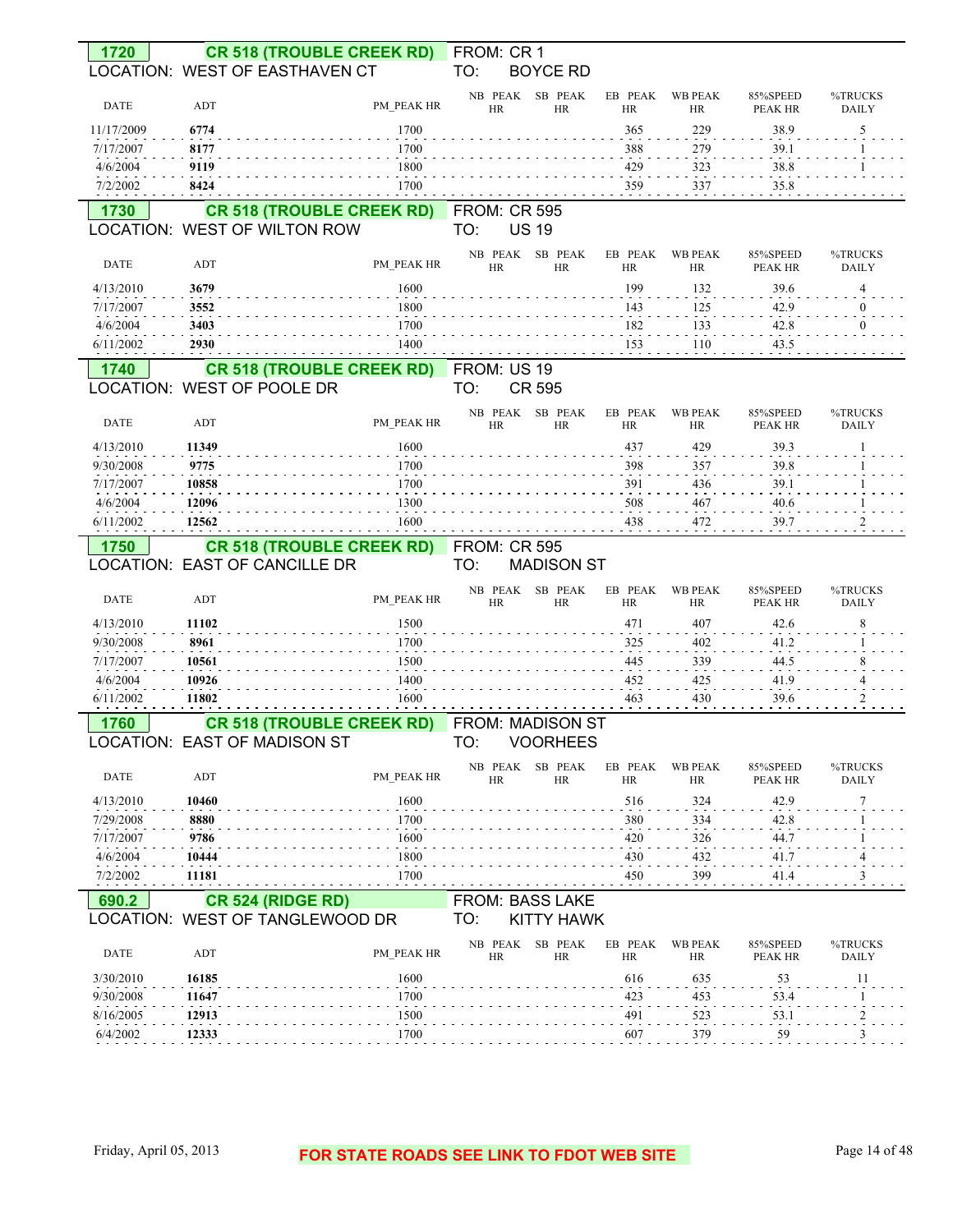|                       |                | <b>CR 524 (RIDGE RD)</b>                                       |                     | <b>FROM: CONGRESS ST</b>                         |                      |                      |                     |                                                               |
|-----------------------|----------------|----------------------------------------------------------------|---------------------|--------------------------------------------------|----------------------|----------------------|---------------------|---------------------------------------------------------------|
|                       |                | LOCATION: WEST OF CUSTOM BLVD                                  | TO:                 | <b>CR 77</b>                                     |                      |                      |                     |                                                               |
| <b>DATE</b>           | ADT            | PM PEAK HR                                                     | <b>HR</b>           | NB PEAK SB PEAK<br><b>HR</b>                     | EB PEAK<br>HR        | <b>WB PEAK</b><br>HR | 85%SPEED<br>PEAK HR | %TRUCKS<br><b>DAILY</b>                                       |
| 4/28/2010             | 29876          | 1600                                                           |                     |                                                  | 1057                 | 1316                 | 49.4                | -1                                                            |
| 9/15/2009             | 24170          | 1500                                                           |                     |                                                  | 789                  | 983<br>1089          | 49.5                | $\bf{0}$                                                      |
| 6/30/2005             | 32630          | 1600                                                           |                     |                                                  | 1345                 |                      | 49.8                | -1                                                            |
| 1600.1                |                | <b>CR 524 (RIDGE RD)</b><br>LOCATION: WEST OF GALEN WILSON BL  | TO:                 | FROM: LEMON RD<br><b>GALEN WILSON</b>            |                      |                      |                     |                                                               |
|                       |                |                                                                |                     | NB PEAK SB PEAK                                  | EB PEAK              | <b>WB PEAK</b>       | 85%SPEED            | %TRUCKS                                                       |
| <b>DATE</b>           | <b>ADT</b>     | PM PEAK HR                                                     | <b>HR</b>           | <b>HR</b>                                        | HR                   | HR                   | PEAK HR             | <b>DAILY</b>                                                  |
| 2/10/2010             | 31550          | 1400                                                           |                     |                                                  | 1209                 | 1391                 | 52.8                | $\boldsymbol{0}$                                              |
| 2/9/2006<br>6/30/2005 | 33034<br>29514 | 1600<br>1700                                                   |                     |                                                  | 1396<br>1022         | 1317<br>1217         | 53.7<br>55.6        | 2                                                             |
| 5/13/2002             | 26138          | 1700                                                           |                     |                                                  | 1062                 | 1079                 | 59.5                | 15                                                            |
| 1600                  |                | CR 524 (RIDGE RD) (SEE 1600.1) FROM: CR 77 (REGENCY PARK BLVD) |                     |                                                  |                      |                      |                     |                                                               |
| LOCATION:             |                |                                                                | TO:                 | <b>LEMON RD</b>                                  |                      |                      |                     |                                                               |
| <b>DATE</b>           | <b>ADT</b>     | PM PEAK HR                                                     | <b>HR</b>           | NB PEAK SB PEAK<br><b>HR</b>                     | EB PEAK<br><b>HR</b> | <b>WB PEAK</b><br>HR | 85%SPEED<br>PEAK HR | %TRUCKS<br><b>DAILY</b>                                       |
| 11/2/2011             | 16637          | 1700                                                           |                     |                                                  | 544                  | 556                  | 47.6                | $^{21}$                                                       |
| 1600.2                |                | CR 524 (RIDGE RD) (SEE 1600.1) FROM: GALEN WILSON              |                     |                                                  |                      |                      |                     |                                                               |
| LOCATION:             |                |                                                                | TO:                 | CR 1 (LITTLE RD)                                 |                      |                      |                     |                                                               |
| <b>DATE</b>           | ADT            | PM PEAK HR                                                     | <b>HR</b>           | NB PEAK SB PEAK<br><b>HR</b>                     | EB PEAK<br><b>HR</b> | <b>WB PEAK</b><br>HR | 85%SPEED<br>PEAK HR | %TRUCKS<br><b>DAILY</b>                                       |
| 10/31/2011            | 9643           | 1500                                                           | <u>.</u>            |                                                  | 306                  | 382                  | 50.4                | 19                                                            |
| 690.1<br>LOCATION:    |                | <b>CR 524 (RIDGE RD) (SEE 690.2)</b>                           | TO:                 | <b>FROM: SHOPPING CENTER</b><br><b>BASS LAKE</b> |                      |                      |                     |                                                               |
|                       |                |                                                                |                     |                                                  |                      |                      |                     |                                                               |
|                       |                |                                                                |                     |                                                  |                      |                      |                     |                                                               |
| <b>DATE</b>           | <b>ADT</b>     | PM PEAK HR                                                     | <b>HR</b>           | NB PEAK SB PEAK<br><b>HR</b>                     | EB PEAK<br><b>HR</b> | <b>WB PEAK</b><br>HR | 85%SPEED<br>PEAK HR |                                                               |
| 3/30/2010             | 17376          | 1600                                                           |                     |                                                  | 692                  | 609                  | 49.2                | <b>DAILY</b><br>13                                            |
| 690.3                 |                | <b>CR 524 (RIDGE RD)(SEE 690.2)</b>                            |                     | <b>FROM: KITTY HAWK</b>                          |                      |                      |                     |                                                               |
|                       |                | LOCATION: EAST OF RIVER RIDGE BL                               | TO:                 | <b>RIVER RIDGE</b>                               |                      |                      |                     |                                                               |
| <b>DATE</b>           | ADT            | PM PEAK HR                                                     |                     | NB PEAK SB PEAK                                  | EB PEAK              | <b>WB PEAK</b>       | 85%SPEED            |                                                               |
| 10/12/2010            | 12796          | 1700                                                           | <b>HR</b>           | <b>HR</b>                                        | <b>HR</b><br>610     | HR<br>396            | PEAK HR<br>49.5     | 8                                                             |
| .                     |                |                                                                |                     |                                                  |                      |                      |                     |                                                               |
| 690.4<br>LOCATION:    |                | <b>CR 524 (RIDGE RD)*****</b>                                  | TO:                 | FROM: RIVER RIDGE<br><b>RIDGE EXT</b>            |                      |                      |                     | <b>DAILY</b>                                                  |
|                       |                |                                                                |                     | NB PEAK SB PEAK                                  | EB PEAK              | <b>WB PEAK</b>       | 85%SPEED            |                                                               |
| <b>DATE</b>           | ADT            | PM PEAK HR                                                     | <b>HR</b>           | <b>HR</b>                                        | <b>HR</b>            | HR                   | PEAK HR             |                                                               |
| 10/18/2011            | 8372           | 1600                                                           |                     |                                                  | 351                  | 237                  | 53.3                |                                                               |
| 470                   | <b>CR 52A</b>  |                                                                | <b>FROM: CR 579</b> |                                                  |                      |                      |                     |                                                               |
|                       |                | LOCATION: WEST OF FORT KING HWY                                | TO:                 | CR 41 (FT KING)                                  |                      |                      |                     |                                                               |
| DATE                  | ADT            | PM PEAK HR                                                     | <b>HR</b>           | NB PEAK SB PEAK<br><b>HR</b>                     | EB PEAK<br>HR        | <b>WB PEAK</b><br>HR | 85%SPEED<br>PEAK HR | <b>DAILY</b>                                                  |
| 4/28/2009             | 8146           | 1700                                                           |                     |                                                  | 366                  | 388                  | 47.8                | %TRUCKS<br>%TRUCKS<br>%TRUCKS<br><b>DAILY</b><br>8<br>%TRUCKS |
| 6/28/2005             | 9840           | 1600                                                           |                     |                                                  | 378                  | 381                  | 46.2                | 3                                                             |
| 9/17/2002             | 8998           | 1500/1700                                                      |                     |                                                  | 338                  | 397                  | 54.3                | 2                                                             |
| 470.1                 | <b>CR 52A</b>  | LOCATION: EAST OF FORT KING HWY                                | TO:                 | FROM: CR 41 (FT KING)<br><b>US 301</b>           |                      |                      |                     |                                                               |
| <b>DATE</b>           | <b>ADT</b>     | PM PEAK HR                                                     | <b>HR</b>           | NB PEAK SB PEAK<br>HR                            | EB PEAK<br>HR        | <b>WB PEAK</b>       | 85%SPEED            |                                                               |
| 3/17/2009             | 11785          | 1700                                                           |                     |                                                  | 416                  | HR                   | PEAK HR<br>48.7     | %TRUCKS<br><b>DAILY</b>                                       |
| 6/27/2005             | 11401          | 1600                                                           |                     |                                                  | 424                  | 471<br>440           | 48.7                |                                                               |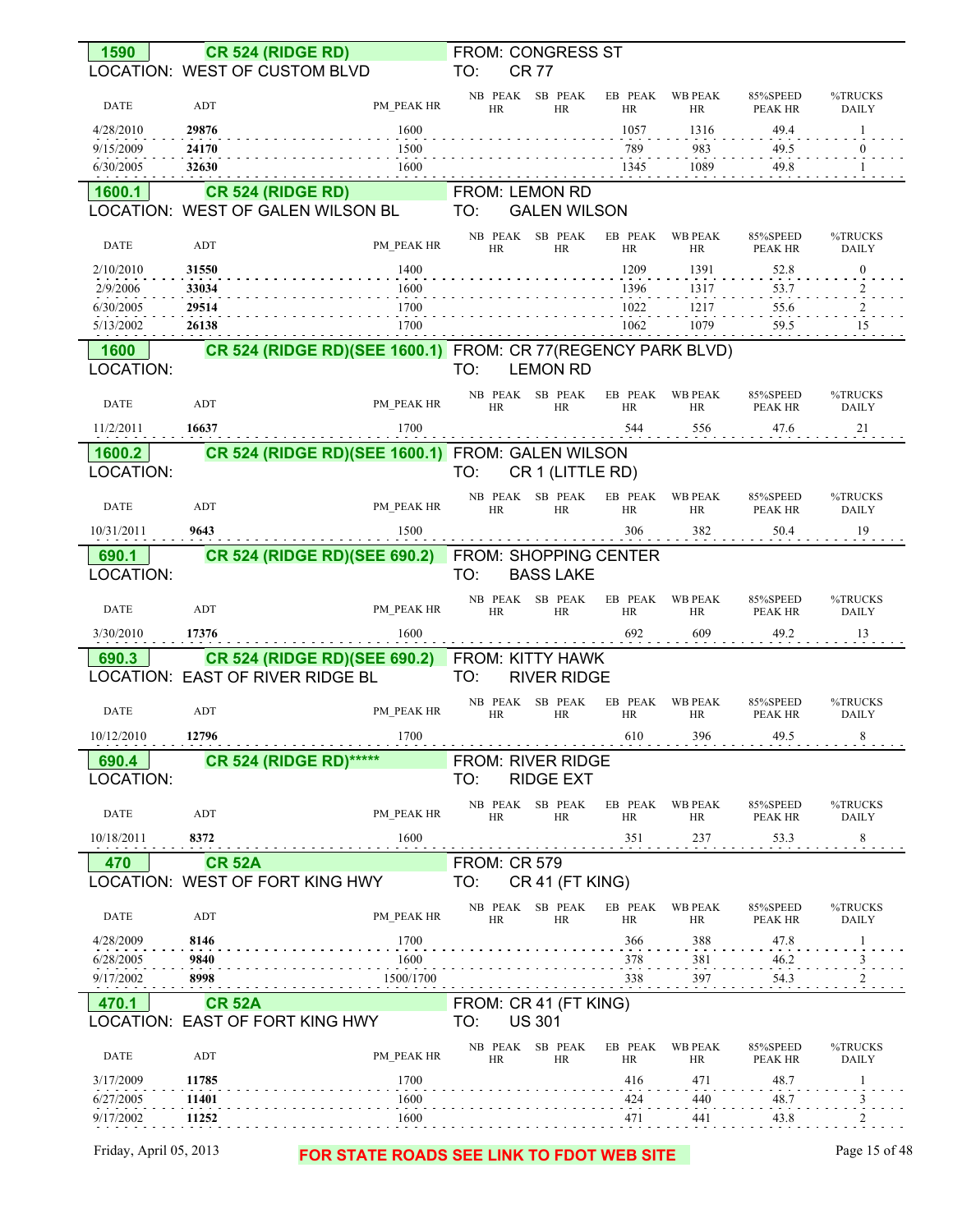| 230                    | <b>CR 52A (CLINTON AVE)</b>                             |                   | <b>FROM: US 301</b>                       |                    |                              |                             |                            |                         |
|------------------------|---------------------------------------------------------|-------------------|-------------------------------------------|--------------------|------------------------------|-----------------------------|----------------------------|-------------------------|
|                        | LOCATION: WEST OF ELKINS RD                             |                   | TO:<br><b>CR 35A</b>                      |                    |                              |                             |                            |                         |
| <b>DATE</b>            | ADT                                                     | PM PEAK HR        | NB PEAK SB PEAK<br><b>HR</b>              | <b>HR</b>          | EB PEAK<br><b>HR</b>         | <b>WB PEAK</b><br>HR        | 85%SPEED<br>PEAK HR        | %TRUCKS<br><b>DAILY</b> |
| 3/16/2010              | 1815                                                    | 1500              |                                           |                    | 67                           | 72                          | 57.4                       | 1                       |
| 6/28/2005              | 2586                                                    | 1400              |                                           |                    | 105                          | 121                         | 55.9                       | 42                      |
| 9/23/2003              | 1641                                                    | 1700/1500         |                                           |                    | 64                           | 92                          | 52.5                       |                         |
| 480                    | CR 530 (OTIS ALLEN RD)<br>LOCATION: WEST OF CASS RD     |                   | FROM: OLD WIRE RD<br>TO:<br><b>CR 35A</b> |                    |                              |                             |                            |                         |
|                        |                                                         |                   | NB PEAK SB PEAK                           |                    | EB PEAK                      |                             |                            | %TRUCKS                 |
| <b>DATE</b>            | ADT                                                     | PM PEAK HR        | <b>HR</b>                                 | HR                 | <b>HR</b>                    | <b>WB PEAK</b><br>HR        | 85%SPEED<br>PEAK HR        | <b>DAILY</b>            |
| 1/26/2010              | 3822                                                    | 1600              |                                           |                    | 197                          | 148                         | 35.4                       | 5                       |
| 7/24/2007<br>8/12/2003 | 3762<br>3997                                            | 1700<br>1700/1500 |                                           |                    | 191<br>231                   | 124<br>151                  | 50<br>53.4                 | $\Omega$                |
|                        |                                                         |                   |                                           |                    |                              |                             |                            |                         |
| 485.2<br>LOCATION:     | <b>CR 530 EXT*****</b>                                  |                   | <b>FROM: US 301</b><br>TO:                | <b>GREENSLOPE</b>  |                              |                             |                            |                         |
| <b>DATE</b>            | ADT                                                     | PM PEAK HR        | NB PEAK SB PEAK<br><b>HR</b>              | <b>HR</b>          | EB PEAK<br><b>HR</b>         | <b>WB PEAK</b><br>HR        | 85%SPEED<br>PEAK HR        | %TRUCKS<br><b>DAILY</b> |
| 8/11/2009              | 557                                                     | 1500              |                                           |                    | 31                           | 19                          | 34.8                       | 2                       |
| 490.1                  | <b>CR 54E</b>                                           |                   | FROM: 20TH ST                             |                    |                              |                             |                            |                         |
|                        | LOCATION: WEST OF FORBES RD                             |                   | TO:                                       |                    | ZHILLS BYPASS EAST           |                             |                            |                         |
| <b>DATE</b>            | ADT                                                     | PM PEAK HR        | NB PEAK SB PEAK<br><b>HR</b>              | <b>HR</b>          | EB PEAK WB PEAK<br><b>HR</b> | <b>HR</b>                   | 85%SPEED<br><b>PEAK HR</b> | %TRUCKS<br><b>DAILY</b> |
| 8/11/2009              | 5969                                                    | 1700              |                                           |                    | 228                          | 260                         | 56.7                       | 4                       |
| 6/28/2005              | 6109                                                    | 1600              |                                           |                    | 244                          | 213                         | 56.9                       | 7                       |
|                        |                                                         |                   |                                           |                    |                              |                             |                            |                         |
| 500.1                  | <b>CR 54E</b>                                           |                   | FROM: CR 35A                              |                    |                              |                             |                            |                         |
|                        | LOCATION: EAST OF CR 35A                                |                   | TO:<br><b>US 98</b>                       |                    |                              |                             |                            |                         |
| <b>DATE</b>            | ADT                                                     | PM PEAK HR        | NB PEAK SB PEAK<br><b>HR</b>              | <b>HR</b>          | EB PEAK<br><b>HR</b>         | <b>WB PEAK</b><br><b>HR</b> | 85%SPEED<br>PEAK HR        | %TRUCKS<br><b>DAILY</b> |
| 1/26/2010              | 4472                                                    | 1700              |                                           |                    | 199                          | 215                         | 67.4                       | 8                       |
| 6/28/2005              | 4486                                                    | 1600              |                                           |                    | 162                          | 168                         | 68.7                       |                         |
| 9/23/2003              | 3945                                                    | 1700              |                                           |                    | 141                          | 148                         | 67.9                       |                         |
| 2030                   | <b>CR 54E</b><br>LOCATION: EAST OF DAIRY RD             |                   | <b>FROM: US 301</b><br>TO:                | <b>OLD WIRE RD</b> |                              |                             |                            |                         |
|                        |                                                         |                   |                                           |                    |                              |                             | 85%SPEED                   | %TRUCKS                 |
| DATE                   | ADT                                                     | PM PEAK HR        | NB PEAK SB PEAK EB PEAK WB PEAK<br>HR     | HR                 | HR                           | HR                          | PEAK HR                    | DAILY                   |
| 12/1/2009              | 11507                                                   | 1600              |                                           |                    | 451                          | 321                         | 43.4                       |                         |
| 6/14/2005              | 10665                                                   | 1600              |                                           |                    | 711                          | 733                         | 44.1                       | 3                       |
| 9/10/2002              | 10630                                                   | 1700/1600         |                                           |                    | 441                          | 330                         | 43                         |                         |
| 490                    | CR 54E (SEE 490.1)******<br>LOCATION: WEST OF FORBES RD |                   | FROM: CITY LIMITS (ZH)<br>TO:             | 20TH ST            |                              |                             |                            |                         |
| DATE                   | ADT                                                     | PM PEAK HR        | NB PEAK SB PEAK<br>HR                     | HR                 | EB PEAK<br><b>HR</b>         | <b>WB PEAK</b><br>HR        | 85%SPEED<br>PEAK HR        | %TRUCKS<br>DAILY        |
| 8/11/2009              | 9701                                                    | 1600              |                                           |                    | 366                          | 333                         | 45.2                       |                         |
| 500                    | CR 54E (SEE 500.1)******                                |                   | FROM: ZEPHYR BYPASS E                     |                    |                              |                             |                            |                         |
|                        | LOCATION: EAST OF CR 35A                                |                   | <b>CR 35A</b><br>TO:                      |                    |                              |                             |                            |                         |
| DATE                   | ADT                                                     | PM PEAK HR        | NB PEAK SB PEAK<br><b>HR</b>              | HR                 | EB PEAK<br><b>HR</b>         | <b>WB PEAK</b><br>HR        | 85%SPEED<br>PEAK HR        | %TRUCKS<br>DAILY        |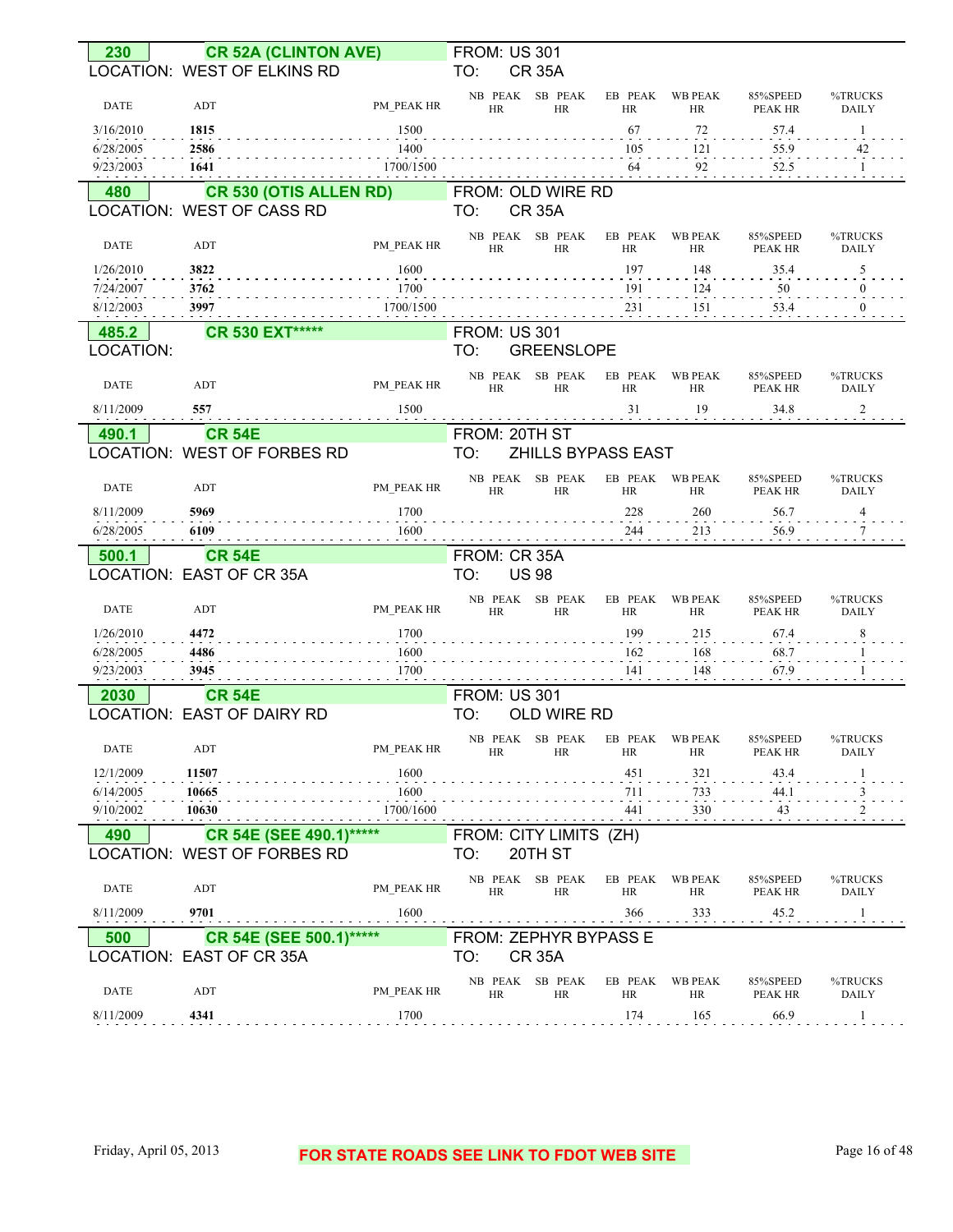| 510.3                   | <b>CR 575</b>               |              | FROM: KETTERING         |                       |                      |                             |                            |                         |
|-------------------------|-----------------------------|--------------|-------------------------|-----------------------|----------------------|-----------------------------|----------------------------|-------------------------|
|                         | LOCATION: NORTH OF CR 41    |              | TO:                     | <b>CR 41</b>          |                      |                             |                            |                         |
| DATE                    | ADT                         | PM PEAK HR   | NB PEAK<br><b>HR</b>    | SB PEAK<br><b>HR</b>  | EB PEAK<br><b>HR</b> | <b>WB PEAK</b><br><b>HR</b> | 85%SPEED<br>PEAK HR        | %TRUCKS<br><b>DAILY</b> |
| 12/21/2012<br>4/21/2009 | 735<br>1229                 | 1700<br>1600 | 55<br>79                | 26<br>41              |                      |                             | 62.2<br>62.1               | 26<br>4                 |
| 6/15/2004               | 1046                        | 1700         | 61                      | 52                    |                      |                             | 63                         | $\boldsymbol{0}$        |
| 510.1                   | CR 575 (SEE 510.3)*****     |              | <b>FROM: US 301</b>     |                       |                      |                             |                            |                         |
| LOCATION:               |                             |              | TO:                     | <b>US 98</b>          |                      |                             |                            |                         |
|                         |                             |              |                         |                       |                      |                             |                            |                         |
| DATE                    | ADT                         | PM PEAK HR   | NB PEAK<br><b>HR</b>    | SB PEAK<br><b>HR</b>  | EB PEAK<br><b>HR</b> | <b>WB PEAK</b><br><b>HR</b> | 85%SPEED<br>PEAK HR        | %TRUCKS<br><b>DAILY</b> |
| 12/18/2012              | 1326                        | 1700         | 79                      | 53                    |                      |                             | 45.1                       | 21                      |
| 4/21/2009               | 1868                        | 1700         | 88                      | 58                    |                      |                             | 45.8                       | $\bf{0}$                |
| 510.2                   | CR 575 (SEE 510.3)*****     |              | FROM: US 98             |                       |                      |                             |                            |                         |
| LOCATION:               |                             |              | TO:                     | <b>KETTERING RD</b>   |                      |                             |                            |                         |
|                         |                             |              |                         |                       |                      |                             |                            |                         |
| <b>DATE</b>             | ADT                         | PM PEAK HR   | NB PEAK<br><b>HR</b>    | SB PEAK<br><b>HR</b>  | EB PEAK<br><b>HR</b> | <b>WB PEAK</b><br><b>HR</b> | 85%SPEED<br><b>PEAK HR</b> | %TRUCKS<br><b>DAILY</b> |
| 12/18/2012              | 994                         | 1700         | 59                      | 36                    |                      |                             | 49.4                       | 14                      |
| 4/21/2009               | 1030                        | 1800         | 55                      | 45                    |                      |                             | 63.6                       | $\mathbf{0}$            |
| 520                     | <b>CR 577</b>               |              | FROM: PASCO ROAD        |                       |                      |                             |                            |                         |
|                         | LOCATION: NORTH OF DARBY RD |              | TO:                     | CR 578                |                      |                             |                            |                         |
|                         |                             |              |                         |                       |                      |                             |                            |                         |
| DATE                    | ADT                         | PM PEAK HR   | NB PEAK<br><b>HR</b>    | SB PEAK<br><b>HR</b>  | EB PEAK<br><b>HR</b> | <b>WB PEAK</b><br><b>HR</b> | 85%SPEED<br>PEAK HR        | %TRUCKS<br><b>DAILY</b> |
| 12/11/2012              | 2118                        | 1600         | 169                     | 66                    |                      |                             | 47                         | 17                      |
| 3/24/2009               | 2932                        | 1700         | 155                     | 115                   |                      |                             | 49.1                       | $\mathbf{0}$            |
| 6/27/2008               | 2309                        | 1700         | 118                     | 104                   |                      |                             | 45.9                       | $\mathbf{0}$            |
| 6/21/2005               | 2224                        | 1700         | 132                     | 93                    |                      |                             | 49.6                       | 4                       |
| 10/15/2002              | 2665                        | 1600         | 161                     | 84                    |                      |                             | 55.2                       | $\theta$                |
|                         |                             |              |                         |                       |                      |                             |                            |                         |
| 520.1                   | <b>CR 577</b>               |              | <b>FROM: CR 578</b>     |                       |                      |                             |                            |                         |
|                         | LOCATION: NORTH OF REED RD  |              | TO:                     | <b>JOHNSTON RD</b>    |                      |                             |                            |                         |
| <b>DATE</b>             | <b>ADT</b>                  | PM PEAK HR   | NB PEAK<br><b>HR</b>    | SB PEAK<br><b>HR</b>  | EB PEAK<br><b>HR</b> | <b>WB PEAK</b><br><b>HR</b> | 85%SPEED<br><b>PEAK HR</b> | %TRUCKS<br><b>DAILY</b> |
| 12/11/2012              | 1088                        | 1600         | 70                      | 43                    |                      |                             | 59.5                       | 15                      |
| 3/24/2009               | 1783                        | 1500         | 92                      | 64                    |                      |                             | 60.2                       | $\mathbf{0}$            |
| 7/24/2007               | 1143                        | 1700         | 60                      | 52                    |                      |                             | 63.1                       | 3                       |
| 6/15/2004               | 1336                        | 1700         | 66                      | 68                    |                      |                             | 64.4                       | $\overline{0}$          |
| 10/15/2002              | 1166                        | 1600         | 48                      | 46                    |                      |                             | 62.2                       |                         |
|                         |                             |              |                         |                       |                      |                             |                            |                         |
| 530                     | <b>CR 577</b>               |              | FROM: SR 54             |                       |                      |                             |                            |                         |
|                         | LOCATION: NORTH OF SR 54    |              | TO:                     | ZEPHYR WEST EXT       |                      |                             |                            |                         |
| <b>DATE</b>             | ADT                         | PM PEAK HR   | HR                      | NB PEAK SB PEAK<br>HR | EB PEAK<br>HR        | <b>WB PEAK</b><br><b>HR</b> | 85%SPEED<br>PEAK HR        | %TRUCKS<br><b>DAILY</b> |
| 4/26/2010               | 13803                       | 1700         | 565                     | 492                   |                      |                             | 44.9                       | 3                       |
| 7/24/2007               | 8061                        | 1900         | 360                     | 254                   |                      |                             | 48.8                       |                         |
| 5/25/2004               | 7361                        | 1400         | 376                     | 349                   |                      |                             | 54.3                       |                         |
|                         |                             |              |                         |                       |                      |                             |                            |                         |
| 540.1                   | <b>CR 577</b>               |              | FROM: WESTLEY LK DR EXT |                       |                      |                             |                            |                         |
|                         | LOCATION: NORTH OF ELAM RD  |              | TO:                     | <b>OVER PASS RD</b>   |                      |                             |                            |                         |
| DATE                    | ADT                         | PM PEAK HR   | NB PEAK<br>HR           | SB PEAK<br>HR         | EB PEAK<br>HR        | <b>WB PEAK</b><br><b>HR</b> | 85%SPEED<br>PEAK HR        | %TRUCKS<br>DAILY        |
| 3/16/2010               | 3376                        | 1600         | 160                     | 120                   |                      |                             | 62.1                       | 6                       |
| 6/21/2005               | 3953                        | 1500         | 185                     | 137                   |                      |                             | 62.7                       | 3                       |
|                         |                             |              |                         |                       |                      |                             |                            |                         |
| 7/31/2002               | 3989                        | 1700         | 211                     | <sup>124</sup>        |                      |                             | 63.9                       |                         |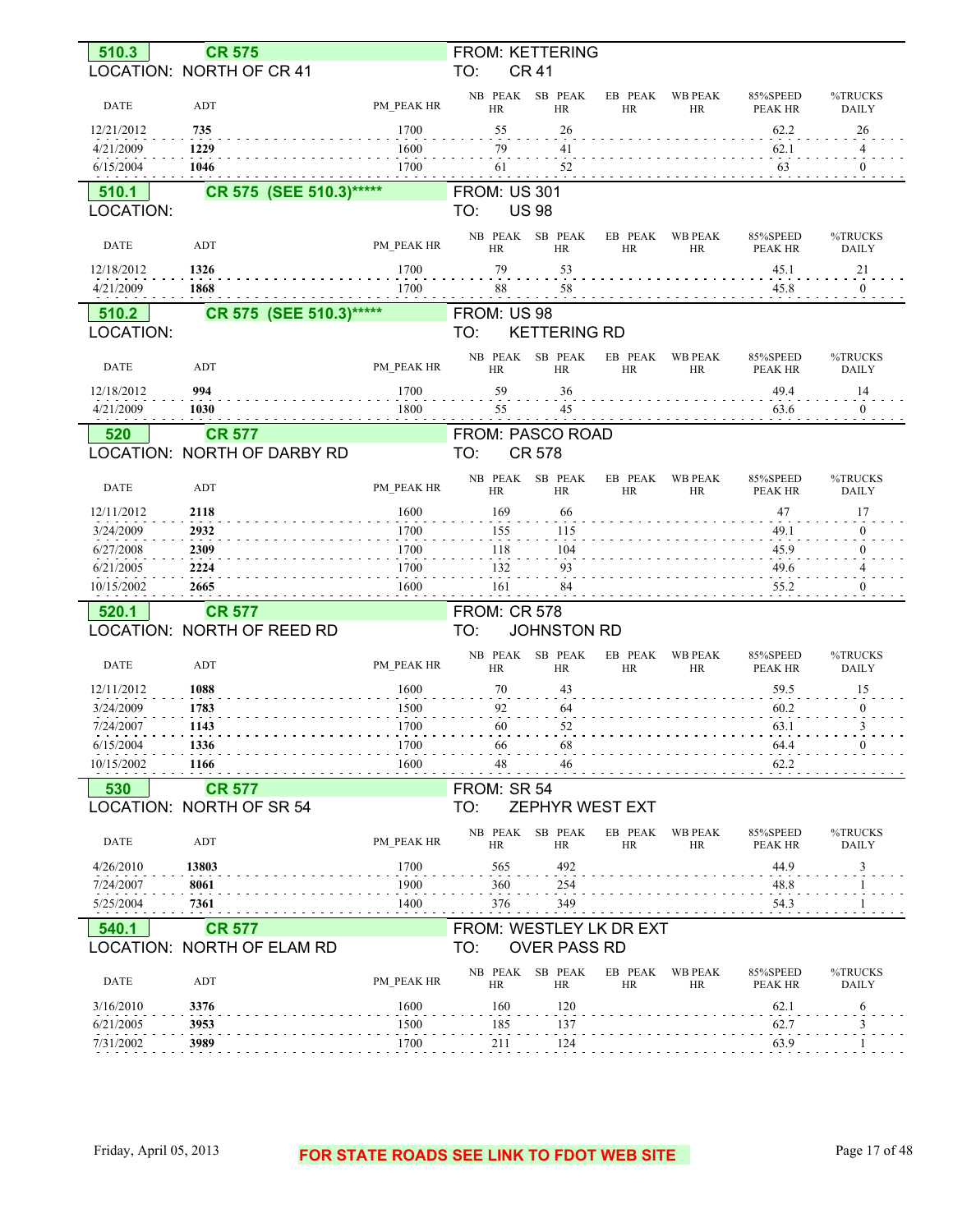| 2040                   | <b>CR 577</b>                                                      |              | FROM: CITY LIMITS                           |                  |                       |                      |                            |                         |
|------------------------|--------------------------------------------------------------------|--------------|---------------------------------------------|------------------|-----------------------|----------------------|----------------------------|-------------------------|
|                        | LOCATION: SOUTH OF SR 52                                           |              | TO:<br><b>SR 52</b>                         |                  |                       |                      |                            |                         |
| <b>DATE</b>            | ADT                                                                | PM PEAK HR   | NB PEAK SB PEAK<br><b>HR</b>                | <b>HR</b>        | EB PEAK<br>HR         | <b>WB PEAK</b><br>HR | 85%SPEED<br><b>PEAK HR</b> | %TRUCKS<br><b>DAILY</b> |
| 12/15/2009             | 4985                                                               | 1700         | 197                                         | 255              |                       |                      | 47.3                       | -1                      |
| 10/7/2008<br>6/21/2005 | 4981<br>4566                                                       | 1600<br>1700 | 191<br>161                                  | 217<br>225       |                       |                      | 48.8<br>47.8               |                         |
| 2050                   | <b>CR 577</b>                                                      |              | FROM: SR 52                                 |                  |                       |                      |                            |                         |
|                        | LOCATION: SOUTH OF DUNNE RD                                        |              | TO:                                         | PASCO RD         |                       |                      |                            |                         |
| DATE                   | ADT                                                                | PM PEAK HR   | NB PEAK SB PEAK<br><b>HR</b>                | <b>HR</b>        | EB PEAK<br><b>HR</b>  | <b>WB PEAK</b><br>HR | 85%SPEED<br>PEAK HR        | %TRUCKS<br><b>DAILY</b> |
| 5/31/2011              | 3588                                                               | 1500         | 166                                         | 124              |                       |                      | 38.3                       | 5                       |
| 3/16/2010              | 3577                                                               | 1500         | 190                                         | 140              |                       |                      | 38.2                       | 4                       |
| 7/24/2007              | 3276                                                               | 1800         | 194                                         | 109              |                       |                      | 39.6                       |                         |
| 6/15/2004              | 4029                                                               | 1700         | 195                                         | 198              |                       |                      | 39.3                       |                         |
| 520.2                  | CR 577 (SEE 520.1)*****                                            |              | FROM: JOHNSTON RD                           |                  |                       |                      |                            |                         |
| LOCATION:              |                                                                    |              | <b>CR 41</b><br>TO:                         |                  |                       |                      |                            |                         |
| DATE                   | ADT                                                                | PM PEAK HR   | NB PEAK SB PEAK<br>HR                       | <b>HR</b>        | EB PEAK<br>HR         | <b>WB PEAK</b><br>HR | 85%SPEED<br>PEAK HR        | %TRUCKS<br><b>DAILY</b> |
| 8/23/2011              | 1013                                                               | 1700         | 58                                          | 62               |                       |                      | 58.4                       | $\bf{0}$                |
| 3/31/2009              | 1347                                                               | 1700         | 59                                          | 52               |                       |                      | 64.5                       | 3                       |
| 540.3<br>LOCATION:     | CR 577 (SEE 540.1)                                                 |              | FROM: CR 579A<br>TO:                        | CITY LIMITS (SA) |                       |                      |                            |                         |
| DATE                   | ADT                                                                | PM PEAK HR   | NB PEAK SB PEAK<br><b>HR</b>                | <b>HR</b>        | EB PEAK<br>HR         | <b>WB PEAK</b><br>HR | 85%SPEED<br>PEAK HR        | %TRUCKS<br><b>DAILY</b> |
|                        |                                                                    |              |                                             |                  |                       |                      |                            |                         |
| 3/14/2010              | 4942                                                               | 1500         | 211                                         | 177              |                       |                      | 57.8                       | -1                      |
|                        |                                                                    |              |                                             |                  |                       |                      |                            |                         |
| 550<br>LOCATION:       | CR 578 (SEE 550.1)******                                           |              | FROM: US 19<br>TO:                          | <b>EAST RD</b>   |                       |                      |                            |                         |
| <b>DATE</b>            | ADT                                                                | PM PEAK HR   | NB PEAK SB PEAK<br>HR                       | <b>HR</b>        | EB PEAK<br>HR         | <b>WB PEAK</b><br>HR | 85%SPEED<br>PEAK HR        | %TRUCKS<br><b>DAILY</b> |
| 1/18/2005              | 17101                                                              | 1700         |                                             |                  | 703                   | 549                  | 54.4                       | 5                       |
|                        |                                                                    |              |                                             |                  |                       |                      |                            |                         |
| 550.1                  | <b>CR 578 (COUNTY LINE RD N)</b><br>LOCATION: WEST OF HOLDEN RD    |              | FROM: EAST RD<br>TO:                        |                  | SHADY HILLS RD (NEW)  |                      |                            |                         |
| DATE                   | ADT                                                                | PM_PEAK HR   | NB PEAK SB PEAK<br>HR                       | HK               | EB PEAK WB PEAK<br>HК | HК                   | 85%SPEED<br>PEAK HR        | %TRUCKS<br>DAILY        |
| 5/4/2010               | 16011                                                              | 1700         |                                             |                  | 634                   | 577                  |                            | 12                      |
| 4/17/2002              | 18169                                                              |              |                                             |                  | 993                   | 802                  | 52.3<br>56                 | 12                      |
| 555                    | <b>CR 578 (COUNTY LINE RD N)</b>                                   |              | FROM: SHADY HILLS RD                        |                  |                       |                      |                            |                         |
|                        | LOCATION: EAST OF ALEXSON ST                                       |              | TO:                                         | N SUNCOAST       |                       |                      |                            |                         |
| <b>DATE</b>            | ADT                                                                | PM PEAK HR   | NB PEAK SB PEAK<br><b>HR</b>                | <b>HR</b>        | EB PEAK<br>HR         | <b>WB PEAK</b><br>HR | 85%SPEED<br>PEAK HR        | %TRUCKS<br><b>DAILY</b> |
| 5/4/2010               | 13886                                                              | 1700         |                                             |                  | 514                   | 583                  | 58.8                       | 9                       |
| 8/30/2005              | 14790                                                              | 1700         |                                             |                  | 614                   | 577                  | 61.1                       |                         |
| 7/23/2002              | 10431                                                              | 1700         |                                             |                  | 341                   | 429                  | 62.9                       |                         |
| 557                    | <b>CR 578 (COUNTY LINE RD N)</b><br><b>LOCATION: WEST OF US 41</b> |              | <b>FROM: AYERS RD</b><br>TO:<br><b>US41</b> |                  |                       |                      |                            |                         |
| <b>DATE</b>            | ADT                                                                | PM PEAK HR   | NB PEAK<br>HR                               | SB PEAK<br>HR    | EB PEAK<br>HR         | <b>WB PEAK</b><br>HR | 85%SPEED<br>PEAK HR        | %TRUCKS<br>DAILY        |
| 5/4/2010<br>4/14/2004  | 10283<br>9418                                                      | 1700<br>1700 |                                             |                  | 358<br>383            | 479<br>420           | 53.7<br>53.7               | $\overline{1}$          |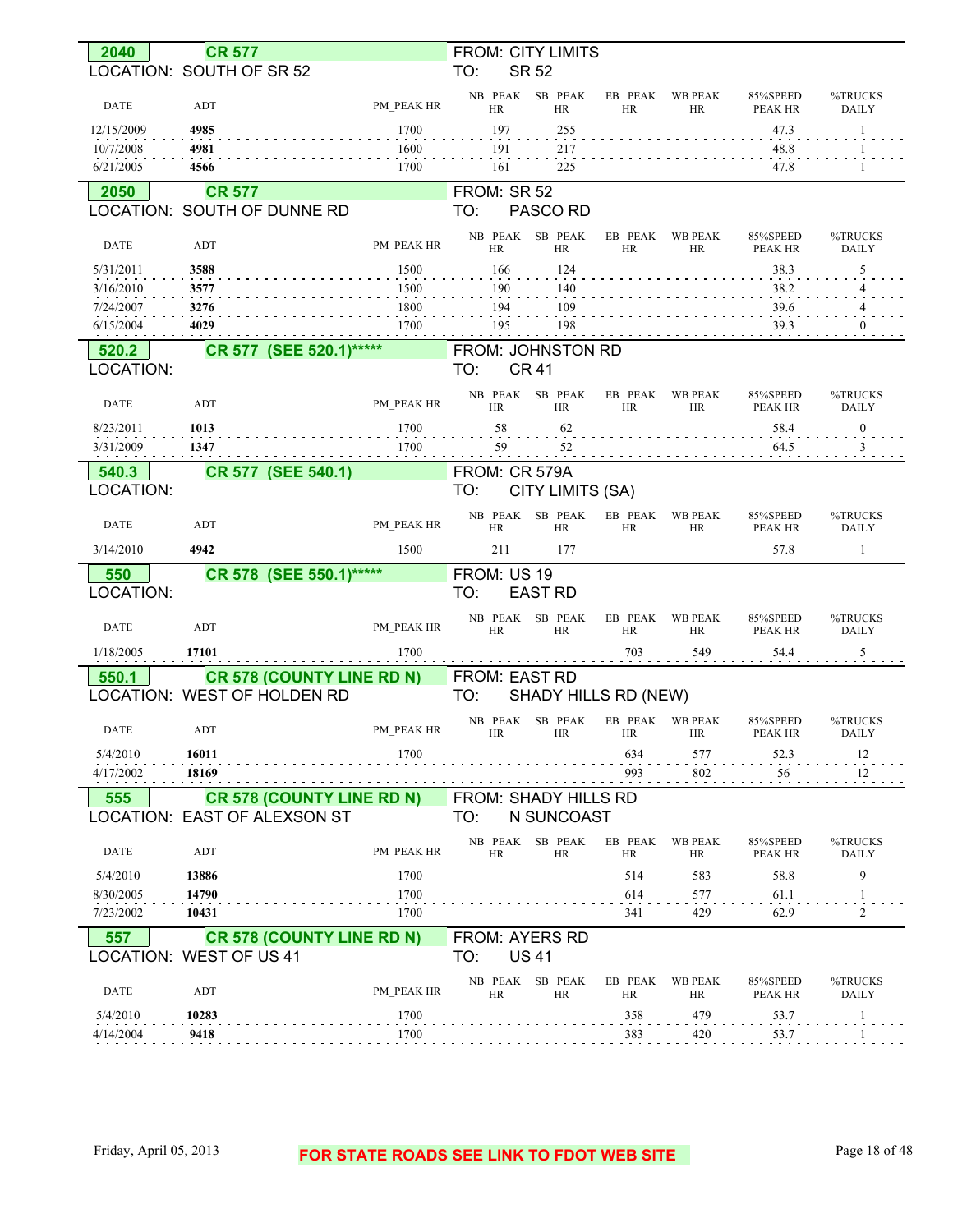| 560                     |                           | <b>CR 578 (ST. JOE RD)</b>                        |                   | <b>FROM: CR 581</b>  |              |                          |                      |                             |                     |                         |
|-------------------------|---------------------------|---------------------------------------------------|-------------------|----------------------|--------------|--------------------------|----------------------|-----------------------------|---------------------|-------------------------|
|                         | LOCATION: EAST OF CR 581  |                                                   |                   | TO:                  |              | <b>SCHARBER RD</b>       |                      |                             |                     |                         |
| <b>DATE</b>             | ADT                       |                                                   | PM PEAK HR        | NB PEAK<br><b>HR</b> |              | SB PEAK<br><b>HR</b>     | EB PEAK<br><b>HR</b> | <b>WB PEAK</b><br><b>HR</b> | 85%SPEED<br>PEAK HR | %TRUCKS<br><b>DAILY</b> |
| 3/31/2009               | 1553                      |                                                   | 1600              |                      |              |                          | 88                   | 118                         | 54.2                | 6                       |
| 6/27/2008               | 1620                      |                                                   | 1600              |                      |              |                          | 88                   | 80                          | 53.1                | 0                       |
| 6/21/2005               | 1474                      |                                                   | 1700              |                      |              |                          | 81                   | 76                          | 52.6                | 0                       |
| 10/22/2002              | 1397                      |                                                   | 1700              |                      |              |                          | 69                   | 90                          | 66.8                |                         |
| 2060                    |                           | <b>CR 578 (ST. JOE RD)</b>                        |                   |                      |              | <b>FROM: CITY LIMITS</b> |                      |                             |                     |                         |
|                         | LOCATION: WEST OF CR 41   |                                                   |                   | TO:                  |              | 21ST ST DC               |                      |                             |                     |                         |
|                         |                           |                                                   |                   | NB PEAK              |              | SB PEAK                  | EB PEAK              | <b>WB PEAK</b>              | 85%SPEED            | %TRUCKS                 |
| <b>DATE</b>             | ADT                       |                                                   | PM PEAK HR        | <b>HR</b>            |              | <b>HR</b>                | <b>HR</b>            | <b>HR</b>                   | PEAK HR             | <b>DAILY</b>            |
| 6/1/2011                | 3481                      |                                                   | 1600              |                      |              |                          | 98                   | 194                         | 43.3                | $\boldsymbol{0}$        |
| 4/6/2010                | 3920                      |                                                   | 1700              |                      |              |                          | 142                  | 274                         | 46.5                | $\overline{0}$          |
| 7/24/2007               | 3781                      |                                                   | 1700              |                      |              |                          | 128                  | 211                         | 43.4                |                         |
| 8/26/2003               | $\bf{0}$                  |                                                   |                   |                      |              |                          |                      |                             |                     |                         |
| 560.2<br>LOCATION:      |                           | CR 578 (ST. JOE RD) (SEE 2060) FROM: JESSAMINE RD |                   | TO:                  |              | CR 579                   |                      |                             |                     |                         |
|                         |                           |                                                   |                   |                      |              |                          |                      |                             |                     |                         |
| <b>DATE</b>             | <b>ADT</b>                |                                                   | PM PEAK HR        | <b>HR</b>            | NB PEAK      | SB PEAK<br><b>HR</b>     | EB PEAK<br><b>HR</b> | <b>WB PEAK</b><br>HR        | 85%SPEED<br>PEAK HR | %TRUCKS<br><b>DAILY</b> |
| 3/31/2009               | 4561                      |                                                   | 1700              |                      |              |                          | 203                  | 239                         | 61.1                | $\boldsymbol{0}$        |
| 560.3                   |                           | CR 578 (ST. JOE RD) (SEE 2060) FROM: CR 579       |                   |                      |              |                          |                      |                             |                     |                         |
| LOCATION:               |                           |                                                   |                   | TO:                  |              | <b>RAMSEY</b>            |                      |                             |                     |                         |
|                         |                           |                                                   |                   |                      | NB PEAK      | SB PEAK                  | EB PEAK              | <b>WB PEAK</b>              | 85%SPEED            | %TRUCKS                 |
| <b>DATE</b>             | ADT                       |                                                   | PM PEAK HR        | HR                   |              | <b>HR</b>                | <b>HR</b>            | HR                          | PEAK HR             | <b>DAILY</b>            |
| 11/27/2012              | 4864                      |                                                   | 1600              |                      |              |                          | 199                  | 266                         | 62.6                | 20                      |
| 3/31/2009               | 5394                      |                                                   | 1700              |                      |              |                          | 226                  | 292                         | 61.8                | $\boldsymbol{0}$        |
|                         |                           |                                                   |                   |                      |              |                          |                      |                             |                     |                         |
| 560.4                   |                           | CR 578 (ST. JOE RD) (SEE 2060) FROM: RAMSEY       |                   |                      |              |                          |                      |                             |                     |                         |
| LOCATION:               |                           |                                                   |                   | TO:                  |              | <b>CITY LIMITS</b>       |                      |                             |                     |                         |
|                         |                           |                                                   |                   | NB PEAK              |              | SB PEAK                  | EB PEAK              | <b>WB PEAK</b>              | 85%SPEED            | %TRUCKS                 |
| <b>DATE</b>             | ADT                       |                                                   | PM PEAK HR        | <b>HR</b>            |              | <b>HR</b>                | <b>HR</b>            | HR                          | PEAK HR             | <b>DAILY</b>            |
| 11/27/2012              | 3688                      |                                                   | 1700              |                      |              |                          | 121                  | 230                         | 58                  | 14                      |
| 3/31/2009               | 4066                      |                                                   |                   |                      |              |                          |                      |                             |                     |                         |
| 560.1                   |                           | CR 578 (ST. JOE RD) (SEE 560)* FROM: SCHARBER RD  |                   |                      |              |                          |                      |                             |                     |                         |
| LOCATION:               |                           |                                                   |                   | TO:                  |              | <b>JESSAMINE RD</b>      |                      |                             |                     |                         |
| <b>DATE</b>             | ADT                       |                                                   | PM PEAK HR        |                      | NB PEAK      | SB PEAK                  | EB PEAK              | <b>WB PEAK</b>              | 85%SPEED            | %TRUCKS                 |
|                         |                           |                                                   |                   | <b>HR</b>            |              | <b>HR</b>                | HR                   | HR                          | PEAK HR             | <b>DAILY</b>            |
| 4/7/2009                | 3155                      |                                                   | 1700              |                      |              |                          | 141                  | 200                         | 52.5                | $\frac{4}{1}$           |
| 6/24/2008               | 2886                      |                                                   | 1700              |                      |              |                          | 130                  | 181                         | 49                  | 3                       |
| 600.2                   | <b>CR 579</b>             |                                                   |                   | FROM: CR 579A        |              |                          |                      |                             |                     |                         |
|                         | LOCATION: SOUTH OF CR 52A |                                                   |                   | TO:                  |              | <b>CR 52A</b>            |                      |                             |                     |                         |
| DATE                    | ADT                       |                                                   | PM PEAK HR        | HR                   | NB PEAK      | SB PEAK<br>HR            | EB PEAK<br><b>HR</b> | <b>WB PEAK</b><br>HR        | 85%SPEED<br>PEAK HR | %TRUCKS<br>DAILY        |
| 8/3/2010                | 2867                      |                                                   | 1600              |                      | 118          | 113                      |                      |                             | 51.4                | 4                       |
| 7/24/2007               | 2929                      |                                                   | 1800              |                      | 133          | 113                      |                      |                             | 63.3                | 6                       |
| 8/26/2003               | 2401                      |                                                   | 1500/1600         |                      | 102          | 92                       |                      |                             | 50.6                |                         |
| 610                     | <b>CR 579</b>             |                                                   |                   | FROM: CR 52A         |              |                          |                      |                             |                     |                         |
|                         | LOCATION: NORTH OF CR 52A |                                                   |                   | TO:                  | <b>SR 52</b> |                          |                      |                             |                     |                         |
|                         |                           |                                                   |                   | NB PEAK              |              | SB PEAK                  | EB PEAK              | <b>WB PEAK</b>              | 85%SPEED            | %TRUCKS                 |
| <b>DATE</b>             | ADT                       |                                                   | PM PEAK HR        | HR                   |              | HR                       | <b>HR</b>            | HR                          | PEAK HR             | <b>DAILY</b>            |
| 4/14/2009               | 7814                      |                                                   | 1700              |                      | 307          | 310                      |                      |                             | 44.6                |                         |
| 6/27/2005<br>10/21/2002 | 8478<br>5980              |                                                   | 1700<br>1400/1500 |                      | 338<br>361   | 315<br>268               |                      |                             | 44.9<br>47.5        | 2                       |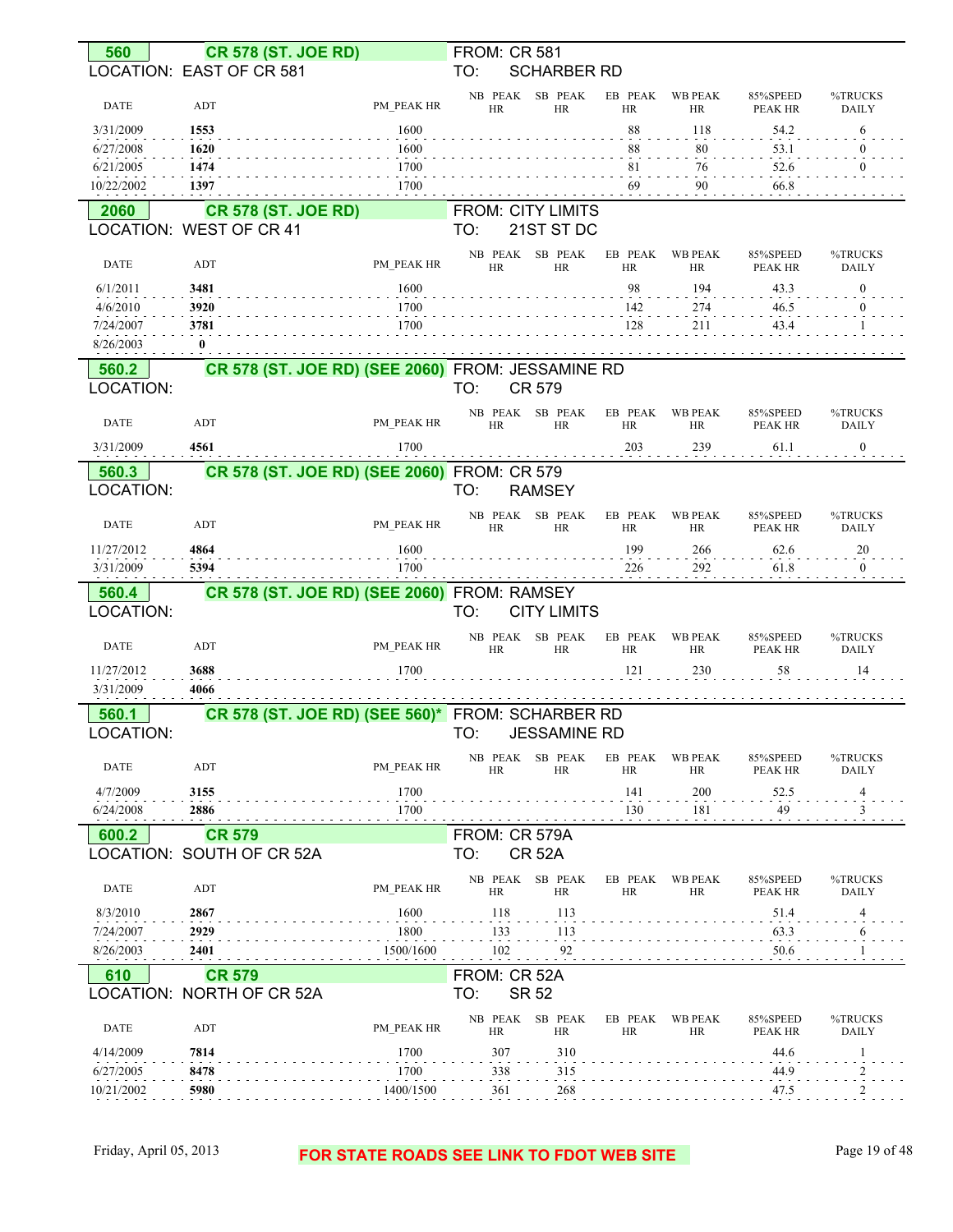| 620                     | <b>CR 579</b>                    |              | FROM: SR 52                   |                         |                      |                             |                     |                         |
|-------------------------|----------------------------------|--------------|-------------------------------|-------------------------|----------------------|-----------------------------|---------------------|-------------------------|
|                         | LOCATION: NORTH OF SR 52         |              | TO:                           | <b>CR 578</b>           |                      |                             |                     |                         |
| <b>DATE</b>             | ADT                              | PM PEAK HR   | NB PEAK SB PEAK<br><b>HR</b>  | <b>HR</b>               | EB PEAK<br><b>HR</b> | <b>WB PEAK</b><br><b>HR</b> | 85%SPEED<br>PEAK HR | %TRUCKS<br><b>DAILY</b> |
| 4/7/2009                | 3213                             | 1700         | 170                           | 120                     |                      |                             | 49.8                | -1                      |
| 6/27/2005               | 1995                             | 1600         | 117                           | 80                      |                      |                             | 47.7                | 2                       |
| 10/22/2002              | 2372                             | 1700         | 121                           | 82                      |                      |                             | 48.4                |                         |
| 600                     | CR 579 (SEE 600.2)******         |              | <b>FROM: ZEPHYR WEST</b>      |                         |                      |                             |                     |                         |
| LOCATION:               |                                  |              | TO:                           | <b>FAIRVIEW HEIGHTS</b> |                      |                             |                     |                         |
| DATE                    | ADT                              | PM PEAK HR   | NB PEAK SB PEAK<br><b>HR</b>  | <b>HR</b>               | EB PEAK<br><b>HR</b> | <b>WB PEAK</b><br><b>HR</b> | 85%SPEED<br>PEAK HR | %TRUCKS<br><b>DAILY</b> |
| 12/1/2009               | 5741                             | 1700         | 286                           | 227                     |                      |                             | 54.3                | 5                       |
| 9/30/2008               | 5416                             | 1700         | 263                           | 176                     |                      |                             | 53.5                |                         |
| 600.1                   | CR 579 (SEE 600.2)******         |              | <b>FROM: FAIRVIEW HEIGHTS</b> |                         |                      |                             |                     |                         |
| LOCATION:               |                                  |              | TO:                           | <b>CR 579A</b>          |                      |                             |                     |                         |
| DATE                    | ADT                              | PM PEAK HR   | NB PEAK SB PEAK<br>HR         | <b>HR</b>               | EB PEAK<br>HR        | <b>WB PEAK</b><br>HR        | 85%SPEED<br>PEAK HR | %TRUCKS<br><b>DAILY</b> |
| 4/14/2009               | 3747                             | 1700         | 149                           | 159                     |                      |                             | 63.3                | $\overline{5}$          |
| 580                     | <b>CR 579 (MORRIS BRIDGE)</b>    |              | FROM: NEW SR 54               |                         |                      |                             |                     |                         |
|                         | LOCATION: SOUTH OF CHANCEY RD    |              | TO:                           | <b>CHANCEY</b>          |                      |                             |                     |                         |
| DATE                    | ADT                              | PM PEAK HR   | NB PEAK SB PEAK<br><b>HR</b>  | <b>HR</b>               | EB PEAK<br><b>HR</b> | <b>WB PEAK</b><br>HR        | 85%SPEED<br>PEAK HR | %TRUCKS<br><b>DAILY</b> |
| 2/24/2009               | 9445                             | 1700         | 411                           | 362                     |                      |                             | 48.6                | -1                      |
| 5/25/2004               | 8179                             | 1700         | 355                           | 480                     |                      |                             | 44.2                |                         |
| 580.1                   | <b>CR 579 (MORRIS BRIDGE)</b>    |              | FROM: CHANCEY                 |                         |                      |                             |                     |                         |
|                         | LOCATION: SOUTH OF SR 54         |              | TO:                           | <b>SR 54</b>            |                      |                             |                     |                         |
| <b>DATE</b>             | ADT                              | PM PEAK HR   | NB PEAK SB PEAK<br><b>HR</b>  | <b>HR</b>               | EB PEAK<br>HR        | <b>WB PEAK</b><br><b>HR</b> | 85%SPEED<br>PEAK HR | %TRUCKS<br><b>DAILY</b> |
| 8/3/2010                | 10366                            | 1700         | 665                           | 268                     |                      |                             | 50                  | 9                       |
| 7/24/2007               | 9957                             | 1800         | 591                           | 291                     |                      |                             | 49.1                | 6                       |
| 5/25/2004               | 9576                             | 1600         | 408                           | 413                     |                      |                             | 44.9                |                         |
| 570                     | CR 579 (SEE 580)*****            |              | FROM: HILLBORO CNTY LINE      |                         |                      |                             |                     |                         |
| LOCATION:               |                                  |              | TO:                           | NEW SR 54               |                      |                             |                     |                         |
| DATE                    | ADT                              | PM_PEAK HR   | NB PEAK SB PEAK<br>HR         | HR                      | HK                   | EB PEAK WB PEAK<br>HK       | 85%SPEED<br>PEAK HR | %TRUCKS<br>DAILY        |
| 8/3/2010                | 7806<br>a a a a a a a a a a a a  | 1700         | 542                           | 186                     |                      |                             | 59.1                |                         |
| 590                     | <b>CR 579 (ZEPHYR WEST)</b>      |              | FROM: SR 54                   |                         |                      |                             |                     |                         |
|                         | LOCATION: NORTH OF SR 54         |              | TO:                           | <b>HANDCART RD</b>      |                      |                             |                     |                         |
| <b>DATE</b>             | ADT                              | PM PEAK HR   | NB PEAK SB PEAK<br><b>HR</b>  | <b>HR</b>               | EB PEAK<br>HR        | <b>WB PEAK</b><br>HR        | 85%SPEED<br>PEAK HR | %TRUCKS<br>DAILY        |
| 8/3/2010                | 13910                            | 1700         | 561                           | 618                     |                      |                             | 58.7                | 7                       |
| 9/23/2003               | 11019                            | 1600         | 473                           | 385                     |                      |                             | 62.3                | 3                       |
| 630                     | <b>CR 579A</b>                   |              | <b>FROM: CR 577</b>           |                         |                      |                             |                     |                         |
|                         | <b>LOCATION: EAST OF WIRT RD</b> |              | TO:                           | <b>CR 579</b>           |                      |                             |                     |                         |
| <b>DATE</b>             | ADT                              | PM PEAK HR   | NB PEAK SB PEAK<br>HR         | HR                      | EB PEAK<br>HR        | <b>WB PEAK</b><br>HR        | 85%SPEED<br>PEAK HR | %TRUCKS<br>DAILY        |
| 12/15/2009              | 3802                             | 1600         |                               |                         | 175                  | 161                         | 60                  | 6                       |
| 10/7/2008               | 3554                             | 1600         |                               |                         | 163                  | 144                         | 59                  |                         |
| 7/12/2005<br>10/22/2002 | 4093<br>3317                     | 1600<br>1700 |                               |                         | 137                  | 108                         | 58.8<br>62          |                         |
|                         |                                  |              |                               |                         |                      |                             |                     |                         |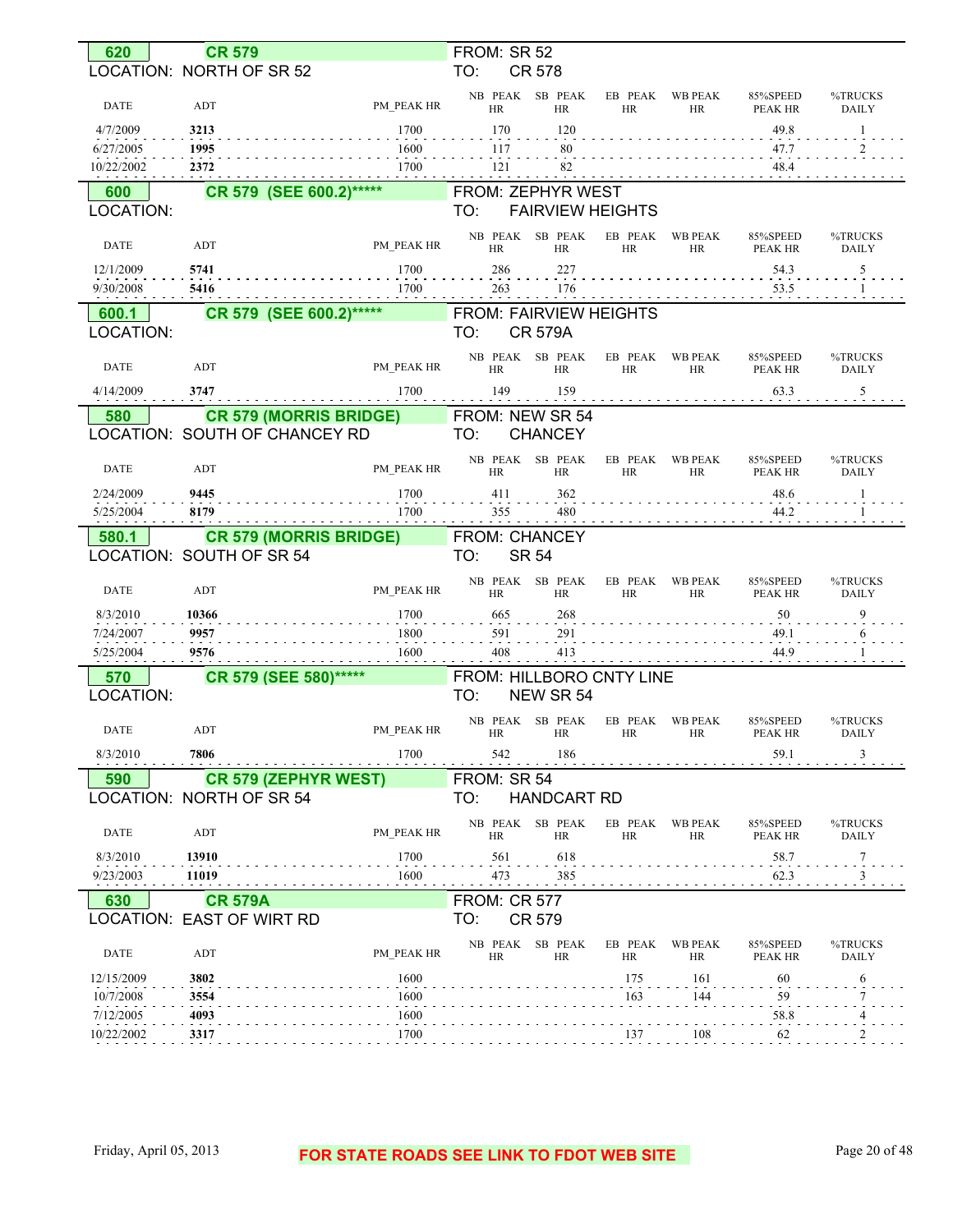| 640                    | <b>CR 581</b>                     |                    | FROM: SR 52                                  |                      |                             |                            |                         |
|------------------------|-----------------------------------|--------------------|----------------------------------------------|----------------------|-----------------------------|----------------------------|-------------------------|
|                        | LOCATION: SOUTH OF DARBY RD       |                    | TO:<br>DARBY RD                              |                      |                             |                            |                         |
| <b>DATE</b>            |                                   |                    | SB PEAK<br>NB PEAK                           | EB PEAK              | <b>WB PEAK</b>              | 85%SPEED                   | %TRUCKS                 |
| 4/21/2009              | ADT<br>3966                       | PM PEAK HR<br>1700 | <b>HR</b><br><b>HR</b><br>262<br>141         | <b>HR</b>            | HR                          | PEAK HR<br>59.4            | <b>DAILY</b><br>-1      |
| 6/27/2008              | 4095                              | 1700               | 149<br>211                                   |                      |                             | 65.9                       | $\theta$                |
| 6/22/2004              | 3547                              | 1700               | 209<br>233                                   |                      |                             | 64.3                       | $\theta$                |
| 10/15/2002             | 3222                              | 1700/1600          | 106<br>164                                   |                      |                             | 63.4                       |                         |
| 650                    | <b>CR 581</b>                     |                    | FROM: HILLSBORO CNTY LINE                    |                      |                             |                            |                         |
|                        | LOCATION: NORTH OF COUNTY LINE RD |                    | TO:<br><b>SR 56</b>                          |                      |                             |                            |                         |
| <b>DATE</b>            | ADT                               | PM PEAK HR         | SB PEAK<br>NB PEAK<br><b>HR</b><br><b>HR</b> | EB PEAK<br><b>HR</b> | <b>WB PEAK</b><br><b>HR</b> | 85%SPEED<br>PEAK HR        | %TRUCKS<br>DAILY        |
| 5/22/2002              | 14431                             | 1700               | 622<br>674                                   |                      |                             | 52                         | $\overline{c}$          |
| 640.1                  | CR 581 (SEE 640)******            |                    | FROM: DARBY RD                               |                      |                             |                            |                         |
| LOCATION:              |                                   |                    | TO:<br><b>CR 578</b>                         |                      |                             |                            |                         |
|                        |                                   |                    | NB PEAK<br>SB PEAK                           | EB PEAK              | <b>WB PEAK</b>              | 85%SPEED                   | %TRUCKS                 |
| DATE                   | ADT                               | PM PEAK HR         | <b>HR</b><br><b>HR</b>                       | <b>HR</b>            | HR                          | PEAK HR                    | <b>DAILY</b>            |
| 10/23/2012             | 2610                              | 1400               | 227<br>94                                    |                      |                             | 63.2                       | 20                      |
| 4/28/2009<br>6/27/2008 | 3240<br>2787                      | 1600<br>1700       | 94<br>214<br>233<br>107                      |                      |                             | 59.9                       | 4                       |
|                        |                                   |                    |                                              |                      |                             | 53.1                       | $\mathfrak{Z}$          |
| 640.2                  | CR 581 (SEE 640)******            |                    | <b>FROM: CR 578</b>                          |                      |                             |                            |                         |
| <b>LOCATION:</b>       |                                   |                    | TO:<br><b>JOHNSTON RD</b>                    |                      |                             |                            |                         |
| DATE                   | ADT                               | PM PEAK HR         | NB PEAK<br>SB PEAK<br><b>HR</b><br><b>HR</b> | EB PEAK<br><b>HR</b> | <b>WB PEAK</b><br>HR        | 85%SPEED<br>PEAK HR        | %TRUCKS<br><b>DAILY</b> |
| 4/14/2009              | 2701                              | 1700               | 210<br>81                                    |                      |                             | 54.6                       | 3                       |
|                        |                                   |                    |                                              |                      |                             |                            |                         |
| 6/27/2008              | 2886                              | 1700               | 193<br>126                                   |                      |                             | 55.2                       | $\mathbf{0}$            |
| 640.3                  | CR 581 (SEE 640)******            |                    | FROM: JOHNSTON RD                            |                      |                             |                            |                         |
| LOCATION:              |                                   |                    | TO:<br><b>HERNANDO CNTY LINE</b>             |                      |                             |                            |                         |
| <b>DATE</b>            | ADT                               | PM_PEAK HR         | SB PEAK<br>NB PEAK<br>HR<br><b>HR</b>        | EB PEAK<br>HR        | <b>WB PEAK</b><br>HR        | 85%SPEED<br>PEAK HR        | %TRUCKS<br><b>DAILY</b> |
| 10/17/2012             | 2359                              | 1700               | 156<br>108                                   |                      |                             | 59.1                       | $\boldsymbol{0}$        |
| 7/24/2012              | 2150                              | 1700               | 88<br>166                                    |                      |                             | 89.7                       | 46                      |
| 4/14/2009              | 2622                              | 1700               | 210<br>84                                    |                      |                             | 53.5                       | $\overline{c}$          |
| 660                    | <b>CR 583</b>                     |                    | FROM: US 41                                  |                      |                             |                            |                         |
|                        | <b>LOCATION: EAST OF US 41</b>    |                    | PINES PARKWAY<br>TO:                         |                      |                             |                            |                         |
| <b>DATE</b>            | ADT                               | PM PEAK HR         | SB PEAK<br>NB PEAK<br>HR<br>HR               | EB PEAK<br><b>HR</b> | <b>WB PEAK</b><br>HR        | 85%SPEED<br><b>PEAK HR</b> | %TRUCKS<br>DAILY        |
| 2/12/2013              | 6316                              | 1700               |                                              | 288                  | 247                         |                            | 7                       |
| 4/7/2009               | 6010                              | 1700               |                                              | 340                  | 163                         | 43.3<br>48.7               | 4                       |
| 6/28/2006              | 4945                              | 1600               |                                              | 209                  | 175                         | 49.6                       |                         |
| 10/8/2002              | 2859                              | 1600/1300          |                                              | 147                  | 111                         | 49.9                       |                         |
| 670.1                  | <b>CR 583</b>                     |                    | FROM: MOON LAKE EXT                          |                      |                             |                            |                         |
|                        | LOCATION: SOUTH OF SR 52          |                    | TO:<br><b>SR 52</b>                          |                      |                             |                            |                         |
| <b>DATE</b>            | ADT                               | PM PEAK HR         | NB PEAK<br>SB PEAK<br>HR<br><b>HR</b>        | EB PEAK<br><b>HR</b> | <b>WB PEAK</b><br>HR        | 85%SPEED<br>PEAK HR        | %TRUCKS<br><b>DAILY</b> |
| 8/2/2011               | 1791                              | 1700               | 108<br>80                                    |                      |                             | 53.7                       | 9                       |
| 3/24/2009              | 2203                              | 1400               | 155<br>105                                   |                      |                             | 55.6                       | 7                       |
| 6/14/2005              | 2671                              | 1600               | 177<br>97                                    |                      |                             | 53.3                       | 11                      |
| 6/22/2004              | 2040                              | 1400               | 86<br>131                                    |                      |                             | 58                         | -1                      |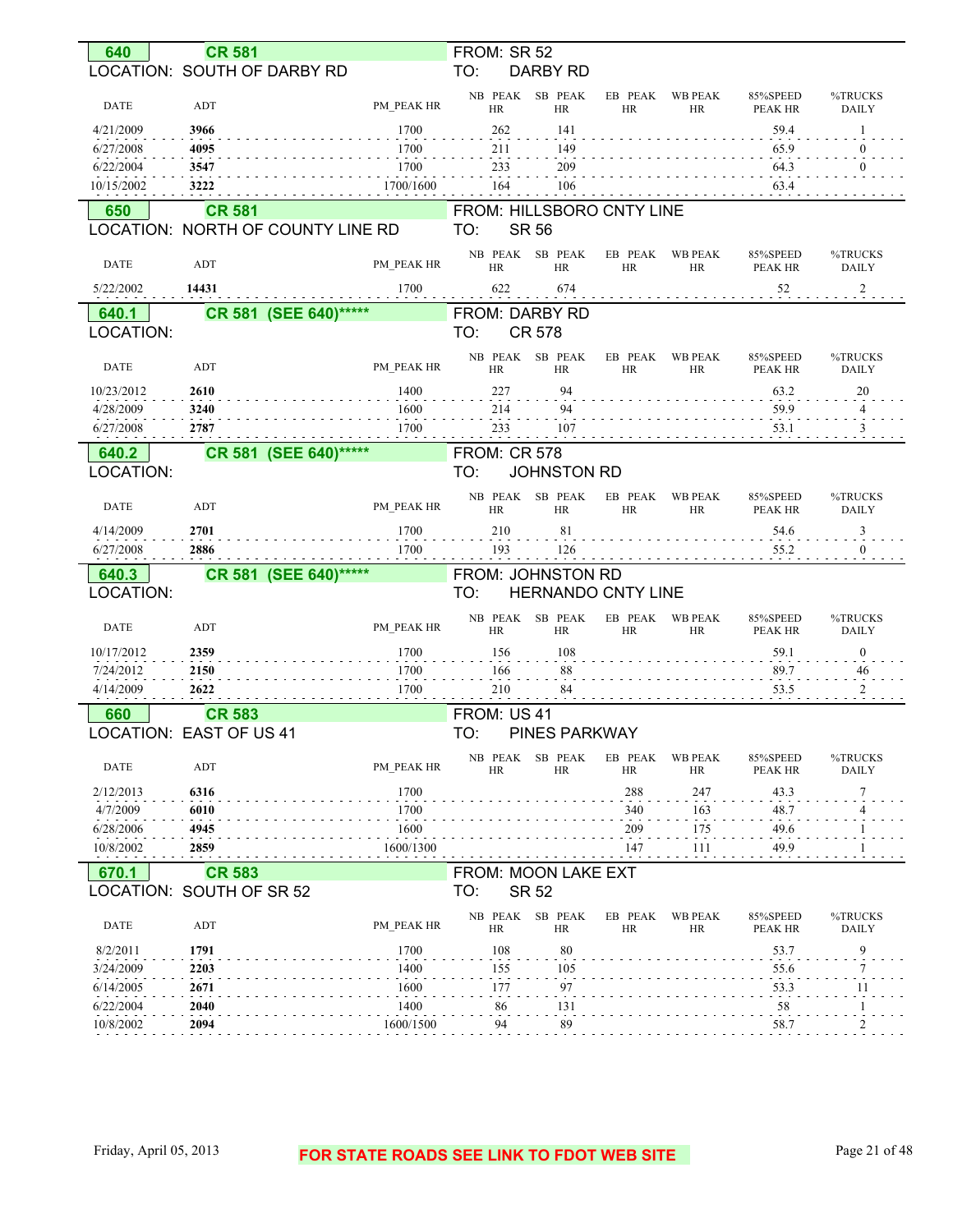| 660.1                  | CR 583 (SEE 660)******                                   |                                           | <b>FROM: PINES PARKWAY</b> |                              |                      |                              |                     |                         |
|------------------------|----------------------------------------------------------|-------------------------------------------|----------------------------|------------------------------|----------------------|------------------------------|---------------------|-------------------------|
| LOCATION:              |                                                          |                                           | TO:                        | <b>RIDGE RD EXT</b>          |                      |                              |                     |                         |
| <b>DATE</b>            | ADT                                                      | PM PEAK HR                                | <b>HR</b>                  | NB PEAK SB PEAK<br><b>HR</b> | <b>HR</b>            | EB PEAK WB PEAK<br><b>HR</b> | 85%SPEED<br>PEAK HR | %TRUCKS<br><b>DAILY</b> |
| 8/2/2011               | 6198                                                     | 1700                                      | 365                        | 215                          |                      |                              | 48.1                | 5                       |
| 4/7/2009               | 4764                                                     | 1700                                      | 289                        | 140                          |                      |                              | 53.1                |                         |
| 720                    | <b>CR 587 (GUNN HW)</b>                                  |                                           | FROM: HILLSBORO CNTY LINE  |                              |                      |                              |                     |                         |
|                        | LOCATION: SOUTH OF SR 54                                 |                                           | TO:                        | <b>SR 54</b>                 |                      |                              |                     |                         |
| <b>DATE</b>            | ADT                                                      | PM PEAK HR                                | <b>HR</b>                  | NB PEAK SB PEAK<br><b>HR</b> | HR                   | EB PEAK WB PEAK<br>HR        | 85%SPEED<br>PEAK HR | %TRUCKS<br><b>DAILY</b> |
| 6/16/2009              | 11289                                                    | 1700                                      | 486                        | 380                          |                      |                              | 48.3                | -1                      |
| 10/9/2008<br>6/1/2004  | $\mathbf{0}$<br>9789                                     | 1600                                      | 392                        | 365                          |                      |                              | 49.2                |                         |
| 6/11/2002              | 9776                                                     | 1700                                      | 413                        | 366                          |                      |                              | 46.2                |                         |
| 680                    | <b>CR 587 (MASS AVE)</b>                                 |                                           | <b>FROM: CONGRESS ST</b>   |                              |                      |                              |                     |                         |
|                        | LOCATION: EAST OF CONGRESS                               |                                           | TO:                        | <b>ROWAN RD</b>              |                      |                              |                     |                         |
| DATE                   | ADT                                                      | PM PEAK HR                                | <b>HR</b>                  | NB PEAK SB PEAK<br><b>HR</b> | EB PEAK<br>HR        | WB PEAK<br>HR                | 85%SPEED<br>PEAK HR | %TRUCKS<br><b>DAILY</b> |
| 4/27/2010              | 14817                                                    | 1700                                      |                            |                              | 580                  | 657                          | 42.4                | $\overline{\mathbf{c}}$ |
| 2/19/2009              | 14655                                                    | 1500                                      |                            |                              | 653                  | 643                          | 41.8                | $\frac{2}{2}$           |
| 6/4/2002               | 13131                                                    | 1600/1700                                 |                            |                              | 542                  | 452                          | 44.8                |                         |
| 680.2                  | <b>CR 587 (MASS AVE)</b>                                 |                                           | FROM: OSTEEN EXT           |                              |                      |                              |                     |                         |
|                        | LOCATION: WEST OF LITTLE RD                              |                                           | TO:                        | CR 1 (LITTLE RD)             |                      |                              |                     |                         |
| <b>DATE</b>            | ADT                                                      | PM PEAK HR                                | <b>HR</b>                  | NB PEAK SB PEAK<br><b>HR</b> | EB PEAK<br>HR        | <b>WB PEAK</b><br>HR         | 85%SPEED<br>PEAK HR | %TRUCKS<br><b>DAILY</b> |
| 4/27/2010<br>6/3/2002  | 16884<br>14284                                           | 1600<br>1700                              |                            |                              | 717<br>581           | 674<br>538                   | 53<br>53.3          | $\overline{\mathbf{c}}$ |
| 2070.1                 | <b>CR 587 (MASS AVE)</b>                                 |                                           | FROM: WASHINGTON ST        |                              |                      |                              |                     |                         |
|                        | LOCATION: WEST OF MADISON ST                             |                                           | TO:                        | <b>MADISON ST</b>            |                      |                              |                     |                         |
|                        |                                                          |                                           |                            | NB PEAK SB PEAK              | EB PEAK              | <b>WB PEAK</b>               | 85%SPEED            | %TRUCKS                 |
| <b>DATE</b>            | ADT                                                      | PM PEAK HR                                | <b>HR</b>                  | <b>HR</b>                    | <b>HR</b>            | HR                           | <b>PEAK HR</b>      | <b>DAILY</b>            |
| 3/5/2013               | 5605                                                     | 1600                                      |                            |                              | 241                  | 213                          | 37.3                | $\boldsymbol{0}$        |
| 8/18/2009              | 5273                                                     | 1700                                      |                            |                              | 209                  | 188                          | 38.2                | $\mathbf{0}$            |
| 2070.2                 | <b>CR 587 (MASS AVE)</b>                                 |                                           | <b>FROM: MADISON ST</b>    |                              |                      |                              |                     |                         |
|                        | LOCATION: EAST OF VAN BUREN ST                           |                                           | TO:                        | <b>CONGRESS ST</b>           |                      |                              |                     |                         |
| DATE                   | ADT                                                      | PM PEAK HR                                | <b>HR</b>                  | NB PEAK SB PEAK<br><b>HR</b> | EB PEAK<br>HR        | WB PEAK<br>HR                | 85%SPEED<br>PEAK HR | %TRUCKS<br><b>DAILY</b> |
| 8/23/2005              | 10721                                                    | 1600                                      |                            |                              | 500                  | 381                          | 37.7                | $\mathbf{1}$            |
| 7/2/2002               | 10496                                                    | 1600                                      |                            |                              | 478                  | 354                          | 38.5                | $\frac{2}{\cdot}$       |
| 700                    | <b>CR 587 (MOON LAKE RD)</b>                             |                                           | <b>FROM: RIDGE EXT</b>     |                              |                      |                              |                     |                         |
|                        | LOCATION: SOUTH OF RANDEE RD                             |                                           | TO:                        | <b>BANBURY AVE</b>           |                      |                              |                     |                         |
| <b>DATE</b>            | ADT                                                      | PM PEAK HR                                | HR                         | NB PEAK SB PEAK<br>HR        | EB PEAK<br>HR        | <b>WB PEAK</b><br>HR         | 85%SPEED<br>PEAK HR | %TRUCKS<br>DAILY        |
| 3/30/2010              | 16212                                                    | 1600                                      | 573                        | 759                          |                      |                              | 53.7                | 9                       |
| 9/30/2008              | 12974                                                    | 1700                                      | 528                        | 456                          |                      |                              | 56                  |                         |
| 8/30/2005              | 14500                                                    | 1700                                      | 720                        | 622                          |                      |                              | 54.5                | 10                      |
| 6/5/2002               | 11938                                                    | 1700                                      | 519                        | 446                          |                      |                              | 57.6                | 2                       |
| 710                    | <b>CR 587 (MOON LAKE RD)</b><br>LOCATION: SOUTH OF SR 52 |                                           | FROM: COLONY RD EXT<br>TO: | <b>SR 52</b>                 |                      |                              |                     |                         |
| DATE                   | ADT                                                      | PM PEAK HR                                | NB PEAK<br><b>HR</b>       | SB PEAK<br>HR                | EB PEAK<br><b>HR</b> | <b>WB PEAK</b><br><b>HR</b>  | 85%SPEED<br>PEAK HR | %TRUCKS<br><b>DAILY</b> |
| 3/29/2010              | 12363                                                    | 1600                                      | 525                        | 434                          |                      |                              | 1                   | 1                       |
| 9/30/2008              | 11614                                                    | 1700                                      | 488                        | 409                          |                      |                              | 54.6                |                         |
| 8/30/2005              | 13295                                                    | 1500                                      | 542                        | 526                          |                      |                              | 49                  | 3                       |
| 6/4/2002               | 11143                                                    | 1700                                      | 477                        | 468                          |                      |                              | 51                  |                         |
| Friday, April 05, 2013 |                                                          | FOR STATE ROADS SEE LINK TO FDOT WEB SITE |                            |                              |                      |                              |                     | Page 22 of 48           |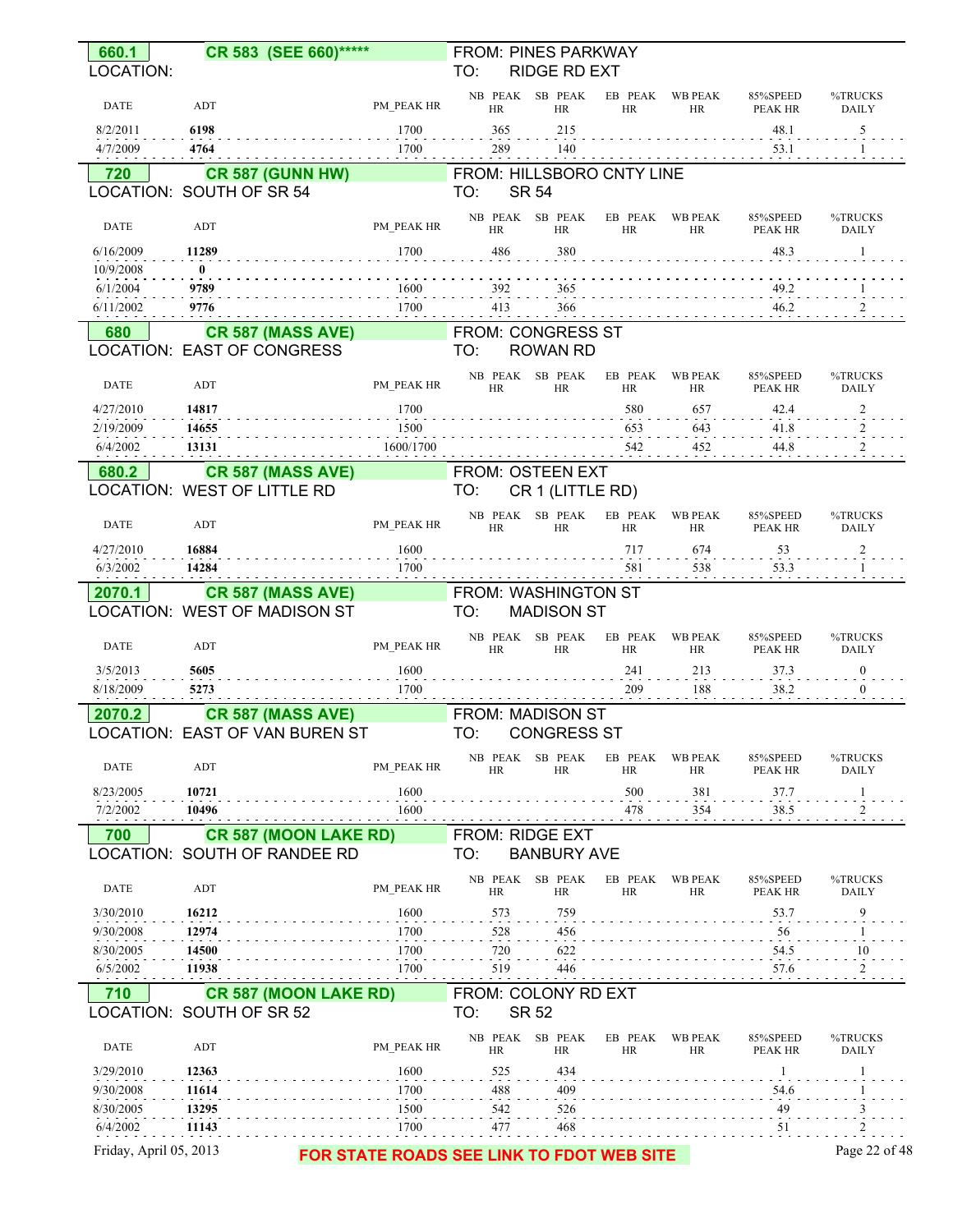| 2070        | CR 587 (SEE 2070.1)*****       |            | <b>FROM: CR 595</b>         |                      |                         |                             |                            |                         |
|-------------|--------------------------------|------------|-----------------------------|----------------------|-------------------------|-----------------------------|----------------------------|-------------------------|
|             | LOCATION: EAST OF CR 595       |            | TO:                         | <b>WASHINGTON ST</b> |                         |                             |                            |                         |
|             |                                |            |                             |                      |                         |                             |                            |                         |
| <b>DATE</b> | ADT                            | PM PEAK HR | NB PEAK<br>HR               | SB PEAK<br><b>HR</b> | EB PEAK<br><b>HR</b>    | <b>WB PEAK</b><br><b>HR</b> | 85%SPEED<br>PEAK HR        | %TRUCKS<br><b>DAILY</b> |
|             | 2363                           |            |                             |                      | 82                      |                             |                            |                         |
| 8/24/2010   |                                | 1600       |                             |                      |                         | 118                         | 31.3                       | 4                       |
| 2080.1      | <b>CR 595</b>                  |            | <b>FROM: MARINE PARKWAY</b> |                      |                         |                             |                            |                         |
|             | LOCATION: SOUTH OF ASPEN ST    |            | TO:                         | <b>GULF DR</b>       |                         |                             |                            |                         |
|             |                                |            | NB PEAK                     | SB PEAK              | EB PEAK                 | <b>WB PEAK</b>              | 85%SPEED                   | %TRUCKS                 |
| <b>DATE</b> | ADT                            | PM PEAK HR | HR                          | <b>HR</b>            | <b>HR</b>               | HR                          | PEAK HR                    | <b>DAILY</b>            |
| 8/4/2009    | 6969                           | 1700       | 298                         | 239                  |                         |                             | 35.7                       |                         |
| 8/23/2005   | 7983                           | 1700       | 342                         | 327                  |                         |                             | 33.7                       |                         |
| 10/1/2002   | 8594                           | 1400/1500  | 370                         | 365                  |                         |                             | 34.7                       | $\overline{c}$          |
| 2085        | <b>CR 595</b>                  |            | FROM: GULF DR               |                      |                         |                             |                            |                         |
|             | LOCATION: NORTH OF GULF DR     |            | TO:                         | <b>LOUISIANA AVE</b> |                         |                             |                            |                         |
|             |                                |            |                             |                      |                         |                             |                            |                         |
| <b>DATE</b> | ADT                            | PM PEAK HR | NB PEAK<br>HR               | SB PEAK<br><b>HR</b> | EB PEAK<br><b>HR</b>    | <b>WB PEAK</b><br><b>HR</b> | 85%SPEED<br><b>PEAK HR</b> | %TRUCKS<br><b>DAILY</b> |
| 8/4/2009    | 7713                           | 1700       | 313                         | 300                  |                         |                             | 31.8                       |                         |
| 7/17/2007   | 8261                           | 1500       | 294                         | 330                  |                         |                             | 30.8                       |                         |
| 5/11/2004   | 9716                           | 1600       | 390                         | 395                  |                         |                             | 30.4                       |                         |
| 10/1/2002   | 10052                          | 1600/1500  | 436                         | 393                  |                         |                             | 33.6                       |                         |
|             |                                |            |                             |                      |                         |                             |                            |                         |
| 2090        | <b>CR 595</b>                  |            | <b>FROM: MAIN ST</b>        |                      |                         |                             |                            |                         |
|             | LOCATION: SOUTH OF MASS AVE    |            | TO:                         |                      | MASSACHUSETTES AVE      |                             |                            |                         |
|             |                                |            | NB PEAK                     | SB PEAK              | EB PEAK                 | <b>WB PEAK</b>              | 85%SPEED                   | %TRUCKS                 |
| <b>DATE</b> | ADT                            | PM PEAK HR | HR                          | <b>HR</b>            | <b>HR</b>               | <b>HR</b>                   | PEAK HR                    | <b>DAILY</b>            |
| 8/4/2009    | 2513                           | 1400       | 128                         | 100                  |                         |                             | 29.7                       | $\mathbf{0}$            |
| 7/17/2007   | 2723                           | 1700       | 119                         | 121                  |                         |                             | 31.8                       | $\theta$                |
|             |                                |            |                             |                      |                         |                             |                            |                         |
| 5/11/2004   | 2594                           | 1600       | 118                         | 121                  |                         |                             | 30.6                       |                         |
| 10/1/2002   | 4018                           | 1700/1500  | 183                         | 183                  |                         |                             | 34.7                       |                         |
| 2100        | <b>CR 595</b>                  |            | FROM: CITY LIMITS (PR)      |                      |                         |                             |                            |                         |
|             | LOCATION: NORTH OF BROADWAY ST |            | TO:                         | <b>US 19</b>         |                         |                             |                            |                         |
|             |                                |            |                             |                      |                         |                             |                            |                         |
| <b>DATE</b> | ADT                            | PM PEAK HR | NB PEAK<br>HR               | SB PEAK<br><b>HR</b> | EB PEAK<br><b>HR</b>    | <b>WB PEAK</b><br><b>HR</b> | 85%SPEED<br><b>PEAK HR</b> | %TRUCKS<br><b>DAILY</b> |
| 8/4/2009    | 2232                           | 1600       | 103                         | 76                   |                         |                             | 33.6                       | 2                       |
| 7/17/2007   | 2479                           | 1500       | 116                         | 91                   |                         |                             | 33.7                       | 3                       |
| 5/11/2004   | 3333                           | 1400       | 144                         | 147                  |                         |                             | 34                         | $\mathbf{0}$            |
| 10/1/2002   | 4156                           | 1600/1700  | 171                         | 172                  |                         |                             | 37.1                       |                         |
|             |                                |            |                             |                      |                         |                             |                            |                         |
| 730         | <b>CR 595 (ARIPEKA RD)</b>     |            | FROM: HERNANDO COUNTY LINE  |                      |                         |                             |                            |                         |
|             | LOCATION: EAST OF OLD DIXIE HW |            | TO:                         | <b>US 19</b>         |                         |                             |                            |                         |
|             |                                |            |                             | NB PEAK SB PEAK      | EB PEAK                 | <b>WB PEAK</b>              | 85%SPEED                   | %TRUCKS                 |
| DATE        | ADT                            | PM PEAK HR | HR                          | HR                   | HR                      | HR                          | PEAK HR                    | DAILY                   |
| 7/14/2009   | 1525                           | 1800       |                             |                      | 60                      | 55                          | 54.7                       | $\boldsymbol{0}$        |
| 6/27/2008   | 1493                           | 1700       |                             |                      | 52                      | 74                          | 54.2                       |                         |
| 5/18/2004   | 1670                           | 1700       |                             |                      | 86                      | 81                          | 56.8                       | $\Omega$                |
| 750         | CR 595 (GRAND BLVD)            |            | FROM: SR 54                 |                      |                         |                             |                            |                         |
|             | LOCATION: SOUTH OF GREY ST     |            | TO:                         |                      | <b>TROUBLE CREEK RD</b> |                             |                            |                         |
|             |                                |            |                             | NB PEAK SB PEAK      |                         | EB PEAK WB PEAK             | 85%SPEED                   | %TRUCKS                 |
| DATE        | ADT                            | PM PEAK HR | HR                          | HR                   | <b>HR</b>               | HR                          | PEAK HR                    | DAILY                   |
| 5/11/2010   | 10065                          | 1700       | 423                         | 373                  |                         |                             | 36.1                       | 9                       |
| 9/30/2008   | 8940                           | 1400       | 370                         | 348                  |                         |                             | 36.9                       |                         |
| 7/17/2007   | 10028                          | 1800       | 414                         | 394                  |                         |                             | 37                         |                         |
| 5/11/2004   | 10392                          | 1600       | 406                         | 434                  |                         |                             | 35.4                       |                         |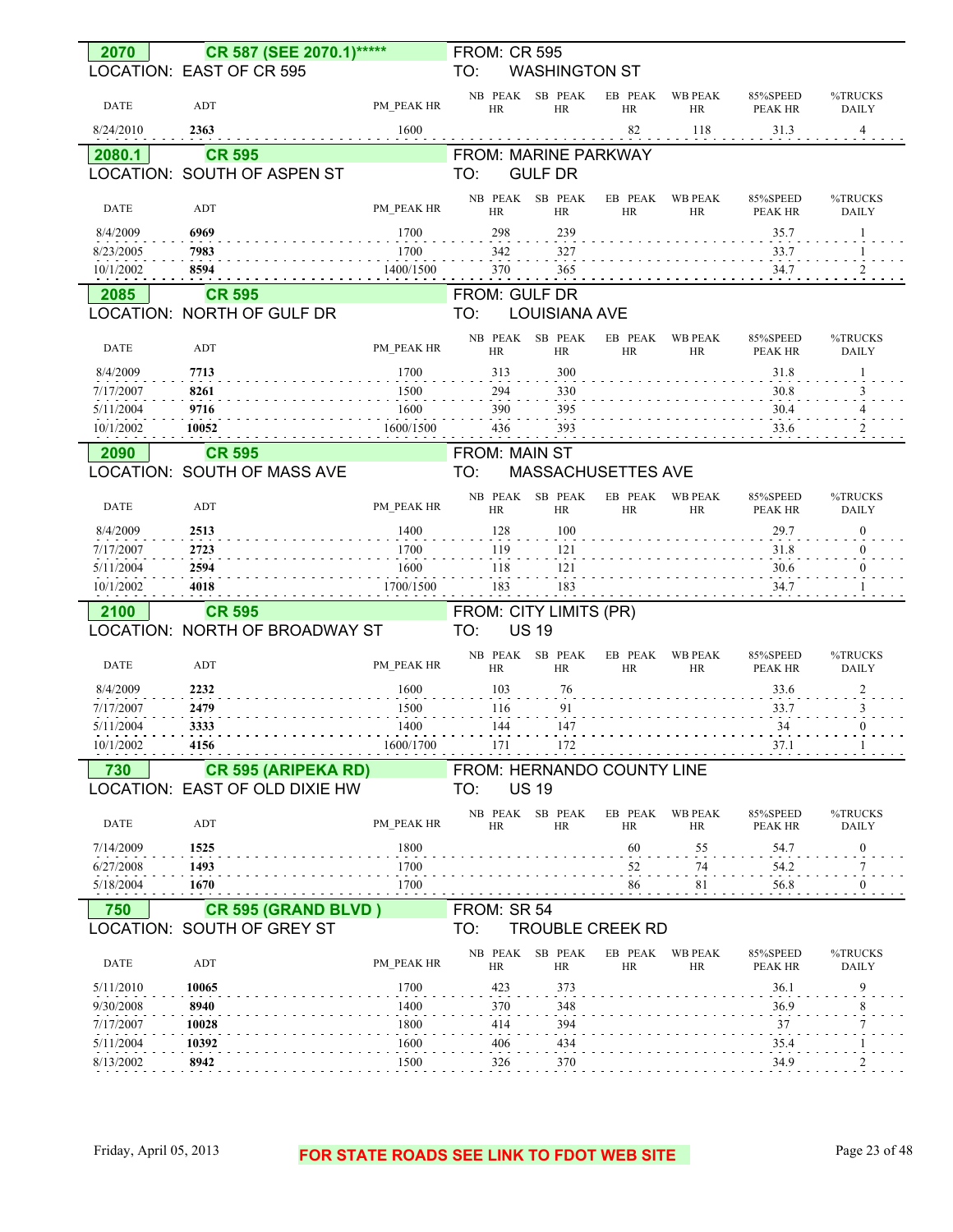| 740.1               | CR 595 (GRAND BLVD)                                     |            |                      | FROM: PERRINE RANCH RD                         |                      |                      |                            |                                |
|---------------------|---------------------------------------------------------|------------|----------------------|------------------------------------------------|----------------------|----------------------|----------------------------|--------------------------------|
|                     | LOCATION: NORTH OF AULD LN                              |            | TO:                  | MOOG RD                                        |                      |                      |                            |                                |
| <b>DATE</b>         | ADT                                                     | PM PEAK HR | <b>HR</b>            | NB PEAK SB PEAK<br><b>HR</b>                   | EB PEAK<br>HR        | <b>WB PEAK</b><br>HR | 85%SPEED<br>PEAK HR        | %TRUCKS<br><b>DAILY</b>        |
| 8/23/2005           | 12835                                                   | 1900       | 511                  | 480                                            |                      |                      | 44.9                       | -1                             |
| 760                 | <b>CR 595 (GRAND BLVD)</b>                              |            |                      | FROM: CR 518 (TROUBLE CREEK)                   |                      |                      |                            |                                |
|                     | LOCATION: SOUTH OF CECELIA DR                           |            | TO:                  | <b>CITY LIMITS</b>                             |                      |                      |                            |                                |
| DATE                | ADT                                                     | PM PEAK HR | <b>HR</b>            | NB PEAK SB PEAK<br><b>HR</b>                   | EB PEAK<br><b>HR</b> | <b>WB PEAK</b><br>HR | 85%SPEED<br><b>PEAK HR</b> | %TRUCKS<br><b>DAILY</b>        |
| 5/11/2010           | 9901                                                    | 1700       | 363                  | 369                                            |                      |                      | 39.3                       | 1                              |
| 5/11/2004           | 11220                                                   | 1600       | 432                  | 448                                            |                      |                      | 39.1                       | -1                             |
| 8/13/2002           | 10565                                                   | 1600/1500  | 379                  | 422                                            |                      |                      | 39.6                       | $\overline{2}$                 |
| 740                 | <b>CR 595 (MILE STRETCH)</b><br>LOCATION: EAST OF US 19 |            | FROM: US 19<br>TO:   | PERRINE RANCH RD                               |                      |                      |                            |                                |
|                     |                                                         |            |                      |                                                |                      |                      |                            |                                |
| <b>DATE</b>         | ADT                                                     | PM PEAK HR | HR                   | NB PEAK SB PEAK<br><b>HR</b>                   | EB PEAK<br>HR        | <b>WB PEAK</b><br>HR | 85%SPEED<br>PEAK HR        | %TRUCKS<br><b>DAILY</b>        |
| 6/30/2009           | 9782                                                    | 1700       |                      |                                                | 413                  | 337                  | 39.3                       | 8                              |
| 8/14/2007           | 10669                                                   | 1700       |                      |                                                | 469                  | 287                  | 42.1                       | 9                              |
| 5/18/2004           | 12140                                                   | 1600       |                      |                                                | 483                  | 433                  | 43.1                       |                                |
| 8/13/2002           | 11992                                                   | 1700       |                      |                                                | 516                  | 367                  | 43.7                       |                                |
| 2085.1              | CR 595 (SEE 2085)******                                 |            |                      | <b>FROM: LOUISIANA AVE</b>                     |                      |                      |                            |                                |
| LOCATION:           |                                                         |            | TO:                  | <b>MAIN ST NPR</b>                             |                      |                      |                            |                                |
| DATE                | ADT                                                     | PM PEAK HR | HR                   | NB PEAK SB PEAK<br><b>HR</b>                   | EB PEAK<br><b>HR</b> | <b>WB PEAK</b><br>HR | 85%SPEED<br>PEAK HR        | %TRUCKS<br>DAILY               |
| 8/4/2009            | 6650                                                    | 1700       | 340                  | 178                                            |                      |                      | 39.8                       | 7                              |
|                     |                                                         |            |                      |                                                |                      |                      |                            |                                |
| 2090.1<br>LOCATION: | CR 595 (SEE 2100)******                                 |            | TO:                  | FROM: MASSACHUSETTES AVE<br><b>CITY LIMITS</b> |                      |                      |                            |                                |
| <b>DATE</b>         | ADT                                                     | PM PEAK HR | NB PEAK<br><b>HR</b> | SB PEAK<br>HR                                  | EB PEAK<br><b>HR</b> | <b>WB PEAK</b><br>HR | 85%SPEED<br>PEAK HR        | %TRUCKS<br><b>DAILY</b>        |
| 8/4/2009            | 2076                                                    | 1600       | 100                  | 63                                             |                      |                      | 29.5                       | 2                              |
| 740.2               | CR 595 (SEE 740.1)*****                                 |            |                      | FROM: MOOG RD                                  |                      |                      |                            |                                |
| LOCATION:           |                                                         |            | TO:                  | <b>SR 54</b>                                   |                      |                      |                            |                                |
| <b>DATE</b>         | ADT                                                     | PM PEAK HR | NB PEAK<br>HR        | SB PEAK<br><b>HR</b>                           | EB PEAK<br>HR        | <b>WB PEAK</b><br>HR | 85%SPEED<br>PEAK HR        | %TRUCKS<br><b>DAILY</b>        |
| 5/11/2010           | 10913                                                   | 1500       | 386                  | 435                                            |                      |                      | 42.2                       | 10                             |
| 780                 | <b>CR 77</b>                                            |            |                      | FROM: PINELLAS CNTY LINE                       |                      |                      |                            |                                |
|                     | LOCATION: SOUTH OF MITCHELL BYPASS                      |            | TO:                  | CR 1 (MITCHELL BYPASS)                         |                      |                      |                            |                                |
| DATE                | ADT                                                     | PM PEAK HR | NB PEAK<br><b>HR</b> | SB PEAK<br>HR                                  | EB PEAK<br>HR        | <b>WB PEAK</b><br>HR | 85%SPEED<br>PEAK HR        | %TRUCKS<br><b>DAILY</b>        |
| 11/15/2011          | 15542                                                   | 1600       | 538                  | 531                                            |                      |                      | 56.4                       | 3                              |
| 8/14/2007           | 24940                                                   | 1700       | 1209                 | 799                                            |                      |                      | 59                         | 14                             |
| 6/11/2002           | 21022                                                   | 1700       | 153                  | 625                                            |                      |                      | 52.9                       | $\overline{\phantom{a}3}$      |
| 790.1               | <b>CR 77</b>                                            |            |                      | FROM: PERRINE RANCH RD                         |                      |                      |                            |                                |
|                     | LOCATION: NORTH OF PERRINE RANCH RD                     |            | TO:                  | <b>LASSEN RD</b>                               |                      |                      |                            |                                |
| DATE                | ADT                                                     | PM PEAK HR | HR                   | NB PEAK SB PEAK<br>HR                          | EB PEAK<br>HR        | <b>WB PEAK</b><br>HR | 85%SPEED<br>PEAK HR        | %TRUCKS<br>DAILY               |
| 5/18/2010           | 16269                                                   | 1700       | 625                  | 551                                            |                      |                      | 48.3                       |                                |
| 8/14/2007           | 13341                                                   | 1700       | 333                  | 458                                            |                      |                      | 52.3                       | $\overline{\phantom{a}}$<br>19 |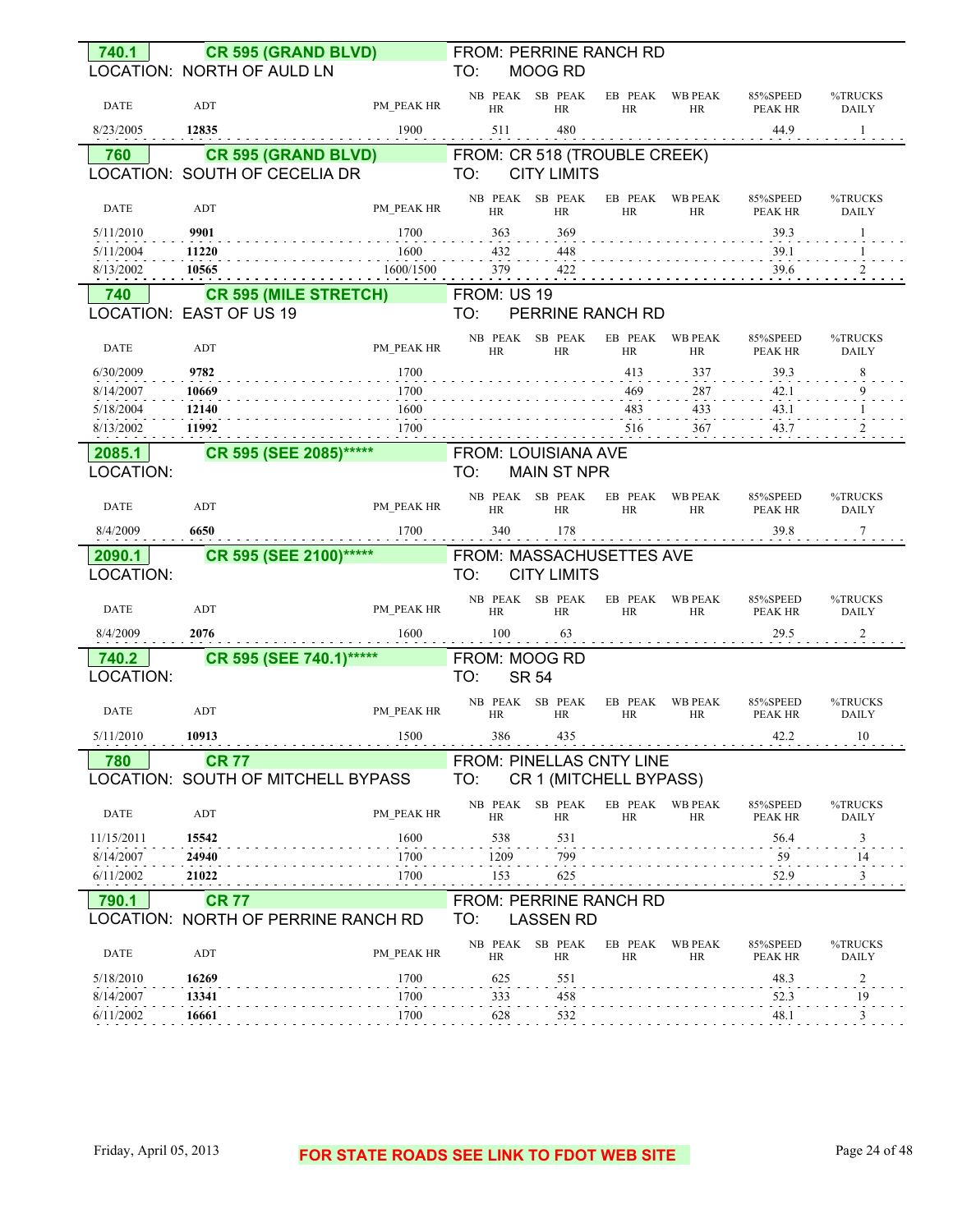| 800                    | <b>CR 77</b>                                    |                   | FROM: SR 54<br>TO:             |                       |                          |                      |                            |                               |
|------------------------|-------------------------------------------------|-------------------|--------------------------------|-----------------------|--------------------------|----------------------|----------------------------|-------------------------------|
|                        | LOCATION: NORTH OF SR 54                        |                   |                                |                       | <b>TROUBLE CREEK EXT</b> |                      |                            |                               |
| <b>DATE</b>            | ADT                                             | PM PEAK HR        | NB PEAK<br>HR                  | SB PEAK<br><b>HR</b>  | EB PEAK<br><b>HR</b>     | <b>WB PEAK</b><br>HR | 85%SPEED<br>PEAK HR        | %TRUCKS<br><b>DAILY</b>       |
|                        |                                                 |                   |                                |                       |                          |                      |                            |                               |
| 4/14/2010              | 27595                                           | 1700              | 1223                           | 1089                  |                          |                      | 49                         | 1                             |
| 3/23/2005              | 27339                                           | 1700              | 1384                           | 1047                  |                          |                      | 49.3                       |                               |
| 810.1                  | <b>CR 77</b>                                    |                   | <b>FROM: CECELIA DR</b>        |                       |                          |                      |                            |                               |
|                        | LOCATION: SOUTH OF PLATHE RD                    |                   | TO:                            | <b>PLATHE RD</b>      |                          |                      |                            |                               |
| <b>DATE</b>            | ADT                                             | PM PEAK HR        | NB PEAK                        | SB PEAK               | EB PEAK                  | <b>WB PEAK</b>       | 85%SPEED                   | %TRUCKS                       |
| 4/14/2010              | 25735                                           | 1700              | HR<br>1018                     | <b>HR</b><br>1135     | <b>HR</b>                | HR                   | <b>PEAK HR</b><br>52.9     | <b>DAILY</b><br>$\mathbf{0}$  |
| 8/25/2009              | 23285                                           | 1600              | 907                            | 1055                  |                          |                      | 51.6                       |                               |
| 3/23/2005              | 25029                                           | 1700              | 922                            | 1125                  |                          |                      | 52.4                       |                               |
|                        |                                                 |                   |                                |                       |                          |                      |                            |                               |
| 820                    | <b>CR 77</b>                                    |                   | <b>FROM: PLATHE RD</b>         |                       |                          |                      |                            |                               |
|                        | LOCATION: NORTH OF PLATHE RD                    |                   | TO:                            |                       | MAIN ST (NEBRASKA AV)    |                      |                            |                               |
| <b>DATE</b>            | ADT                                             | PM PEAK HR        | NB PEAK<br>HR                  | SB PEAK<br><b>HR</b>  | EB PEAK<br><b>HR</b>     | <b>WB PEAK</b><br>HR | 85%SPEED<br><b>PEAK HR</b> | %TRUCKS<br><b>DAILY</b>       |
| 3/30/2010              | 25110                                           | 1600              | 1157                           | 946                   |                          |                      | 52.7                       |                               |
| 6/8/2006               | 25612                                           | 1700              | 1182                           | 957                   |                          |                      | 53.6                       | $\mathbf{0}$                  |
| 5/22/2002              | 25501                                           | 1700              | 1237                           | 887                   |                          |                      | 53.6                       |                               |
| 820.1                  | <b>CR 77</b>                                    |                   | <b>FROM: NEBRASKA AVE</b>      |                       |                          |                      |                            |                               |
|                        | LOCATION: NORTH OF NEBRASKA AVE                 |                   | TO:                            |                       | <b>MASSACHUSETTS AVE</b> |                      |                            |                               |
|                        |                                                 |                   |                                |                       |                          |                      |                            |                               |
| <b>DATE</b>            | ADT                                             | PM PEAK HR        | NB PEAK<br><b>HR</b>           | SB PEAK<br><b>HR</b>  | EB PEAK<br><b>HR</b>     | <b>WB PEAK</b><br>HR | 85%SPEED<br><b>PEAK HR</b> | %TRUCKS<br><b>DAILY</b>       |
| 10/11/2005             | 19464                                           | 51.6              | 522                            |                       |                          |                      | 51.6                       | 16                            |
| 10/11/2005             | 19464                                           |                   | 1120                           | 332                   |                          |                      | 52.4                       | 2                             |
|                        |                                                 |                   |                                |                       |                          |                      |                            |                               |
|                        |                                                 |                   |                                |                       |                          |                      |                            |                               |
| 830                    | <b>CR 77</b><br>LOCATION: SOUTH OF CARLTON ARMS |                   | FROM: MASSACHUSETTS AVE<br>TO: | <b>ORCHID LAKE</b>    |                          |                      |                            |                               |
|                        |                                                 |                   |                                |                       |                          |                      |                            |                               |
| <b>DATE</b>            | ADT                                             | PM PEAK HR        | NB PEAK<br><b>HR</b>           | SB PEAK<br><b>HR</b>  | EB PEAK<br>HR            | <b>WB PEAK</b><br>HR | 85%SPEED<br><b>PEAK HR</b> | %TRUCKS<br><b>DAILY</b>       |
| 8/30/2005              | 16486                                           | 1700              | 778                            | 571                   |                          |                      | 47                         | 11                            |
| 5/14/2002              | 16463                                           | 1700              | 731                            | 607                   |                          |                      | 47.4                       | 11                            |
| 840.1                  | <b>CR 77</b>                                    |                   | FROM: SAN MIGUEL               |                       |                          |                      |                            |                               |
|                        | LOCATION: SOUTH OF GLEN MOOR LN                 |                   | TO:                            | <b>EMBASSY BLVD</b>   |                          |                      |                            |                               |
|                        |                                                 |                   |                                |                       |                          |                      |                            |                               |
| <b>DATE</b>            | ADT                                             | PM PEAK HR        | HR                             | NB PEAK SB PEAK<br>HR | EB PEAK<br>HR            | <b>WB PEAK</b><br>HR | 85%SPEED<br>PEAK HR        | %TRUCKS<br><b>DAILY</b>       |
| 4/27/2010              | 12195                                           | 1600              | 621                            | 389                   |                          |                      | 39.5                       | 9                             |
| 8/30/2005              | 13055                                           | 1600              | 580                            | 460                   |                          |                      | 39.6                       | 9                             |
| 5/18/2004              | 12488                                           | 1700              | 524                            | 442                   |                          |                      | 40.5                       |                               |
| 5/14/2002              | 13583                                           | 1700              | 630                            | 436                   |                          |                      | 40.3                       | 11                            |
| 850                    | <b>CR 77</b>                                    |                   | FROM: EMBASSY BLVD             |                       |                          |                      |                            |                               |
|                        | LOCATION: SOUTH OF ROCKWOOD DR                  |                   | TO:                            | <b>FOX HOLLOW</b>     |                          |                      |                            |                               |
| DATE                   | ADT                                             | PM PEAK HR        | NB PEAK                        | SB PEAK               | EB PEAK                  | <b>WB PEAK</b>       | 85%SPEED                   | %TRUCKS                       |
|                        |                                                 |                   | <b>HR</b>                      | HR                    | HR                       | HR                   | PEAK HR                    | <b>DAILY</b>                  |
| 4/27/2010              | 6811                                            | 1600              | 326                            | 258                   |                          |                      | 39.9                       |                               |
| 10/11/2005             | 8566                                            | 1700              | 403                            | 299                   |                          |                      | 40.5                       | 8                             |
| 5/14/2002              | 8916                                            | 1700              | 408                            | 303                   |                          |                      | 40.3                       |                               |
| 850.1                  | <b>CR 77</b>                                    |                   | FROM: FOX HOLLOW               |                       |                          |                      |                            |                               |
|                        | LOCATION: EAST OF HEATH DR                      |                   | TO:                            | <b>US 19</b>          |                          |                      |                            |                               |
| DATE                   | ADT                                             | PM PEAK HR        | NB PEAK<br>HR                  | SB PEAK<br>HR         | EB PEAK<br>HR            | <b>WB PEAK</b><br>HR | 85%SPEED                   | %TRUCKS                       |
|                        |                                                 |                   |                                |                       |                          |                      | PEAK HR                    | DAILY                         |
| 4/27/2010<br>9/10/2003 | 5326<br>6022                                    | 1600<br>1700/1500 | 163<br>203                     | 282<br>269            |                          |                      | 38.2<br>38.8               | $\overline{\mathbf{5}}$<br>-1 |

### Friday, April 05, 2013 **FOR STATE ROADS SEE LINK TO FDOT WEB SITE** Page 25 of 48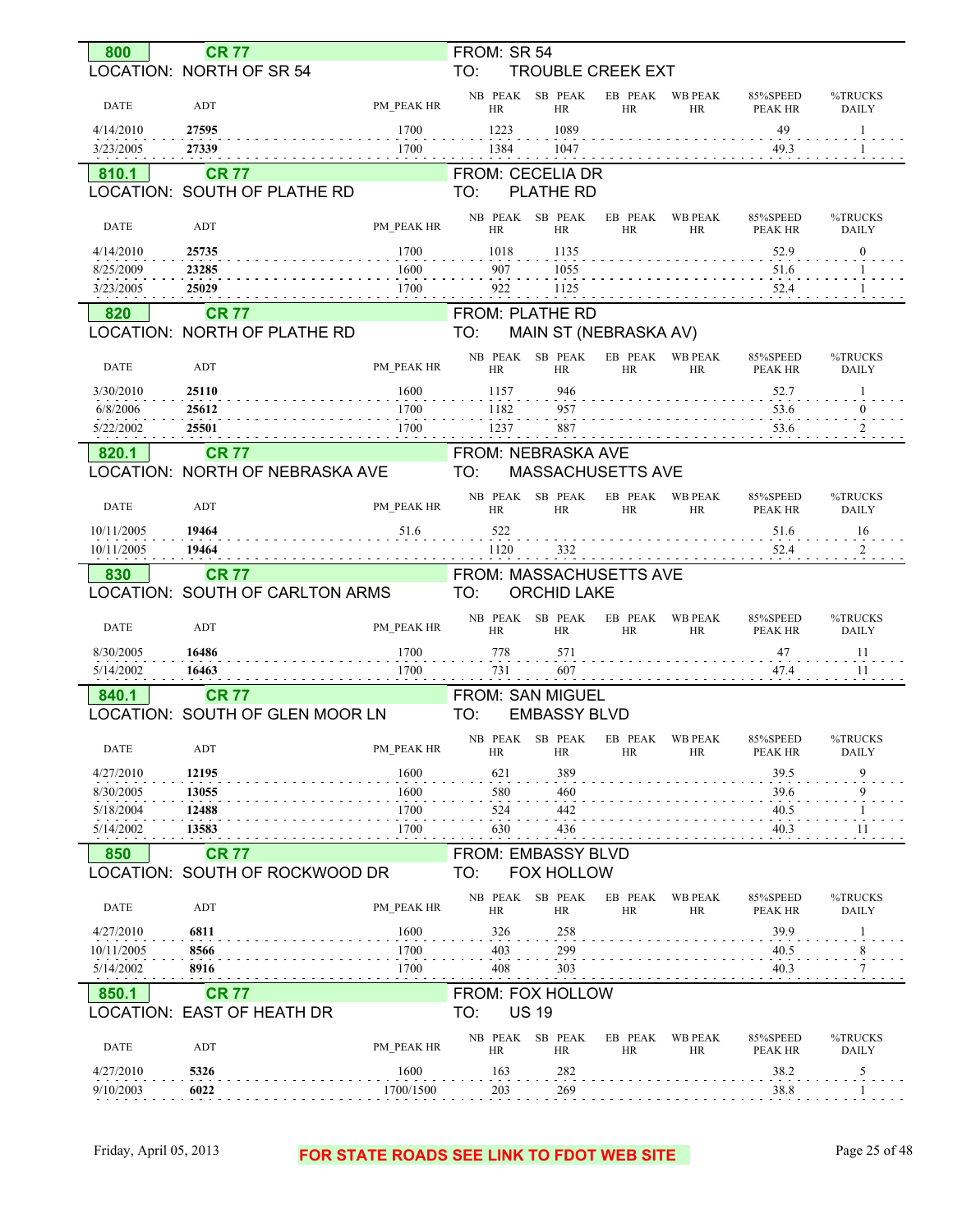| 790                     | CR 77 (SEE 790.1)*****                         |                                                                                                                                                                                                                      |                       | FROM: MITCHELL BYPASS                        |                       |                       |                                                              |                         |
|-------------------------|------------------------------------------------|----------------------------------------------------------------------------------------------------------------------------------------------------------------------------------------------------------------------|-----------------------|----------------------------------------------|-----------------------|-----------------------|--------------------------------------------------------------|-------------------------|
| LOCATION:               |                                                |                                                                                                                                                                                                                      | TO:                   | PERRINE RANCH RD                             |                       |                       |                                                              |                         |
| <b>DATE</b>             | ADT                                            | PM PEAK HR                                                                                                                                                                                                           | HR                    | NB PEAK SB PEAK EB PEAK WB PEAK<br>HR        | HR                    |                       | 85%SPEED<br>HR PEAK HR DAILY                                 | %TRUCKS                 |
| 10/4/2011               | 7649                                           |                                                                                                                                                                                                                      |                       |                                              |                       |                       |                                                              |                         |
| 790.2                   | <b>CR 77 (SEE 790.1)*****</b> FROM: LASSEN RD  |                                                                                                                                                                                                                      |                       |                                              |                       |                       |                                                              |                         |
| LOCATION:               |                                                |                                                                                                                                                                                                                      | TO: JENNER            |                                              |                       |                       |                                                              |                         |
| <b>DATE</b>             | ADT                                            | PM_PEAK HR                                                                                                                                                                                                           | HR                    | NB PEAK SB PEAK EB PEAK WB PEAK<br><b>HR</b> | HR                    | HR                    | 85%SPEED<br><b>PEAK HR</b>                                   | %TRUCKS<br><b>DAILY</b> |
| 5/18/2010 15648         | $1700$ $625$ $483$ $422$ $422$ $423$           |                                                                                                                                                                                                                      |                       |                                              |                       |                       |                                                              |                         |
| 790.3                   | <b>CR 77 (SEE 790.1)*****</b> FROM: JENNER     |                                                                                                                                                                                                                      |                       |                                              |                       |                       |                                                              |                         |
| LOCATION:               |                                                |                                                                                                                                                                                                                      | TO:                   | MITCHELL RANCH RD                            |                       |                       |                                                              |                         |
| <b>DATE</b>             | ADT                                            | PM_PEAK HR HR                                                                                                                                                                                                        |                       | HR                                           | HR                    |                       | NB PEAK SB PEAK EB PEAK WB PEAK 85%SPEED<br>HR PEAK HR DAILY | %TRUCKS                 |
| 10/4/2011               | $1700$ 570 602 42.7 42.7<br>15064              |                                                                                                                                                                                                                      |                       |                                              |                       |                       |                                                              |                         |
| 795                     | CR 77 (SEE 790.1)***** FROM: MITCHELL RANCH RD |                                                                                                                                                                                                                      |                       |                                              |                       |                       |                                                              |                         |
|                         | LOCATION: NORTH OF IVORY TERR TO: SR 54        |                                                                                                                                                                                                                      |                       |                                              |                       |                       |                                                              |                         |
| <b>DATE</b>             | ADT                                            |                                                                                                                                                                                                                      |                       |                                              |                       |                       |                                                              |                         |
|                         |                                                |                                                                                                                                                                                                                      |                       |                                              |                       |                       |                                                              |                         |
|                         | 830.1 CR 77 (SEE 830)***** FROM: ORCHID LAKE   |                                                                                                                                                                                                                      |                       |                                              |                       |                       |                                                              |                         |
| LOCATION:               |                                                |                                                                                                                                                                                                                      | TO:                   | <b>RIDGE RD</b>                              |                       |                       |                                                              |                         |
| DATE                    | ADT                                            | $\begin{tabular}{lllllll} \bf{PM\_PEAK} & \bf{NB} & \bf{PEAK} & \bf{SB} & \bf{PEAK} & \bf{EB} & \bf{PEAK} & \bf{WB} & \bf{PEAK} \\ \bf{PM\_PEAK} & \bf{HR} & \bf{HR} & \bf{HR} & \bf{HR} & \bf{HR} \\ \end{tabular}$ |                       |                                              |                       |                       | 85%SPEED<br>HR PEAK HR DAILY                                 | %TRUCKS                 |
| 4/27/2010 14379         | $1700$ 607 508 41.3 51.3 61.3 61.              |                                                                                                                                                                                                                      |                       |                                              |                       |                       |                                                              |                         |
|                         |                                                |                                                                                                                                                                                                                      |                       |                                              |                       |                       |                                                              |                         |
| 840                     | <b>CR 77 (SEE 840.1)*****</b> FROM: RIDGE RD   |                                                                                                                                                                                                                      |                       |                                              |                       |                       |                                                              |                         |
| LOCATION:               |                                                |                                                                                                                                                                                                                      |                       | TO: SAN MIGUEL                               |                       |                       |                                                              |                         |
| <b>DATE</b>             | PM_PEAK HR<br>ADT                              |                                                                                                                                                                                                                      | HR                    | HR                                           | HR                    | <b>HR</b>             | NB PEAK SB PEAK EB PEAK WB PEAK 85%SPEED<br><b>PEAK HR</b>   | %TRUCKS<br><b>DAILY</b> |
| 4/27/2010 14511         | $1600$ $646$ $476$ $38.9$ $11$                 |                                                                                                                                                                                                                      |                       |                                              |                       |                       |                                                              |                         |
| $9/30/2008$ 14208       |                                                |                                                                                                                                                                                                                      |                       |                                              |                       |                       |                                                              |                         |
| 370                     | <b>CRYSTAL SPRINGS RD FROM: CENTRAL AVE</b>    | $1700$ 662 489 39.3                                                                                                                                                                                                  |                       |                                              |                       |                       |                                                              |                         |
|                         | LOCATION: SOUTH OF CHANCEY RD TO:              |                                                                                                                                                                                                                      |                       | <b>ZHILLS BYPASS</b>                         |                       |                       |                                                              |                         |
| <b>DATE</b>             | PM_PEAK HR<br>ADT                              |                                                                                                                                                                                                                      | HR                    | HR                                           | HR                    | HR                    | NB PEAK SB PEAK EB PEAK WB PEAK 85%SPEED<br>PEAK HR          | %TRUCKS<br><b>DAILY</b> |
| 10/18/2012              | 560                                            | 1600                                                                                                                                                                                                                 | 20                    | 33                                           |                       |                       | 48.3                                                         | $\mathbf{0}$            |
| 2/24/2009               | 995                                            | 1600                                                                                                                                                                                                                 | 40                    | 59                                           |                       |                       | 49                                                           |                         |
| 11/11/2008              | 878                                            | 1700                                                                                                                                                                                                                 | 42                    | 45                                           |                       |                       | 48.3                                                         |                         |
| 525                     | <b>CURLEY RD</b>                               |                                                                                                                                                                                                                      | <b>FROM: DARBY RD</b> |                                              |                       |                       |                                                              |                         |
| LOCATION:               |                                                |                                                                                                                                                                                                                      | TO:                   | ST JOE RD                                    |                       |                       |                                                              |                         |
| <b>DATE</b>             | ADT                                            | PM PEAK HR                                                                                                                                                                                                           | <b>HR</b>             | NB PEAK SB PEAK<br>HR                        | <b>HR</b>             | EB PEAK WB PEAK<br>HR | 85%SPEED<br>PEAK HR                                          | %TRUCKS<br>DAILY        |
| 3/24/2009               | 1347                                           | 1700                                                                                                                                                                                                                 | $77 \,$               | 57                                           |                       |                       | 40                                                           | 3                       |
| 4000                    | <b>CYPRESS CREEK RD</b>                        |                                                                                                                                                                                                                      |                       | FROM: COUNTY LINE RD                         |                       |                       |                                                              |                         |
| LOCATION:               |                                                |                                                                                                                                                                                                                      | TO:                   | <b>SR 54</b>                                 |                       |                       |                                                              |                         |
| DATE                    | ADT                                            | PM PEAK HR                                                                                                                                                                                                           | HR                    | NB PEAK SB PEAK<br>HR                        | EB PEAK WB PEAK<br>HR | HR                    | 85%SPEED<br>PEAK HR                                          | %TRUCKS<br>DAILY        |
| 10/20/2009<br>9/30/2008 | 2969                                           | 1700<br>1800                                                                                                                                                                                                         |                       |                                              | 128<br>130            | 109<br>106            | 44.9                                                         | $\boldsymbol{0}$        |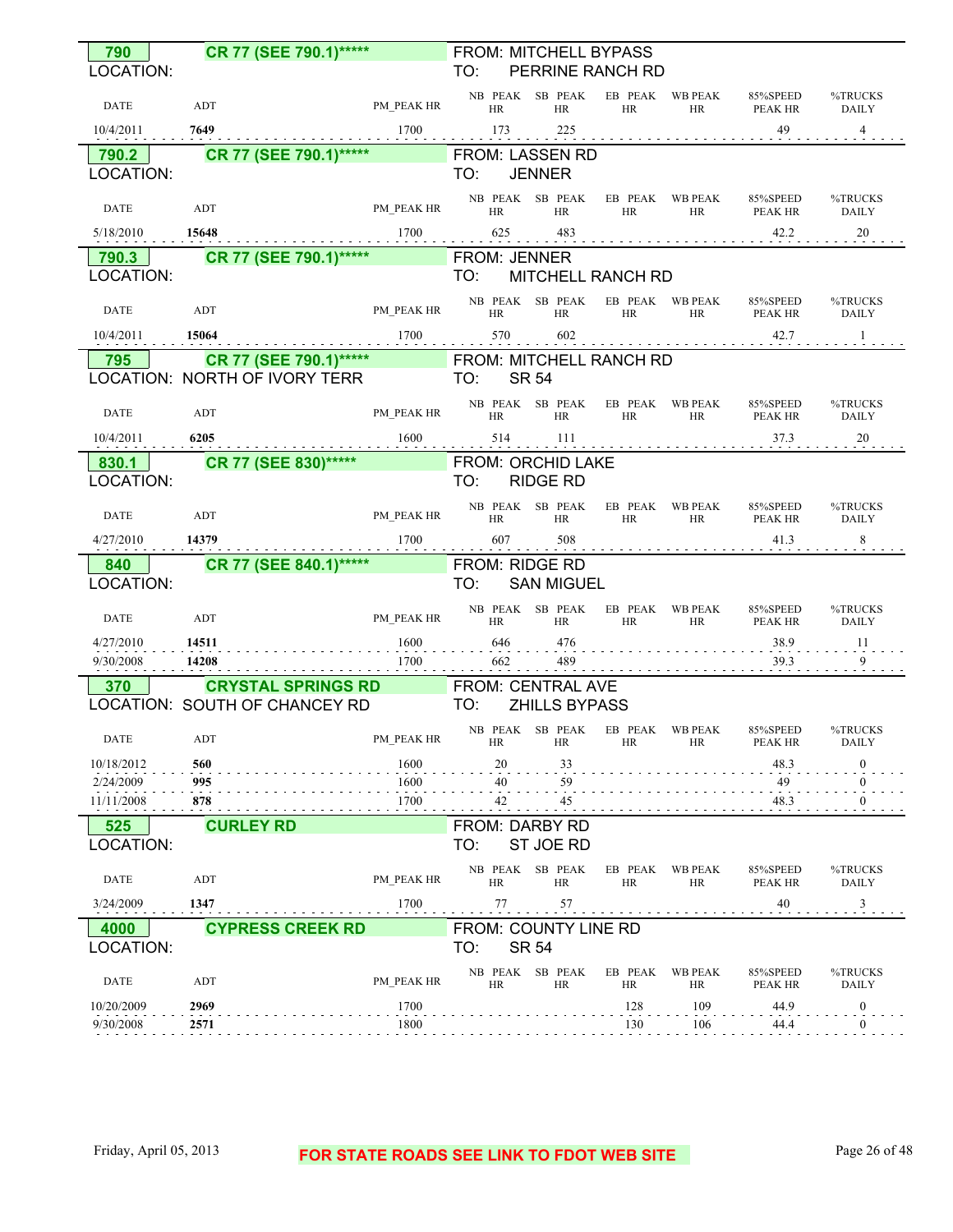| 3150<br>LOCATION:      | <b>DAIRY RD*****</b>            |              | TO:                 | <b>FROM: CITY LIMITS</b><br><b>CR 530 EXT</b> |                      |                             |                            |                              |
|------------------------|---------------------------------|--------------|---------------------|-----------------------------------------------|----------------------|-----------------------------|----------------------------|------------------------------|
|                        |                                 |              | NB PEAK             | SB PEAK                                       | EB PEAK              | <b>WB PEAK</b>              | 85%SPEED                   | %TRUCKS                      |
| <b>DATE</b>            | ADT                             | PM PEAK HR   | HR                  | <b>HR</b>                                     | <b>HR</b>            | <b>HR</b>                   | <b>PEAK HR</b>             | <b>DAILY</b>                 |
| 8/15/2011              | 1295                            | 1700         | 69                  | 43                                            |                      |                             | 38.3                       | $\bf{0}$                     |
| 10/27/2009             | 1365                            | 1700         | 68                  | 52                                            |                      |                             | 37.9                       | $\mathbf{0}$                 |
| 3150.1                 | <b>DAIRY RD*****</b>            |              |                     | FROM: DAUGHTERY                               |                      |                             |                            |                              |
| LOCATION:              |                                 |              | TO:                 | <b>CITY LIMITS</b>                            |                      |                             |                            |                              |
| <b>DATE</b>            | ADT                             | PM PEAK HR   | NB PEAK<br>HR       | SB PEAK<br><b>HR</b>                          | EB PEAK<br><b>HR</b> | <b>WB PEAK</b><br><b>HR</b> | 85%SPEED<br>PEAK HR        | %TRUCKS<br><b>DAILY</b>      |
| 8/16/2011              | 1587                            | 1500         | 44                  | 91                                            |                      |                             | 37.6                       | $\overline{a}$               |
| 10/27/2009             | 1781                            | 1500         | 62                  | 102                                           |                      |                             | 37                         |                              |
| 860                    | <b>DARBY RD</b>                 |              | <b>FROM: CR 581</b> |                                               |                      |                             |                            |                              |
|                        | LOCATION: WEST OF SCHARBER RD   |              | TO:                 | <b>SCHARBER RD</b>                            |                      |                             |                            |                              |
| <b>DATE</b>            | ADT                             | PM PEAK HR   | NB PEAK             | SB PEAK                                       | EB PEAK              | <b>WB PEAK</b>              | 85%SPEED                   | %TRUCKS                      |
|                        |                                 |              | HR                  | <b>HR</b>                                     | <b>HR</b>            | <b>HR</b>                   | <b>PEAK HR</b>             | <b>DAILY</b>                 |
| 6/1/2011<br>4/6/2010   | 1288<br>1192                    | 1600<br>1700 |                     |                                               | 54<br>50             | 57<br>76                    | 62.1<br>62                 | $\mathbf{0}$<br>$\mathbf{0}$ |
| 8/26/2003              | 946                             | 1800/1600    |                     |                                               | 39                   | 47                          | 66.2                       | $\mathbf{0}$                 |
| 870                    | <b>DARLINGTON RD</b>            |              |                     | FROM: WEST OF US 19                           |                      |                             |                            |                              |
|                        | LOCATION: EAST OF PLEASURE DR   |              | TO:                 | <b>US 19</b>                                  |                      |                             |                            |                              |
|                        |                                 |              | NB PEAK             | SB PEAK                                       | EB PEAK              | <b>WB PEAK</b>              | 85%SPEED                   | %TRUCKS                      |
| DATE                   | ADT                             | PM PEAK HR   | HR                  | <b>HR</b>                                     | <b>HR</b>            | <b>HR</b>                   | PEAK HR                    | <b>DAILY</b>                 |
| 10/6/2009              | 6406                            | 1600<br>1900 |                     |                                               | 196<br>209           | 282<br>311                  | 39.8<br>41.4               | 5<br>4                       |
| 8/14/2007<br>5/18/2004 | 6860<br>6922                    | 1600         |                     |                                               | 269                  | 287                         | 41.6                       | -1                           |
| 8/13/2002              | 6621                            | 1700         |                     |                                               | 251                  | 272                         | 41.3                       |                              |
| 880                    | <b>DARLINGTON RD</b>            |              | FROM: US 19         |                                               |                      |                             |                            |                              |
|                        | LOCATION: EAST OF LIMEWOOD DR   |              | TO:                 | <b>SUNRAY DR</b>                              |                      |                             |                            |                              |
| <b>DATE</b>            | ADT                             | PM PEAK HR   | NB PEAK<br>HR       | SB PEAK<br>HR                                 | EB PEAK<br><b>HR</b> | <b>WB PEAK</b><br><b>HR</b> | 85%SPEED<br><b>PEAK HR</b> | %TRUCKS<br><b>DAILY</b>      |
| 10/6/2009              | 5032                            | 1600         |                     |                                               | 229                  | 198                         | 39.6                       | $\bf{0}$                     |
| 8/14/2007              | 4769                            | 1700         |                     |                                               | 240                  | 210                         | 40.6                       | $\bf{0}$                     |
| 5/18/2004              | 4928                            | 1700         |                     |                                               | 224                  | 188                         | 41.3                       | $\mathbf{0}$                 |
| 8/13/2002              | 4693                            | 1700/1500    |                     |                                               | 228                  | 209                         | 41.4                       |                              |
| 886.1                  | <b>DAUGHTERY RD</b>             |              |                     | <b>FROM: GREENSLOPE</b>                       |                      |                             |                            |                              |
|                        | <b>LOCATION: EAST OF CR 41</b>  |              | TO:                 | CR 41 (FORT KING HW)                          |                      |                             |                            |                              |
| <b>DATE</b>            | ADT                             | PM PEAK HR   | HR                  | NB PEAK SB PEAK<br><b>HR</b>                  | HR                   | EB PEAK WB PEAK<br>HR       | 85%SPEED<br>PEAK HR        | %TRUCKS<br><b>DAILY</b>      |
| 3/12/2013              | 9296                            | 1600         |                     |                                               |                      |                             | 32.8                       | 11                           |
| 12/8/2009<br>8/17/2005 | 9273<br>4516                    | 1600<br>1400 |                     |                                               | 317<br>163           | 448<br>208                  | 33.7<br>40.9               | 1<br>4                       |
| 888                    | <b>DAUGHTERY RD</b>             |              | <b>FROM: US 301</b> |                                               |                      |                             |                            |                              |
|                        | <b>LOCATION: EAST OF US 301</b> |              | TO:                 | <b>DAIRY RD</b>                               |                      |                             |                            |                              |
| <b>DATE</b>            | ADT                             | PM PEAK HR   |                     | NB PEAK SB PEAK                               |                      | EB PEAK WB PEAK             | 85%SPEED                   | %TRUCKS                      |
| 5/3/2011               | 4045                            | 1500         | HR                  | <b>HR</b>                                     | <b>HR</b><br>140     | HR<br>183                   | PEAK HR<br>34.4            | <b>DAILY</b>                 |
| 7/7/2009               | 4102                            | 1700         |                     |                                               | 125                  | 200                         | 38.4                       | 4<br>$\frac{5}{10}$          |
| 888.1                  | DAUGHTERY RD (SEE 888)*****     |              |                     | FROM: DAIRY RD                                |                      |                             |                            |                              |
| LOCATION:              |                                 |              | TO:                 | OLD WIRE RD                                   |                      |                             |                            |                              |
| DATE                   | ADT                             | PM PEAK HR   | NB PEAK<br>HR       | SB PEAK<br>HR                                 | EB PEAK<br>HR        | WB PEAK<br>HR               | 85%SPEED<br>PEAK HR        | %TRUCKS<br><b>DAILY</b>      |
| 5/5/2011               | 3030                            | 1700         |                     |                                               | 133                  | 113                         | 38                         | $\boldsymbol{0}$             |
| 7/7/2009               | 2654                            | 1600         |                     |                                               | 134                  | 82                          | 38.5                       | 2                            |
|                        |                                 |              |                     |                                               |                      |                             |                            |                              |
| Friday, April 05, 2013 |                                 |              |                     | FOR STATE ROADS SEE LINK TO FDOT WEB SITE     |                      |                             |                            | Page 27 of 48                |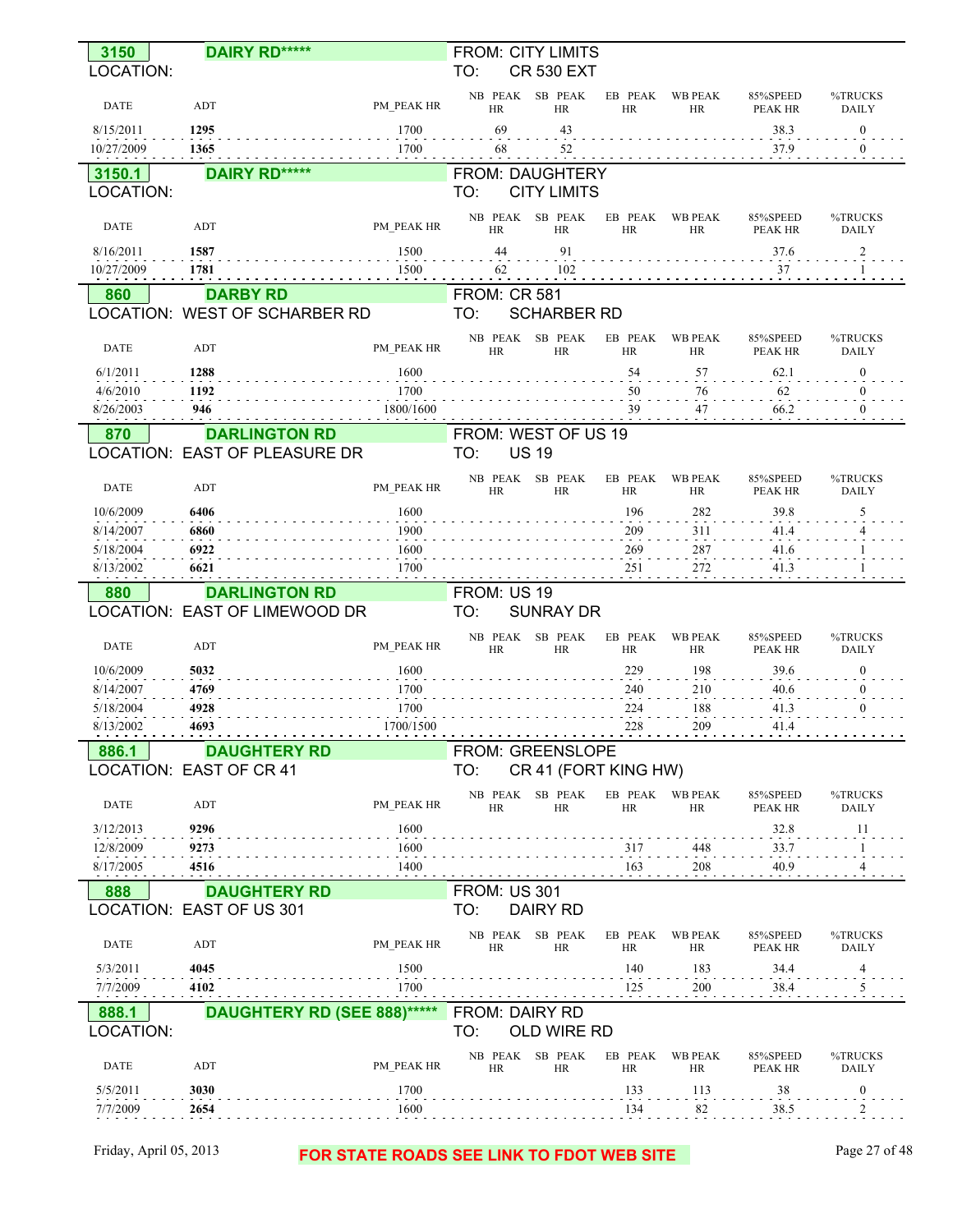| 890                     | <b>DEAN DAIRY RD</b>                            |              | FROM: SR 54                                     |                      |                             |                            |                         |
|-------------------------|-------------------------------------------------|--------------|-------------------------------------------------|----------------------|-----------------------------|----------------------------|-------------------------|
|                         | LOCATION: NORTH OF SR 54                        |              | TO:<br><b>GEIGER RD</b>                         |                      |                             |                            |                         |
| <b>DATE</b>             | ADT                                             | PM PEAK HR   | NB PEAK<br>SB PEAK<br><b>HR</b><br><b>HR</b>    | EB PEAK<br><b>HR</b> | <b>WB PEAK</b><br>HR        | 85%SPEED<br><b>PEAK HR</b> | %TRUCKS<br><b>DAILY</b> |
| 7/7/2009                | 5300                                            | 1700         | 171<br>234                                      |                      |                             | 40.7                       | 1                       |
| 5/25/2004               | 5193                                            | 1700         | 195<br>211                                      |                      |                             | 41.8                       |                         |
| 900                     | <b>DECUBELLIS RD</b>                            |              | FROM: CR 1                                      |                      |                             |                            |                         |
|                         | LOCATION: EAST OF LITTLE RD                     |              | TO:<br><b>OSCEOLA EXT</b>                       |                      |                             |                            |                         |
| DATE                    | ADT                                             | PM PEAK HR   | NB PEAK<br>SB PEAK<br><b>HR</b><br><b>HR</b>    | EB PEAK<br><b>HR</b> | <b>WB PEAK</b><br><b>HR</b> | 85%SPEED<br><b>PEAK HR</b> | %TRUCKS<br><b>DAILY</b> |
| 8/17/2010               | 10172                                           | 1700         |                                                 | 422                  | 409                         | 52.2                       |                         |
| 9/30/2008<br>10/11/2005 | 9059<br>10811                                   | 1700<br>1800 |                                                 | 2336<br>386          | 596<br>497                  | 54.9<br>53.4               |                         |
| 9/16/2003               | 9512                                            | 1700/1600    |                                                 | 443                  | 346                         | 54.6                       |                         |
| 910                     | <b>DECUBELLIS RD</b>                            |              | FROM: STARKEY BLVD                              |                      |                             |                            |                         |
|                         | LOCATION: WEST OF RIVER RIDGE                   |              | TO:<br><b>RIVERRIDGE</b>                        |                      |                             |                            |                         |
| <b>DATE</b>             | ADT                                             | PM PEAK HR   | NB PEAK<br>SB PEAK<br><b>HR</b><br><b>HR</b>    | EB PEAK<br><b>HR</b> | <b>WB PEAK</b><br>HR        | 85%SPEED<br><b>PEAK HR</b> | %TRUCKS<br><b>DAILY</b> |
| 9/28/2010               | 11457                                           | 1700         |                                                 | 513                  | 412                         | 41.2                       | 1                       |
| 4/14/2004               | 9501                                            | 1600         |                                                 | 438                  | 410                         | 47.3                       |                         |
| 910.1                   | <b>DECUBELLIS RD</b>                            |              | FROM: RIVERRIDGE                                |                      |                             |                            |                         |
|                         | LOCATION: WEST OF TOWN CENTER RD                |              | TO:<br><b>TOWNCENTER</b>                        |                      |                             |                            |                         |
| <b>DATE</b>             | ADT                                             | PM PEAK HR   | SB PEAK<br>NB PEAK<br><b>HR</b><br><b>HR</b>    | EB PEAK<br><b>HR</b> | <b>WB PEAK</b><br><b>HR</b> | 85%SPEED<br><b>PEAK HR</b> | %TRUCKS<br><b>DAILY</b> |
| 10/25/2011              | 11094                                           | 1700         |                                                 | 625                  | 333                         | 52.8                       | 11                      |
| 9/30/2008               | 9238                                            | 1700         |                                                 | 399                  | 313                         | 44.1                       |                         |
|                         |                                                 |              |                                                 |                      |                             |                            | 3                       |
| 10/11/2005<br>9/16/2003 | 9724<br>8330                                    | 1500<br>1700 |                                                 | 416<br>346           | 404<br>309                  | 43.4<br>43.5               |                         |
| 910.2                   | <b>DECUBELLIS RD (SEE 910.1)</b>                |              | FROM: TOWNCENTER                                |                      |                             |                            |                         |
| LOCATION:               |                                                 |              | TO:<br><b>MOON LAKE RD</b>                      |                      |                             |                            |                         |
| DATE                    | ADT                                             | PM PEAK HR   | NB PEAK<br>SB PEAK<br><b>HR</b><br><b>HR</b>    | EB PEAK<br><b>HR</b> | <b>WB PEAK</b><br>HR        | 85%SPEED<br><b>PEAK HR</b> | %TRUCKS<br><b>DAILY</b> |
| 9/28/2010               | 9316                                            | 1400         |                                                 | 326                  | 396                         | 48.2                       | 11                      |
| 920                     | <b>DENTON AVE</b>                               |              | FROM: US 19                                     |                      |                             |                            |                         |
|                         | <b>OCATION: EAST OF US 19</b>                   |              | TO:<br>LITTLE RD EXT                            |                      |                             |                            |                         |
| DATE                    | ADT                                             | PM PEAK HR   | NB PEAK<br>SB PEAK<br><b>HR</b><br><b>HR</b>    | EB PEAK<br><b>HR</b> | <b>WB PEAK</b><br>HR        | 85%SPEED<br>PEAK HR        | %TRUCKS<br><b>DAILY</b> |
| 6/27/2008               | 3519                                            | 1400         |                                                 | 131                  | 120                         | 40.9                       | $\mathbf{0}$            |
| 4/27/2004               | 3599                                            | 1700         |                                                 | 165                  | 142                         | <b>37.3</b>                | $\mathbf{0}$            |
| 920.3                   | <b>DENTON AVE</b><br>LOCATION: WEST OF EAST RD. |              | <b>FROM: KITTEN TRAIL</b><br>TO:<br><b>EAST</b> |                      |                             |                            |                         |
| DATE                    | ADT                                             | PM PEAK HR   | NB PEAK SB PEAK<br>HR<br>HR                     | EB PEAK<br>HR        | <b>WB PEAK</b><br>HR        | 85%SPEED<br><b>PEAK HR</b> | %TRUCKS<br><b>DAILY</b> |
| 1/15/2013               | 4267                                            | 1800         |                                                 | 178                  | 142                         | 48.7                       | 7                       |
| 7/28/2009               | 5103                                            | 1700         |                                                 | 233                  | 166                         | 49.4                       |                         |
| 6/27/2008               | 5262                                            | 1700         |                                                 | 203                  | $\frac{18}{1}$              | 45.7                       | 0                       |
| 4/27/2004               | 5361                                            | 1600         |                                                 | 248                  | 276                         | 49.8                       | $\theta$                |
| 920.1<br>LOCATION:      | <b>DENTON AVE (SEE 920)*****</b>                |              | FROM: LITTLE RD EXT<br>COYOTE<br>TO:            |                      |                             |                            |                         |
| <b>DATE</b>             | ADT                                             | PM PEAK HR   | NB PEAK SB PEAK<br>HR<br>HR                     | EB PEAK<br>HR        | <b>WB PEAK</b><br>HR        | 85%SPEED<br><b>PEAK HR</b> | %TRUCKS<br>DAILY        |
| 1/15/2013               | 4635                                            | 1800         |                                                 | 233                  | 143                         | 53.9                       | $\overline{2}$          |

#### Friday, April 05, 2013 **FOR STATE ROADS SEE LINK TO FDOT WEB SITE** Page 28 of 48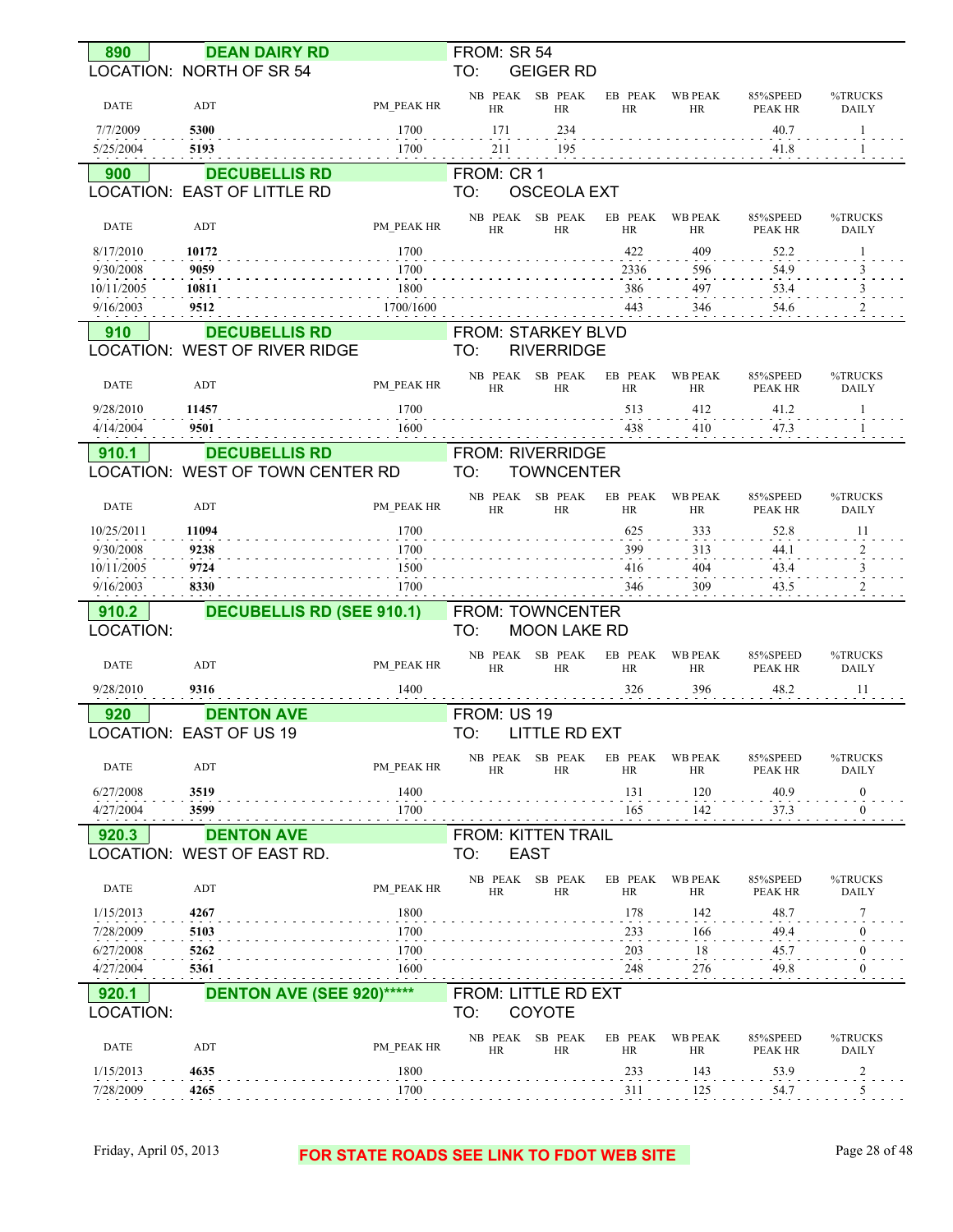| 920.2                  | <b>DENTON AVE (SEE 920.3)</b>       |                   | FROM: COYOTE                  |                      |                      |                             |                            |                         |
|------------------------|-------------------------------------|-------------------|-------------------------------|----------------------|----------------------|-----------------------------|----------------------------|-------------------------|
| LOCATION:              |                                     |                   | TO:                           | <b>KITTEN TRAIL</b>  |                      |                             |                            |                         |
| <b>DATE</b>            | ADT                                 | PM PEAK HR        | NB PEAK<br><b>HR</b>          | SB PEAK<br><b>HR</b> | EB PEAK<br><b>HR</b> | <b>WB PEAK</b><br>HR        | 85%SPEED<br>PEAK HR        | %TRUCKS<br><b>DAILY</b> |
| 8/10/2005              | 6095                                | 1600              |                               |                      | 246                  | 308                         | 50.1                       | $\mathbf{0}$            |
| 940                    | <b>EAST RD</b>                      |                   | FROM: DENTON AVE              |                      |                      |                             |                            |                         |
|                        | LOCATION: SOUTH OF COUNTY LINE RD   |                   | TO:                           |                      | HERNANDO CNTY LINE   |                             |                            |                         |
| <b>DATE</b>            | ADT                                 | PM PEAK HR        | NB PEAK<br><b>HR</b>          | SB PEAK<br><b>HR</b> | EB PEAK<br><b>HR</b> | <b>WB PEAK</b><br><b>HR</b> | 85%SPEED<br><b>PEAK HR</b> | %TRUCKS<br><b>DAILY</b> |
| 5/25/2011              | 1876                                | 1700              | 82                            | 80                   |                      |                             | 39.1                       | 2                       |
| 7/28/2009              | 2030                                | 1700              | 81                            | 105                  |                      |                             | 47.8                       | 0                       |
| 6/27/2008<br>8/9/2005  | 1589<br>1913                        | 1700<br>1700      | 53<br>70                      | 76<br>93             |                      |                             | 43.3<br>47.2               | 4<br>4                  |
| 8/20/2002              | 1777                                | 1700              | 58                            | 100                  |                      |                             | 47.8                       |                         |
| 950.1                  | <b>EMBASSY BLVD</b>                 |                   | FROM: SHOPPERS WAY            |                      |                      |                             |                            |                         |
|                        | LOCATION: WEST OF LIDO LN           |                   | TO:                           | <b>CR77</b>          |                      |                             |                            |                         |
|                        |                                     |                   |                               | SB PEAK              | EB PEAK              | <b>WB PEAK</b>              |                            |                         |
| <b>DATE</b>            | ADT                                 | PM PEAK HR        | NB PEAK<br><b>HR</b>          | <b>HR</b>            | <b>HR</b>            | HR                          | 85%SPEED<br><b>PEAK HR</b> | %TRUCKS<br><b>DAILY</b> |
| 8/24/2010              | 10598                               | 1500              |                               |                      | 54                   | 421                         | 38.7                       | 9                       |
| 11/6/2007              | 12163                               | 1700              |                               |                      | 502                  | 460                         | 39.7                       | 10                      |
| 5/18/2004              | 12535                               | 1700              |                               |                      | 539                  | 468                         | 40.5                       | 2                       |
| 960                    | <b>EMBASSY BLVD</b>                 |                   | FROM: CR 77                   |                      |                      |                             |                            |                         |
|                        | LOCATION: WEST OF HAVERFORD LN      |                   | TO:                           | <b>LITTLE RD</b>     |                      |                             |                            |                         |
| <b>DATE</b>            | ADT                                 | PM PEAK HR        | NB PEAK<br><b>HR</b>          | SB PEAK<br><b>HR</b> | EB PEAK<br><b>HR</b> | <b>WB PEAK</b><br><b>HR</b> | 85%SPEED<br>PEAK HR        | %TRUCKS<br><b>DAILY</b> |
| 11/6/2007              | 10033                               | 1700              |                               |                      | 364                  | 450                         | 39.2                       | 9                       |
| 5/18/2004              | 10812                               | 1500              |                               |                      | 418                  | 409                         | 39.4                       | 1                       |
| 4/17/2002              | 12817                               |                   |                               |                      | 556                  | 497                         | 41                         | 9                       |
| 950<br>LOCATION:       | <b>EMBASSY BLVD (SEE 950.1)****</b> |                   | FROM: US 19<br>TO:            | <b>SHOPPERS WAY</b>  |                      |                             |                            |                         |
| <b>DATE</b>            | ADT                                 | PM PEAK HR        | NB PEAK<br><b>HR</b>          | SB PEAK<br><b>HR</b> | EB PEAK<br><b>HR</b> | <b>WB PEAK</b><br>HR        | 85%SPEED<br>PEAK HR        | %TRUCKS<br><b>DAILY</b> |
| 10/12/2010             | 9023                                | 1400              |                               |                      | 410                  | 289                         | 39.3                       | 1                       |
| 970.1                  | <b>FIVAY RD</b>                     |                   | <b>FROM: CLAYTON AVE</b>      |                      |                      |                             |                            |                         |
|                        | LOCATION: SOUTH OF LIBRARY RD       |                   | TO:                           | <b>HUDSON AVE</b>    |                      |                             |                            |                         |
| <b>DATE</b>            | ADT                                 | PM PEAK HR        | NB PEAK<br>HR                 | SB PEAK<br>HR        | EB PEAK<br>HR        | <b>WB PEAK</b><br><b>HR</b> | 85%SPEED<br><b>PEAK HR</b> | %TRUCKS<br><b>DAILY</b> |
| 5/10/2011              | 7457                                | 1600              | 369                           | 221                  |                      |                             | 50.1                       |                         |
| 9/1/2009               | 7323                                | 1500              | 251                           | 369                  |                      |                             | 50.6                       | 5                       |
| 1/24/2006<br>9/17/2003 | 7790<br>6890                        | 1500<br>1400/1500 | 269<br>246                    | 406                  |                      |                             | 50.8                       |                         |
|                        |                                     |                   |                               | 322                  |                      |                             | 49.2                       |                         |
| 970<br>LOCATION:       | <b>FIVAY RD (SEE 970.1)*****</b>    |                   | <b>FROM: LITTLE RD</b><br>TO: | <b>CLAYTON AVE</b>   |                      |                             |                            |                         |
| DATE                   | ADT                                 | PM PEAK HR        | NB PEAK<br><b>HR</b>          | SB PEAK<br><b>HR</b> | EB PEAK<br>HR        | <b>WB PEAK</b><br>HR        | 85%SPEED<br>PEAK HR        | %TRUCKS<br>DAILY        |
| 2/24/2010              | 8056                                | 1500              | 387                           | 264                  |                      |                             | 49.5                       | $\overline{5}$          |
| 975                    | <b>FOX HOLLOW DR*****</b>           |                   | FROM: US 19                   |                      |                      |                             |                            |                         |
|                        | LOCATION: EAST OF US 19             |                   | TO:                           | <b>CR 77</b>         |                      |                             |                            |                         |
| <b>DATE</b>            | ADT                                 | PM_PEAK HR        | NB PEAK<br>HR                 | SB PEAK<br><b>HR</b> | EB PEAK<br>HR        | <b>WB PEAK</b><br>HR        | 85%SPEED<br>PEAK HR        | %TRUCKS<br>DAILY        |
| 12/6/2005<br>9/10/2003 | 4547<br>4880                        | 1500<br>1700/1600 |                               |                      | 220<br>214           | 156<br>195                  | 40.6<br>37.8               | 5                       |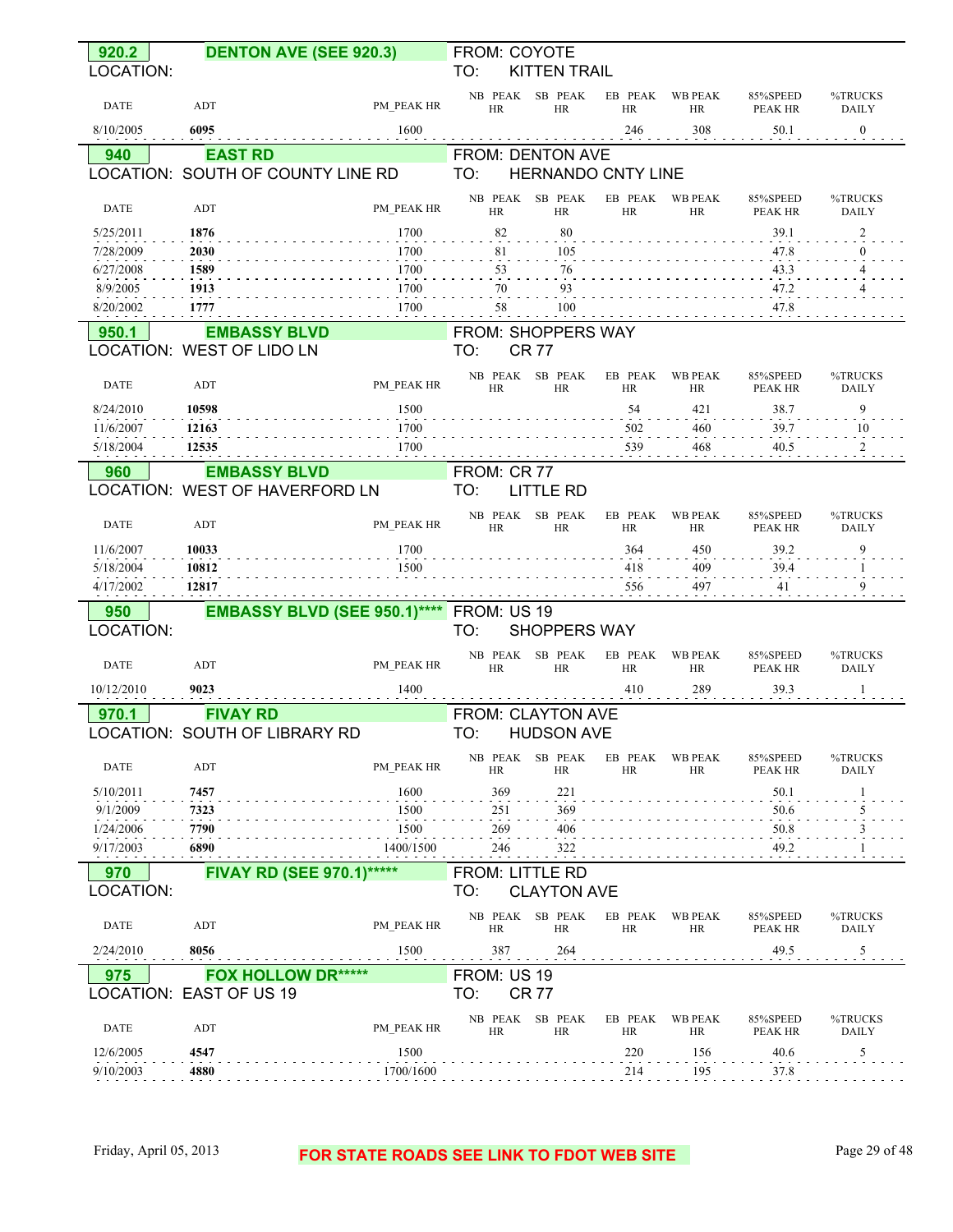| 975.1                  | <b>FOX HOLLOW DR*****</b>                       |              | FROM: CR 77                     |                              |                      |                      |                            |                         |
|------------------------|-------------------------------------------------|--------------|---------------------------------|------------------------------|----------------------|----------------------|----------------------------|-------------------------|
|                        | LOCATION: WEST OF GLEN MOOR DR                  |              | TO:<br>CR <sub>1</sub>          |                              |                      |                      |                            |                         |
| <b>DATE</b>            | ADT                                             | PM PEAK HR   | <b>HR</b>                       | NB PEAK SB PEAK<br>HR        | EB PEAK<br>HR        | <b>WB PEAK</b><br>HR | 85%SPEED<br>PEAK HR        | %TRUCKS<br><b>DAILY</b> |
| 12/6/2005              | 6376                                            | 1600         |                                 |                              | 261                  | 246                  | 37                         | 7                       |
| 9/10/2003              | 6395                                            | 1700/1600    |                                 |                              | 285                  | 248                  | 37.8                       |                         |
| 980                    | <b>FRAZEE HILL RD*****</b>                      |              | FROM: CR 41                     |                              |                      |                      |                            |                         |
|                        | LOCATION: WEST OF 21ST ST                       |              | TO:                             | 21ST STREET                  |                      |                      |                            |                         |
| <b>DATE</b>            | ADT                                             | PM_PEAK HR   | HR                              | NB PEAK SB PEAK<br><b>HR</b> | EB PEAK<br>HR        | <b>WB PEAK</b><br>HR | 85%SPEED<br>PEAK HR        | %TRUCKS<br><b>DAILY</b> |
| 4/5/2011               | 987                                             | 1600         |                                 |                              | 52                   | 45                   | 53.1                       | $\overline{c}$          |
| 12/15/2009             | 445                                             | 1700         |                                 |                              | 36                   | 32                   | 37.7                       | $\Omega$                |
| 985                    | <b>FRAZEE HILL RD*****</b>                      |              | FROM: 21ST STREET               |                              |                      |                      |                            |                         |
|                        | LOCATION: WEST OF 14TH ST                       |              | TO:                             | <b>US 301</b>                |                      |                      |                            |                         |
| <b>DATE</b>            | ADT                                             | PM PEAK HR   | HR                              | NB PEAK SB PEAK<br>HR        | EB PEAK<br>HR        | <b>WB PEAK</b><br>HR | 85%SPEED<br>PEAK HR        | %TRUCKS<br><b>DAILY</b> |
| 9/13/2005              | 1814                                            | 1700         |                                 |                              | 63                   | 110                  | 30.6                       | 6                       |
| 995                    | <b>GALEN WILSON BLVD</b>                        |              | FROM: RIDGE RD                  |                              |                      |                      |                            |                         |
|                        | LOCATION: NORTH OF RIDGE RD                     |              | TO:                             | <b>SAN MIGUEL</b>            |                      |                      |                            |                         |
| <b>DATE</b>            | ADT                                             | PM PEAK HR   | <b>HR</b>                       | NB PEAK SB PEAK<br>HR        | EB PEAK<br>HR        | <b>WB PEAK</b><br>HR | 85%SPEED<br><b>PEAK HR</b> | %TRUCKS<br><b>DAILY</b> |
| 3/5/2013               | 4087                                            | 1500         | 213                             | 156                          |                      |                      | 67.4                       | 3                       |
| 9/1/2009               | 3168                                            | 1500         | 162                             | 110                          |                      |                      | 41.8                       |                         |
| 8/28/2007              | 3145                                            | 1400         | 196                             | 105                          |                      |                      | 43.2                       |                         |
| 8/13/2003              | 3130                                            | 1500         | 158                             | 118                          |                      |                      | 38.9                       |                         |
| 990                    | <b>GEIGER RD</b><br>LOCATION: WEST OF MASSEY RD |              | FROM: ZEPHYRHILLS WEST<br>TO:   | <b>US 301</b>                |                      |                      |                            |                         |
| <b>DATE</b>            | ADT                                             | PM PEAK HR   | <b>HR</b>                       | NB PEAK SB PEAK<br><b>HR</b> | EB PEAK<br><b>HR</b> | <b>WB PEAK</b><br>HR | 85%SPEED<br><b>PEAK HR</b> | %TRUCKS<br><b>DAILY</b> |
| 1/26/2010<br>5/25/2004 | 4142<br>4182                                    | 1600<br>1500 |                                 |                              | 153<br>199           | 162<br>158           | 42.8<br>44.9               | $\theta$<br>$\theta$    |
| 3160                   | <b>GREENSLOPE*****</b>                          |              | FROM: DAUGHTERY                 |                              |                      |                      |                            |                         |
|                        | LOCATION: S OF PRETTY POND                      |              | TO:                             | <b>CITY LIMITS</b>           |                      |                      |                            |                         |
|                        |                                                 |              |                                 | NB PEAK SB PEAK              |                      | EB PEAK WB PEAK      | 85%SPEED                   | %TRUCKS                 |
| DATE                   | ADT                                             | PM PEAK HR   | HR HR                           |                              | HR                   | <b>HR</b>            | PEAK HR                    | <b>DAILY</b>            |
| 12/11/2012             | 5084                                            | 1500         | 213                             | 259                          |                      |                      | 37.5                       | 9                       |
| 2/24/2009              | 5816                                            | 1400         | 251                             | 258                          |                      |                      | 37.8                       |                         |
| 11/15/2005             | 3785                                            | 1500<br>1700 | 163                             | 163                          |                      |                      | 38                         |                         |
| 7/22/2003              | 3212                                            |              |                                 |                              |                      |                      | 33.4                       |                         |
| 3160.1<br>LOCATION:    | GREENSLOPE*****                                 |              | <b>FROM: CITY LIMITS</b><br>TO: | <b>CR 530 EXT</b>            |                      |                      |                            |                         |
| DATE                   | ADT                                             | PM PEAK HR   | NB PEAK<br>HR                   | SB PEAK<br><b>HR</b>         | EB PEAK<br>HR        | <b>WB PEAK</b><br>HR | 85%SPEED<br>PEAK HR        | %TRUCKS<br><b>DAILY</b> |
| 2/24/2009              | 7465                                            | 1600         | 271                             | 336                          |                      |                      | 32                         | 9                       |
| 2110                   | <b>GULF DR</b>                                  |              | FROM: US 19                     |                              |                      |                      |                            |                         |
|                        | LOCATION: WEST OF ASPEN ST                      |              | TO:                             | <b>CR 595</b>                |                      |                      |                            |                         |
| <b>DATE</b>            | ADT                                             | PM_PEAK HR   | NB PEAK<br><b>HR</b>            | SB PEAK<br>HR                | EB PEAK<br>HR        | <b>WB PEAK</b><br>HR | 85%SPEED<br>PEAK HR        | %TRUCKS<br><b>DAILY</b> |
| 8/17/2009              | 5167                                            | 1500         |                                 |                              | 233                  | 194                  | 34.1                       | 5                       |
| 8/28/2007              | 5736                                            | 1500         |                                 |                              | 237                  | 197                  | 34.2                       | 6                       |
| 8/19/2003              | 6540                                            | 1700/1500    |                                 |                              | 256                  | 256                  | 34.5                       |                         |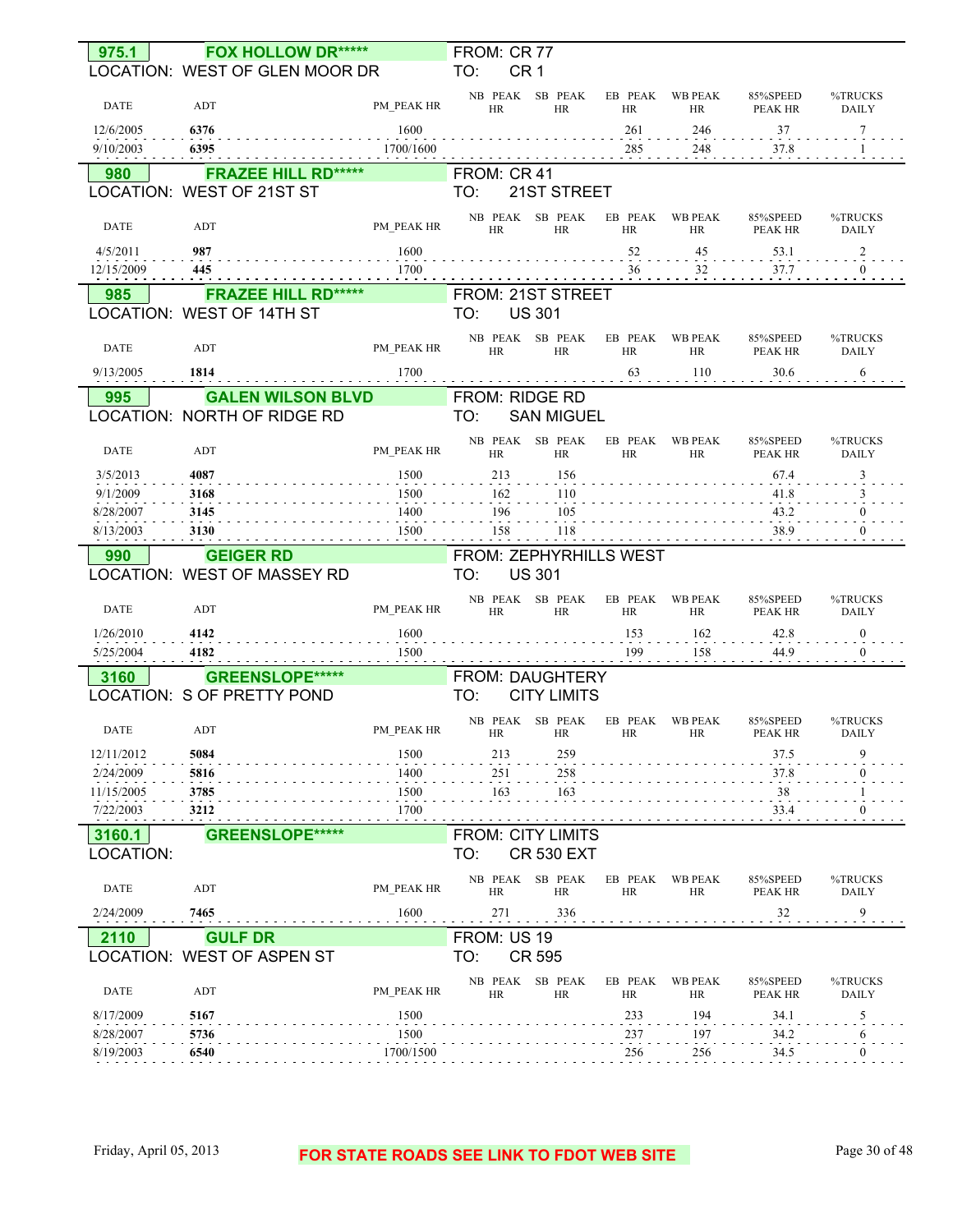| 2120        | <b>GULF DR</b>                              |            | <b>FROM: CR 595</b>          |                        |                      |                             |                            |                         |
|-------------|---------------------------------------------|------------|------------------------------|------------------------|----------------------|-----------------------------|----------------------------|-------------------------|
|             | LOCATION: EAST OF MAPLE ST                  |            | TO:                          | <b>MADISON ST</b>      |                      |                             |                            |                         |
| <b>DATE</b> | ADT                                         | PM PEAK HR | NB PEAK SB PEAK<br><b>HR</b> | <b>HR</b>              | EB PEAK<br><b>HR</b> | <b>WB PEAK</b><br>HR        | 85%SPEED<br><b>PEAK HR</b> | %TRUCKS<br><b>DAILY</b> |
| 8/18/2009   | 3127                                        | 1700       |                              |                        | 146                  | 149                         | 32.3                       | $\mathbf{0}$            |
| 8/28/2007   | 3500                                        | 1600       |                              |                        | 132                  | 130                         | 32.1                       | $\theta$                |
| 8/19/2003   | 3028                                        | 1700/1500  |                              |                        | 127                  | 139                         | 32.7                       | $\theta$                |
| 110         | <b>GULF TRACE BLVD (CABBAGE FROM: IRISH</b> |            |                              |                        |                      |                             |                            |                         |
|             | LOCATION: WEST OF US 19                     |            | TO:                          | <b>US 19</b>           |                      |                             |                            |                         |
| <b>DATE</b> | ADT                                         | PM PEAK HR | NB PEAK<br><b>HR</b>         | SB PEAK<br><b>HR</b>   | EB PEAK<br><b>HR</b> | <b>WB PEAK</b><br>HR        | 85%SPEED<br><b>PEAK HR</b> | %TRUCKS<br><b>DAILY</b> |
| 2/12/2013   | 2859                                        | 1600       |                              |                        | 153                  | 110                         | 39.5                       | $\theta$                |
| 6/2/2009    | 4713                                        | 1700       |                              |                        | 153                  | 202                         | 40                         |                         |
| 8/14/2007   | 4811                                        | 1900       |                              |                        | 154                  | 284                         | 42.2                       |                         |
| 4/23/2003   | 4009                                        | 18:00      |                              |                        | 142                  | 254                         | 41.4                       | $\theta$                |
| 1000        | <b>HALE RD</b>                              |            | FROM: US 41                  |                        |                      |                             |                            |                         |
|             | LOCATION: EAST OF DEERHOUND DR              |            | TO:                          | <b>COLLIER PARKWAY</b> |                      |                             |                            |                         |
| <b>DATE</b> | ADT                                         | PM PEAK HR | NB PEAK<br><b>HR</b>         | SB PEAK<br><b>HR</b>   | EB PEAK<br><b>HR</b> | <b>WB PEAK</b><br><b>HR</b> | 85%SPEED<br><b>PEAK HR</b> | %TRUCKS<br><b>DAILY</b> |
| 10/28/2009  | 5167                                        | 1700       |                              |                        | 253                  | 215                         | 38.6                       | 5                       |
| 10/7/2008   | 5139                                        | 1600       |                              |                        | 205                  | 389                         | 54.1                       |                         |
| 6/28/2005   | 4690                                        | 1700       |                              |                        | 247                  | <sup>196</sup>              | 42.6                       |                         |
| 1035        | <b>HAYS RD</b>                              |            | FROM: SR 52                  |                        |                      |                             |                            |                         |
|             | LOCATION: SOUTH OF HUDSON AVE               |            | TO:                          | <b>MABLE RIDGE E/W</b> |                      |                             |                            |                         |
| <b>DATE</b> | ADT                                         | PM PEAK HR | NB PEAK SB PEAK<br>HR        | <b>HR</b>              | EB PEAK<br><b>HR</b> | <b>WB PEAK</b><br>HR        | 85%SPEED<br><b>PEAK HR</b> | %TRUCKS<br><b>DAILY</b> |
| 4/26/2011   | 5413                                        | 1700       | 290                          | 171                    |                      |                             | 51.2                       | 11                      |
| 9/1/2009    | 6301                                        | 1600       | 256                          | 261                    |                      |                             | 49<br>$\sim$ $\sim$ $\sim$ |                         |
| 6/10/2008   | 5195                                        | 1400       | 235                          | 186                    |                      |                             | 47.8                       | 10                      |
| 4/27/2004   | 3303                                        | 1500       | 155                          | 144                    |                      |                             | 55.1                       | 3                       |
| 1035.1      | <b>HAYS RD (SEE 1035)******</b>             |            | FROM: MABLE RIDGE E/W        |                        |                      |                             |                            |                         |
| LOCATION:   |                                             |            | TO:                          | <b>HUDSON AVE</b>      |                      |                             |                            |                         |
| <b>DATE</b> | ADT                                         | PM PEAK HR | NB PEAK<br><b>HR</b>         | SB PEAK<br>HR          | EB PEAK<br><b>HR</b> | <b>WB PEAK</b><br><b>HR</b> | 85%SPEED<br>PEAK HR        | %TRUCKS<br><b>DAILY</b> |
| 5/17/2011   | 1759                                        | 1600       | 103                          | 6                      |                      |                             | 49.2                       | $\overline{2}$          |
| 7/21/2009   | 1972                                        | 1700       |                              |                        |                      |                             |                            |                         |
|             |                                             |            |                              |                        |                      |                             |                            | $107$ 51 $107$ 49.3 $0$ |
| 1040        | <b>HICKS RD</b>                             |            | FROM: SR 52                  |                        |                      |                             |                            |                         |
|             | LOCATION: NORTH OF SR 52                    |            | TO:                          | <b>HUDSON AVE</b>      |                      |                             |                            |                         |
| DATE        | ADT                                         | PM PEAK HR | NB PEAK SB PEAK<br><b>HR</b> | HR                     | EB PEAK<br>HR        | WB PEAK<br><b>HR</b>        | 85%SPEED<br>PEAK HR        | %TRUCKS<br><b>DAILY</b> |
| 7/21/2009   | 5865                                        | 1700       | 294                          | 216                    |                      |                             | 45.2                       | 5                       |
| 6/26/2008   | 6510                                        | 1700       | 321                          | 208                    |                      |                             | 42.3                       | 0                       |
| 4/27/2004   | 7137                                        | 1600       | 368                          | 300                    |                      |                             | 43.2                       |                         |
| 8/20/2002   | 6912                                        |            | 320                          | 214                    |                      |                             |                            |                         |
| 1050        | <b>HICKS RD EXT</b>                         | 1700/1600  | FROM: HUDSON AVE             |                        |                      |                             | 44                         |                         |
|             | LOCATION: NORTH OF HUDSON AVE               |            | TO:                          | <b>KITTEN TRAIL</b>    |                      |                             |                            |                         |
| <b>DATE</b> | ADT                                         | PM PEAK HR | NB PEAK SB PEAK<br>HR        | HR                     | EB PEAK<br>HR        | <b>WB PEAK</b><br>HR        | 85%SPEED<br>PEAK HR        | %TRUCKS<br><b>DAILY</b> |
| 10/2/2012   | 6068                                        | 1700       | 194                          | 398                    |                      |                             | 39.9                       | 10                      |
| 7/21/2009   | 6797                                        | 1700       | 362                          | 248                    |                      |                             | 40.3                       | 6                       |
| 6/26/2008   | 6841                                        | 1700       | 306                          | 275                    |                      |                             | 38.8                       | $\boldsymbol{0}$        |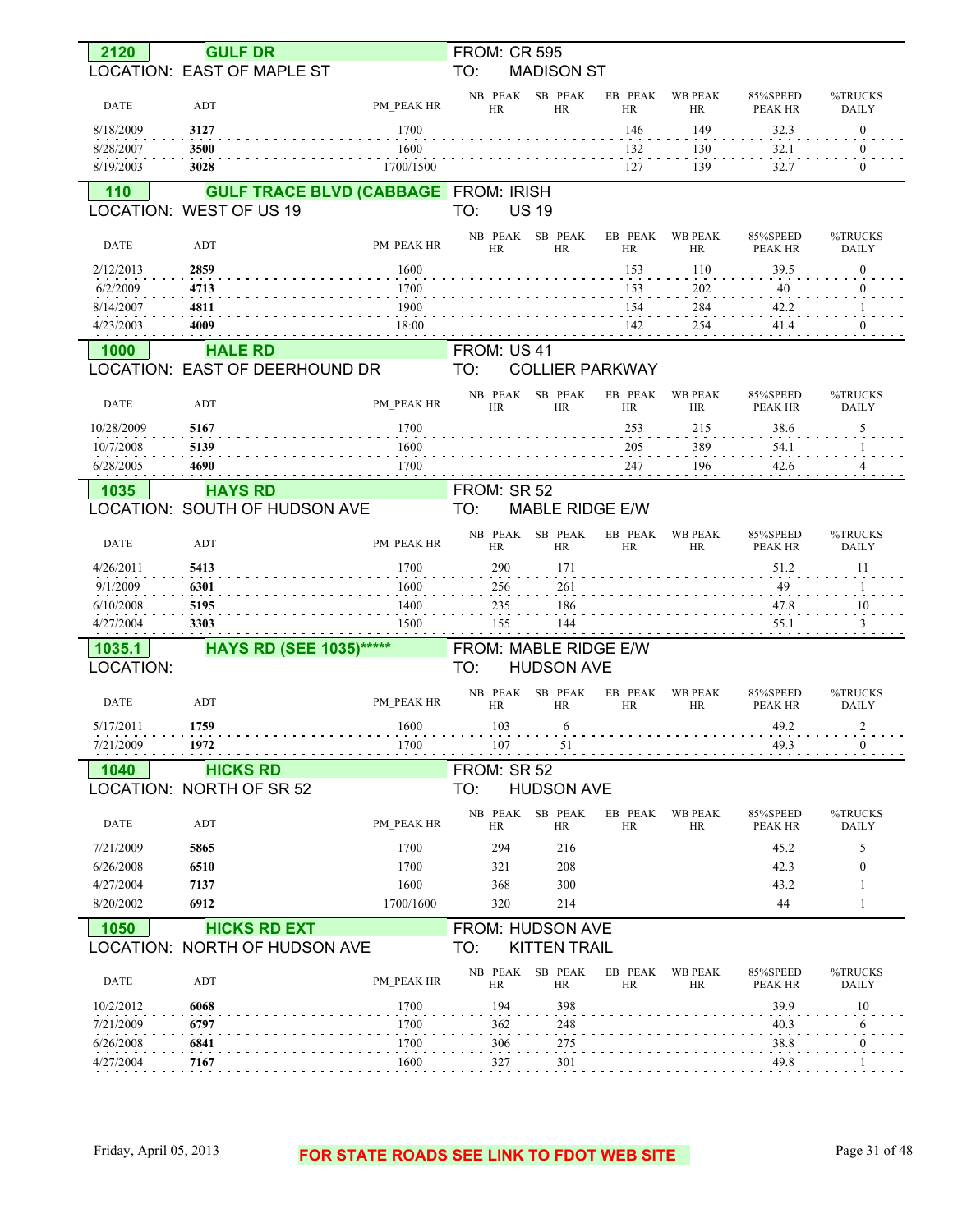| 1070                        | <b>HILLSBORO CNTY LINE RD</b>                  |                                           | FROM: LIVINGSTON AVE         |                       |                       |                      |                     |                         |
|-----------------------------|------------------------------------------------|-------------------------------------------|------------------------------|-----------------------|-----------------------|----------------------|---------------------|-------------------------|
|                             | LOCATION: EAST OF LIVINGSTON AVE               |                                           | TO:<br>$1 - 75$              |                       |                       |                      |                     |                         |
| <b>DATE</b>                 | ADT                                            | PM PEAK HR                                | NB PEAK SB PEAK<br><b>HR</b> | HR                    | EB PEAK WB PEAK<br>HR | HR                   | 85%SPEED<br>PEAK HR | %TRUCKS<br><b>DAILY</b> |
| 3/16/2010                   | 12815                                          | 1700                                      |                              |                       | 776                   | 448                  | 52.2                | 8                       |
| 8/16/2005<br>6/5/2002       | 11132<br>8397                                  | 1700<br>1700                              |                              |                       | 450<br>427            | 489<br>299           | 56<br>49.8          | -1<br>$\frac{2}{2}$     |
| 1080.1                      | <b>HILLSBORO CNTY LINE RD</b>                  |                                           | FROM: TROUT CREEK RD         |                       |                       |                      |                     |                         |
|                             | LOCATION: WEST OF CR 581                       |                                           | TO:                          | CR 581                |                       |                      |                     |                         |
| <b>DATE</b>                 | ADT                                            | PM PEAK HR                                | HR                           | NB PEAK SB PEAK<br>HR | EB PEAK<br>HR         | <b>WB PEAK</b><br>HR | 85%SPEED<br>PEAK HR | %TRUCKS<br><b>DAILY</b> |
| 2/17/2009                   | 16114                                          | 1800                                      |                              |                       | 618                   | 684                  | 55.9                | 9                       |
| 8/17/2005<br>6/5/2002       | 13412<br>6546                                  | 1800<br>1800                              |                              |                       | 495<br>260            | 537<br>271           | 54.6<br>43.8        | 2                       |
| 1080                        | <b>HILLSBORO CNTY LINE RD(SE FROM: 175</b>     |                                           |                              |                       |                       |                      |                     |                         |
| LOCATION:                   |                                                |                                           | TO:                          | <b>TROUT CREEK RD</b> |                       |                      |                     |                         |
| DATE                        | ADT                                            | PM PEAK HR                                | <b>HR</b>                    | NB PEAK SB PEAK<br>HR | EB PEAK<br><b>HR</b>  | <b>WB PEAK</b><br>HR | 85%SPEED<br>PEAK HR | %TRUCKS<br><b>DAILY</b> |
| 2/17/2009                   | 14370                                          | 1800                                      |                              |                       | 661                   | 645                  | 59.2                | 8 <sup>1</sup>          |
| 1090.1<br>LOCATION:         | HILLSBORO CNTY LINE RD(SE FROM: MANSFIELD BLVD |                                           | TO:                          | <b>WESLEY LAKE DR</b> |                       |                      |                     |                         |
| DATE                        | ADT                                            | PM PEAK HR                                | HR                           | NB PEAK SB PEAK<br>HR | EB PEAK<br>HR         | WB PEAK<br>HR        | 85%SPEED<br>PEAK HR | %TRUCKS<br><b>DAILY</b> |
| 2/17/2009                   | 15147                                          | 1800                                      |                              |                       | 814                   | 365                  | 50.8                | 17                      |
| 1090                        | <b>HILLSBORO CNTY LINE RD*****</b>             |                                           | <b>FROM: CR 581</b>          |                       |                       |                      |                     |                         |
| LOCATION:                   |                                                |                                           | TO:                          | <b>MANSFIELD BLVD</b> |                       |                      |                     |                         |
| DATE                        | ADT                                            | PM PEAK HR                                | NB PEAK SB PEAK<br><b>HR</b> | <b>HR</b>             | EB PEAK<br><b>HR</b>  | <b>WB PEAK</b><br>HR | 85%SPEED<br>PEAK HR | %TRUCKS<br><b>DAILY</b> |
| 2/24/2009                   | 17507                                          | 1500                                      |                              |                       | 1033                  | 417                  | 49.5                | 17                      |
| 9/18/2008                   | 15879                                          | 1800                                      |                              |                       | 637                   | 1158                 | 40.1                | 10                      |
| 1020                        | <b>HUDSON AVE</b>                              |                                           | <b>FROM: HICKS RD</b>        |                       |                       |                      |                     |                         |
|                             | LOCATION: WEST OF COBRA WAY                    |                                           | TO:                          | <b>COLONY RD EXT</b>  |                       |                      |                     |                         |
| DATE                        | ADT                                            | PM PEAK HR                                | HR                           | NB PEAK SB PEAK<br>HR | EB PEAK<br>HR         | <b>WB PEAK</b><br>HR | 85%SPEED<br>PEAK HR | %TRUCKS<br><b>DAILY</b> |
| 9/21/2010<br>.<br>6/26/2008 | 8119<br>6990                                   | 1700<br>1700                              |                              |                       | 367<br>250            | 331<br>258           | 47.7<br>44.9        | $\tau$                  |
| 8/10/2005                   | 8410                                           | 1600                                      |                              |                       | 369                   | 470                  | 49.7                |                         |
| 8/20/2002                   | 6665                                           | 1600/1400                                 |                              |                       | 224                   | 364                  | 52.3                |                         |
| 1025                        | <b>HUDSON AVE</b>                              |                                           | FROM: COLONY RD EXT          |                       |                       |                      |                     |                         |
|                             | LOCATION: WEST OF HAYS RD                      |                                           | TO:                          | <b>HAYS RD</b>        |                       |                      |                     |                         |
| DATE                        | ADT                                            | PM PEAK HR                                | <b>HR</b>                    | NB PEAK SB PEAK<br>HR | EB PEAK<br>HR         | WB PEAK<br>HR        | 85%SPEED<br>PEAK HR | %TRUCKS<br><b>DAILY</b> |
| 9/18/2012                   | 2852                                           | 1600                                      |                              |                       | 113                   | 130                  | 66.5                | 40                      |
| 2/16/2010<br>6/25/2008      | 3615<br>4019                                   | 1500<br>1700                              |                              |                       | 136<br>105            | 163<br>199           | 52.9<br>49.5        |                         |
| 8/10/2005                   | 3149                                           | 1600                                      |                              |                       | 129                   | 195                  | 55.8                |                         |
| 8/20/2002                   | 2679                                           | 1300/1500                                 |                              |                       | 92                    | 121                  | 55.7                |                         |
| 1100                        | <b>HUDSON AVE</b>                              |                                           | FROM: OLD DIXIE HIGHWAY      |                       |                       |                      |                     |                         |
|                             | LOCATION: EAST OF OLD DIXIE HW                 |                                           | TO:                          | <b>US 19</b>          |                       |                      |                     |                         |
| DATE                        | ADT                                            | PM PEAK HR                                | NB PEAK SB PEAK<br><b>HR</b> | <b>HR</b>             | EB PEAK<br>HR         | WB PEAK<br>HR        | 85%SPEED<br>PEAK HR | %TRUCKS<br><b>DAILY</b> |
| 9/18/2012                   | 2557                                           | 1700                                      |                              |                       | 107                   | 105                  | 31.3                |                         |
| 9/1/2009                    | 3077                                           | 1400                                      |                              |                       | 155                   | 81                   | 27.7                |                         |
| 6/26/2008                   | 2841                                           | 1700                                      |                              |                       | 145                   | 105                  | 24                  |                         |
| 8/13/2003                   | 4287                                           | 1700/1500                                 |                              |                       | 151                   | 177                  | 35.2                | 0                       |
| Friday, April 05, 2013      |                                                | FOR STATE ROADS SEE LINK TO FDOT WEB SITE |                              |                       |                       |                      |                     | Page 32 of 48           |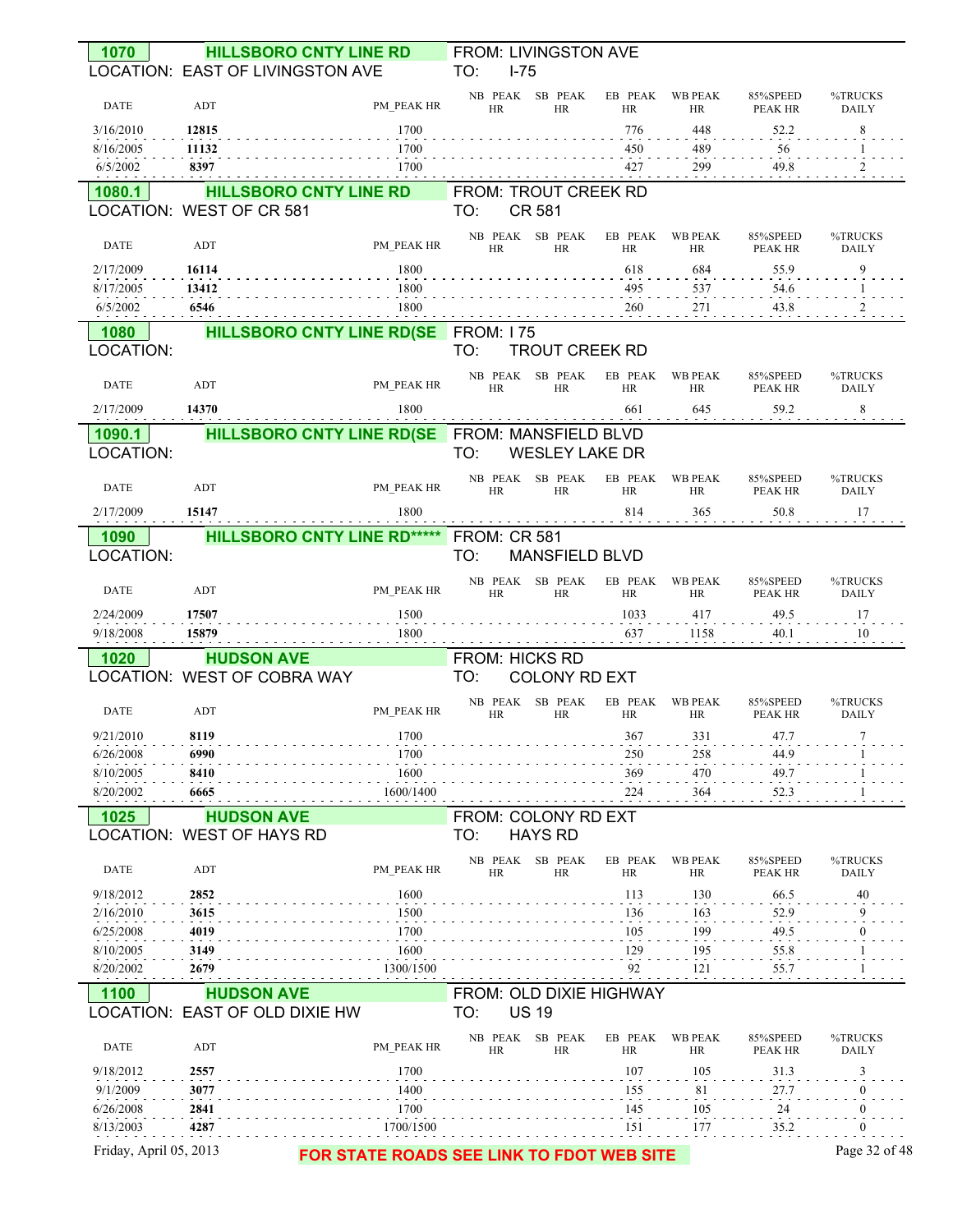| 1110        | <b>HUDSON AVE</b>                                      |            | FROM: US 19                                   |                      |                             |                            |                         |
|-------------|--------------------------------------------------------|------------|-----------------------------------------------|----------------------|-----------------------------|----------------------------|-------------------------|
|             | <b>LOCATION: WEST OF FIVAY RD</b>                      |            | TO:<br><b>FIVAY RD</b>                        |                      |                             |                            |                         |
| <b>DATE</b> | ADT                                                    | PM PEAK HR | NB PEAK SB PEAK<br><b>HR</b><br><b>HR</b>     | EB PEAK<br><b>HR</b> | <b>WB PEAK</b><br><b>HR</b> | 85%SPEED<br>PEAK HR        | %TRUCKS<br><b>DAILY</b> |
| 9/21/2010   | 10116                                                  | 1500       |                                               | 435                  | 371                         | 33.6                       | 1                       |
| 6/26/2008   | 9780                                                   | 1400       |                                               | 404                  | 331                         | 29.8                       |                         |
| 8/20/2002   | 10236                                                  | 1400/1300  |                                               | 417                  | 368                         | 33.2                       | $\overline{2}$          |
| 1110.1      | <b>HUDSON AVE</b>                                      |            | <b>FROM: FIVAY RD</b>                         |                      |                             |                            |                         |
|             | <b>LOCATION: EAST OF FIVAY RD</b>                      |            | TO:<br><b>LITTLE RD EXT</b>                   |                      |                             |                            |                         |
| <b>DATE</b> | ADT                                                    | PM PEAK HR | NB PEAK<br>SB PEAK<br><b>HR</b><br><b>HR</b>  | EB PEAK<br><b>HR</b> | <b>WB PEAK</b><br><b>HR</b> | 85%SPEED<br>PEAK HR        | %TRUCKS<br><b>DAILY</b> |
| 9/23/2010   | 5929                                                   | 1500       |                                               | 225                  | 245                         | 49.2                       |                         |
| 6/26/2008   | 6759                                                   | 1400       |                                               | 286                  | 225                         | 45.2                       |                         |
| 8/10/2005   | 3960                                                   | 1600       |                                               | 162                  | 168                         | 47.4                       |                         |
| 8/20/2002   | 6721                                                   | 1600/1400  |                                               | 293                  | 266                         | 47                         |                         |
| 1120        | <b>HUDSON AVE</b><br><b>LOCATION: WEST OF HICKS RD</b> |            | FROM: LITTLE RD EXT<br><b>HICKS RD</b><br>TO: |                      |                             |                            |                         |
| <b>DATE</b> | ADT                                                    | PM PEAK HR | NB PEAK<br>SB PEAK<br><b>HR</b><br><b>HR</b>  | EB PEAK<br><b>HR</b> | <b>WB PEAK</b><br><b>HR</b> | 85%SPEED<br><b>PEAK HR</b> | %TRUCKS<br><b>DAILY</b> |
| 8/10/2009   | 8506                                                   | 1400       |                                               | 320                  | 332                         | 44.2                       |                         |
| 6/26/2008   | 7259                                                   | 1600       |                                               | 348                  | 233                         | 43.4                       | 7                       |
| 8/10/2005   | 5310                                                   | 1600       |                                               | 368                  | 388                         | 55                         | $\overline{a}$          |
| 8/20/2002   | 8086                                                   | 1500/1400  |                                               | 327                  | 340                         | 40.3                       |                         |
| 1030        | <b>HUDSON AVE*****</b>                                 |            | <b>FROM: HAYS RD</b>                          |                      |                             |                            |                         |
| LOCATION:   |                                                        |            | TO:<br>SHADY HILLS RD                         |                      |                             |                            |                         |
|             |                                                        |            | NB PEAK<br>SB PEAK                            | EB PEAK              | <b>WB PEAK</b>              | 85%SPEED                   | %TRUCKS                 |
| <b>DATE</b> | ADT                                                    | PM PEAK HR | <b>HR</b><br><b>HR</b>                        | <b>HR</b>            | <b>HR</b>                   | PEAK HR                    | <b>DAILY</b>            |
| 4/28/2011   | 3614                                                   | 1600       |                                               | 189                  | 106                         | 53.9                       | $\boldsymbol{0}$        |
| 9/1/2009    | 3516                                                   | 1600       |                                               | 189                  | 119                         | 44.9                       | 10                      |
| 1140.1      | <b>JASMINE BLVD</b>                                    |            | FROM: JASMINE CIR                             |                      |                             |                            |                         |
|             | LOCATION: WEST OF GROVE RD                             |            | CR <sub>1</sub><br>TO:                        |                      |                             |                            |                         |
| <b>DATE</b> | ADT                                                    | PM PEAK HR | NB PEAK SB PEAK<br><b>HR</b><br><b>HR</b>     | EB PEAK<br><b>HR</b> | <b>WB PEAK</b><br><b>HR</b> | 85%SPEED<br>PEAK HR        | %TRUCKS<br><b>DAILY</b> |
| 5/10/2011   | 5080                                                   | 1600       |                                               | 205                  | 210                         | 46.8                       | $\boldsymbol{0}$        |
| 9/22/2009   | 5588                                                   | 1700       |                                               | 215                  | 253                         | 43                         | 5                       |
| 1/24/2006   | 6322                                                   | 1400       |                                               | 261                  | 299                         | 43.5                       |                         |
| 8/20/2002   | 5716                                                   | 1600       |                                               | 231                  | 276                         | 44.3                       |                         |
| 1150        | <b>JASMINE BLVD</b>                                    |            | FROM: CR 1                                    |                      |                             |                            |                         |
|             | LOCATION: WEST OF HILLTOP DR                           |            | TO:<br><b>OSCEOLA DR</b>                      |                      |                             |                            |                         |
| DATE        | ADT                                                    | PM PEAK HR | NB PEAK SB PEAK<br><b>HR</b><br><b>HR</b>     | EB PEAK<br><b>HR</b> | <b>WB PEAK</b><br><b>HR</b> | 85%SPEED<br>PEAK HR        | %TRUCKS<br>DAILY        |
| 5/12/2011   | 1196                                                   | 1700       |                                               | 55                   | 47                          | 40.7                       | 3                       |
| 9/16/2009   | 1329                                                   | 1600       |                                               | 59                   | 55                          | 39.8                       | 0                       |
| 1/24/2006   | 1557                                                   | 1600       |                                               | 64                   | 67                          | 41.3                       | $\bf{0}$                |
| 9/10/2003   | 1751                                                   |            |                                               | 73                   | 81                          | 42.8                       | $\boldsymbol{0}$        |
| 1160        | <b>JASMINE BLVD</b>                                    |            | FROM: US 19                                   |                      |                             |                            |                         |
|             | LOCATION: WEST OF US 19                                |            | TO:<br><b>SCENIC DR (KENNEDY)</b>             |                      |                             |                            |                         |
| <b>DATE</b> | ADT                                                    | PM PEAK HR | NB PEAK SB PEAK<br>HR<br>HR                   | EB PEAK<br>HR        | <b>WB PEAK</b><br>HR        | 85%SPEED<br>PEAK HR        | %TRUCKS<br><b>DAILY</b> |
| 1/24/2006   | 4099                                                   | 1300       |                                               |                      |                             | 33.9                       | 6                       |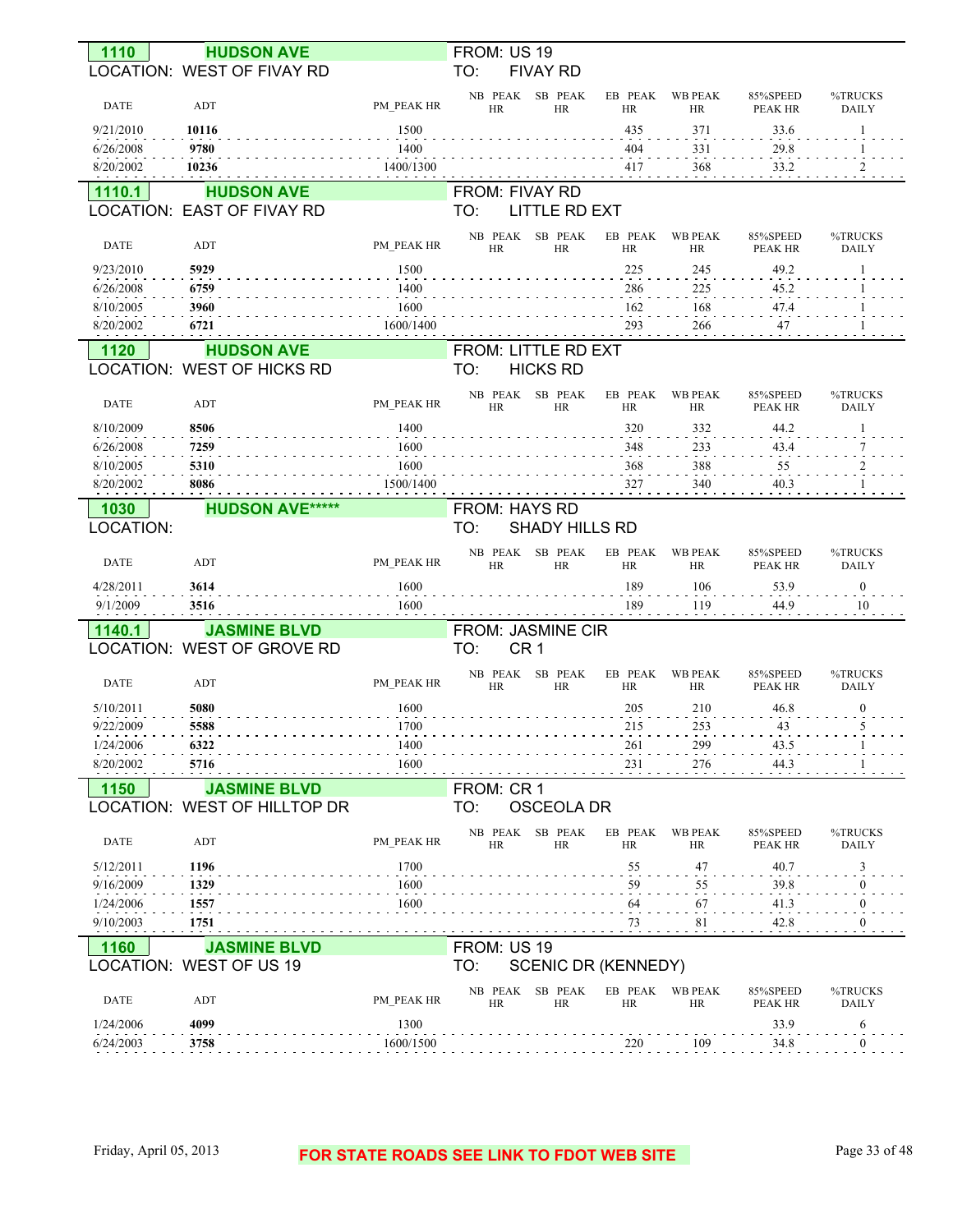| 1140                   | <b>JASMINE BLVD (SEE 1140.1)****</b> FROM: US 19 |              |                              |                              |                      |                             |                     |                         |
|------------------------|--------------------------------------------------|--------------|------------------------------|------------------------------|----------------------|-----------------------------|---------------------|-------------------------|
| LOCATION:              |                                                  |              | TO:                          | <b>JASMINE CIR</b>           |                      |                             |                     |                         |
| <b>DATE</b>            | ADT                                              | PM PEAK HR   | NB PEAK SB PEAK<br>HR        | <b>HR</b>                    | EB PEAK<br>HR        | WB PEAK<br>HR               | 85%SPEED<br>PEAK HR | %TRUCKS<br><b>DAILY</b> |
| 5/10/2011              | 3979                                             | 1700         |                              |                              | 189                  | 13                          | 34.8                | 5                       |
| 9/16/2009              | 4368                                             | 1400         |                              |                              | 178                  | 162                         | 34.2                | $\mathbf{0}$            |
| 1170                   | <b>JESSAMINE RD</b>                              |              | <b>FROM: CR 578</b>          |                              |                      |                             |                     |                         |
|                        | LOCATION: SOUTH OF HUNT RD                       |              | TO:                          | <b>CR 41</b>                 |                      |                             |                     |                         |
| <b>DATE</b>            | ADT                                              | PM PEAK HR   | NB PEAK SB PEAK<br>HR        | <b>HR</b>                    | EB PEAK<br>HR        | <b>WB PEAK</b><br>HR        | 85%SPEED<br>PEAK HR | %TRUCKS<br><b>DAILY</b> |
| 4/5/2011               | 717                                              | 1500         | 41                           | 28                           |                      |                             | 51.4                | $\mathbf{0}$            |
| 3/11/2009              | 909                                              | 1500         | 43                           | 38                           |                      |                             | 44.4                |                         |
| 8/26/2003              | 1017                                             | 1500/1400    | 68                           | 43                           |                      |                             | 57                  | $\theta$                |
| 1180                   | <b>JOHNSTON RD</b>                               |              | <b>FROM: CR 581</b>          |                              |                      |                             |                     |                         |
|                        | LOCATION: EAST OF HAM RD                         |              | TO:                          | <b>CR 577</b>                |                      |                             |                     |                         |
| <b>DATE</b>            | ADT                                              | PM PEAK HR   | NB PEAK SB PEAK<br><b>HR</b> | <b>HR</b>                    | EB PEAK<br><b>HR</b> | <b>WB PEAK</b><br>HR        | 85%SPEED<br>PEAK HR | %TRUCKS<br><b>DAILY</b> |
| 4/5/2011               | 411                                              | 1600         |                              |                              | 20                   | 26                          | 41.8                | 3                       |
| 3/11/2009              | 550                                              | 1600         |                              |                              | 21                   | 32                          | 42.2                |                         |
| 6/26/2008              | 446                                              | 1500         |                              |                              | 23                   | 19                          | <b>39.3</b>         |                         |
| 7/12/2005              | 562                                              | 1700         |                              |                              | 30                   | 28                          | 51.7                |                         |
| 1210                   | <b>KITTEN TRAIL*****</b>                         |              | <b>FROM: HICKS</b>           |                              |                      |                             |                     |                         |
| LOCATION:              |                                                  |              | TO:                          | <b>COLONY RD EXT</b>         |                      |                             |                     |                         |
| <b>DATE</b>            | ADT                                              | PM PEAK HR   | <b>HR</b>                    | NB PEAK SB PEAK<br><b>HR</b> | EB PEAK<br>HR        | <b>WB PEAK</b><br>HR        | 85%SPEED<br>PEAK HR | %TRUCKS<br><b>DAILY</b> |
| 4/26/2011              | 4121                                             | 1500         |                              |                              | 213                  | 125                         | 53.5                | $\bf{0}$                |
|                        |                                                  |              |                              |                              |                      |                             |                     |                         |
| 9/16/2009              | 5039                                             | 1700         |                              |                              | 259                  | 175                         | 43.1                | $\theta$                |
| 482.3                  | <b>KOSSIK RD</b>                                 |              | FROM: GREEN SLOPE DR         |                              |                      |                             |                     |                         |
| LOCATION:              |                                                  |              | TO:                          | <b>US 301</b>                |                      |                             |                     |                         |
| <b>DATE</b>            | ADT                                              | PM PEAK HR   | NB PEAK SB PEAK<br>HR        | <b>HR</b>                    | EB PEAK<br><b>HR</b> | <b>WB PEAK</b><br><b>HR</b> | 85%SPEED<br>PEAK HR | %TRUCKS<br><b>DAILY</b> |
| 8/11/2009              | 1599                                             | 1500         |                              |                              | 61                   | 66                          | 42                  | $\bf{0}$                |
| 9/30/2008              | 1041                                             | 1600         |                              |                              | 59                   | 62                          | 39.5                |                         |
| 5500                   | <b>LEMON RD</b>                                  |              | FROM: ORCHID LAKE RD         |                              |                      |                             |                     |                         |
| LOCATION:              |                                                  |              | TO:                          | <b>RIDGE RD</b>              |                      |                             |                     |                         |
| <b>DATE</b>            | ADT                                              | PM PEAK HR   | NB PEAK SB PEAK<br><b>HR</b> | HR                           | EB PEAK<br>HR        | <b>WB PEAK</b><br>HR        | 85%SPEED<br>PEAK HR | %TRUCKS<br>DAILY        |
| 6/14/2011              | 3038                                             | 6/14/11      | 98                           | 127                          |                      |                             | 43.1                | 4                       |
| 1/21/2010              | 5776                                             | 1400         | 368                          | 190                          |                      |                             | 41.1                |                         |
| 2170                   | <b>LEO KIDD AVE</b>                              |              | <b>FROM: CITY LIMITS</b>     |                              |                      |                             |                     |                         |
|                        | LOCATION: NORTH OF PINEHILL RD                   |              | TO:                          | <b>RIDGE RD</b>              |                      |                             |                     |                         |
| <b>DATE</b>            | ADT                                              | PM PEAK HR   | NB PEAK SB PEAK<br>HR        | HR                           | EB PEAK<br>HR        | WB PEAK<br>HR               | 85%SPEED<br>PEAK HR | %TRUCKS<br><b>DAILY</b> |
| 4/13/2004              | 4024                                             | 1700         | 236                          | 163                          |                      |                             | 38.3                | $\theta$                |
| 1260                   | <b>LIVINGSTON AVE</b>                            |              | FROM: HILLSBORO CNTY LINE    |                              |                      |                             |                     |                         |
|                        | LOCATION: NORTH OF COUNTY LINE RD                |              | TO:                          | <b>SR 54</b>                 |                      |                             |                     |                         |
| <b>DATE</b>            | ADT                                              | PM PEAK HR   | NB PEAK SB PEAK<br>HR        | <b>HR</b>                    | EB PEAK<br>HR        | <b>WB PEAK</b><br>HR        | 85%SPEED<br>PEAK HR | %TRUCKS<br><b>DAILY</b> |
| 1/28/2010              | 3508                                             | 1700         | 191                          | 133                          |                      |                             | 46.9                |                         |
| 10/7/2008<br>7/12/2005 | 3296<br>3639                                     | 1700<br>1700 | 133<br>172                   | 147<br>149                   |                      |                             | 44.7<br>45.8        | 6<br>$\Omega$           |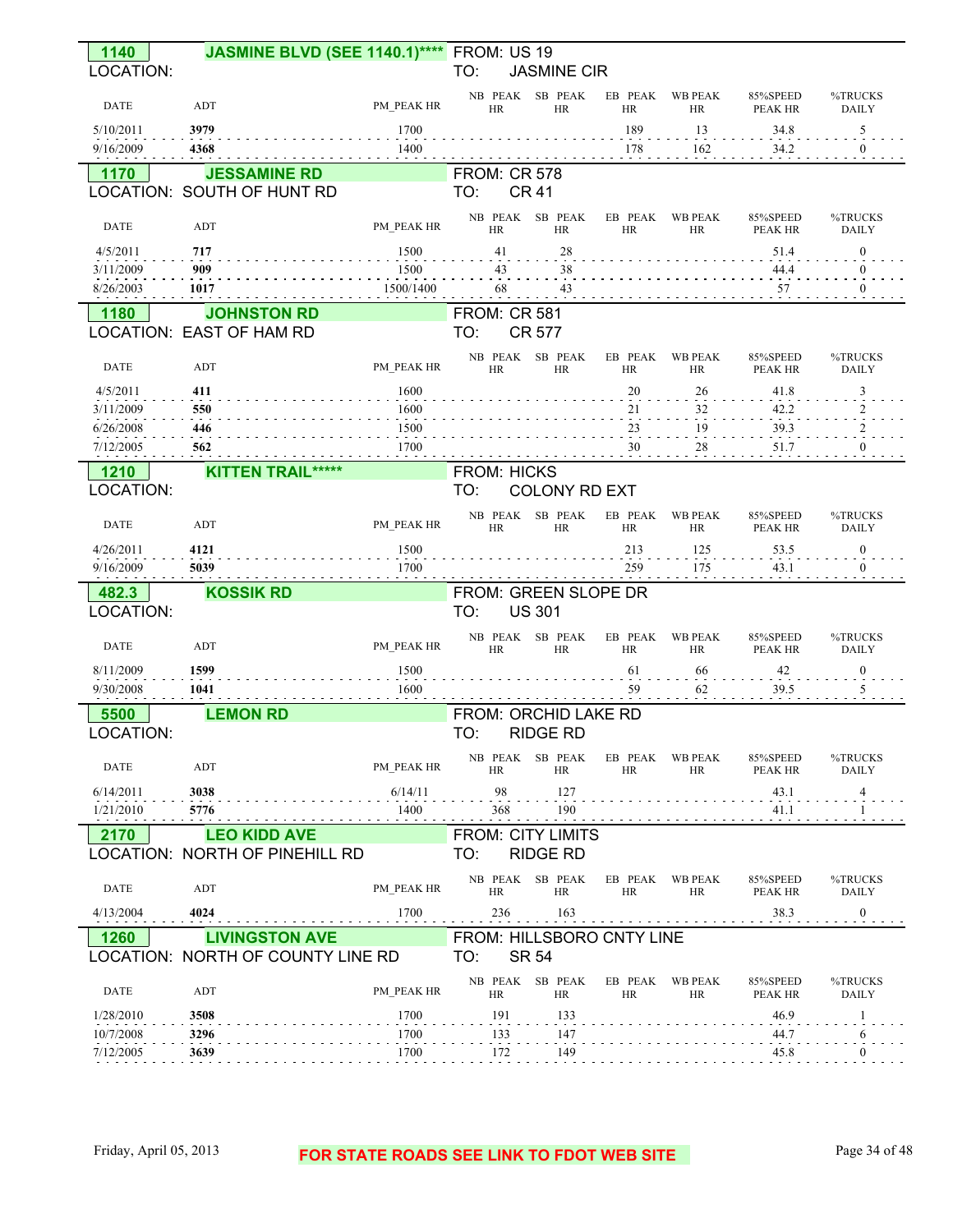| 1270        | <b>LOCK ST</b>                    |            | FROM: CR 41                  |                      |                         |                             |                            |                         |
|-------------|-----------------------------------|------------|------------------------------|----------------------|-------------------------|-----------------------------|----------------------------|-------------------------|
|             | LOCATION: EAST OF CR 41           |            | TO:                          | 17TH ST              |                         |                             |                            |                         |
| <b>DATE</b> | ADT                               | PM PEAK HR | NB PEAK<br><b>HR</b>         | SB PEAK<br><b>HR</b> | EB PEAK<br>HR           | <b>WB PEAK</b><br>HR        | 85%SPEED<br><b>PEAK HR</b> | %TRUCKS<br><b>DAILY</b> |
| 9/23/2003   | 7276                              |            |                              |                      | 316                     | 288                         | 36.5                       | 1                       |
| 1270.1      | <b>LOCK ST (SEE 1270)*****</b>    |            | FROM: 17TH ST                |                      |                         |                             |                            |                         |
| LOCATION:   |                                   |            | TO:                          | 14TH ST              |                         |                             |                            |                         |
|             |                                   |            | NB PEAK                      | SB PEAK              | EB PEAK                 | <b>WB PEAK</b>              | 85%SPEED                   | %TRUCKS                 |
| <b>DATE</b> | ADT                               | PM PEAK HR | <b>HR</b>                    | HR                   | HR                      | HR                          | PEAK HR                    | <b>DAILY</b>            |
| 6/7/2011    | 7582                              | 1600       |                              |                      | 281                     | 363                         | 43.7                       | 8                       |
| 3/23/2010   | 8333                              | 1600       |                              |                      | 362                     | 320                         | 34.1                       | 10                      |
| 1270.2      | <b>LOCK ST (SEE 1270)*****</b>    |            | FROM: 14TH ST                |                      |                         |                             |                            |                         |
| LOCATION:   |                                   |            | TO:                          | <b>US 301</b>        |                         |                             |                            |                         |
|             |                                   |            | NB PEAK                      | SB PEAK              | EB PEAK                 | <b>WB PEAK</b>              | 85%SPEED                   | %TRUCKS                 |
| <b>DATE</b> | ADT                               | PM PEAK HR | <b>HR</b>                    | <b>HR</b>            | <b>HR</b>               | HR                          | <b>PEAK HR</b>             | <b>DAILY</b>            |
| 9/7/2011    | 7667                              | 1600       |                              |                      | 287                     | 361                         | 36.5                       | 9                       |
| 3/23/2010   | 8281                              | 1600       |                              |                      | 302                     | 368                         | 34.5                       | 10                      |
| 9007        | <b>LOUIS AV</b>                   |            | FROM: ALT 19                 |                      |                         |                             |                            |                         |
| LOCATION:   |                                   |            | TO:                          | <b>US 19</b>         |                         |                             |                            |                         |
|             |                                   |            | NB PEAK                      | SB PEAK              | EB PEAK                 | <b>WB PEAK</b>              | 85%SPEED                   | %TRUCKS                 |
| <b>DATE</b> | ADT                               | PM PEAK HR | <b>HR</b>                    | <b>HR</b>            | HR                      | HR                          | PEAK HR                    | <b>DAILY</b>            |
| 6/16/2009   | 3015                              | 1700       |                              |                      | 109                     | 225                         | 42.8                       | 4                       |
| 9/30/2008   | 4485                              | 1700       |                              |                      | 130                     | 202                         | 41.8                       | $\mathbf{0}$            |
| 2130.1      | <b>LOUISIANA AVE</b>              |            | <b>FROM: MADISON ST</b>      |                      |                         |                             |                            |                         |
|             | LOCATION: EAST OF MONROE ST       |            | TO:                          | <b>CONGRESS ST</b>   |                         |                             |                            |                         |
| <b>DATE</b> | ADT                               | PM PEAK HR | NB PEAK<br><b>HR</b>         | SB PEAK<br><b>HR</b> | EB PEAK<br>HR           | <b>WB PEAK</b><br><b>HR</b> | 85%SPEED<br><b>PEAK HR</b> | %TRUCKS<br><b>DAILY</b> |
| 6/9/2009    | 4207                              | 1700       |                              |                      | 228                     | 168                         | 35.7                       | 4                       |
| 8/23/2005   | 4408                              | 1400       |                              |                      | 218                     | 250                         | 36.4                       |                         |
| 10/1/2002   | 6134                              | 1700/1500  |                              |                      | 298                     | 288                         | 37.1                       |                         |
| 2130        | LOUISIANA AVE (SEE 2130.1)***     |            | <b>FROM: CR 595</b>          |                      |                         |                             |                            |                         |
| LOCATION:   |                                   |            | TO:                          | <b>MADISON ST</b>    |                         |                             |                            |                         |
|             |                                   |            | NB PEAK                      | SB PEAK              | EB PEAK                 | <b>WB PEAK</b>              | 85%SPEED                   | %TRUCKS                 |
| <b>DATE</b> | <b>ADT</b>                        | PM PEAK HR | <b>HR</b>                    | <b>HR</b>            | HR                      | <b>HR</b>                   | PEAK HR                    | <b>DAILY</b>            |
| 8/18/2009   | 1729                              | 1700       |                              |                      | 110                     | 60                          | 34.1                       | $\boldsymbol{0}$        |
| 1290        | <b>MADISON ST</b>                 |            | FROM: MOOG RD                |                      |                         |                             |                            |                         |
|             | LOCATION: SOUTH OF MOCKINGBIRD DR |            | TO:                          | <b>SR 54</b>         |                         |                             |                            |                         |
| <b>DATE</b> | ADT                               | PM PEAK HR | NB PEAK SB PEAK<br><b>HR</b> | HR                   | EB PEAK<br><b>HR</b>    | <b>WB PEAK</b><br>HR        | 85%SPEED<br>PEAK HR        | %TRUCKS<br><b>DAILY</b> |
| 6/23/2009   | 5566                              | 1700       | 260                          | 237                  |                         |                             | 40.2                       | 4                       |
| 8/14/2007   | 6440                              | 1700       | 294                          | 295                  |                         |                             | 39.9                       | 4                       |
| 9/17/2003   | 6651                              | 1700/1500  | 300                          | $^{251}$             |                         |                             | 39.5                       |                         |
| 1300        | <b>MADISON ST</b>                 |            | FROM: SR 54                  |                      |                         |                             |                            |                         |
|             | <b>LOCATION: NORTH OF GREY ST</b> |            | TO:                          |                      | <b>TROUBLE CREEK RD</b> |                             |                            |                         |
| <b>DATE</b> | ADT                               | PM PEAK HR | NB PEAK<br>HR                | SB PEAK<br>HR        | EB PEAK<br>HR           | <b>WB PEAK</b><br><b>HR</b> | 85%SPEED<br>PEAK HR        | %TRUCKS<br>DAILY        |
| 6/23/2009   | 10298                             | 1600       | 473                          | 375                  |                         |                             | 40.4                       | 8                       |
| 7/29/2008   | 9985                              | 1700       | 439                          | 365                  |                         |                             | 42.5                       | 9                       |
| 8/28/2007   | 10864                             | 1500       | 462                          | 403                  |                         |                             | 41.3                       |                         |
| 9/16/2003   | 10647                             | 1600/1500  | 434                          | 399                  |                         |                             | 38.2                       |                         |
|             |                                   |            |                              |                      |                         |                             |                            |                         |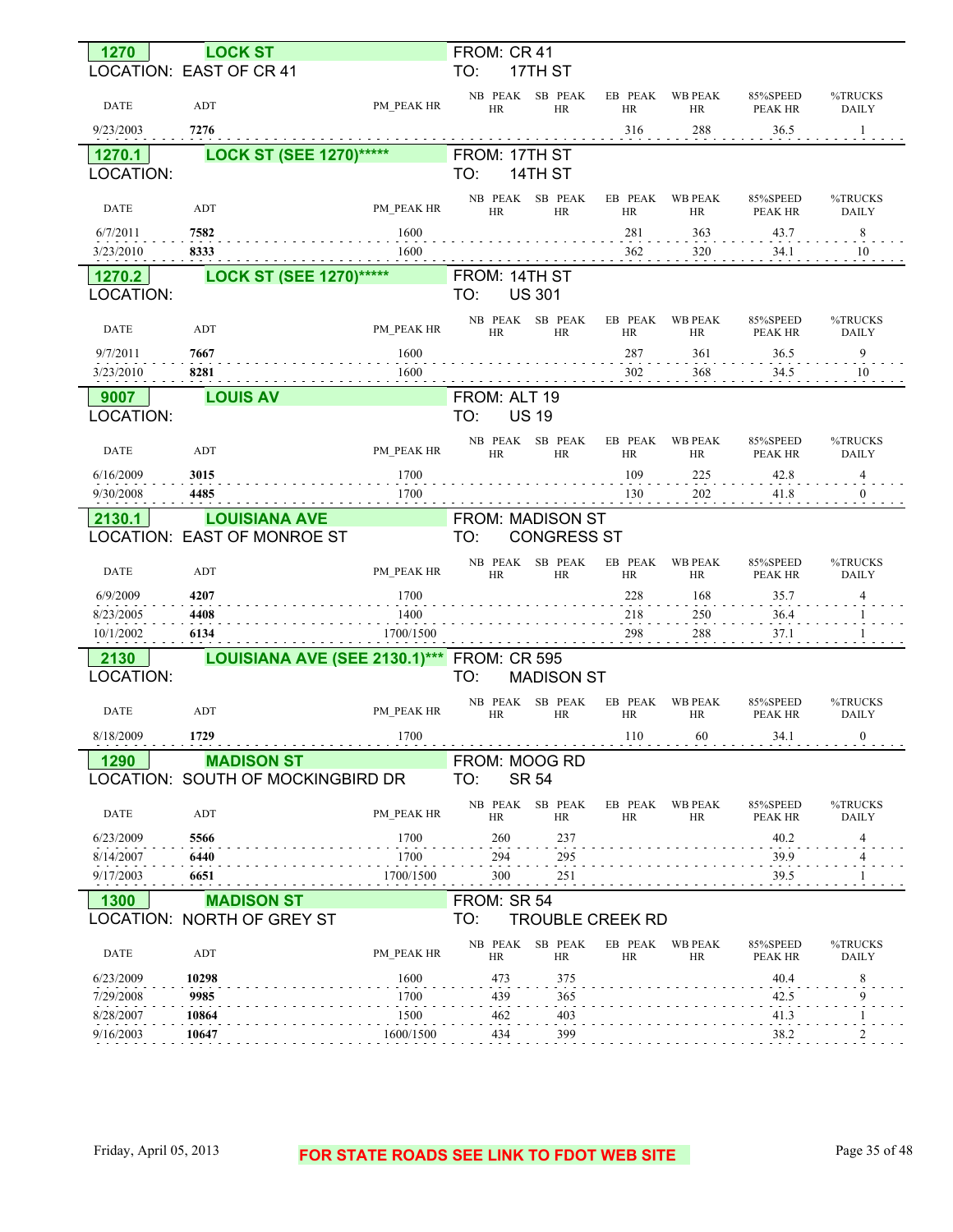| 1305                  | <b>MADISON ST</b>                   |              |                      | FROM: CR 518 (TROUBLE CREEK) |                      |                      |                            |                         |
|-----------------------|-------------------------------------|--------------|----------------------|------------------------------|----------------------|----------------------|----------------------------|-------------------------|
|                       | LOCATION: NORTH OF 12TH AVE         |              | TO:                  | <b>CITY LIMITS</b>           |                      |                      |                            |                         |
| <b>DATE</b>           | ADT                                 | PM_PEAK HR   | NB PEAK<br><b>HR</b> | SB PEAK<br>HR                | EB PEAK<br><b>HR</b> | <b>WB PEAK</b><br>HR | 85%SPEED<br>PEAK HR        | %TRUCKS<br><b>DAILY</b> |
| 5/18/2010             | 9842                                | 1400         | 345                  | 378                          |                      |                      | 36.9                       | -1                      |
| 9/26/2008             | 8976                                | 1700         | 372                  | 354                          |                      |                      | 37.3                       |                         |
| 8/28/2007             | 10635                               | 1600         | 428                  | 384                          |                      |                      | 36.5                       |                         |
| 9/16/2003             | 10647                               | 1700         | 395                  | 446                          |                      |                      | 38.3                       | 2                       |
| 2140.1                | <b>MADISON ST</b>                   |              |                      | FROM: CECELIA DR             |                      |                      |                            |                         |
|                       | LOCATION: NORTH OF SCHOOL RD        |              | TO:                  | <b>GULF DR</b>               |                      |                      |                            |                         |
| <b>DATE</b>           | ADT                                 | PM_PEAK HR   | HR                   | NB PEAK SB PEAK<br>HR        | EB PEAK<br>HR        | <b>WB PEAK</b><br>HR | 85%SPEED<br>PEAK HR        | %TRUCKS<br><b>DAILY</b> |
| 6/9/2009              | 8727                                | 1600         | 349                  | 315                          |                      |                      | 36.3                       | 7                       |
| 8/28/2007             | 9808                                | 1800         | 402                  | 360                          |                      |                      | 34.1                       | 9                       |
| 9/16/2003             | 10386                               | 1500/1700    | 383                  | 420                          |                      |                      | 34.5                       |                         |
| 2150.1                | <b>MADISON ST</b>                   |              |                      | FROM: LOUISIANA AVE          |                      |                      |                            |                         |
|                       | LOCATION: NORTH OF ILLINOIS AVE     |              | TO:                  | <b>MAIN ST</b>               |                      |                      |                            |                         |
| <b>DATE</b>           | ADT                                 | PM PEAK HR   | <b>HR</b>            | NB PEAK SB PEAK<br><b>HR</b> | EB PEAK<br><b>HR</b> | <b>WB PEAK</b><br>HR | 85%SPEED<br><b>PEAK HR</b> | %TRUCKS<br><b>DAILY</b> |
| 6/9/2009              | 6474                                | 1700         | 236                  | 245                          |                      |                      | 37.5                       | 1                       |
| 8/23/2005             | 7724                                | 1500         | 310                  | 303                          |                      |                      | 36.4                       | 7                       |
| 10/1/2002             | 7262                                | 1400         | 265                  | 306                          |                      |                      | 37.6                       |                         |
| 2160                  | <b>MADISON ST</b>                   |              | <b>FROM: MAIN ST</b> |                              |                      |                      |                            |                         |
|                       | LOCATION: NORTH OF VIRGINIA AVE     |              | TO:                  | <b>MASSACHUSETTS</b>         |                      |                      |                            |                         |
| <b>DATE</b>           | ADT                                 | PM PEAK HR   | HR                   | NB PEAK SB PEAK<br><b>HR</b> | EB PEAK<br><b>HR</b> | <b>WB PEAK</b><br>HR | 85%SPEED<br>PEAK HR        | %TRUCKS<br><b>DAILY</b> |
|                       |                                     |              |                      |                              |                      |                      |                            |                         |
| 6/9/2009              | 6135                                | 1600         | 286                  | 176                          |                      |                      | 35                         | 3                       |
| 8/23/2005             | 960                                 | 1500         | 79                   | 28                           |                      |                      | 38.4                       | 21                      |
| 10/1/2002<br>.        | 7667                                | 1700         | 331                  | 283                          |                      |                      | 35.9                       |                         |
| 2140.2                | <b>MADISON ST (SEE 2150.1)*****</b> |              | FROM: GULF DR        |                              |                      |                      |                            |                         |
| LOCATION:             |                                     |              | TO:                  | <b>BRIDGE</b>                |                      |                      |                            |                         |
|                       |                                     |              |                      | NB PEAK SB PEAK              | EB PEAK              | <b>WB PEAK</b>       | 85%SPEED                   | %TRUCKS                 |
| DATE                  | ADT                                 | PM PEAK HR   | <b>HR</b>            | HR                           | <b>HR</b>            | HR                   | PEAK HR                    | <b>DAILY</b>            |
| 6/9/2009              | 8990                                | 1600         | 394                  | 289                          |                      |                      | 37.7                       | 6                       |
| 2150                  | <b>MADISON ST (SEE 2150.1)*****</b> |              | FROM: BRIDGE         |                              |                      |                      |                            |                         |
| LOCATION:             |                                     |              | TO:                  | LOUISIANA AVE                |                      |                      |                            |                         |
| DATE                  | ADT                                 | PM PEAK HR   | NB PEAK<br>HR        | SB PEAK<br>HR                | EB PEAK<br><b>HR</b> | <b>WB PEAK</b><br>HR | 85%SPEED<br>PEAK HR        | %TRUCKS<br><b>DAILY</b> |
| 5/18/2010             | 8917                                | 1400         | 309                  | 346                          |                      |                      | 33.8                       | 11                      |
| 2180                  | <b>MAIN ST</b>                      |              | FROM: US 19          |                              |                      |                      |                            |                         |
|                       | LOCATION: EAST OF US 19             |              | TO:                  | <b>RIVER RD</b>              |                      |                      |                            |                         |
| DATE                  | ADT                                 | PM PEAK HR   | NB PEAK<br>HR        | SB PEAK<br>HR                | EB PEAK<br><b>HR</b> | <b>WB PEAK</b><br>HR | 85%SPEED<br>PEAK HR        | %TRUCKS<br><b>DAILY</b> |
| 11/8/2011             | 5405                                | 1400         |                      |                              | 283                  | 118                  | 37.2                       | 13                      |
| 2190.3                | <b>MAIN ST</b>                      |              |                      | <b>FROM: MADISON ST</b>      |                      |                      |                            |                         |
|                       | LOCATION: WEST OF JACKSON ST        |              | TO:                  | <b>CONGRESS ST</b>           |                      |                      |                            |                         |
|                       |                                     |              |                      | NB PEAK SB PEAK              | EB PEAK              | <b>WB PEAK</b>       | 85%SPEED                   | %TRUCKS                 |
| DATE                  | ADT                                 | PM PEAK HR   | HR                   | HR                           | <b>HR</b>            | HR                   | PEAK HR                    | <b>DAILY</b>            |
| 9/28/2010             | 8096                                | 1500         |                      |                              | 364                  | 240                  | 35.8                       | 7                       |
| 8/27/2007<br>7/1/2003 | 9850<br>9103                        | 1500<br>1500 |                      |                              | 403<br>356           | 357<br>359           | 38.2<br>37.8               | 8                       |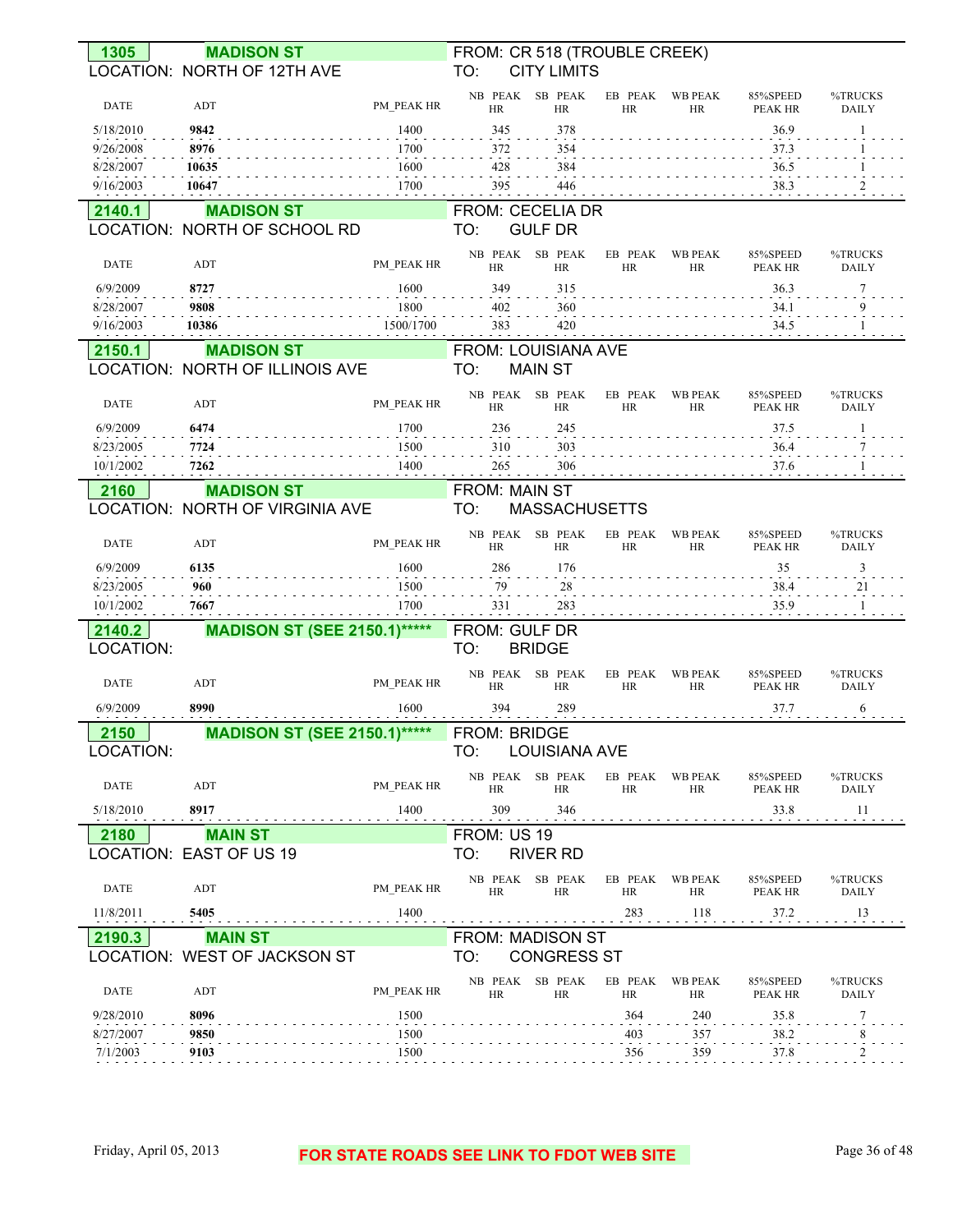| 2190                     | <b>MAIN ST (SEE 2180)*****</b>                      |            | FROM: COTEE BRIDGE                                    |                              |               |                     |                         |
|--------------------------|-----------------------------------------------------|------------|-------------------------------------------------------|------------------------------|---------------|---------------------|-------------------------|
| LOCATION:                |                                                     |            | TO:<br><b>BANK ST</b>                                 |                              |               |                     |                         |
| <b>DATE</b>              | ADT                                                 | PM PEAK HR | NB PEAK SB PEAK<br><b>HR</b><br>HR                    | EB PEAK WB PEAK<br>HR        | HR            | 85%SPEED<br>PEAK HR | %TRUCKS<br><b>DAILY</b> |
| 10/5/2010                | 11267                                               | 1500       |                                                       | 406                          | 440           | 29.3                | $\mathbf{1}$            |
| 2190.2                   | <b>MAIN ST (SEE 2190.3)*****</b>                    |            | FROM: GRAND BLVD                                      |                              |               |                     |                         |
| LOCATION:                |                                                     |            | <b>MADISON ST</b><br>TO:                              |                              |               |                     |                         |
| DATE                     | ADT                                                 | PM PEAK HR | NB PEAK SB PEAK<br><b>HR</b><br>HR                    | EB PEAK WB PEAK<br>HR        | HR            | 85%SPEED<br>PEAK HR | %TRUCKS<br><b>DAILY</b> |
| 9/28/2010                | 11244                                               | 1600       |                                                       | 440                          | 397           | 28.8                | -1                      |
| 5020                     | <b>MANASSAS DR</b>                                  |            | <b>FROM: MENTMORE BL</b>                              |                              |               |                     |                         |
| LOCATION:                |                                                     |            | OAKSTEAD BL<br>TO:                                    |                              |               |                     |                         |
| <b>DATE</b>              | ADT                                                 | PM PEAK HR | NB PEAK SB PEAK<br><b>HR</b><br>HR                    | EB PEAK<br><b>HR</b>         | WB PEAK<br>HR | 85%SPEED<br>PEAK HR | %TRUCKS<br>DAILY        |
| 1/11/2013                | 2984                                                | 1500       |                                                       | 171                          | 112           | 42.8                | 10                      |
| 1/19/2010                | 2972                                                | 1600       |                                                       | 110                          | 169           | 36.8                | $\overline{4}$          |
| 3215                     | <b>MANSFIELD BLVD*****</b>                          |            | FROM: HILLSBOROUGH CO                                 |                              |               |                     |                         |
| LOCATION:                |                                                     |            | TO:<br>CO LINE RD S                                   |                              |               |                     |                         |
| DATE                     | ADT                                                 | PM_PEAK HR | NB PEAK SB PEAK<br>HR<br>HR                           | EB PEAK WB PEAK<br><b>HR</b> | <b>HR</b>     | 85%SPEED<br>PEAK HR | %TRUCKS<br>DAILY        |
| 5/25/2010                | 1481                                                | 1800       | 34<br>67                                              |                              |               | 39.6                | $\mathbf{0}$            |
| 3220                     | <b>MANSFIELD BLVD*****</b>                          |            | FROM: CO LINE RD S                                    |                              |               |                     |                         |
| LOCATION:                |                                                     |            | TO:<br>CO LINE RD N                                   |                              |               |                     |                         |
| DATE                     | ADT                                                 | PM PEAK HR | NB PEAK SB PEAK<br><b>HR</b><br>HR                    | EB PEAK<br>HR                | WB PEAK<br>HR | 85%SPEED<br>PEAK HR | %TRUCKS<br>DAILY        |
| 5/25/2010                | 10787                                               | 1700       | 263<br>601                                            |                              |               | 39.7                | $\tau$                  |
| 2240                     | <b>MARINE PW</b>                                    |            | FROM: US 19                                           |                              |               |                     |                         |
|                          | LOCATION: EAST OF AZALEA DR                         |            | <b>CR 595</b><br>TO:                                  |                              |               |                     |                         |
| <b>DATE</b>              | ADT                                                 | PM PEAK HR | NB PEAK SB PEAK<br>HR<br><b>HR</b>                    | EB PEAK WB PEAK<br>HR        | HR            | 85%SPEED<br>PEAK HR | %TRUCKS<br>DAILY        |
| 6/16/2009                | 5412                                                | 1600       |                                                       | 173                          | 260           | 34.9                |                         |
| 8/23/2005<br>10/1/2002   | 6445<br>7425                                        | 1500       |                                                       | 254                          | 253           | 35                  |                         |
|                          |                                                     |            |                                                       |                              |               |                     |                         |
| 270.2                    |                                                     | 1700/1400  |                                                       | 297                          | 294           | 35                  |                         |
|                          | <b>MASSACHUSETTS AV</b>                             |            | FROM: EAST OF VAN BUREN ST                            |                              |               |                     |                         |
| LOCATION:<br><b>DATE</b> | ADT                                                 | PM PEAK HR | TO:<br>NB PEAK SB PEAK<br><b>HR</b><br><b>HR</b>      | EB PEAK<br>HR                | WB PEAK<br>HR | 85%SPEED            | %TRUCKS                 |
| 8/18/2009                | 9533                                                | 1600       |                                                       | 449                          | 293           | PEAK HR<br>38       | DAILY                   |
|                          |                                                     |            |                                                       |                              |               |                     |                         |
| 1820.2                   | <b>MEADOW POINTE BL</b><br>LOCATION: SOUTH OF SR 54 |            | FROM:<br>TO:                                          |                              |               |                     |                         |
| <b>DATE</b>              | ADT                                                 | PM PEAK HR | NB PEAK SB PEAK<br><b>HR</b><br>HR                    | EB PEAK WB PEAK<br><b>HR</b> | HR            | 85%SPEED<br>PEAK HR | %TRUCKS<br>DAILY        |
| 2/17/2009                | 6371                                                | 1700       | 276<br>280                                            |                              |               | 47.6                | 15                      |
| 9/18/2008                | 6389                                                | 1800       | 229<br>318                                            |                              |               | 48.1                |                         |
| 5000.1<br>LOCATION:      | <b>MENTMORE BLVD</b>                                |            | FROM: MEADOWBROOK DR<br>TO:<br><b>BALLANTRAE BLVD</b> |                              |               |                     |                         |
| DATE                     | ADT                                                 | PM PEAK HR | NB PEAK SB PEAK<br>HR<br>HR                           | EB PEAK<br>HR                | WB PEAK<br>HR | 85%SPEED<br>PEAK HR | %TRUCKS<br>DAILY        |
| 1/8/2013                 | 2006                                                | 1700       |                                                       | 98                           | 84            | 47.2                | 9                       |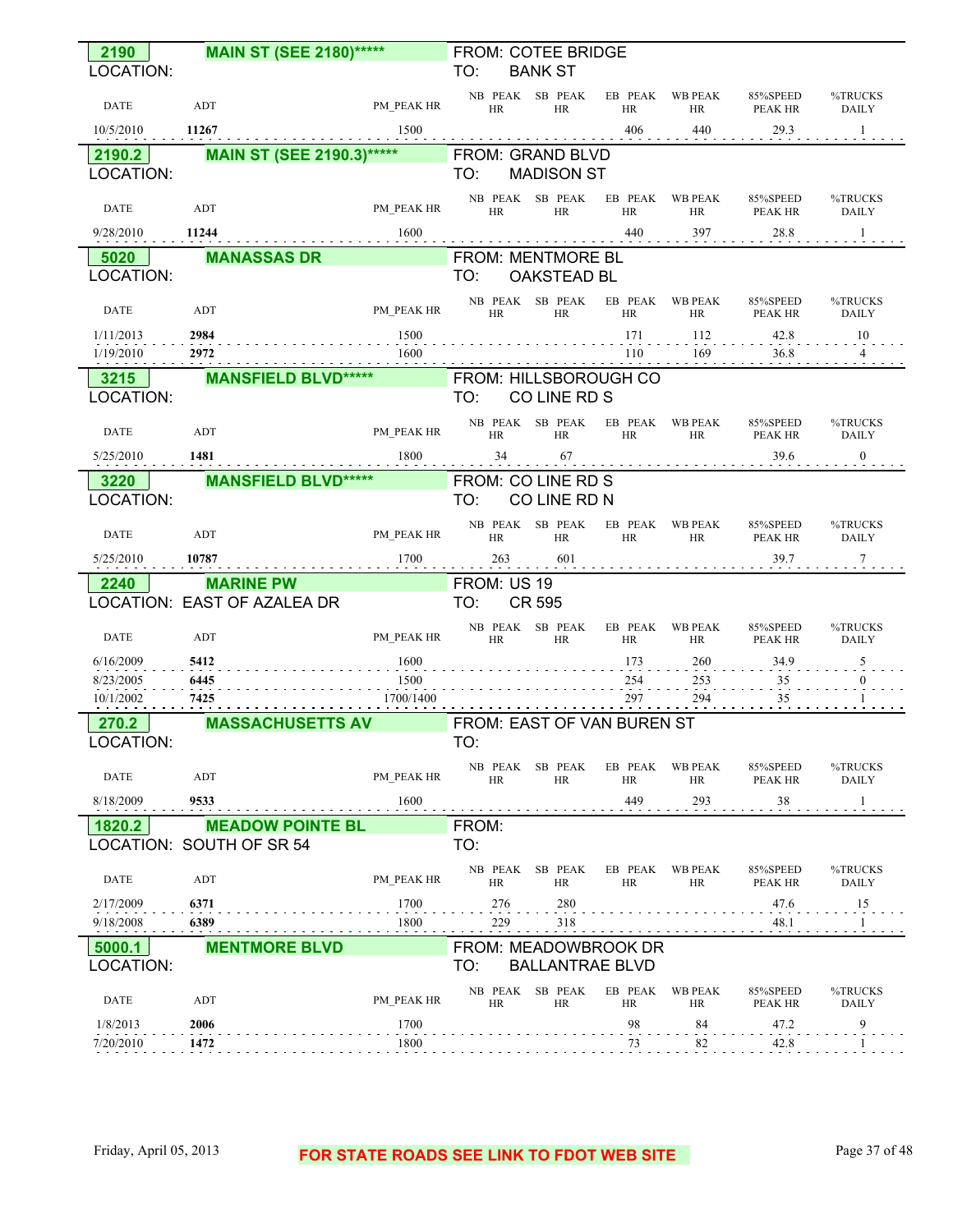| 5210                 | <b>MENTMORE BLVD</b>                |                        | FROM: MANASSAS DR                                  |                      |                                 |                            |                         |
|----------------------|-------------------------------------|------------------------|----------------------------------------------------|----------------------|---------------------------------|----------------------------|-------------------------|
| LOCATION:            |                                     |                        | TO:<br><b>SR 54</b>                                |                      |                                 |                            |                         |
| DATE                 | ADT                                 | PM PEAK HR             | NB PEAK SB PEAK<br>HR<br><b>HR</b>                 | EB PEAK<br><b>HR</b> | <b>WB PEAK</b><br>HR            | 85%SPEED<br>PEAK HR        | %TRUCKS<br><b>DAILY</b> |
| 8/10/2010            | 2537                                | 1800                   | 127<br>69                                          |                      |                                 | 44.2                       | 3                       |
| 1325.2               | <b>MITCHELL BLVD</b>                |                        | FROM: PERRINE RANCH RD                             |                      |                                 |                            |                         |
|                      | LOCATION: WEST OF TRINITY OAKS BLVD |                        | CR <sub>1</sub><br>TO:                             |                      |                                 |                            |                         |
| <b>DATE</b>          | ADT                                 | PM PEAK HR             | NB PEAK SB PEAK<br>HR<br>HR                        | EB PEAK<br>HR        | <b>WB PEAK</b><br>HR            | 85%SPEED<br><b>PEAK HR</b> | %TRUCKS<br><b>DAILY</b> |
| 10/25/2011           | 12402                               | 1700                   |                                                    | 478                  | 477                             | 59.4                       |                         |
| 7/25/2006            | 18758                               | 1700                   |                                                    | 888                  | 718                             | 60                         | $\Omega$                |
| 4/3/2002<br>.        | 12379                               | 844                    |                                                    | 423                  | 579<br><b>Contract Contract</b> | 61.6                       | 14                      |
| 1340                 | <b>MITCHELL RANCH RD</b>            |                        | FROM: CR 77                                        |                      |                                 |                            |                         |
|                      | LOCATION: WEST OF TRINITY OAKS      |                        | TO:<br>SR 54 REALIGNMENT                           |                      |                                 |                            |                         |
| DATE                 | ADT                                 | PM PEAK HR             | NB PEAK SB PEAK<br><b>HR</b><br>HR                 | EB PEAK<br>HR        | <b>WB PEAK</b><br>HR            | 85%SPEED<br><b>PEAK HR</b> | %TRUCKS<br><b>DAILY</b> |
| 10/4/2011            | 4317                                | 1600                   |                                                    | 202                  | 126                             | 41                         | $\overline{0}$          |
| 9/26/2008            | 4828                                | 1700                   |                                                    | 212                  | 195                             | 38.6                       | $\theta$                |
| 1360                 | <b>MOOG RD</b>                      |                        | <b>FROM: CR 595A</b>                               |                      |                                 |                            |                         |
|                      | LOCATION: WEST OF TRICON AVE        |                        | <b>US 19</b><br>TO:                                |                      |                                 |                            |                         |
| <b>DATE</b>          | ADT                                 | PM PEAK HR             | NB PEAK SB PEAK<br>HR<br><b>HR</b>                 | EB PEAK<br>HR        | <b>WB PEAK</b><br>HR            | 85%SPEED<br>PEAK HR        | %TRUCKS<br>DAILY        |
| 10/6/2009            | 8726                                | 1700                   |                                                    | 315                  | 391                             | 38.6                       | 8                       |
| 6/7/2006             | 8576                                | 1700                   |                                                    | 350                  | 379                             | 39.3                       |                         |
| 8/26/2003            | 3630                                | 1500/1700              |                                                    | 149                  | 132                             | 42.6                       |                         |
|                      |                                     |                        |                                                    |                      |                                 |                            |                         |
| 1365                 | <b>MOOG RD</b>                      |                        | FROM: US 19                                        |                      |                                 |                            |                         |
|                      | LOCATION: EAST OF BLUEBIRD DR       |                        | TO:<br>GRAND BL (CR 595)                           |                      |                                 |                            |                         |
| <b>DATE</b>          | ADT                                 | PM PEAK HR             | NB PEAK SB PEAK<br><b>HR</b><br><b>HR</b>          | EB PEAK<br><b>HR</b> | <b>WB PEAK</b><br>HR            | 85%SPEED<br>PEAK HR        | %TRUCKS<br><b>DAILY</b> |
| 6/23/2009            | 6524                                | 17                     |                                                    | 250                  | 314                             | 37.7                       | $\mathbf{0}$            |
| 8/14/2007            | 6932                                | 1600                   |                                                    | 301                  | 244                             | 37                         |                         |
| 8/27/2002            | 7009                                | 1700/1500              |                                                    | 263                  | 279                             | 32.7                       |                         |
| 1366                 | <b>MOOG RD</b>                      |                        | FROM: GRAND BL (CR 595)                            |                      |                                 |                            |                         |
|                      | LOCATION: WEST OF COCKATOO DR       |                        | TO:<br><b>MADISON ST</b>                           |                      |                                 |                            |                         |
| <b>DATE</b>          | ADT                                 | $\mathsf{PM\_PEAK}$ HR | NB PEAK SB PEAK EB PEAK WB PEAK<br><b>HR</b><br>HR | HR                   | HR                              | 85%SPEED<br>PEAK HR        | %TRUCKS<br>DAILY        |
| 6/23/2009            | 4225                                | 1700                   |                                                    | 212                  | 160                             | 35.9                       | $\mathbf{0}$            |
| 6/7/2005             | 4905                                | 1800                   |                                                    | 235                  | 176                             | $37\,$                     |                         |
| 8/27/2002            | 4101                                | 1800/1900              |                                                    | 206                  | 182                             | 35.2                       |                         |
| 2210                 | <b>N 17TH ST</b>                    |                        | <b>FROM: CITY LIMITS</b>                           |                      |                                 |                            |                         |
|                      | LOCATION: NORTH OF MAIN ST          |                        | TO:<br><b>MERIDIAN AVE</b>                         |                      |                                 |                            |                         |
| DATE                 | ADT                                 | PM PEAK HR             | NB PEAK SB PEAK<br>HR<br>HR                        | <b>HR</b>            | EB PEAK WB PEAK<br>HR           | 85%SPEED<br>PEAK HR        | %TRUCKS<br>DAILY        |
| 6/1/2011             | 3304                                | 1700                   | 122<br>136                                         |                      |                                 | 32.1                       | 6                       |
| 3/2/2010             | 3698                                | 1600                   | 151<br>145                                         |                      |                                 | 32.6                       | $\theta$                |
| 1390                 | <b>N 17TH ST (SEE 2210</b>          |                        | <b>FROM: LOCK ST</b>                               |                      |                                 |                            |                         |
|                      | LOCATION: SOUTH OF OAK ST           |                        | <b>CITY LIMITS</b><br>TO:                          |                      |                                 |                            |                         |
| DATE                 | ADT                                 | PM PEAK HR             | NB PEAK SB PEAK<br><b>HR</b><br>HR                 | <b>HR</b>            | EB PEAK WB PEAK<br>HR           | 85%SPEED<br>PEAK HR        | %TRUCKS<br>DAILY        |
| 6/1/2011<br>3/3/2010 | 1819<br>2085                        | 17000<br>1600          | 62<br>67                                           |                      |                                 | 31.1<br>33.2               | 4                       |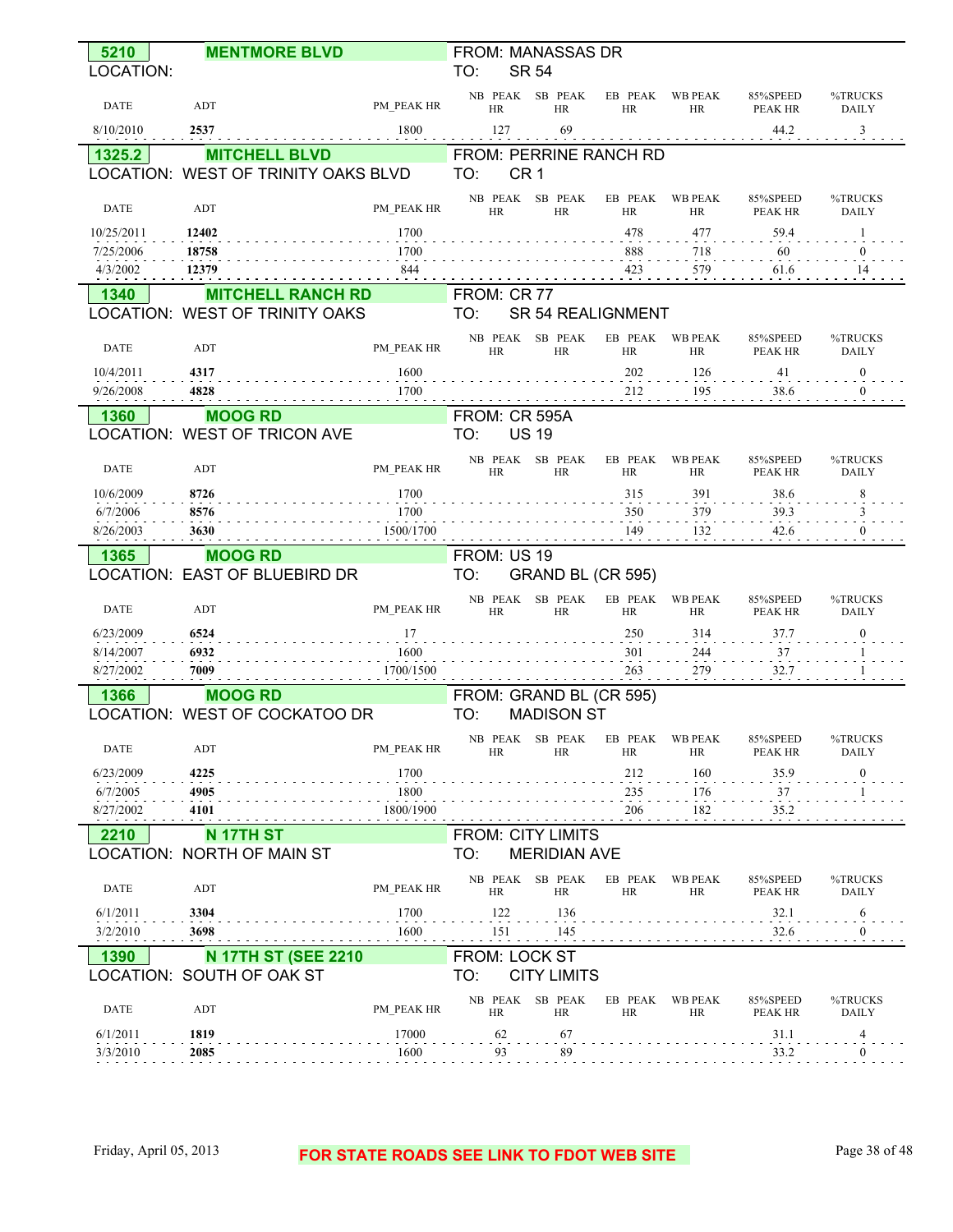| 1320                   | <b>NEBRASKA AVE (MAIN ST)</b> |                                           | FROM: CONGRESS ST                |                              |                      |                       |                            |                         |
|------------------------|-------------------------------|-------------------------------------------|----------------------------------|------------------------------|----------------------|-----------------------|----------------------------|-------------------------|
|                        | LOCATION: WEST OF CR 77       |                                           | TO:                              | <b>CR 77</b>                 |                      |                       |                            |                         |
| <b>DATE</b>            | ADT                           | PM PEAK HR                                | HR                               | NB PEAK SB PEAK<br>HR        | HR                   | EB PEAK WB PEAK<br>HR | 85%SPEED<br>PEAK HR        | %TRUCKS<br><b>DAILY</b> |
| 6/23/2009              | 8305                          | 1700                                      |                                  |                              | 326                  | 292                   | 35.2                       | $\mathbf{1}$            |
| 8/28/2007              | 9572                          | 1500                                      |                                  |                              | 405                  | 392                   | 39.1                       |                         |
| 6/24/2003              | 4281                          | 1600                                      |                                  |                              | 329                  | 243                   | 39.4                       |                         |
| 1650.2                 | <b>New River Blvd</b>         |                                           | FROM:                            |                              |                      |                       |                            |                         |
|                        | LOCATION: South of SR 54      |                                           | TO:                              |                              |                      |                       |                            |                         |
| <b>DATE</b>            | ADT                           | PM PEAK HR                                | HR                               | NB PEAK SB PEAK<br>HR        | EB PEAK<br>HR        | WB PEAK<br>HR         | 85%SPEED<br>PEAK HR        | %TRUCKS<br><b>DAILY</b> |
| 6/28/2011              | 1575                          | 1600                                      | 46                               | 84                           |                      |                       | 38.1                       | $\boldsymbol{0}$        |
| 1/26/2010<br>9/30/2008 | 1950<br>1725                  | 1700<br>1700                              | 59<br>98                         | 121<br>46                    |                      |                       | 37.5<br>37.6               |                         |
| 1380                   | <b>NEW YORK AVE</b>           |                                           | FROM: OLD DIXIE HIGHWAY          |                              |                      |                       |                            |                         |
|                        | LOCATION: EAST OF SHARK ST    |                                           | TO:                              | <b>US 19</b>                 |                      |                       |                            |                         |
| <b>DATE</b>            | ADT                           | PM PEAK HR                                | <b>HR</b>                        | NB PEAK SB PEAK<br><b>HR</b> | EB PEAK<br>HR        | <b>WB PEAK</b><br>HR  | 85%SPEED<br>PEAK HR        | %TRUCKS<br><b>DAILY</b> |
| 1/20/2010              | 1885                          | 1500                                      |                                  |                              | 82                   | 77                    | 46                         | $\mathbf{0}$            |
| 6/26/2008              | 1922                          | 1700                                      |                                  |                              | 80                   | 78                    | 42.4                       |                         |
| 8/10/2005              | 1935                          | 1700                                      |                                  |                              | 96                   | 86                    | 43.7                       |                         |
| 8/27/2002              | 2073                          | 1700                                      |                                  |                              | 90                   | $70\,$<br>and dealers | 48.9                       |                         |
| 1385                   | <b>NEW YORK AVE</b>           |                                           | FROM: US 19                      |                              |                      |                       |                            |                         |
|                        | LOCATION: WEST OF UTICA DR    |                                           | TO:                              | <b>LITTLE RD EXT</b>         |                      |                       |                            |                         |
| <b>DATE</b>            | ADT                           | PM PEAK HR                                | HR                               | NB PEAK SB PEAK<br>HR        | EB PEAK<br>HR        | WB PEAK<br>HR         | 85%SPEED<br>PEAK HR        | %TRUCKS<br><b>DAILY</b> |
| 10/2/2012              | 2183                          | 1400                                      |                                  |                              | 83                   | 114                   | 77.7                       | $\boldsymbol{0}$        |
| 7/14/2009<br>6/27/2008 | 3015<br>3772                  | 1700<br>1600                              |                                  |                              | 126<br>138           | 93<br>139             | 49.3<br>46.4               | 6                       |
| 8/10/2005              | 4432                          | 1500                                      |                                  |                              | 164                  | 177                   | 49                         |                         |
| 1386                   | <b>NEW YORK AVE</b>           |                                           | FROM: LITTLE RD EXT              |                              |                      |                       |                            |                         |
|                        | LOCATION: EAST OF OVERHILL DR |                                           | TO:                              | <b>HICKS RD</b>              |                      |                       |                            |                         |
| <b>DATE</b>            | ADT                           | PM PEAK HR                                | HR                               | NB PEAK SB PEAK<br>HR        | EB PEAK<br>HR        | <b>WB PEAK</b><br>HR  | 85%SPEED<br>PEAK HR        | %TRUCKS<br><b>DAILY</b> |
| 7/14/2009              | 3814                          | 1600                                      |                                  |                              | 160                  | 144                   | 46.8                       | $\overline{4}$          |
| 6/27/2008              | 4984                          | 1500                                      |                                  |                              | 187                  | 196                   | 44.4                       |                         |
| 7/7/2005               | 5136                          | 1600                                      |                                  |                              | 272                  | 249                   | 47.7                       | $\bf{0}$                |
| 2200                   | <b>NORTH AVE</b>              |                                           | <b>FROM: US 301</b>              |                              |                      |                       |                            |                         |
|                        | LOCATION: W. OF FORT KING RD  |                                           | TO:                              | 7TH ST ZH                    |                      |                       |                            |                         |
| DATE                   | ADT                           | PM_PEAK HR                                | <b>HR</b>                        | NB PEAK SB PEAK<br>HR        | EB PEAK<br><b>HR</b> | <b>WB PEAK</b><br>HR  | 85%SPEED<br>PEAK HR        | %TRUCKS<br><b>DAILY</b> |
| 12/1/2009              | 5648                          | 1400                                      |                                  |                              | 169                  | 293                   | 29.4                       | 8                       |
| 7/1/2003               | 4404                          | 1500/1600                                 |                                  |                              | 105                  | 231                   | 32.7                       |                         |
| 1780<br>LOCATION:      | <b>NORTHWOOD PALMS BL</b>     |                                           | FROM: HILLSBORO CNTY LINE<br>TO: | <b>SR 56</b>                 |                      |                       |                            |                         |
| DATE                   | ADT                           | PM PEAK HR                                | HR                               | NB PEAK SB PEAK<br>HR        | EB PEAK<br>HR        | WB PEAK<br>HR         | 85%SPEED<br><b>PEAK HR</b> | %TRUCKS<br><b>DAILY</b> |
| 6/28/2011              | 4038                          | 1800                                      | 186                              | 135                          |                      |                       | 37.5                       | 4                       |
| 3/16/2010              | 4355                          | 1700                                      | 228                              | 144                          |                      |                       | 38.3                       |                         |
| 1570.2                 | <b>OAKSTEAD BLVD</b>          |                                           | FROM: SR 54                      |                              |                      |                       |                            |                         |
| LOCATION:              |                               |                                           | TO:                              | <b>MANASSAS DR</b>           |                      |                       |                            |                         |
| DATE                   | ADT                           | PM PEAK HR                                | <b>HR</b>                        | NB PEAK SB PEAK<br>HR        | EB PEAK<br><b>HR</b> | <b>WB PEAK</b><br>HR  | 85%SPEED<br>PEAK HR        | %TRUCKS<br><b>DAILY</b> |
| 7/20/2010              | 4723                          | 1700                                      | 282                              | 184                          |                      |                       | 35.9                       | 2                       |
| Friday, April 05, 2013 |                               |                                           |                                  |                              |                      |                       |                            | Page 39 of 48           |
|                        |                               | FOR STATE ROADS SEE LINK TO FDOT WEB SITE |                                  |                              |                      |                       |                            |                         |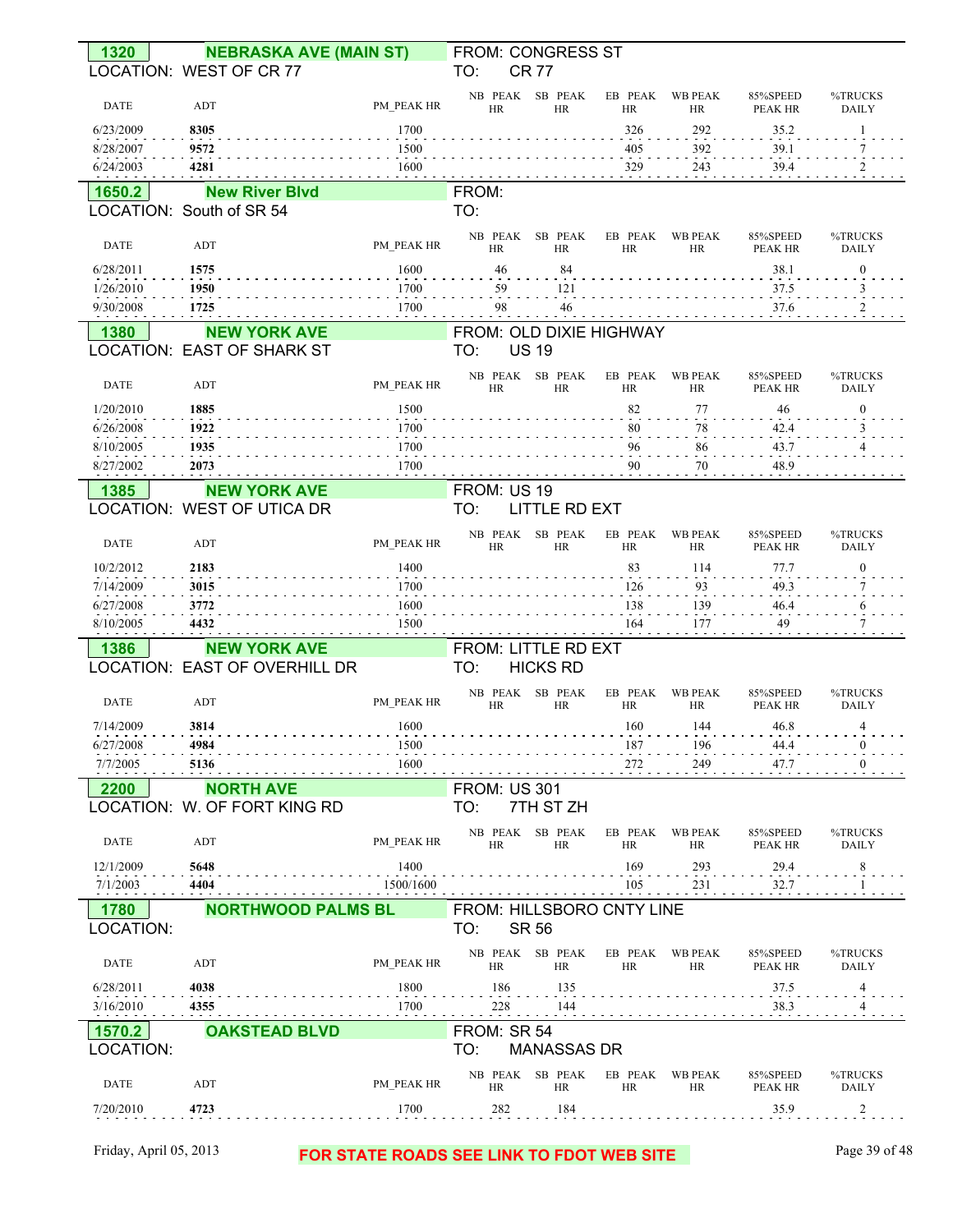| 2605              | OLD CR 54                          |            | FROM: SR 54                               |                      |                             |                                        |                         |
|-------------------|------------------------------------|------------|-------------------------------------------|----------------------|-----------------------------|----------------------------------------|-------------------------|
|                   | LOCATION: WEST OF CR 1             |            | TO:<br>CR <sub>1</sub>                    |                      |                             |                                        |                         |
| <b>DATE</b>       | ADT                                | PM PEAK HR | NB PEAK SB PEAK<br><b>HR</b><br><b>HR</b> | EB PEAK<br><b>HR</b> | <b>WB PEAK</b><br><b>HR</b> | 85%SPEED<br>PEAK HR                    | %TRUCKS<br><b>DAILY</b> |
| 5/4/2010          | 9295                               | 1400       |                                           | 356                  | 323                         | 49                                     | 1                       |
| 8/23/2005         | 8924                               | 1600       |                                           | 352                  | 365                         | 49                                     | 7                       |
| 1400              | <b>OLD DIXIE (SEE 1400.1)*****</b> |            | <b>FROM: CLARK ST</b>                     |                      |                             |                                        |                         |
| LOCATION:         |                                    |            | TO:<br><b>HUDSON AVE</b>                  |                      |                             |                                        |                         |
| <b>DATE</b>       | ADT                                | PM PEAK HR | NB PEAK SB PEAK<br><b>HR</b><br>HR        | EB PEAK<br><b>HR</b> | <b>WB PEAK</b><br>HR        | 85%SPEED<br>PEAK HR                    | %TRUCKS<br><b>DAILY</b> |
| 9/18/2012         | 1835                               | 1800       | 74<br>63                                  |                      |                             | 35.7                                   | $\boldsymbol{0}$        |
| 2/23/2010         | 5739                               | 1400       | 334<br>194                                |                      |                             | 44.2                                   | $\mathbf{0}$            |
| 1400.1            | <b>OLD DIXIE HIGHWAY</b>           |            | FROM: HUDSON AVE                          |                      |                             |                                        |                         |
|                   | LOCATION: NORTH OF MCCRAY DR       |            | TO:<br><b>NEW YORK AVE</b>                |                      |                             |                                        |                         |
| <b>DATE</b>       | ADT                                | PM PEAK HR | NB PEAK SB PEAK<br>HR<br><b>HR</b>        | EB PEAK<br><b>HR</b> | <b>WB PEAK</b><br><b>HR</b> | 85%SPEED<br>PEAK HR                    | %TRUCKS<br><b>DAILY</b> |
| 10/2/2012         | 1835                               | 1700       | 96<br>46                                  |                      |                             | 40.5                                   | 15                      |
| 7/14/2009         | 2256                               | 1700       | 92<br>72                                  |                      |                             | 41.4                                   | $\mathbf{0}$            |
| 6/27/2008         | 2568                               | 1500       | 96<br>105                                 |                      |                             | 38.3                                   | $\theta$                |
| 8/27/2002         | 1918                               | 1700       | 95<br>72                                  |                      |                             | 41.3                                   |                         |
| 1520.2            | <b>OLD PASCO RD</b>                |            | FROM: QUAIL HOLLOW BLVD                   |                      |                             |                                        |                         |
| LOCATION:         |                                    |            | TO:<br><b>OVERPASS RD</b>                 |                      |                             |                                        |                         |
| <b>DATE</b>       | ADT                                | PM PEAK HR | NB PEAK SB PEAK<br><b>HR</b><br><b>HR</b> | EB PEAK<br><b>HR</b> | <b>WB PEAK</b><br>HR        | 85%SPEED<br>PEAK HR                    | %TRUCKS<br><b>DAILY</b> |
| 7/24/2012         | 4779                               | 1700       | 258<br>158                                |                      |                             | 44.2                                   | 6                       |
| 10/13/2009        | 5687                               | 1700       | 297<br>274                                |                      |                             | 48.5                                   |                         |
| 10/7/2008         | 2619                               | 1600       | 140<br>115                                |                      |                             | 53.9                                   | 7                       |
| 1420<br>LOCATION: | <b>OLD WIRE (SEE 1420.1)*****</b>  |            | <b>FROM: CITY LIMITS</b><br>CR 530<br>TO: |                      |                             |                                        |                         |
| <b>DATE</b>       | ADT                                | PM PEAK HR | NB PEAK SB PEAK<br><b>HR</b><br>HR        | EB PEAK<br>HR        | <b>WB PEAK</b><br>HR        | 85%SPEED<br>PEAK HR                    | %TRUCKS<br><b>DAILY</b> |
| 12/8/2009         | 4799                               | 1700       |                                           | 248                  | 170                         | 46                                     | 4                       |
| 1420.1            | <b>OLD WIRE RD</b>                 |            | <b>FROM: CR 530</b>                       |                      |                             |                                        |                         |
|                   | LOCATION: EAST OF US 301           |            | TO:<br><b>US 301</b>                      |                      |                             |                                        |                         |
| DATE              | ADT                                | PM PEAK HR | NB PEAK SB PEAK<br><b>HR</b><br>HR        | EB PEAK<br>HR        | WB PEAK<br>HR               | 85%SPEED<br>PEAK HR                    | %TRUCKS<br>DAILY        |
| 12/8/2009         | 1975                               | 1600       |                                           | 84                   | 90                          | 41.7                                   | 3                       |
| 8/12/2003         | 1971                               | 1600/1700  |                                           | 108                  | 79                          | 44.4                                   | $\boldsymbol{0}$        |
| 2220              | <b>OLD WIRE RD</b>                 |            | FROM: CR 54E                              |                      |                             |                                        |                         |
|                   | LOCATION: NORTH OF CR 54E          |            | TO:<br><b>DAUGHTERY RD</b>                |                      |                             |                                        |                         |
| DATE              | ADT                                | PM PEAK HR | NB PEAK SB PEAK<br>HR<br>HR               | EB PEAK<br>HR        | <b>WB PEAK</b><br>HR        | 85%SPEED<br>PEAK HR                    | %TRUCKS<br>DAILY        |
| 3/12/2013         | 7104                               | 1500       | 318<br>301                                |                      |                             | 36.9                                   | 1                       |
| 12/1/2009         | 7226                               | 1500       | 298<br>284                                |                      |                             | 37.2                                   |                         |
| 9/23/2003<br>.    | 6247                               | 1700       | 277<br>249                                |                      |                             | 39.6<br>$\alpha$ , $\alpha$ , $\alpha$ |                         |
| 2220.1            | <b>OLD WIRE RD (SEE 2220)*****</b> |            | <b>FROM: DAUGHTERY RD</b>                 |                      |                             |                                        |                         |
|                   | LOCATION: N OF DAUGHTERY           |            | <b>CITY LIMITS</b><br>TO:                 |                      |                             |                                        |                         |
| <b>DATE</b>       | ADT                                | PM PEAK HR | NB PEAK SB PEAK<br>HR<br>HR               | EB PEAK<br>HR        | <b>WB PEAK</b><br>HR        | 85%SPEED<br>PEAK HR                    | %TRUCKS<br>DAILY        |
| 12/1/2009         | 6215                               | 1600       | 247<br>258                                |                      |                             | 42.6                                   | $\mathbf{0}$            |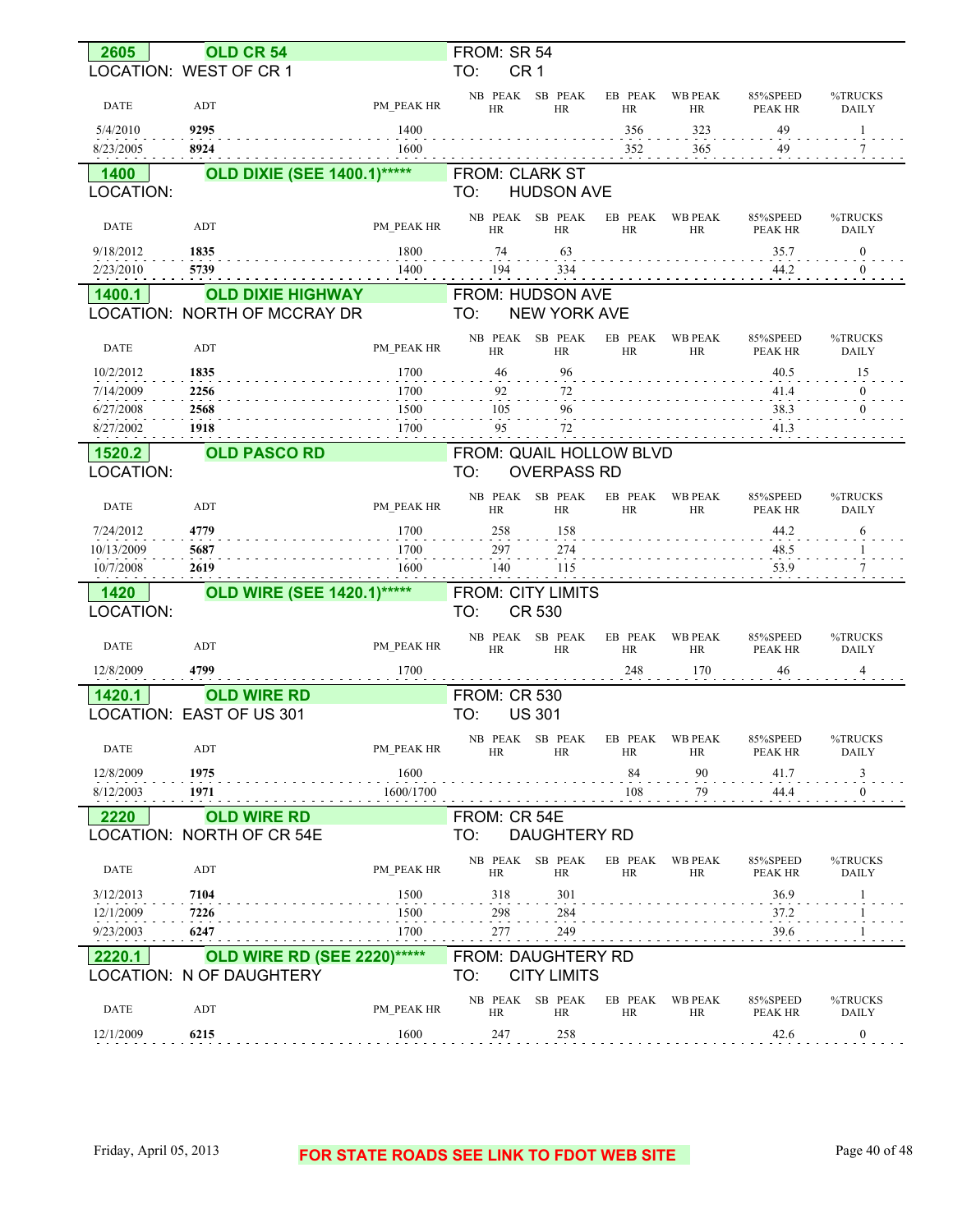| 1430                   | <b>ORCHID LAKE RD</b>                                |                   | FROM: CR 77                |                              |                       |                             |                            |                                  |
|------------------------|------------------------------------------------------|-------------------|----------------------------|------------------------------|-----------------------|-----------------------------|----------------------------|----------------------------------|
|                        | LOCATION: WEST OF LEMON RD                           |                   | TO:                        | <b>OSTEEN RD</b>             |                       |                             |                            |                                  |
| DATE                   | ADT                                                  | PM PEAK HR        | HR                         | NB PEAK SB PEAK<br><b>HR</b> | EB PEAK<br>HR         | <b>WB PEAK</b><br>HR        | 85%SPEED<br>PEAK HR        | %TRUCKS<br><b>DAILY</b>          |
| 2/16/2010              | 3044                                                 | 1500              |                            |                              | 147                   | 146                         | 35.1                       | 5                                |
| 8/23/2005<br>8/13/2002 | 3420<br>3315                                         | 1700<br>1500      |                            |                              | 217<br>256            | 202<br>$214\,$              | 38<br>36                   | $\overline{0}$                   |
| 5260                   | <b>ORCHID LAKE RD</b>                                |                   | <b>FROM: CONGRESS ST</b>   |                              |                       |                             |                            |                                  |
| LOCATION:              |                                                      |                   | TO:                        | <b>CR77</b>                  |                       |                             |                            |                                  |
|                        |                                                      |                   |                            | NB PEAK SB PEAK              | EB PEAK               | <b>WB PEAK</b>              | 85%SPEED                   | %TRUCKS                          |
| DATE                   | ADT                                                  | PM PEAK HR        | <b>HR</b>                  | <b>HR</b>                    | HR                    | <b>HR</b>                   | PEAK HR                    | <b>DAILY</b>                     |
| 6/14/2011              | 1999                                                 | 1600<br>1700      |                            |                              | 118                   | 79<br>79                    | 41.7                       | $\mathbf{0}$                     |
| 1/20/2010              | 2708                                                 |                   |                            |                              | 153                   |                             | 41.4                       | $\overline{0}$                   |
| 1450.2                 | <b>OSCEOLA DR</b><br>LOCATION: NORTH OF JASMINE BLVD |                   | FROM: JASMINE BLVD<br>TO:  | <b>SR 52</b>                 |                       |                             |                            |                                  |
|                        |                                                      |                   |                            | NB PEAK SB PEAK              | EB PEAK               | <b>WB PEAK</b>              | 85%SPEED                   | %TRUCKS                          |
| DATE                   | ADT                                                  | PM PEAK HR        | HR                         | HR                           | HR                    | <b>HR</b>                   | PEAK HR                    | <b>DAILY</b>                     |
| 9/18/2012              | 2015                                                 | 1500              | 121                        | 91                           |                       |                             | 38                         | 1                                |
| 2/16/2010<br>8/19/2003 | 2376<br>2370                                         | 1600<br>1700/1600 | 136<br>108                 | 103<br>103                   |                       |                             | 32.2<br>39                 | $\overline{0}$<br>$\overline{0}$ |
|                        |                                                      |                   |                            |                              |                       |                             |                            |                                  |
| 1450<br>LOCATION:      | <b>OSCEOLA DR (SEE 1450.2)*****</b>                  |                   | <b>FROM: CR 587</b><br>TO: | <b>LAKEVIEW DR</b>           |                       |                             |                            |                                  |
|                        |                                                      |                   |                            | NB PEAK SB PEAK              | EB PEAK               | <b>WB PEAK</b>              | 85%SPEED                   | %TRUCKS                          |
| DATE                   | ADT                                                  | PM PEAK HR        | HR                         | <b>HR</b>                    | <b>HR</b>             | <b>HR</b>                   | PEAK HR                    | DAILY                            |
| 9/26/2008              | 1896                                                 | 1700              | 90                         | 76                           |                       |                             | 44.4                       | 2                                |
|                        |                                                      |                   |                            |                              |                       |                             |                            |                                  |
| 1450.1                 | <b>OSCEOLA DR (SEE 1450.2)*****</b>                  |                   | FROM: LAKEVIEW DR          |                              |                       |                             |                            |                                  |
| LOCATION:              |                                                      |                   | TO:                        | <b>JASMINE BLVD</b>          |                       |                             |                            |                                  |
| <b>DATE</b>            | ADT                                                  | PM PEAK HR        | <b>HR</b>                  | NB PEAK SB PEAK<br>HR        | EB PEAK<br>HR         | <b>WB PEAK</b><br><b>HR</b> | 85%SPEED<br><b>PEAK HR</b> | %TRUCKS<br><b>DAILY</b>          |
| 5/10/2011              | 1296                                                 | 1600              | 64                         | 58                           |                       |                             | 39.6                       | $\overline{\mathbf{c}}$          |
| 9/16/2009              | 1543                                                 | 1700              | 68                         | 84                           |                       |                             | 38.5                       | 2                                |
| 1500                   | <b>OVERPASS RD EXT*****</b>                          |                   | FROM: PASCO RD             |                              |                       |                             |                            |                                  |
|                        | LOCATION: AT PASCO RD                                |                   | TO:                        | BOYETTE RD N                 |                       |                             |                            |                                  |
| DATE                   | ADT                                                  | PM_PEAK HR        | HR                         | NB PEAK SB PEAK<br>HR        | EB PEAK WB PEAK<br>HК | HК                          | 85%SPEED<br>PEAK HR        | %TRUCKS<br>DAILY                 |
| 7/7/2009               | 2759                                                 | 1700              |                            |                              | 245                   | 126                         | 48.7                       | 2                                |
| 9/26/2008              | 3899                                                 | 1800              |                            |                              | 345                   | 136                         | 51                         | $\frac{51}{1}$                   |
| 1500.1                 | <b>OVERPASS RD EXT*****</b>                          |                   | FROM: BOYETTE RD N         |                              |                       |                             |                            |                                  |
| LOCATION:              |                                                      |                   | TO:                        |                              |                       |                             |                            |                                  |
| DATE                   | ADT                                                  | PM PEAK HR        | HR                         | NB PEAK SB PEAK<br>HR        | EB PEAK<br>HR         | <b>WB PEAK</b><br>HR        | 85%SPEED<br>$\rm PEAK$ HR  | %TRUCKS<br>DAILY                 |
| 7/7/2009               | 2627                                                 | 1700              |                            |                              | 189                   | 127                         | 34.9                       | $\boldsymbol{0}$                 |
| 1550.2                 | <b>PARKWAY BLVD</b>                                  |                   | <b>FROM: HALE</b>          |                              |                       |                             |                            |                                  |
|                        | LOCATION: SOUTH OF EAGLE RD                          |                   | TO:                        | <b>COLLIER EXT</b>           |                       |                             |                            |                                  |
| DATE                   | ADT                                                  | PM PEAK HR        | HR                         | NB PEAK SB PEAK<br>HR        | EB PEAK<br>HR         | <b>WB PEAK</b><br>HR        | 85%SPEED<br>PEAK HR        | %TRUCKS<br>DAILY                 |
| 6/2/2011               | 1444                                                 | 1700              | 72                         | 59                           |                       |                             | 37.7                       | 3                                |
| 10/27/2009             | 4101                                                 | 1600              | 201                        | 267                          |                       |                             | 38.1                       | 10                               |
| 9/13/2005<br>2/20/2002 | 4937<br>3511                                         | 1700              | 294<br>128                 | 280<br>119                   |                       |                             | 38.9<br>39                 | $\boldsymbol{0}$<br>11           |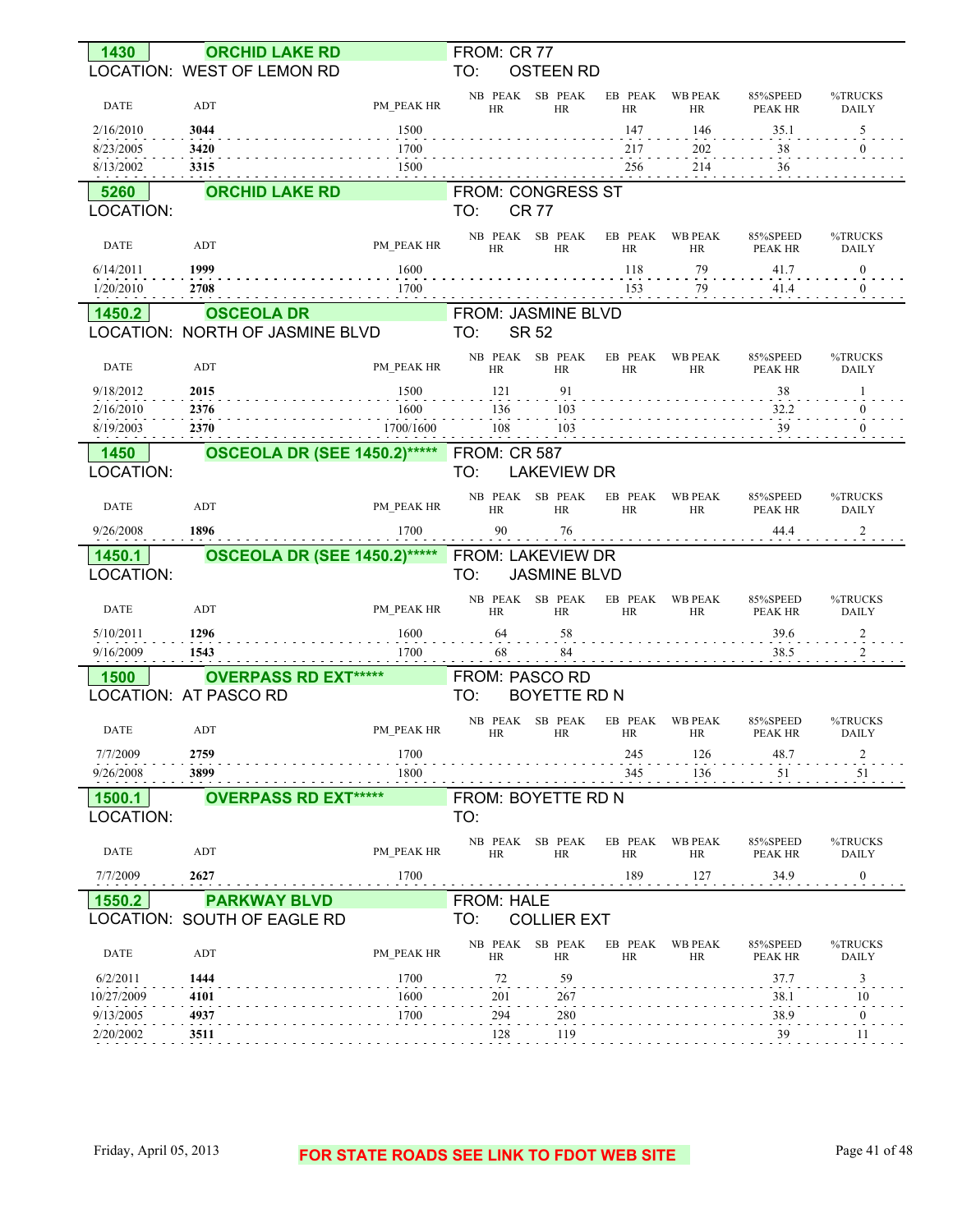| 1520                    | <b>PASCO RD</b>                                   |                    | FROM: SR 54          |                                   |                      |                             |                            |                         |
|-------------------------|---------------------------------------------------|--------------------|----------------------|-----------------------------------|----------------------|-----------------------------|----------------------------|-------------------------|
|                         | LOCATION: NORTH OF SR 54                          |                    | TO:                  | <b>OVERPASS RD</b>                |                      |                             |                            |                         |
|                         |                                                   |                    | NB PEAK              | SB PEAK                           | EB PEAK              | <b>WB PEAK</b>              | 85%SPEED                   | %TRUCKS                 |
| DATE                    | ADT                                               | PM PEAK HR<br>1400 | <b>HR</b>            | <b>HR</b>                         | <b>HR</b>            | <b>HR</b>                   | PEAK HR                    | <b>DAILY</b>            |
| 7/24/2012<br>10/13/2009 | 8987<br>12269                                     | 1700               | 291<br>670           | 297<br>370                        |                      |                             | 43.3<br>43.2               | 11<br>9                 |
| 8/2/2005                | 12125                                             | 1600               | 571                  | 332                               |                      |                             | 40.1                       | 8                       |
| 6/5/2002                | 10482                                             | 1800               | 470                  | 381                               |                      |                             | 41.4                       |                         |
|                         |                                                   |                    |                      |                                   |                      |                             |                            |                         |
| 1520.1                  | <b>PASCO RD</b><br>LOCATION: NORTH OF OVERPASS RD |                    | TO:                  | FROM: OVERPASS RD<br><b>SR 52</b> |                      |                             |                            |                         |
|                         |                                                   |                    | NB PEAK              | SB PEAK                           | EB PEAK              | <b>WB PEAK</b>              | 85%SPEED                   | %TRUCKS                 |
| <b>DATE</b>             | ADT                                               | PM PEAK HR         | <b>HR</b>            | <b>HR</b>                         | <b>HR</b>            | <b>HR</b>                   | PEAK HR                    | <b>DAILY</b>            |
| 7/24/2012               | 7720                                              | 1700               | 354                  | 245                               |                      |                             | 45.7                       | 8                       |
| 10/13/2009              | 8560                                              | 1700               | 477                  | 280                               |                      |                             | 44.7                       | 7                       |
| 1/10/2006               | 2741                                              | 1900               | 93                   | 112                               |                      |                             | 60.1                       | 2                       |
| 8/2/2005                | 6917                                              | 1500               | 129                  | 112                               |                      |                             | 53.8                       | 8                       |
| 6/5/2002                | 2929                                              | 1700               | 146                  | 115                               |                      |                             | 48.3                       |                         |
| 1520.3                  | <b>PASCO RD</b>                                   |                    |                      | FROM: OVERPASS RD                 |                      |                             |                            |                         |
| LOCATION:               |                                                   |                    | TO:                  | <b>SR 52</b>                      |                      |                             |                            |                         |
| DATE                    | ADT                                               | PM PEAK HR         | NB PEAK<br>HR        | SB PEAK<br><b>HR</b>              | EB PEAK<br><b>HR</b> | <b>WB PEAK</b><br><b>HR</b> | 85%SPEED<br><b>PEAK HR</b> | %TRUCKS<br><b>DAILY</b> |
| 10/13/2009              | 3323                                              | 1700               | 149                  | 156                               |                      |                             | 54.2                       | -1                      |
| 1525                    | <b>PASCO RD</b>                                   |                    |                      | FROM: SCHARBER RD                 |                      |                             |                            |                         |
|                         | LOCATION: SOUTH OF OAK ST                         |                    | TO:                  | <b>CR 577</b>                     |                      |                             |                            |                         |
|                         |                                                   |                    |                      |                                   |                      |                             |                            |                         |
| <b>DATE</b>             | ADT                                               | PM PEAK HR         | NB PEAK<br><b>HR</b> | SB PEAK<br><b>HR</b>              | EB PEAK<br><b>HR</b> | <b>WB PEAK</b><br><b>HR</b> | 85%SPEED<br>PEAK HR        | %TRUCKS<br><b>DAILY</b> |
| 4/5/2011                | 774                                               | 1600               |                      |                                   | 37                   | 41                          | 39.4                       | 3                       |
| 12/15/2009              | 867                                               | 1500               |                      |                                   | 32                   | 40                          | 40.3                       | 2                       |
| 9/13/2005               | 1068                                              | 1800               |                      |                                   | 49                   | 52                          | 41.9                       | $\overline{0}$          |
| 11/26/2002              | 1039                                              | 1400/1500          |                      |                                   | 56                   | 58                          | 43.4                       |                         |
| 1530                    | <b>PERRINE RANCH RD</b>                           |                    | <b>FROM: CR 595</b>  |                                   |                      |                             |                            |                         |
|                         | LOCATION: WEST OF ATWELL CT                       |                    | TO:                  | <b>CR77</b>                       |                      |                             |                            |                         |
| <b>DATE</b>             | ADT                                               | PM PEAK HR         | NB PEAK<br><b>HR</b> | SB PEAK<br><b>HR</b>              | EB PEAK<br><b>HR</b> | <b>WB PEAK</b><br>HR        | 85%SPEED<br><b>PEAK HR</b> | %TRUCKS<br><b>DAILY</b> |
| 10/17/2011              | 10187                                             | 1600               |                      |                                   | 424                  | 466                         | 47.6                       | $\mathbf{1}$            |
| 8/14/2007               | 13141                                             | 1700               |                      |                                   | 516                  | 499                         | 41.4                       |                         |
| 9/16/2003               | 12856                                             | 1700               |                      |                                   | 505                  | 549                         | 38.5                       |                         |
| 2/13/2002               | 13139                                             |                    |                      |                                   | 559                  | 613                         | 44                         | 8                       |
| 1560.1                  | <b>PLATHE RD</b>                                  |                    |                      | <b>FROM: OSTEEN RD</b>            |                      |                             |                            |                         |
|                         | LOCATION: WEST OF CR 1                            |                    | TO:                  | CR <sub>1</sub>                   |                      |                             |                            |                         |
| DATE                    | ADT                                               | PM PEAK HR         | HR                   | NB PEAK SB PEAK<br>HR             | EB PEAK<br>HR        | <b>WB PEAK</b><br>HR        | 85%SPEED<br>PEAK HR        | %TRUCKS<br>DAILY        |
| 10/6/2009               | 7054                                              | 1700               |                      |                                   | 331                  | 298                         | 51.9                       | 5                       |
| 9/26/2008               | 6665                                              | 1700               |                      |                                   | 291                  | 309                         | 47.8                       |                         |
| 8/30/2005               | 7209                                              | 1700               |                      |                                   | 334                  | 331                         | 51.8                       |                         |
| 7/2/2002                | 5986                                              | 1700               |                      |                                   | 247                  | <b>270</b>                  | 53                         |                         |
| 1560                    | <b>PLATHE RD (SEE 1560.1)*****</b>                |                    | FROM: CR 77          |                                   |                      |                             |                            |                         |
| LOCATION:               |                                                   |                    | TO:                  | <b>OSTEEN RD</b>                  |                      |                             |                            |                         |
| DATE                    | ADT                                               | PM PEAK HR         | NB PEAK<br><b>HR</b> | SB PEAK<br>HR                     | EB PEAK<br>HR        | <b>WB PEAK</b><br>$\rm{HR}$ | 85%SPEED<br>PEAK HR        | %TRUCKS<br><b>DAILY</b> |
| 10/6/2009               | 7570                                              | 1500               |                      |                                   | 329                  | 338                         | 46.6                       | -1                      |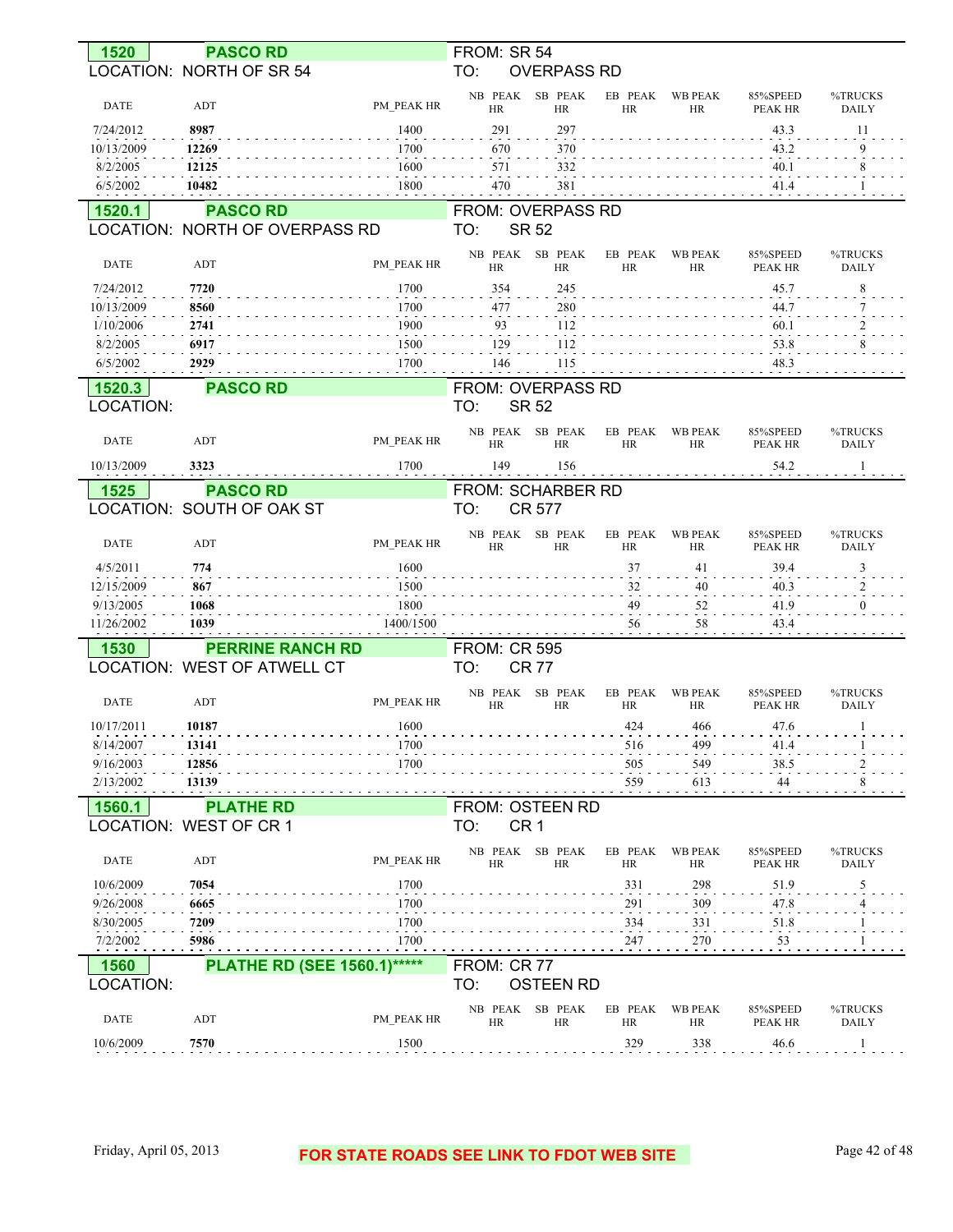| 1565                   | <b>POWERLINE RD*****</b>                          |                   | <b>FROM: LOCK ST</b>                          |                                              |                             |                     |                           |
|------------------------|---------------------------------------------------|-------------------|-----------------------------------------------|----------------------------------------------|-----------------------------|---------------------|---------------------------|
| LOCATION:              |                                                   |                   | TO:                                           | FRAZEE HILL RD                               |                             |                     |                           |
| <b>DATE</b>            | ADT                                               | PM PEAK HR        | NB PEAK<br><b>HR</b>                          | SB PEAK<br>EB PEAK<br><b>HR</b><br><b>HR</b> | <b>WB PEAK</b><br>HR        | 85%SPEED<br>PEAK HR | %TRUCKS<br><b>DAILY</b>   |
| 6/1/2011               | 719                                               | 1700              | 36                                            | 20                                           |                             | 36.5                | 3                         |
| 2/23/2010              | 876                                               | 1600              | 33                                            | 33                                           |                             | 40.8                | 7                         |
| 1565.1<br>LOCATION:    | <b>POWERLINE RD*****</b>                          |                   | FROM: FRAZEE HILL RD<br>TO:                   | <b>CHRISTIAN RD</b>                          |                             |                     |                           |
|                        |                                                   |                   | NB PEAK                                       | SB PEAK                                      | <b>WB PEAK</b>              |                     | %TRUCKS                   |
| DATE                   | ADT                                               | PM PEAK HR        | <b>HR</b>                                     | EB PEAK<br><b>HR</b><br><b>HR</b>            | HR                          | 85%SPEED<br>PEAK HR | <b>DAILY</b>              |
| 10/13/2009             | 650                                               | 1700              | 29                                            | 34                                           |                             | 49                  | $\overline{\phantom{a}2}$ |
| 1580                   | <b>RAMSEY RD</b><br>LOCATION: SOUTH OF RUFFING RD |                   | FROM: CR 41<br>TO:<br><b>CR 578</b>           |                                              |                             |                     |                           |
| DATE                   | ADT                                               | PM PEAK HR        | NB PEAK                                       | SB PEAK<br>EB PEAK<br><b>HR</b><br>HR        | <b>WB PEAK</b>              | 85%SPEED            | %TRUCKS                   |
| 10/24/2012             | 1590                                              | 1600              | <b>HR</b><br>76                               | 90                                           | HR                          | PEAK HR<br>48.2     | <b>DAILY</b><br>16        |
| 5/19/2009              | 1247                                              | 1600              | 65                                            | 54                                           |                             | 41.5                |                           |
| 11/26/2002             | 932                                               | 1600/1700         | 31                                            | 56                                           |                             | 52.7                |                           |
| 1620                   | <b>SAN MIGUEL DR</b>                              |                   | FROM: CR 77(REGENCY PARK BLVD)                |                                              |                             |                     |                           |
|                        | LOCATION: WEST OF CHANTILLY LN                    |                   | TO:                                           | <b>GALEN WILSON</b>                          |                             |                     |                           |
| DATE                   | ADT                                               | PM PEAK HR        | NB PEAK<br>HR                                 | SB PEAK<br>EB PEAK<br><b>HR</b><br><b>HR</b> | <b>WB PEAK</b><br>HR        | 85%SPEED<br>PEAK HR | %TRUCKS<br><b>DAILY</b>   |
| 8/24/2012              | 4087                                              | 1700              |                                               | 151                                          | 185                         | 39.5                | $\Omega$                  |
| 6/14/2005              | 4618<br>3937                                      | 1700<br>1700/1600 |                                               | 191<br>153                                   | 191<br>160                  | 41.1<br>39.8        |                           |
| 8/27/2002<br>1620.1    | <b>SAN MIGUEL DR (SEE 1620)*****</b>              |                   | FROM: GALEN WILSON                            |                                              |                             |                     |                           |
| LOCATION:              |                                                   |                   | TO:                                           | CR 1 (LITTLE RD)                             |                             |                     |                           |
|                        |                                                   |                   | NB PEAK                                       | SB PEAK<br>EB PEAK                           | <b>WB PEAK</b>              | 85%SPEED            | %TRUCKS                   |
| <b>DATE</b>            | ADT                                               | PM PEAK HR        | <b>HR</b>                                     | HR<br>HR                                     | HR                          | PEAK HR             | <b>DAILY</b><br>4         |
| 8/24/2010              | 4454                                              | 1700              |                                               | 155                                          | 220                         | 38.1                |                           |
| 1630                   | <b>SCHARBER RD</b><br>LOCATION: NORTH OF DARBY RD |                   | <b>FROM: CR 578</b><br>TO:<br><b>DARBY RD</b> |                                              |                             |                     |                           |
| <b>DATE</b>            | ADT                                               | PM_PEAK HR        | NB PEAK<br><b>HR</b>                          | SB PEAK<br>EB PEAK<br><b>HR</b><br>HR        | <b>WB PEAK</b><br><b>HR</b> | 85%SPEED<br>PEAK HR | %TRUCKS<br><b>DAILY</b>   |
| 5/19/2009              | 829                                               | 1600              | 67                                            | -46                                          |                             | 42.1                | $\Omega$                  |
| 6/27/2008              | <b>575</b>                                        | 1600              | 30                                            | 25                                           |                             | 37.8                |                           |
| 11/7/2007              | 735                                               | 1600              | 53                                            | 31                                           |                             | 47.2                |                           |
| 10/15/2002             | 829                                               | 1700              | 32                                            | 52                                           |                             | 49.9                |                           |
| 1630.1<br>LOCATION:    | <b>SCHARBER RD (SEE 1630)*****</b>                |                   | FROM: DARBY RD<br>TO:<br>PASCO RD             |                                              |                             |                     |                           |
| DATE                   | ADT                                               | PM PEAK HR        | NB PEAK SB PEAK<br>HR                         | EB PEAK<br>HR<br>HR                          | <b>WB PEAK</b><br>HR        | 85%SPEED<br>PEAK HR | %TRUCKS<br>DAILY          |
| 10/17/2012             | 416                                               | 1500              | 28                                            | 28                                           |                             | 43.9                |                           |
| 5/19/2009              | 587                                               | 1700              | 32                                            | 27                                           |                             | 44.6                | 2                         |
| 1640                   | <b>SHADY HILLS RD</b>                             |                   | FROM: SR 52                                   |                                              |                             |                     |                           |
|                        | LOCATION: NORTH OF SR 52                          |                   | TO:                                           | MABLE RIDGE E/W                              |                             |                     |                           |
| <b>DATE</b>            | ADT                                               | PM PEAK HR        | NB PEAK<br>HR                                 | SB PEAK<br>EB PEAK<br>HR<br>HR               | <b>WB PEAK</b><br>HR        | 85%SPEED<br>PEAK HR | %TRUCKS<br>DAILY          |
| 9/9/2009               | 8362                                              | 1700              | 557                                           | 201                                          |                             | 48.8                | 6                         |
| 9/26/2008<br>8/10/2005 | 7882<br>9945                                      | 1700<br>1700      | 574<br>518                                    | 172<br>493                                   |                             | 48.5<br>49          |                           |
| 10/8/2002              | 8164                                              | 1700              | 445                                           | e a la<br>263                                |                             | $\sim 100$<br>49.5  |                           |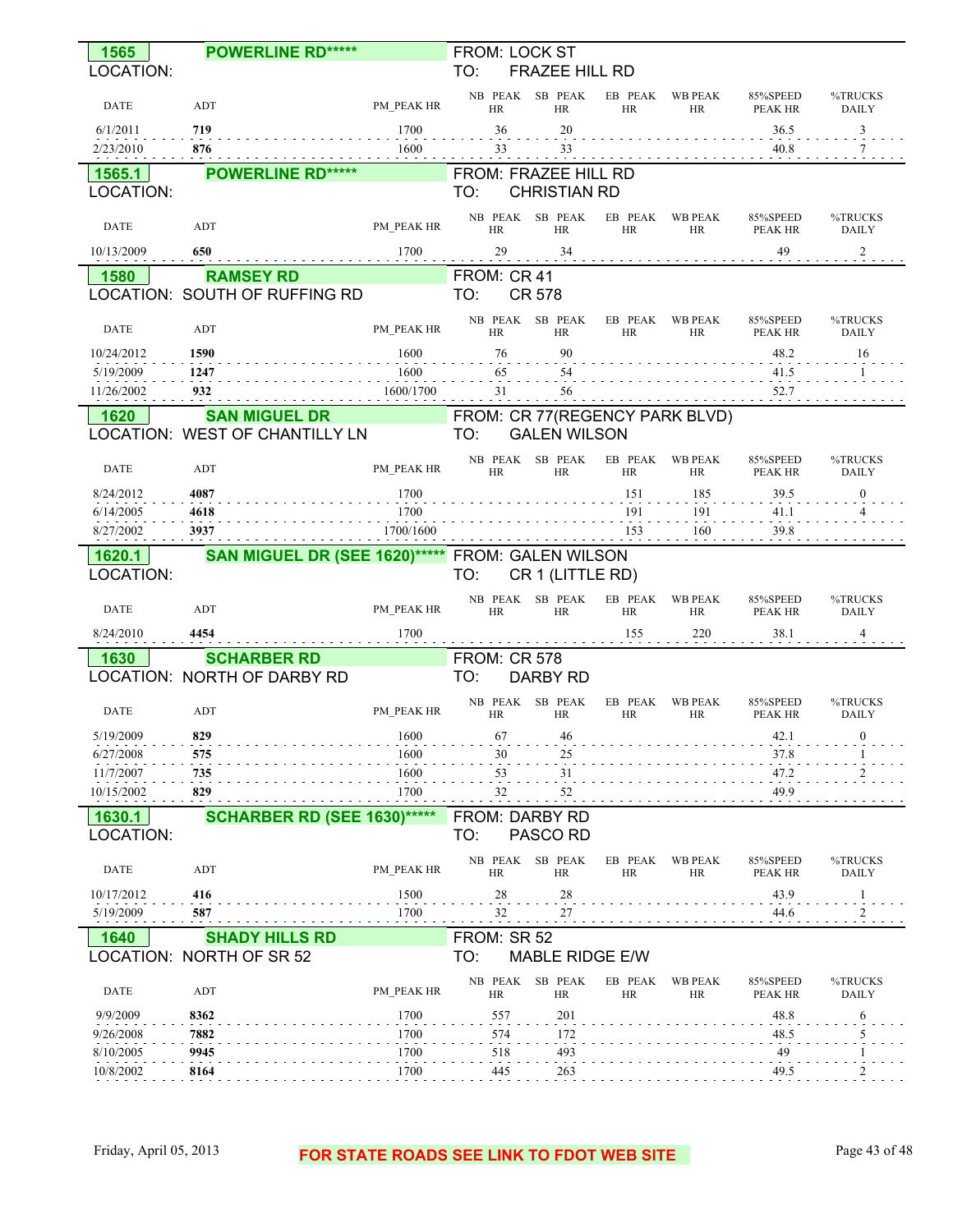| 1640.4                   | <b>SHADY HILLS RD</b>                                  |              | FROM: PEACE BL               |                              |                      |                       |                     |                                                    |
|--------------------------|--------------------------------------------------------|--------------|------------------------------|------------------------------|----------------------|-----------------------|---------------------|----------------------------------------------------|
| LOCATION:                |                                                        |              | TO:                          | <b>COUNTY LINE RD</b>        |                      |                       |                     |                                                    |
| DATE                     | ADT                                                    | PM PEAK HR   | HR                           | NB PEAK SB PEAK<br><b>HR</b> | <b>HR</b>            | EB PEAK WB PEAK<br>HR | 85%SPEED<br>PEAK HR | %TRUCKS<br><b>DAILY</b>                            |
| 9/9/2009                 | 13218                                                  | 1700         | 618                          | 478                          |                      |                       | 49.8                | -1                                                 |
| 9/30/2008                | 12806                                                  | 1700         | 758                          | 386                          |                      |                       | 52.4                | 8                                                  |
| 1640.5                   | <b>Shady Hills Rd</b>                                  |              | FROM: Bosley Dr              |                              |                      |                       |                     |                                                    |
| LOCATION:                |                                                        |              | TO:                          | <b>Hillsborough County</b>   |                      |                       |                     |                                                    |
| DATE                     | ADT                                                    | PM PEAK HR   | HR                           | NB PEAK SB PEAK<br>HR        | EB PEAK<br>HR        | <b>WB PEAK</b><br>HR  | 85%SPEED<br>PEAK HR | %TRUCKS<br><b>DAILY</b>                            |
| 9/9/2009                 | 12765                                                  | 1700         | 543                          | 427                          |                      |                       | 50.8                | -1                                                 |
| 1640.3                   | <b>SHADY HILLS RD (SEE 1640)**** FROM: DENTON AVE</b>  |              |                              |                              |                      |                       |                     |                                                    |
| LOCATION:                |                                                        |              | TO:                          | HERNANDO COUNTY LINE         |                      |                       |                     |                                                    |
| DATE                     | ADT                                                    | PM PEAK HR   | <b>HR</b>                    | NB PEAK SB PEAK<br><b>HR</b> | EB PEAK<br><b>HR</b> | <b>WB PEAK</b><br>HR  | 85%SPEED<br>PEAK HR | %TRUCKS<br><b>DAILY</b>                            |
| 9/9/2009                 | 11765                                                  | 1700         | 616                          | 370                          |                      |                       | 57.8                | 3                                                  |
| 9002                     | <b>SIMONS RD</b>                                       |              | FROM: EILAND BL              |                              |                      |                       |                     |                                                    |
| LOCATION:                |                                                        |              | TO:                          | FORT KING RD                 |                      |                       |                     |                                                    |
| DATE                     | ADT                                                    | PM PEAK HR   |                              | NB PEAK SB PEAK              | EB PEAK              | <b>WB PEAK</b>        | 85%SPEED            | %TRUCKS                                            |
| 6/28/2011                | 230                                                    | 1600         | <b>HR</b>                    | HR                           | <b>HR</b>            | HR                    | PEAK HR<br>37.2     | <b>DAILY</b><br>$\mathbf{0}$                       |
|                          |                                                        |              | 7                            | 15                           |                      |                       |                     |                                                    |
| 1690                     | <b>SOUTH ALLEN RD</b><br>LOCATION: NORTH OF CHANCEY RD |              | FROM: SR 54<br>TO:           | <b>TUCKER RD</b>             |                      |                       |                     |                                                    |
|                          |                                                        |              |                              | NB PEAK SB PEAK              | EB PEAK              | <b>WB PEAK</b>        | 85%SPEED            | %TRUCKS                                            |
| DATE                     | ADT                                                    | PM PEAK HR   | HR                           | <b>HR</b>                    | <b>HR</b>            | HR                    | PEAK HR             | <b>DAILY</b>                                       |
| 8/12/2003                | 1933                                                   | 1600/1700    | 81                           | 83                           |                      |                       | 43.4                | $\bf{0}$                                           |
| 3190                     | <b>SOUTH AVE</b>                                       |              | <b>FROM: US 301</b>          |                              |                      |                       |                     |                                                    |
|                          |                                                        |              |                              |                              |                      |                       |                     |                                                    |
|                          | LOCATION: EAST OF US 301                               |              | TO:                          | 7TH ST                       |                      |                       |                     |                                                    |
| <b>DATE</b>              | ADT                                                    | PM PEAK HR   | HR                           | NB PEAK SB PEAK<br><b>HR</b> | HR                   | EB PEAK WB PEAK<br>HR | 85%SPEED<br>PEAK HR |                                                    |
| 5/3/2011                 | 2952                                                   | 15500        |                              |                              | 95                   | 119                   | 24                  | 5                                                  |
| 10/20/2009               | 3973                                                   | 1500         |                              |                              | 112                  | 166                   | 28.5                | $\mathbf{0}$                                       |
| 11/11/2008               | 3358                                                   | 1400         |                              |                              | 82                   | 163                   | 24.2                | 5                                                  |
| 8/17/2005                | 3789                                                   | 1700         |                              |                              | 102                  | 203<br>172            | 24.4<br>24.6        | 7<br>7                                             |
| 3/13/2002                | 4226                                                   | 1700         |                              |                              | 125                  |                       |                     |                                                    |
| 3190.1<br>LOCATION:      | SOUTH AVE (SEE 3190)                                   |              | FROM: 7TH ST<br>TO:          | 20TH ST                      |                      |                       |                     |                                                    |
|                          |                                                        |              |                              | NB PEAK SB PEAK              | EB PEAK              | <b>WB PEAK</b>        | 85%SPEED            |                                                    |
| <b>DATE</b>              | ADT                                                    | PM PEAK HR   | <b>HR</b>                    | HR                           | HR                   | HR                    | PEAK HR             | %TRUCKS<br><b>DAILY</b><br>%TRUCKS<br><b>DAILY</b> |
| 5/3/2011                 | 3321                                                   | 1700         |                              |                              | 148                  | 125                   | 34.5                | $\overline{\mathbf{c}}$                            |
| 10/20/2009<br>11/11/2008 | 4109<br>3108                                           | 1500<br>1800 |                              |                              | 158<br>140           | 163<br>110            | 37.6<br>34.4        | $\boldsymbol{0}$<br>4                              |
|                          |                                                        |              |                              |                              |                      |                       |                     |                                                    |
| 2680                     | <b>SR 54</b><br>LOCATION: FDOT STA 5102                |              | FROM: PASCO RD<br>TO:<br>175 |                              |                      |                       |                     |                                                    |
|                          |                                                        |              | NB PEAK                      | SB PEAK                      | EB PEAK              | <b>WB PEAK</b>        | 85%SPEED            | %TRUCKS                                            |
| <b>DATE</b>              | ADT                                                    | PM PEAK HR   | <b>HR</b>                    | HR                           | HR                   | HR                    | PEAK HR             | <b>DAILY</b>                                       |
| 3/10/2010                | 22651                                                  | 1800         |                              |                              | 746                  | 917                   | 48.2                |                                                    |
| 6/25/2009<br>9/23/2003   | 22638<br>19889                                         | 1700<br>1700 |                              |                              | 777<br>615           | 946<br>824            | 48.8<br>51.1        | 3                                                  |
|                          |                                                        |              |                              |                              |                      |                       |                     |                                                    |
| 2670                     | SR 54 (SEE 2660.1)<br>LOCATION: FDOT STA 5112          |              | TO:                          | FROM: NEW SR 54<br>PASCO RD  |                      |                       |                     |                                                    |
| <b>DATE</b>              | ADT                                                    | PM PEAK HR   | HR                           | NB PEAK SB PEAK<br>HR        | EB PEAK<br><b>HR</b> | <b>WB PEAK</b><br>HR  | 85%SPEED<br>PEAK HR | %TRUCKS<br><b>DAILY</b>                            |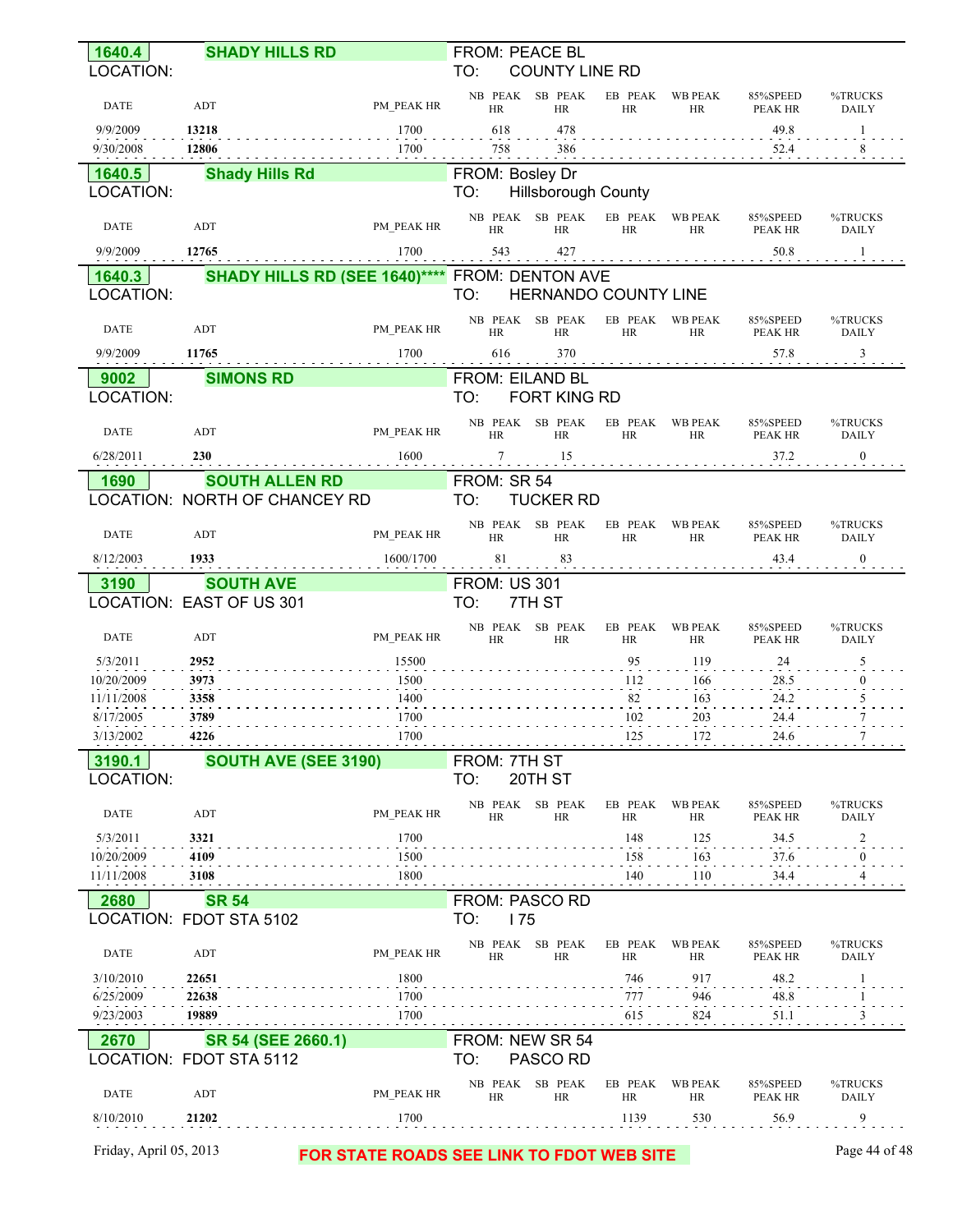| 510                   | <b>SR 575</b>                                       |              | FROM: HERNANDO CNTY LINE                  |                      |                              |                                      |                                                                                                                                                                                                                                                                                                                                                                                                                                                                                                |
|-----------------------|-----------------------------------------------------|--------------|-------------------------------------------|----------------------|------------------------------|--------------------------------------|------------------------------------------------------------------------------------------------------------------------------------------------------------------------------------------------------------------------------------------------------------------------------------------------------------------------------------------------------------------------------------------------------------------------------------------------------------------------------------------------|
|                       | LOCATION: FDOT STA 5310                             |              | TO:<br><b>US 301</b>                      |                      |                              |                                      |                                                                                                                                                                                                                                                                                                                                                                                                                                                                                                |
| <b>DATE</b>           | ADT                                                 | PM PEAK HR   | NB PEAK SB PEAK<br><b>HR</b><br><b>HR</b> | EB PEAK<br><b>HR</b> | <b>WB PEAK</b><br><b>HR</b>  | 85%SPEED<br>PEAK HR                  | %TRUCKS<br><b>DAILY</b>                                                                                                                                                                                                                                                                                                                                                                                                                                                                        |
| 12/18/2012            | 719                                                 | 1700         | 32<br>39                                  |                      |                              | 54.7                                 | 19                                                                                                                                                                                                                                                                                                                                                                                                                                                                                             |
| 4/21/2009             | 933                                                 | 1700         | 55<br>37                                  |                      |                              | 58.4                                 | $\boldsymbol{0}$<br>$\frac{1}{2} \left( \frac{1}{2} \right) \left( \frac{1}{2} \right) \left( \frac{1}{2} \right) \left( \frac{1}{2} \right) \left( \frac{1}{2} \right) \left( \frac{1}{2} \right) \left( \frac{1}{2} \right) \left( \frac{1}{2} \right) \left( \frac{1}{2} \right) \left( \frac{1}{2} \right) \left( \frac{1}{2} \right) \left( \frac{1}{2} \right) \left( \frac{1}{2} \right) \left( \frac{1}{2} \right) \left( \frac{1}{2} \right) \left( \frac{1}{2} \right) \left( \frac$ |
| 1660                  | <b>STARKEY BLVD</b>                                 |              | <b>FROM: DECUBELLIS</b>                   |                      |                              |                                      |                                                                                                                                                                                                                                                                                                                                                                                                                                                                                                |
|                       | LOCATION: SOUTH OF DECUBELLIS                       |              | <b>RIVER CROSSING BLVD</b><br>TO:         |                      |                              |                                      |                                                                                                                                                                                                                                                                                                                                                                                                                                                                                                |
| <b>DATE</b>           | ADT                                                 | PM PEAK HR   | NB PEAK SB PEAK<br><b>HR</b><br>HR        | <b>HR</b>            | EB PEAK WB PEAK<br><b>HR</b> | 85%SPEED<br>PEAK HR                  | %TRUCKS<br><b>DAILY</b>                                                                                                                                                                                                                                                                                                                                                                                                                                                                        |
| 11/17/2009            | 12736                                               | 1700         | 363<br>736                                |                      |                              | 43.9                                 | 9                                                                                                                                                                                                                                                                                                                                                                                                                                                                                              |
| 8/5/2008              | 8211                                                |              |                                           |                      |                              | 44.4                                 |                                                                                                                                                                                                                                                                                                                                                                                                                                                                                                |
| 9/10/2003             | 6628                                                | 1700         | 308<br>260<br>.                           |                      |                              | 49.2<br>$\sim$ 100 $\sim$ 100 $\sim$ |                                                                                                                                                                                                                                                                                                                                                                                                                                                                                                |
| 1670                  | <b>STARKEY BLVD</b>                                 |              | FROM: RIVER CROSSING BLVD                 |                      |                              |                                      |                                                                                                                                                                                                                                                                                                                                                                                                                                                                                                |
| LOCATION:             |                                                     |              | TO:<br><b>ALECO PASS</b>                  |                      |                              |                                      |                                                                                                                                                                                                                                                                                                                                                                                                                                                                                                |
| DATE                  | ADT                                                 | PM PEAK HR   | NB PEAK SB PEAK<br>HR<br>HR               | EB PEAK<br>HR        | <b>WB PEAK</b><br><b>HR</b>  | 85%SPEED<br>PEAK HR                  | %TRUCKS<br><b>DAILY</b>                                                                                                                                                                                                                                                                                                                                                                                                                                                                        |
| 11/17/2009            | 9053<br>5695                                        | 1700         | 438<br>362                                |                      |                              | 54.4                                 | 2                                                                                                                                                                                                                                                                                                                                                                                                                                                                                              |
| 4/13/2005             |                                                     | 1800         | 287<br>204                                |                      |                              | 54.3                                 |                                                                                                                                                                                                                                                                                                                                                                                                                                                                                                |
| 1670.1                | <b>STARKEY BLVD</b><br>LOCATION: NORTH OF MARTHA AV |              | FROM: ALECO PASS<br><b>SR 54</b><br>TO:   |                      |                              |                                      |                                                                                                                                                                                                                                                                                                                                                                                                                                                                                                |
|                       |                                                     |              |                                           |                      |                              |                                      |                                                                                                                                                                                                                                                                                                                                                                                                                                                                                                |
| <b>DATE</b>           | ADT                                                 | PM PEAK HR   | NB PEAK SB PEAK<br>HR<br>HR               | EB PEAK<br>HR        | <b>WB PEAK</b><br><b>HR</b>  | 85%SPEED<br><b>PEAK HR</b>           | %TRUCKS<br><b>DAILY</b>                                                                                                                                                                                                                                                                                                                                                                                                                                                                        |
| 3/28/2013             | 11930                                               | 1700         | 419<br>734                                |                      |                              | 55.4                                 | $\mathbf{0}$                                                                                                                                                                                                                                                                                                                                                                                                                                                                                   |
| 3/3/2010              | 10658                                               | 1700         | 371<br>677                                |                      |                              | 54.9                                 |                                                                                                                                                                                                                                                                                                                                                                                                                                                                                                |
| 11/18/2009            | 11037                                               | 1700         | 395<br>654<br><b>Contract Contract</b>    |                      |                              | 54.7<br>.                            |                                                                                                                                                                                                                                                                                                                                                                                                                                                                                                |
| 5/4/2005              | 8275                                                | 1700         | 258<br>514                                |                      |                              | 55<br><b>Contract Contract</b>       |                                                                                                                                                                                                                                                                                                                                                                                                                                                                                                |
|                       |                                                     |              |                                           |                      |                              |                                      |                                                                                                                                                                                                                                                                                                                                                                                                                                                                                                |
| 770.2                 | <b>STRAUBER MEMORIAL HW</b>                         |              | FROM: MOOG RD                             |                      |                              |                                      |                                                                                                                                                                                                                                                                                                                                                                                                                                                                                                |
| LOCATION:             |                                                     |              | <b>TROUBLE CREEK</b><br>TO:               |                      |                              |                                      |                                                                                                                                                                                                                                                                                                                                                                                                                                                                                                |
| <b>DATE</b>           | ADT                                                 | PM PEAK HR   | NB PEAK SB PEAK<br><b>HR</b><br><b>HR</b> | EB PEAK<br><b>HR</b> | <b>WB PEAK</b><br><b>HR</b>  | 85%SPEED<br>PEAK HR                  | %TRUCKS<br><b>DAILY</b>                                                                                                                                                                                                                                                                                                                                                                                                                                                                        |
| 8/14/2012             | 2842                                                | 1600         | 173<br>78                                 |                      |                              | 46.5                                 | 2                                                                                                                                                                                                                                                                                                                                                                                                                                                                                              |
| 6/30/2009             | 2778                                                | 1700         | 105<br>155                                |                      |                              | 44                                   | $\mathbf{0}$                                                                                                                                                                                                                                                                                                                                                                                                                                                                                   |
| 770.3                 | <b>STRAUBER MEMORIAL HW</b>                         |              | FROM: MOOG RD                             |                      |                              |                                      |                                                                                                                                                                                                                                                                                                                                                                                                                                                                                                |
| LOCATION:             |                                                     |              | TO:<br><b>TROUBLE CREEK RD</b>            |                      |                              |                                      |                                                                                                                                                                                                                                                                                                                                                                                                                                                                                                |
| <b>DATE</b>           | ADT                                                 | PM PEAK HR   | NB PEAK SB PEAK<br><b>HR</b><br>HR        | <b>HR</b>            | EB PEAK WB PEAK<br><b>HR</b> | 85%SPEED<br>PEAK HR                  | %TRUCKS<br><b>DAILY</b>                                                                                                                                                                                                                                                                                                                                                                                                                                                                        |
| 6/14/2011             | 1143                                                | 1700         | 75<br>40                                  |                      |                              | 47.5                                 | $\boldsymbol{0}$                                                                                                                                                                                                                                                                                                                                                                                                                                                                               |
| 6/16/2009             | 1358                                                | 1700         | 95<br>41                                  |                      |                              | 47.9                                 | $\mathbf{0}$                                                                                                                                                                                                                                                                                                                                                                                                                                                                                   |
| <b>120</b>            | <b>SUNRAY DR</b>                                    |              | FROM: US 19                               |                      |                              |                                      |                                                                                                                                                                                                                                                                                                                                                                                                                                                                                                |
|                       | LOCATION: EAST OF SHOPPING CNTR                     |              | TO:<br><b>DARLINGTON RD</b>               |                      |                              |                                      |                                                                                                                                                                                                                                                                                                                                                                                                                                                                                                |
| <b>DATE</b>           | ADT                                                 | PM PEAK HR   | NB PEAK SB PEAK<br>HR<br>HR               | EB PEAK<br>HR        | WB PEAK<br>HR                | 85%SPEED<br>PEAK HR                  | %TRUCKS<br>DAILY                                                                                                                                                                                                                                                                                                                                                                                                                                                                               |
| 6/2/2009              | 4359                                                | 1700         |                                           | 215                  | 168                          | 45.8                                 | $\bf{0}$                                                                                                                                                                                                                                                                                                                                                                                                                                                                                       |
| 8/23/2005             | 4596                                                | 1700         |                                           | 222                  | 205                          | 44.4                                 |                                                                                                                                                                                                                                                                                                                                                                                                                                                                                                |
| 6/1/2004              | 3091                                                | 1800         |                                           | 169                  | 95                           | 45.2                                 |                                                                                                                                                                                                                                                                                                                                                                                                                                                                                                |
| 885                   | <b>SUNRAY DR</b>                                    |              | <b>FROM: DARLINGTON RD</b>                |                      |                              |                                      |                                                                                                                                                                                                                                                                                                                                                                                                                                                                                                |
|                       | LOCATION: WEST OF CR 595                            |              | <b>CR 595</b><br>TO:                      |                      |                              |                                      |                                                                                                                                                                                                                                                                                                                                                                                                                                                                                                |
| <b>DATE</b>           | ADT                                                 | PM PEAK HR   | NB PEAK SB PEAK<br><b>HR</b><br>HR        | EB PEAK<br>HR        | <b>WB PEAK</b><br><b>HR</b>  | 85%SPEED<br>PEAK HR                  | %TRUCKS<br>DAILY                                                                                                                                                                                                                                                                                                                                                                                                                                                                               |
| 8/14/2007             | 7782                                                | 1800         |                                           | 348                  | 297                          | 38.7                                 | 5                                                                                                                                                                                                                                                                                                                                                                                                                                                                                              |
| 6/1/2004<br>8/13/2002 | 8697<br>6340                                        | 1700<br>1700 |                                           | 525<br>313           | 257<br>289                   | 41.5<br>$\sim$ $\sim$ $\sim$<br>38.3 |                                                                                                                                                                                                                                                                                                                                                                                                                                                                                                |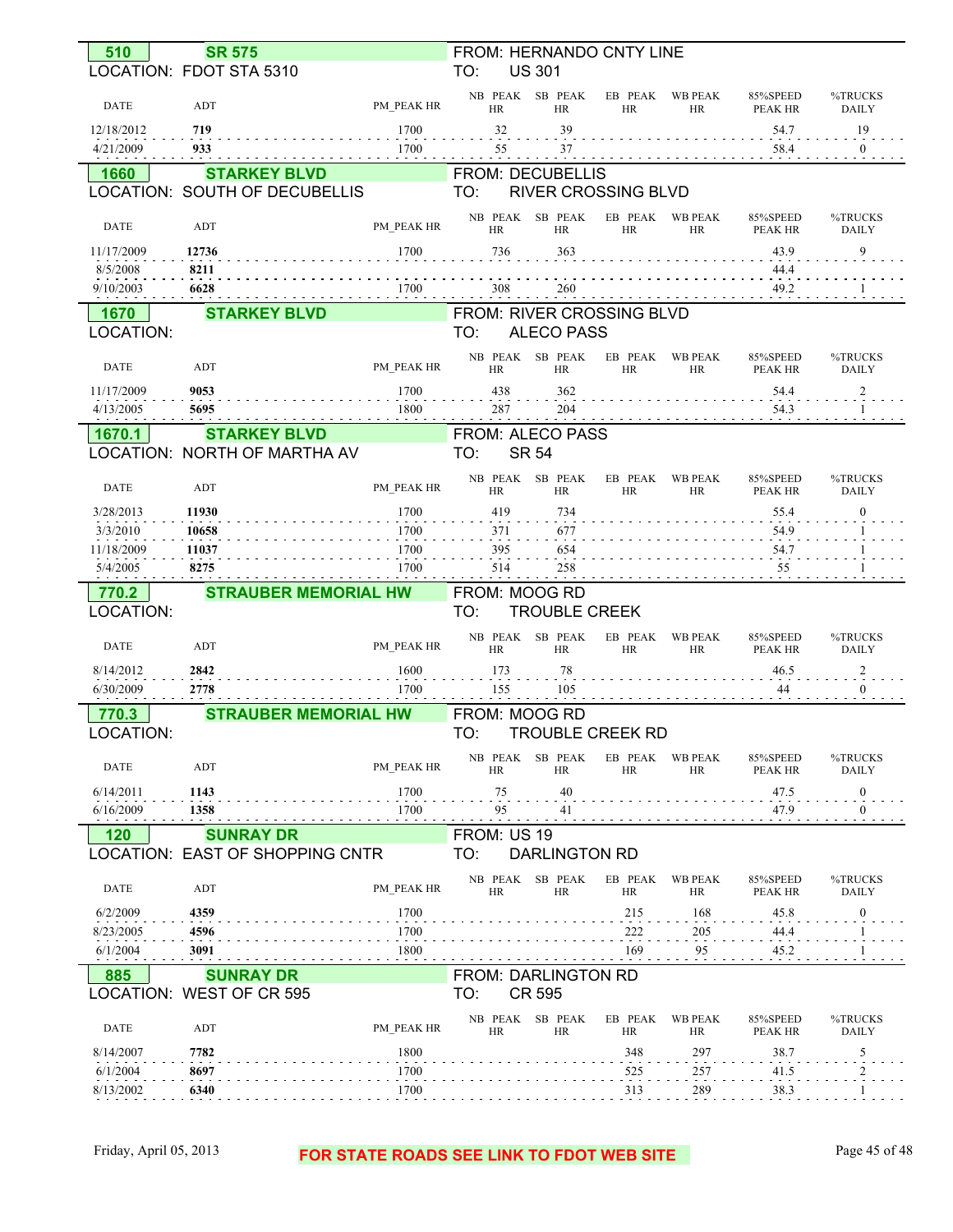| 2380.1                 | <b>TRINITY BL</b>                               |              | FROM: DUCK SLOUGH BL                         |                       |                             |                                   |                         |
|------------------------|-------------------------------------------------|--------------|----------------------------------------------|-----------------------|-----------------------------|-----------------------------------|-------------------------|
| LOCATION:              |                                                 |              | <b>SR 54</b><br>TO:                          |                       |                             |                                   |                         |
| <b>DATE</b>            | ADT                                             | PM PEAK HR   | NB PEAK SB PEAK<br><b>HR</b><br><b>HR</b>    | EB PEAK<br><b>HR</b>  | <b>WB PEAK</b><br><b>HR</b> | 85%SPEED<br><b>PEAK HR</b>        | %TRUCKS<br><b>DAILY</b> |
| 10/18/2011             | 7334                                            | 1700         |                                              | 269                   | 318                         | 57.2                              | 1                       |
| 9/30/2008              | 7727                                            | 1700         |                                              | 302                   | 358                         | 62.8                              | 2                       |
| 2370                   | <b>TRINITY BLVD</b>                             |              | FROM: PINELLAS CNTY LINE                     |                       |                             |                                   |                         |
|                        | LOCATION: NORTH OF COUNTY LINE                  |              | CR <sub>1</sub><br>TO:                       |                       |                             |                                   |                         |
| <b>DATE</b>            | ADT                                             | PM PEAK HR   | SB PEAK<br>NB PEAK<br><b>HR</b><br><b>HR</b> | EB PEAK<br><b>HR</b>  | <b>WB PEAK</b><br><b>HR</b> | 85%SPEED<br><b>PEAK HR</b>        | %TRUCKS<br><b>DAILY</b> |
| 2/24/2011              | 17549                                           | 1700         |                                              | 687                   | 901                         | 61.3                              | $\mathbf{0}$            |
| 3/2/2010               | 16461                                           | 1700         |                                              | 649                   | 901                         | 60.7                              | $\theta$                |
| 9/30/2008<br>7/26/2006 | 7749<br>15135                                   | 1800<br>1700 | 574<br>726                                   | 601                   | 4                           | 59.3<br>62.3                      | 10                      |
| 7/2/2002               | 9113                                            | 1700         | 406<br>321                                   |                       |                             | 62.7                              |                         |
| 2380                   | <b>TRINITY BLVD</b>                             |              | FROM: CR 1                                   |                       |                             |                                   |                         |
| LOCATION:              |                                                 |              | TO:<br><b>TAMARIND BL</b>                    |                       |                             |                                   |                         |
|                        |                                                 |              | NB PEAK<br>SB PEAK                           | EB PEAK               | <b>WB PEAK</b>              | 85%SPEED                          | %TRUCKS                 |
| <b>DATE</b>            | ADT                                             | PM PEAK HR   | <b>HR</b><br><b>HR</b>                       | <b>HR</b>             | <b>HR</b>                   | <b>PEAK HR</b>                    | <b>DAILY</b>            |
| 5/4/2010               | 12877                                           | 1700         |                                              | 510                   | 517                         | 57.8                              | $\overline{2}$          |
| 9/30/2008              | 12234                                           | 1700         |                                              | 521                   | 446                         | 59.1                              |                         |
| 1710.1                 | <b>TROUBLE CREEK RD</b>                         |              | <b>FROM: CECELIA DR</b>                      |                       |                             |                                   |                         |
| LOCATION:              |                                                 |              | TO:<br><b>LITTLE RD</b>                      |                       |                             |                                   |                         |
| <b>DATE</b>            | ADT                                             | PM PEAK HR   | NB PEAK<br>SB PEAK<br><b>HR</b><br><b>HR</b> | EB PEAK<br><b>HR</b>  | <b>WB PEAK</b><br><b>HR</b> | 85%SPEED<br>PEAK HR               | %TRUCKS<br>DAILY        |
| 10/25/2011             | 7323                                            | 1700         |                                              | 362                   | 306                         | 37.8                              | 1                       |
| 4/13/2010              | 10006                                           | 1700         |                                              | 454                   | 391                         | 40.3                              | 11                      |
| 1760.1                 | <b>TROUBLE CREEK RD</b>                         |              | <b>FROM: THYS RD</b>                         |                       |                             |                                   |                         |
| LOCATION:              |                                                 |              | TO:<br><b>VORHEES RD</b>                     |                       |                             |                                   |                         |
| <b>DATE</b>            | ADT                                             | PM PEAK HR   | NB PEAK<br>SB PEAK<br><b>HR</b><br>HR        | EB PEAK<br><b>HR</b>  | <b>WB PEAK</b><br><b>HR</b> | 85%SPEED<br>PEAK HR               | %TRUCKS<br>DAILY        |
| 4/13/2010              | 10630                                           | 1700         |                                              | 536                   | 306                         | 41.1                              | 8                       |
| 1720.1                 | <b>TROUBLE CREEK RD EXT (SEE FROM: BOYCE RD</b> |              |                                              |                       |                             |                                   |                         |
| LOCATION:              |                                                 |              | <b>BRIDGE (FUTURE)</b><br>TO:                |                       |                             |                                   |                         |
| DATE                   | ADT                                             | PM PEAK HR   | NB PEAK SB PEAK<br><b>HR</b><br>HR           | EB PEAK WB PEAK<br>HR | HR                          | 85%SPEED<br>PEAK HR               | %TRUCKS<br>DAILY        |
| 11/17/2009             | 5636                                            | 1700         |                                              | 332                   | 182                         | 40.8                              | 5                       |
| 1770                   | <b>VOORHEES RD (SEE 1960.3)</b>                 |              | FROM: TROUBLE CREEK RD                       |                       |                             |                                   |                         |
| LOCATION:              |                                                 |              | TO:<br><b>CECELIA DR</b>                     |                       |                             |                                   |                         |
| <b>DATE</b>            | ADT                                             | PM PEAK HR   | NB PEAK SB PEAK<br>HR<br>HR                  | EB PEAK<br>HR         | WB PEAK<br><b>HR</b>        | 85%SPEED<br>PEAK HR               | %TRUCKS<br>DAILY        |
| 6/14/2011              | 2697                                            | 1700         | 114<br>115                                   |                       |                             | 41.3                              | 1                       |
| 6/16/2009              | 2827                                            | 1700<br>.    | 121<br>99                                    |                       |                             | 41.8<br>and a series and a series |                         |
| 2244.1                 | <b>WASHINGTON ST</b>                            |              | FROM: PINE HILL RD                           |                       |                             |                                   |                         |
| LOCATION:              |                                                 |              | <b>US 19</b><br>TO:                          |                       |                             |                                   |                         |
| <b>DATE</b>            | ADT                                             | PM PEAK HR   | NB PEAK SB PEAK<br>HR<br>HR                  | EB PEAK<br>HR         | <b>WB PEAK</b><br>HR        | 85%SPEED<br>PEAK HR               | %TRUCKS<br>DAILY        |
| 8/27/2009              | 3704                                            | 1600         | 158<br>150                                   |                       |                             | 37.2                              | $\overline{0}$          |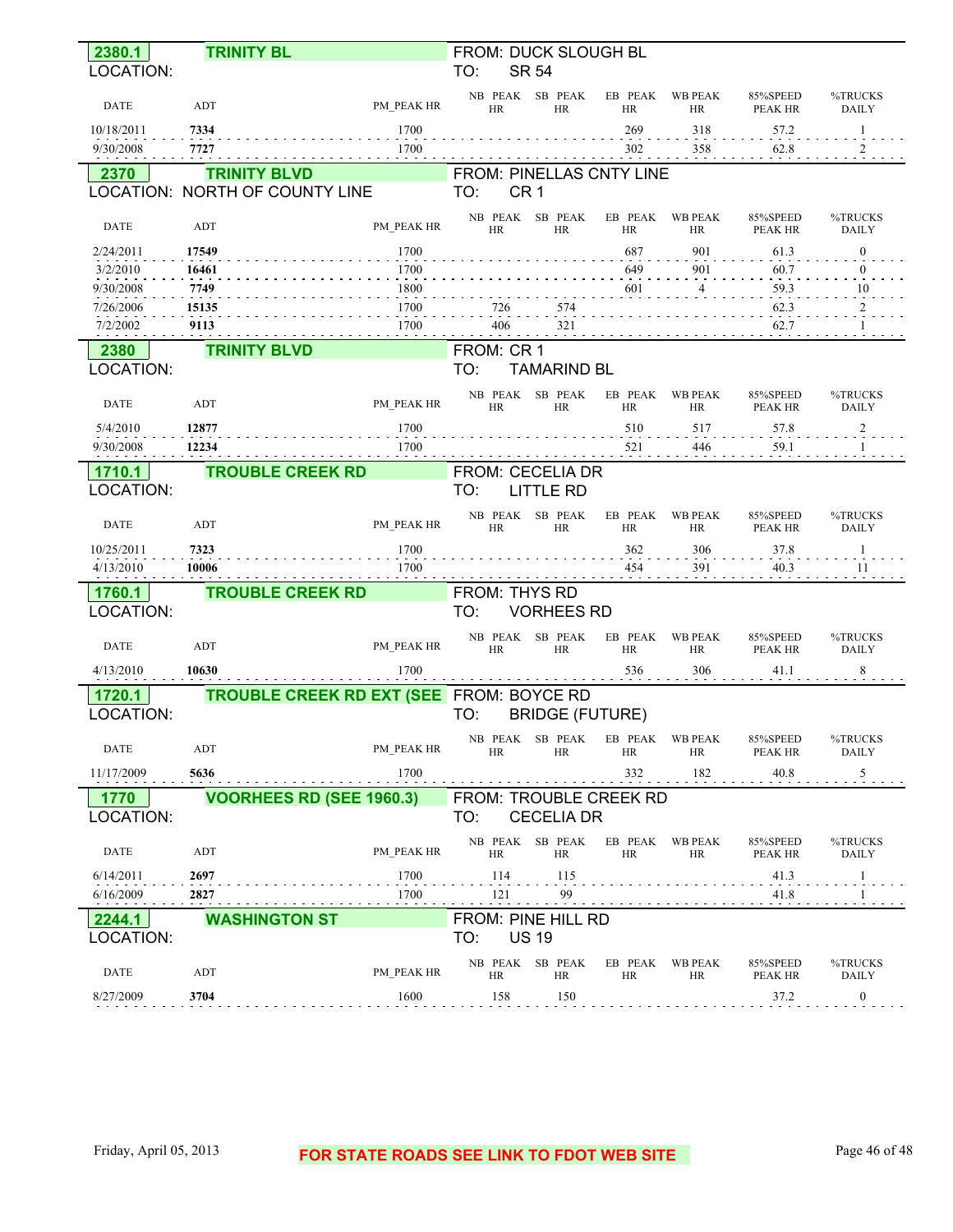| 2244                    |                                | <b>WASHINGTON ST (NPR)</b>                                 | FROM: CITY LIMITS (NPR) |                                |                        |                             |                            |                                                                                                   |
|-------------------------|--------------------------------|------------------------------------------------------------|-------------------------|--------------------------------|------------------------|-----------------------------|----------------------------|---------------------------------------------------------------------------------------------------|
|                         | LOCATION: SOUTH OF US 19       |                                                            | TO:                     | <b>US 19</b>                   |                        |                             |                            |                                                                                                   |
| DATE                    | ADT                            | PM PEAK HR                                                 | <b>HR</b>               | NB PEAK SB PEAK<br><b>HR</b>   | EB PEAK<br><b>HR</b>   | <b>WB PEAK</b><br><b>HR</b> | 85%SPEED<br><b>PEAK HR</b> | %TRUCKS<br><b>DAILY</b>                                                                           |
| 8/25/2009               | 2696                           | 1600                                                       | 125                     | 76                             |                        |                             | 35                         | 3                                                                                                 |
| 8/28/2007<br>8/19/2003  | 2452<br>3643                   | 1500<br>1600                                               | 93<br>139               | 96<br>153                      |                        |                             | 36.4<br>36.7               | 3<br>$\bf{0}$                                                                                     |
| 1794                    |                                | <b>WASHINGTON ST (SEE 2244)***</b> FROM: MASSACHUSETTS AVE |                         |                                |                        |                             |                            |                                                                                                   |
|                         | LOCATION: N OF ORANGE GROVE DR |                                                            | TO:                     | CITY LIMITS (NPR)              |                        |                             |                            |                                                                                                   |
| <b>DATE</b>             | ADT                            | PM PEAK HR                                                 | HR                      | NB PEAK SB PEAK<br>HR          | EB PEAK<br><b>HR</b>   | <b>WB PEAK</b><br><b>HR</b> | 85%SPEED<br><b>PEAK HR</b> | %TRUCKS<br><b>DAILY</b>                                                                           |
| 6/14/2011<br>1/20/2010  | 3028<br>3477                   | 1600<br>1500                                               | 115<br>136              | 122<br>147                     |                        |                             | 36<br>37.3                 | $\overline{\mathbf{c}}$<br>$\bf{0}$                                                               |
| 3400                    | <b>WELLS RD</b>                |                                                            | FROM: BOYETTE RD        |                                |                        |                             |                            |                                                                                                   |
| LOCATION:               |                                |                                                            | TO:                     | <b>CURLEY RD</b>               |                        |                             |                            |                                                                                                   |
| DATE                    | ADT                            | PM PEAK HR                                                 | <b>HR</b>               | NB PEAK SB PEAK<br>HR          | EB PEAK<br>HR          | <b>WB PEAK</b><br>HR        | 85%SPEED<br>PEAK HR        | %TRUCKS<br><b>DAILY</b>                                                                           |
| 5/5/2011                | 2892                           | 1600                                                       |                         |                                | 105                    | 164                         | 47.1                       | $\bf{0}$                                                                                          |
| 10/20/2009<br>9/30/2008 | 3512                           | 1800                                                       |                         |                                | 153<br>138             | 263<br>182                  | 44.9                       | $\boldsymbol{0}$                                                                                  |
|                         | 3561                           | <b>1700</b>                                                |                         |                                |                        |                             | 46.4                       |                                                                                                   |
| 1840                    | LOCATION: NORTH OF CR 54E      | <b>ZHILLS BYPASS EAST (CR 535) FROM: CR 54E</b>            | TO:                     | <b>CR 530</b>                  |                        |                             |                            |                                                                                                   |
| <b>DATE</b>             | ADT                            | PM PEAK HR                                                 | <b>HR</b>               | NB PEAK SB PEAK<br>HR          | EB PEAK<br><b>HR</b>   | <b>WB PEAK</b><br>HR        | 85%SPEED<br><b>PEAK HR</b> | %TRUCKS<br><b>DAILY</b>                                                                           |
| 3/9/2010                | 5882                           | 1700                                                       | 305                     | 226                            |                        |                             | 54.6                       | 12                                                                                                |
| 9/13/2005               | 5524                           | 1700                                                       | 306                     | 250                            |                        |                             | 53.6                       | 20                                                                                                |
| 1830.6                  |                                | ZHILLS BYPASS EAST (CR535) FROM: AIRPORT RD EXT (6TH AV)   |                         |                                |                        |                             |                            |                                                                                                   |
|                         | LOCATION: SOUTH OF CR 54E      |                                                            | TO:                     | <b>CR 54</b>                   |                        |                             |                            |                                                                                                   |
| DATE                    | ADT                            | PM PEAK HR                                                 | <b>HR</b>               | NB PEAK SB PEAK<br>HR          | EB PEAK<br><b>HR</b>   | <b>WB PEAK</b><br>HR        | 85%SPEED<br><b>PEAK HR</b> |                                                                                                   |
| 8/10/2010               | 4772                           | 1700                                                       | 261                     | 161                            |                        |                             | 52.9                       | 14                                                                                                |
| 9/13/2005               | 5881                           | 17:00                                                      | 323                     | 225                            |                        |                             | 58                         | 25                                                                                                |
| 9/10/2002               | 6756                           | 1700                                                       | 251                     | 254                            |                        |                             | 67.6                       | $\overline{2}$                                                                                    |
| 1830<br>LOCATION:       |                                | ZHILLS BYPASS EAST (SEE 183 FROM: US 301                   | TO:                     | <b>CRYSTAL SPRINGS</b>         |                        |                             |                            |                                                                                                   |
| DATE                    | ADT                            | PM PEAK HR                                                 | <b>HR</b>               | NB PEAK SB PEAK<br><b>HR</b>   | EB PEAK<br>HR          | <b>WB PEAK</b><br>HR        | 85%SPEED<br><b>PEAK HR</b> |                                                                                                   |
| 3/23/2010               | 12477                          | 1700                                                       | 440                     | 344                            |                        |                             | 54.9                       | 3                                                                                                 |
| 2/24/2009               | 1211                           | 1700                                                       | 44                      | 82                             |                        |                             | 42.6                       | 0                                                                                                 |
| 1830.1                  |                                | ZHILLS BYPASS EAST (SEE 183 FROM: CRYSTAL SPRINGS          | TO:                     |                                |                        |                             |                            |                                                                                                   |
| LOCATION:<br>DATE       | ADT                            | PM PEAK HR                                                 | HR                      | SR 39<br>NB PEAK SB PEAK<br>HR | EB PEAK<br><b>HR</b>   | <b>WB PEAK</b><br><b>HR</b> | 85%SPEED<br><b>PEAK HR</b> |                                                                                                   |
| 8/17/2010               | 6012                           | 1700                                                       | 277                     | 292                            |                        |                             | 54.2                       | 18                                                                                                |
|                         |                                |                                                            |                         |                                |                        |                             |                            |                                                                                                   |
| 1830.2<br>LOCATION:     |                                | ZHILLS BYPASS EAST (SEE 183 FROM: SR 39                    | TO:                     | 20TH ST EXT                    |                        |                             |                            |                                                                                                   |
| <b>DATE</b>             | ADT                            | PM PEAK HR                                                 | HR                      | NB PEAK SB PEAK<br>HR          | EB PEAK<br>HR          | WB PEAK<br>HR               | 85%SPEED<br><b>PEAK HR</b> | %TRUCKS<br><b>DAILY</b><br>%TRUCKS<br><b>DAILY</b><br>%TRUCKS<br>DAILY<br>%TRUCKS<br><b>DAILY</b> |
| 9/29/2009               | 5856                           | 1700                                                       | 288                     | 174                            |                        |                             | 56.2                       | 22                                                                                                |
| 1830.5<br>LOCATION:     |                                | ZHILLS BYPASS EAST (SEE 183 FROM: C AVE EXT                | TO:                     |                                | AIRPORT RD EXT(6TH AV) |                             |                            |                                                                                                   |
| DATE                    | ADT                            | PM PEAK HR                                                 | <b>HR</b>               | NB PEAK SB PEAK<br>HR          | EB PEAK<br><b>HR</b>   | <b>WB PEAK</b><br><b>HR</b> | 85%SPEED<br>PEAK HR        | %TRUCKS<br><b>DAILY</b>                                                                           |